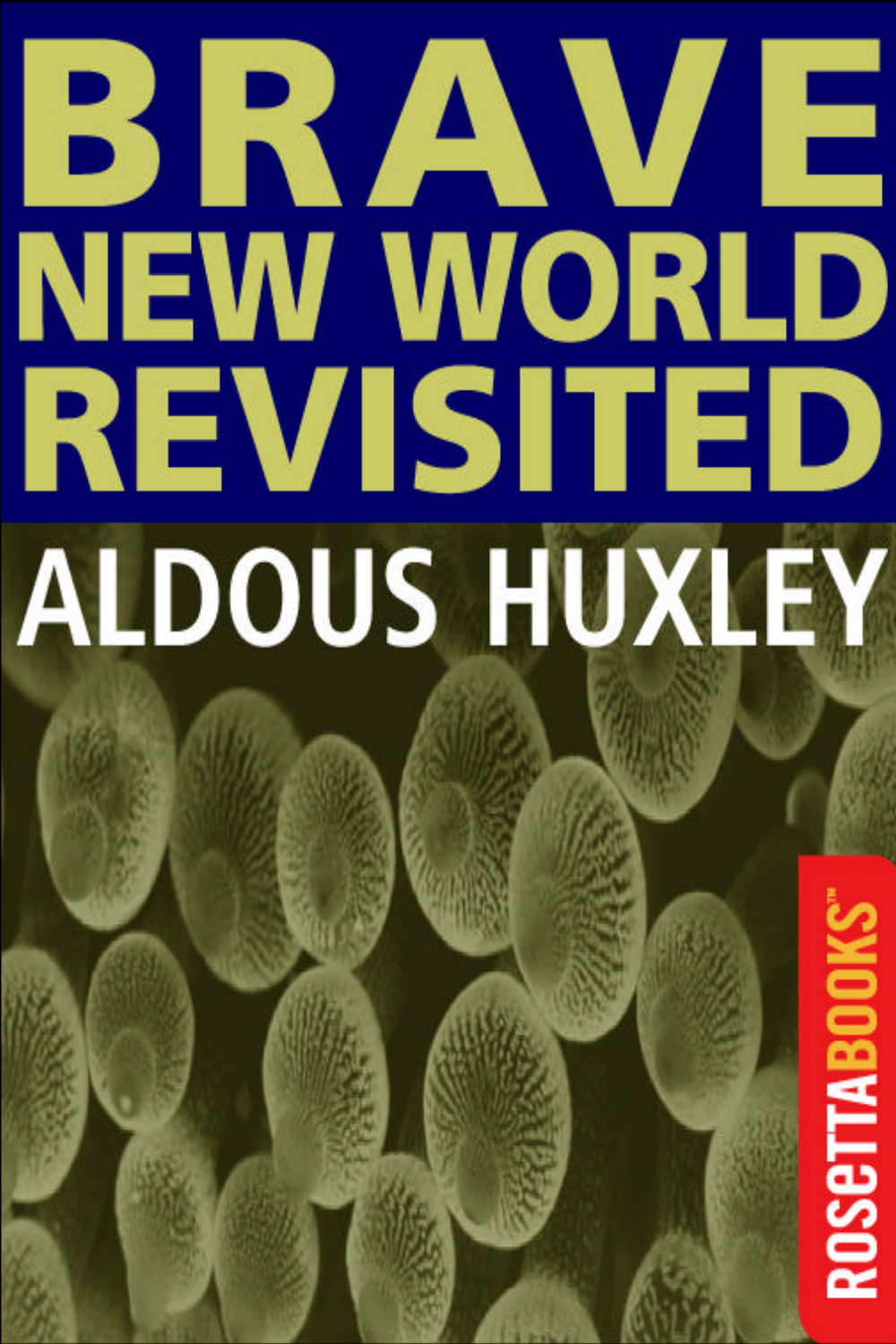### **BRAVE NEW WORLD REVISITED**

ALDOUS HUXLEY

**ROSETTABO**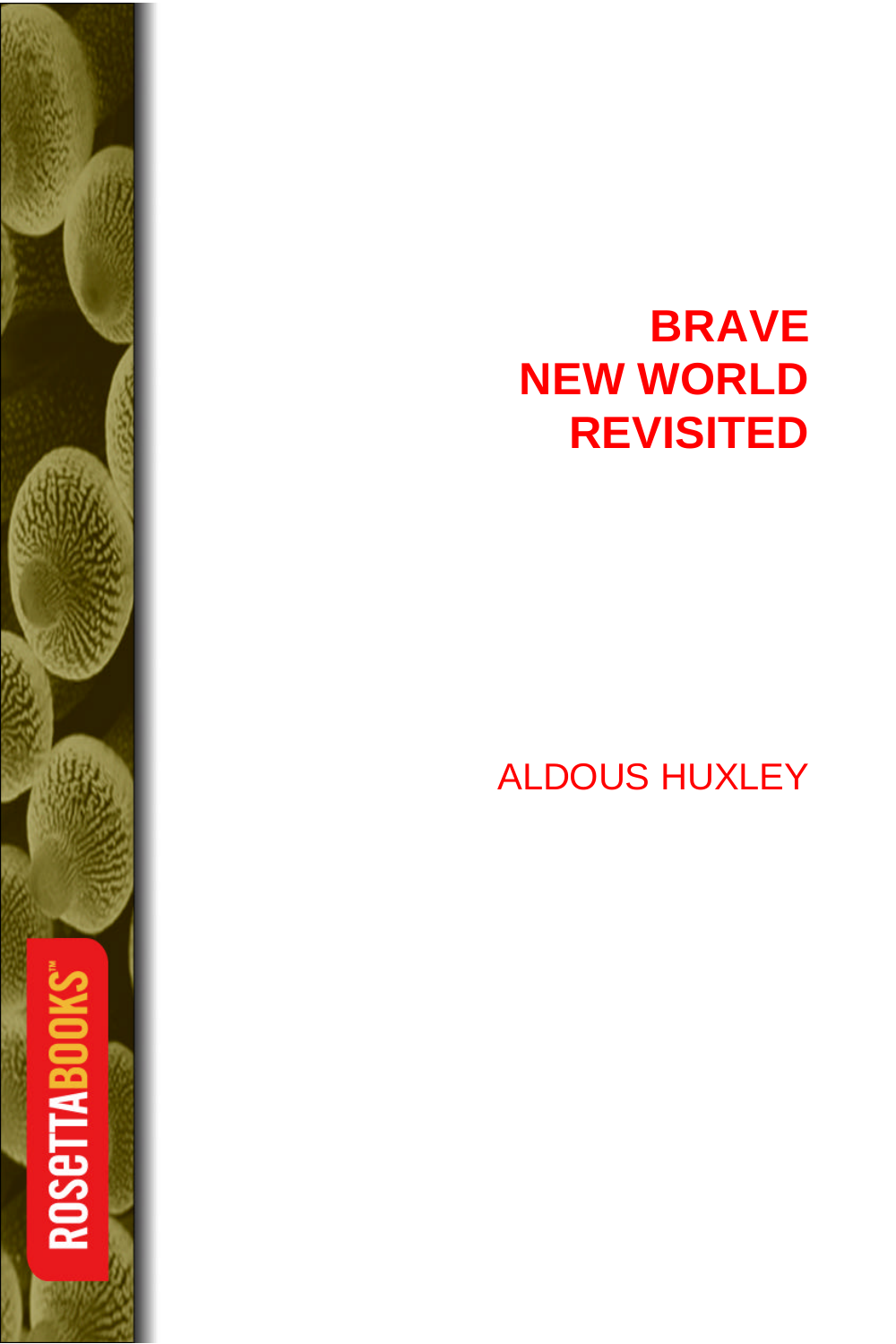**OSETTABOOKS** 



### **Brave New World Revisited**

Copyright © 1958 by Aldous Huxley Cover art and eForeword to the electronic edition copyright © 2000 by RosettaBooks, LLC

All rights reserved. No part of this book may be used or reproduced in any manner whatsoever without written permission except in the case of brief quotations embodied in critical articles and reviews.

For information address **Editor@RosettaBooks.com** 

First electronic edition published 2000 by RosettaBooks LLC, New York. ISBN 0-7953-0012-3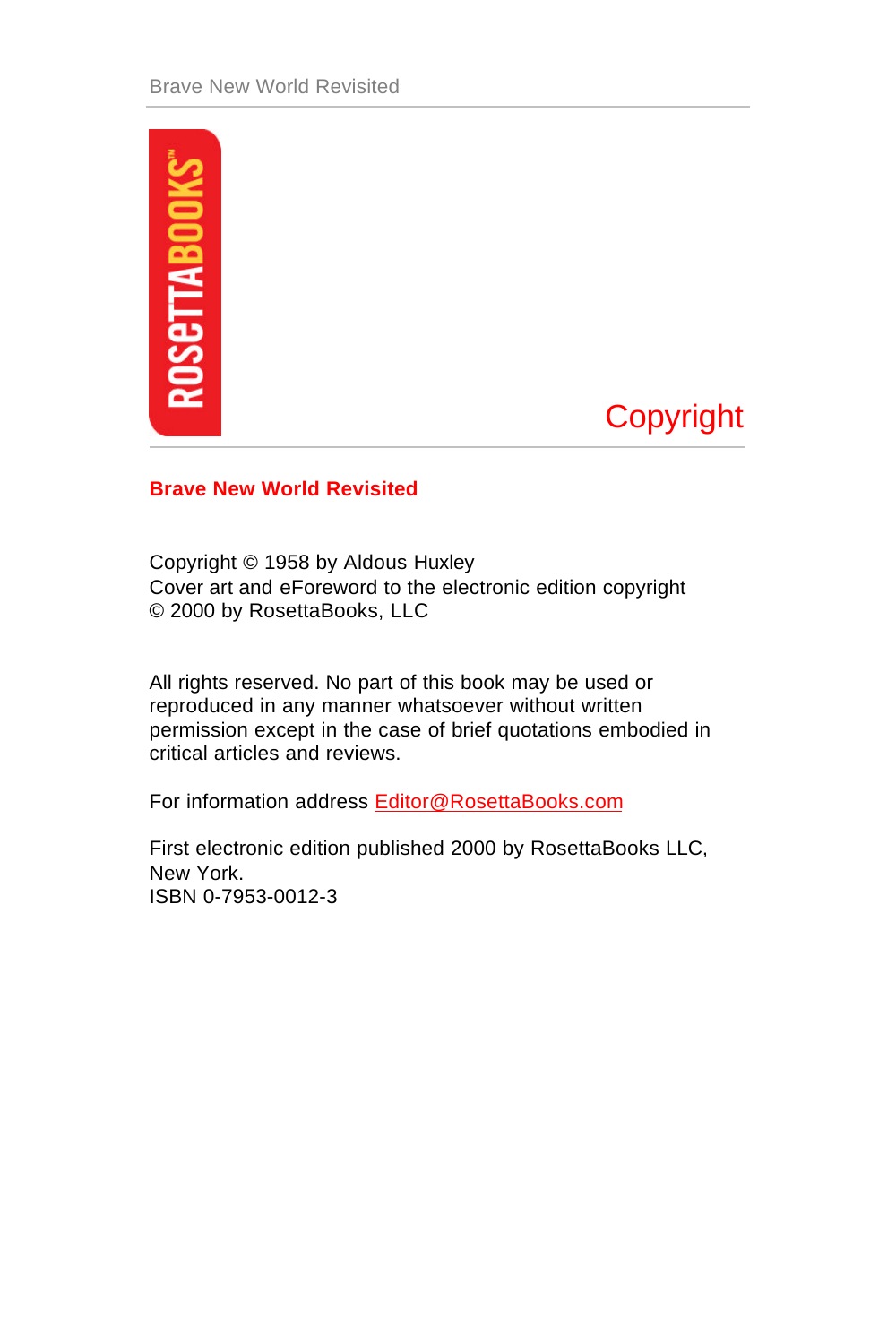| <b>Brave New World Revisited</b> |  |
|----------------------------------|--|
|----------------------------------|--|

| ROSETTABOOK       |                 |
|-------------------|-----------------|
|                   | <b>Contents</b> |
| eForeword         |                 |
| <b>Chapter 1</b>  |                 |
| <b>Chapter 2</b>  |                 |
| <b>Chapter 3</b>  |                 |
| <b>Chapter 4</b>  |                 |
| <b>Chapter 5</b>  |                 |
| <b>Chapter 6</b>  |                 |
| <b>Chapter 7</b>  |                 |
| <b>Chapter 8</b>  |                 |
| <b>Chapter 9</b>  |                 |
| Chapter 10        |                 |
| Chapter 11        |                 |
| <b>Chapter 12</b> |                 |

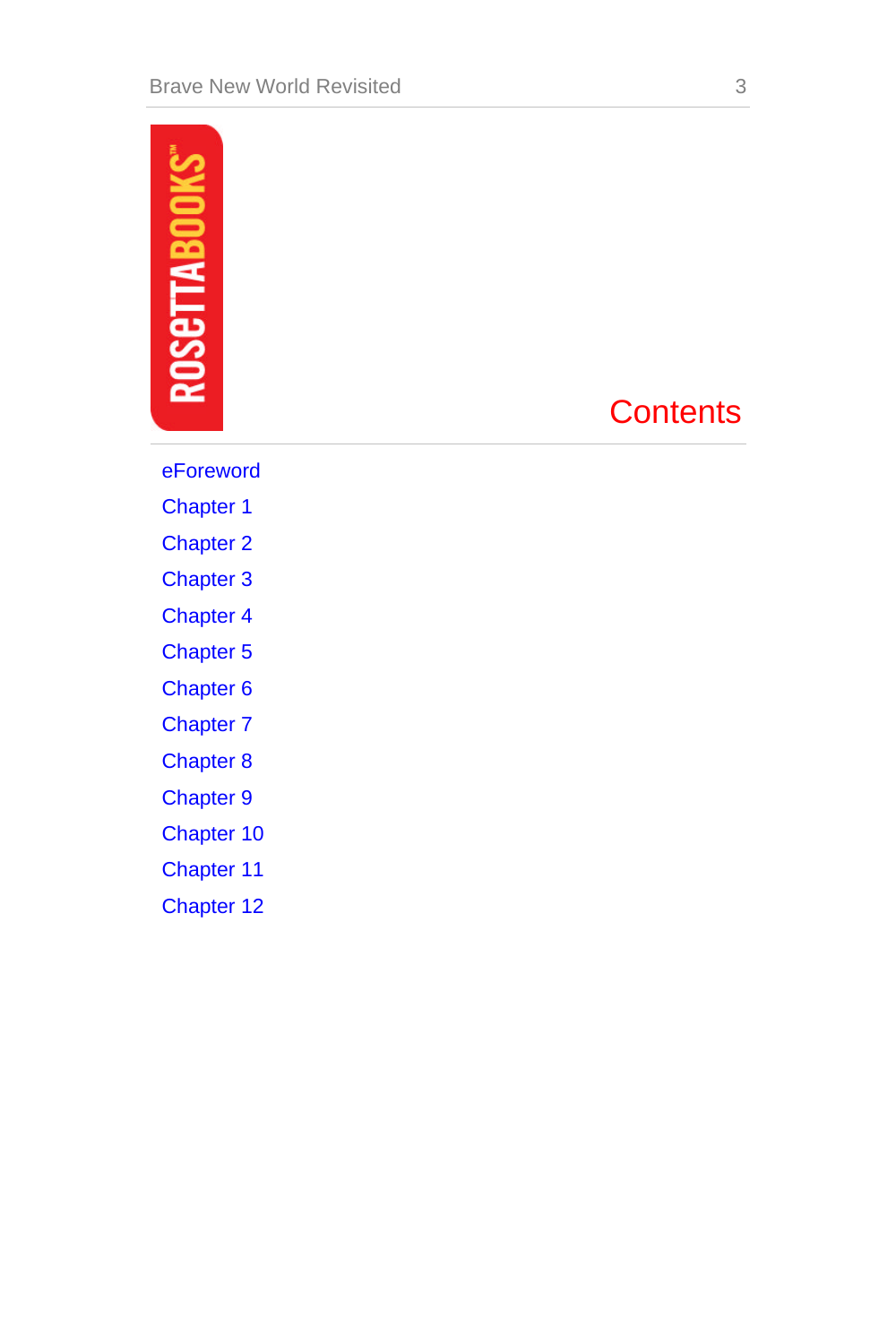**NALL3SO!** 

### eForeword

Being something of a prophet can be a grim responsibility. In *Brave New World Revisited*, a set of essays published in 1958, Aldous Huxley re-examines the issues and concerns that inspired him to write the novel Brave New World some 27 years earlier. What had come to pass, especially in wake of World War II at the height of the Cold War, disturbed Huxley. He saw an overpopulated world that had gravitated toward his dark vision, in which freedom and individualism were willingly exchanged for sensory pleasure and endless consumption, making "order" out of "chaos" -- a world in which people were, as the philosopher Neil Postman suggested, "amusing ourselves to death."

Aldous Huxley (1894-1963) came by his despair honestly. He remains one of the most interesting figures English literature produced in the early 20th century. His early work bespoke his origins, as the well-bred son of one of England's most distinctive families (his grandfather helped realize Darwin's theory of evolution and his great-uncle was Matthew Arnold). But Huxley's clever, stinging satires of English intellectual life (*Crome Yellow, Antic Hay*) quickly gave way to a new seriousness with the publication of Brave New World. A vision problem had kept him from pursuing a career in medicine, and maturity brought about in him a spiritual restlessness that was encouraged by his friend D.H. Lawrence. For the remainder of his life -- much of it spent in southern California -- Aldous Huxley explored political and philosophical issues in his essays and his "novels of ideas." *Brave New World Revisited* reflects the fierce intelligence and clear-eyed perception that informed the best of Huxley's work. It is an invaluable, it's-later-than-you-think "reality check" for every reader of the novel *Brave New World*.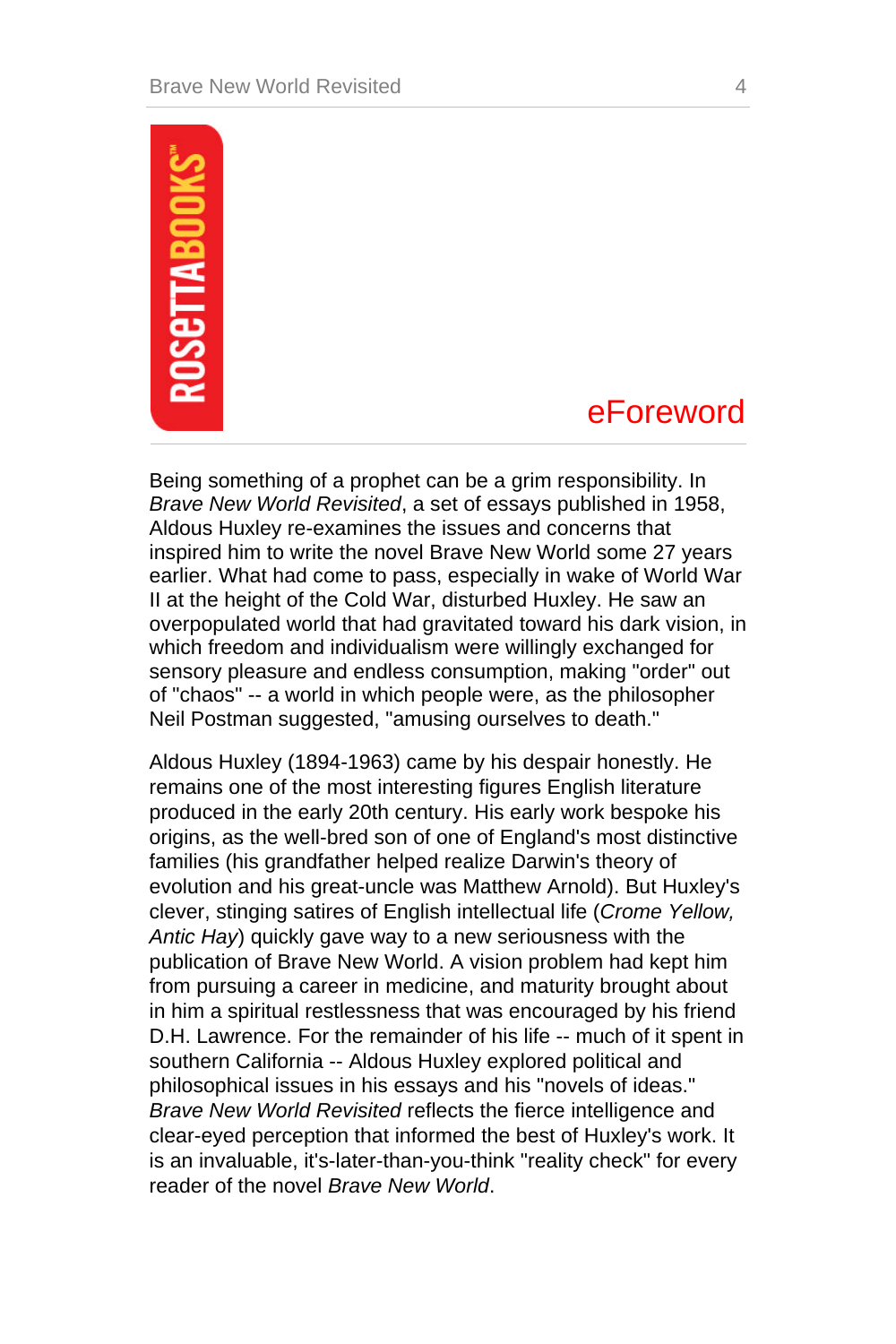RosettaBooks is the leading publisher dedicated exclusively to electronic editions of great works of fiction and non-fiction that reflect our world. RosettaBooks is a committed e-publisher, maximizing the resources of the World Wide Web in opening a fresh dimension in the reading experience. In this electronic environment for reading, each RosettaBook will enhance the experience through The RosettaBooks Connection. This gateway instantly delivers to the reader the opportunity to learn more about the title, the author, the content and the context of each work, using the full resources of the Web.

Also available from RosettaBooks is Huxley's *Brave New World*.

To experience The RosettaBooks Connection for *Brave New World Revisited*, go to:

### **RosettaBooks.com/BraveNewWorldRevisited**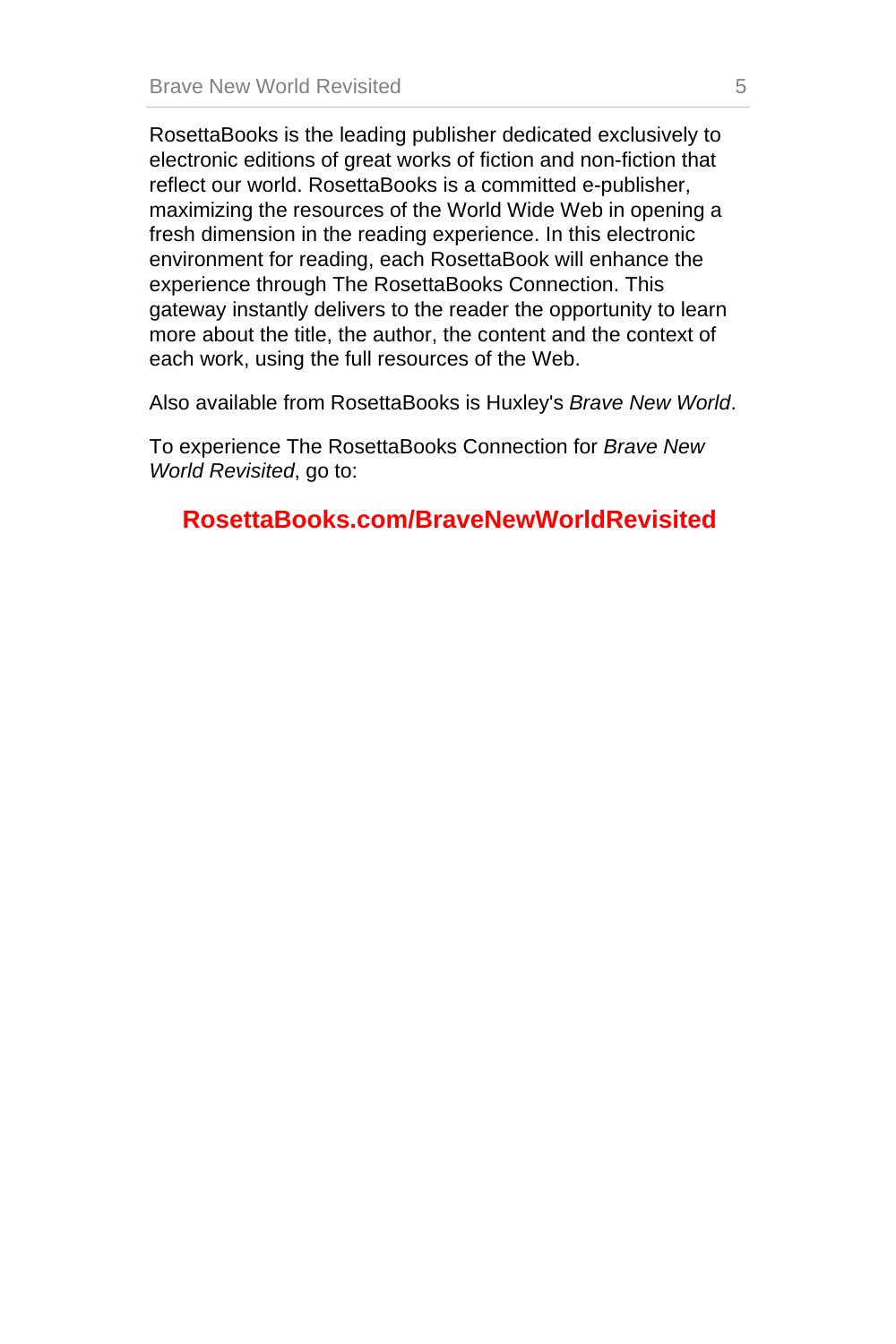## **198113SO:**

### Chapter 1 Over-Population

In 1931, when *Brave New World* was being written, I was convinced that there was still plenty of time. The completely organized society, the scientific caste system, the abolition of free will by methodical conditioning, the servitude made acceptable by regular doses of chemically induced happiness, the orthodoxies drummed in by nightly courses of sleep-teaching—these things were coming all right, but not in my time, not even in the time of my grandchildren. I forget the exact date of the events recorded in *Brave New World;* but it was somewhere in the sixth or seventh century A.F.(After Ford). We who were living in the second quarter of the twentieth century A.D.were the inhabitants, admittedly, of a gruesome kind of universe; but the nightmare of those depression years was radically different from the nightmare of the future, described in *Brave New World*. Ours was a nightmare of too little order; theirs, in the seventh century A.F.,of too much. In the process of passing from one extreme to the other, there would be a long interval, so I imagined, during which the more fortunate third of the human race would make the best of both worlds—the disorderly world of liberalism and the much too orderly Brave New World where perfect efficiency left no room for freedom or personal initiative.

Twenty-seven years later, in this third quarter of the twentieth century A.D.,and long before the end of the first century A.F.,I feel a good deal less optimistic than I did when I was writing *Brave New World*. The prophecies made in 1931 are coming true much sooner than I thought they would. The blessed interval between too little order and the nightmare of too much has not begun and shows no sign of beginning. In the West, it is true, individual men and women still enjoy a large measure of freedom. But even in those countries that have a tradition of democratic government, this freedom and even the desire for this freedom seem to be on the wane. In the rest of the world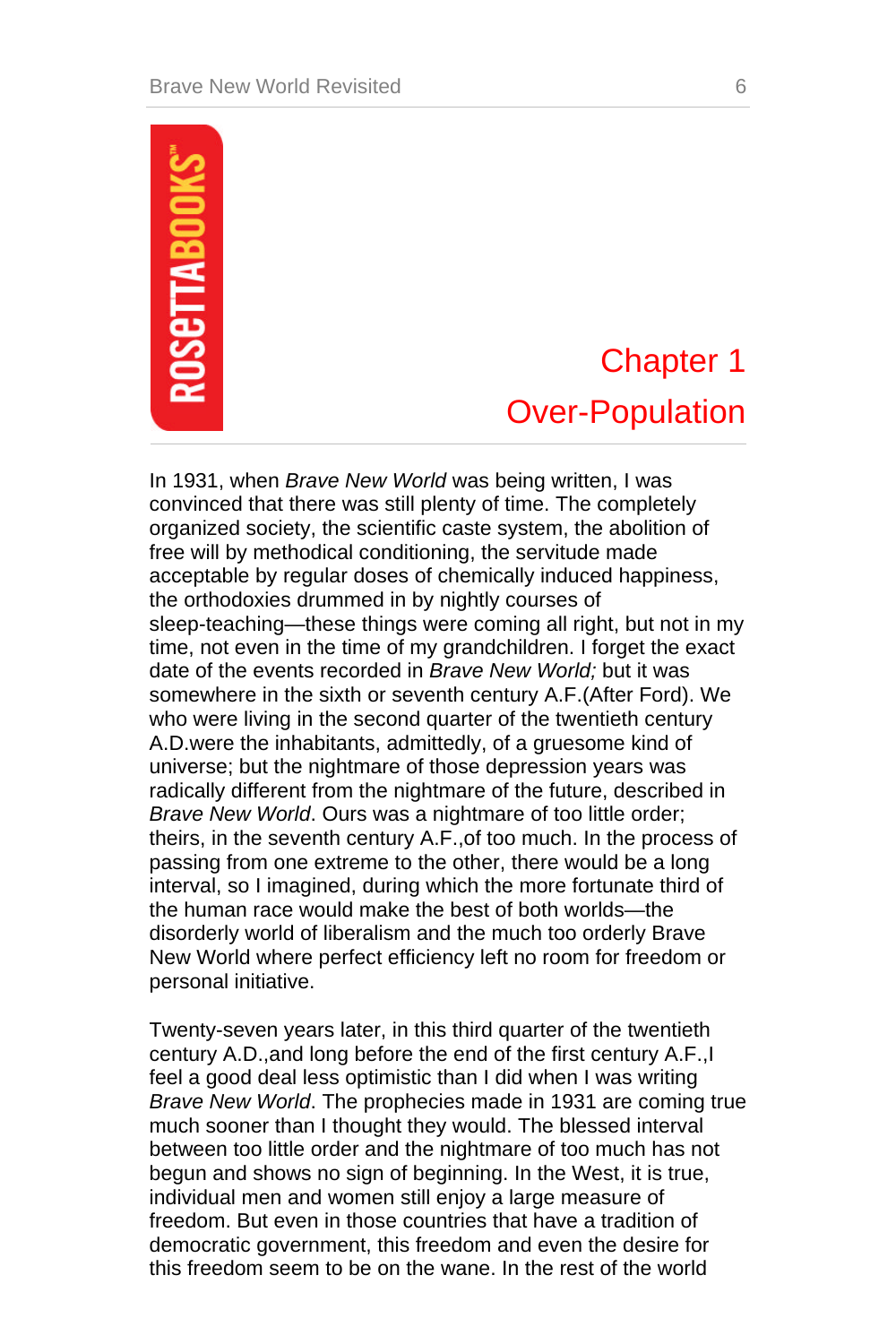freedom for individuals has already gone, or is manifestly about to go. The nightmare of total organization, which I had situated in the seventh century After Ford, has emerged from the safe, remote future and is now awaiting us, just around the next corner.

George Orwell's 1984 was a magnified projection into the future of a present that contained Stalinism and an immediate past that had witnessed the flowering of Nazism. *Brave New World* was written before the rise of Hitler to supreme power in Germany and when the Russian tyrant had not yet got into his stride. In 1931 systematic terrorism was not the obsessive contemporary fact which it had become in l948, and the future dictatorship of my imaginary world was a good deal less brutal than the future dictatorship so brilliantly portrayed by Orwell. In the context of 1948, 1984 seemed dreadfully convincing. But tyrants, after all, are mortal and circumstances change. Recent developments in Russia and recent advances in science and technology have robbed Orwell's book of some of its gruesome verisimilitude. A nuclear war will, of course, make nonsense of everybody's predictions. But, assuming for the moment that the Great Powers can somehow refrain from destroying us, we can say that it now looks as though the odds were more in favor of something like *Brave New World* than of something like 1984.

In the light of what we have recently learned about animal behavior in general, and human behavior in particular, it has become clear that control through the punishment of undesirable behavior is less effective, in the long run, than control through the reinforcement of desirable behavior by rewards, and that government through terror works on the whole less well than government through the non-violent manipulation of the environment and of the thoughts and feelings of individual men, women and children. Punishment temporarily puts a stop to undesirable behavior, but does not permanently reduce the victim's tendency to indulge in it. Moreover, the psycho-physical by-products of punishment may be just as undesirable as the behavior for which an individual has been punished Psychotherapy is largely concerned with the debilitating or anti-social consequences of past punishments.

The society described in 1984 is a society controlled almost exclusively by punishment and the fear of punishment. In the imaginary world of my own fable punishment is infrequent and generally mild. The nearly perfect control exercised by the government is achieved by systematic reinforcement of desirable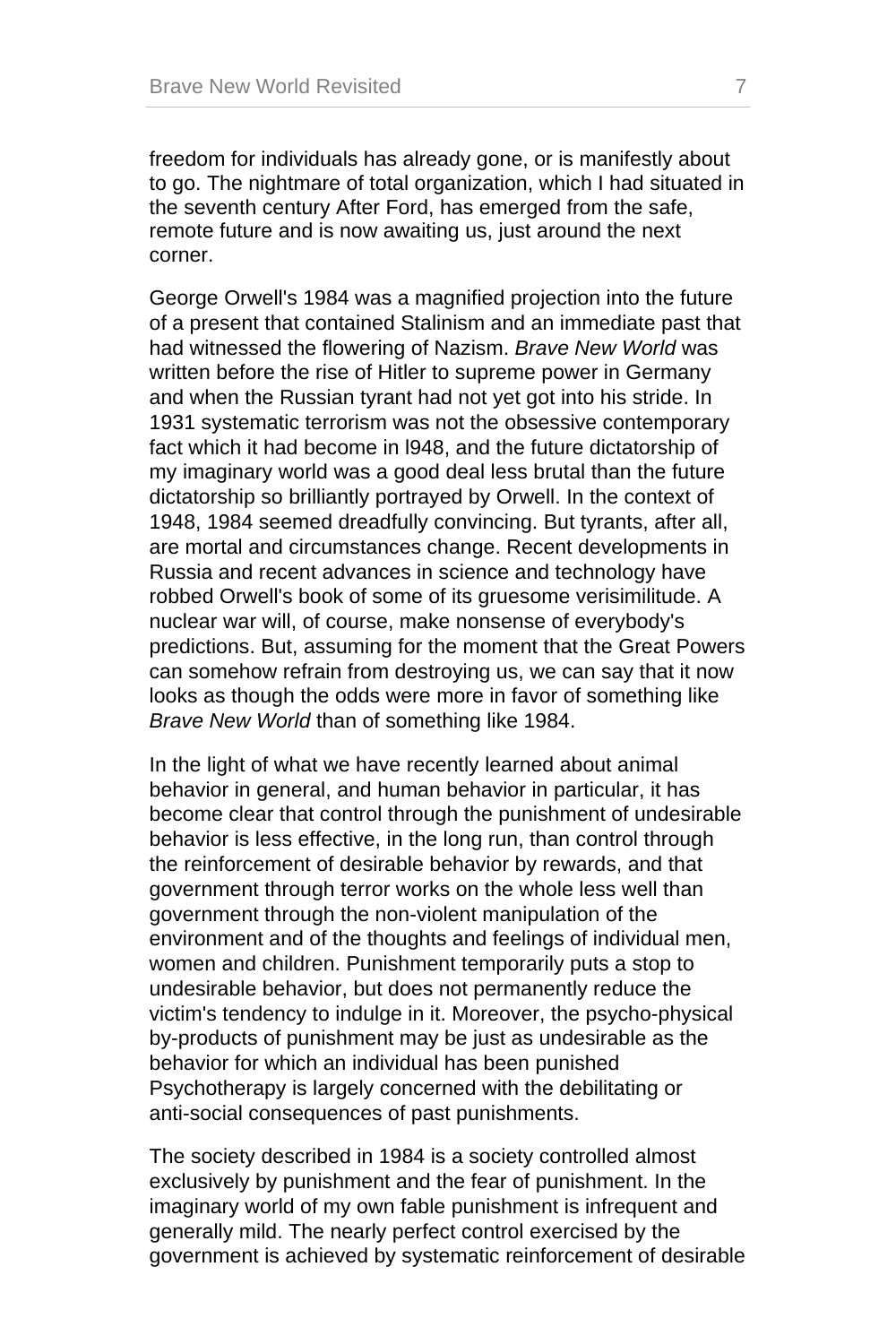behavior, by many kinds of nearly non-violent manipulation, both physical and psychological, and by genetic standardization. Babies in bottles and the centralized control of reproduction are not perhaps impossible; but it is quite clear that for a long time to come we shall remain a viviparous species breeding at random. For practical purposes genetic standardization may be ruled out. Societies will continue to be controlled postnatally—by punishment, as in the past, and to an ever increasing extent by the more effective methods of reward and scientific manipulation.

In Russia the old-fashioned, 1984-style dictatorship of Stalin has begun to give way to a more up-to-date form of tyranny. In the upper levels of the Soviets' hierarchical society the reinforcement of desirable behavior has begun to replace the older methods of control through the punishment of undesirable behavior. Engineers and scientists, teachers and administrators, are handsomely paid for good work and so moderately taxed that they are under a constant incentive to do better and so be more highly rewarded. In certain areas they are at liberty to think and do more or less what they like. Punishment awaits them only when they stray beyond their prescribed limits into the realms of ideology and politics. It is because they have been granted a measure of professional freedom that Russian teachers, scientists and technicians have achieved such remarkable successes. Those who live near the base of the Soviet pyramid enjoy none of the privileges accorded to the lucky or specially gifted minority. Their wages are meager and they pay, in the form of high prices, a disproportionately large share of the taxes. The area in which they can do as they please is extremely restricted, and their rulers control them more by punishment and the threat of punishment than through non-violent manipulation or the reinforcement of desirable behavior by reward. The Soviet system combines elements of 1984 with elements that are prophetic of what went on among the higher castes in *Brave New World*.

Meanwhile impersonal forces over which we have almost no control seem to be pushing us all in the direction of the Brave New Worldian nightmare; and this impersonal pushing is being consciously accelerated by representatives of commercial and political organizations who have developed a number of new techniques for manipulating, in the interest of some minority, the thoughts and feelings of the masses. The techniques of manipulation will be discussed in later chapters. For the moment let us confine our attention to those impersonal forces which are now making the world so extremely unsafe for democracy, so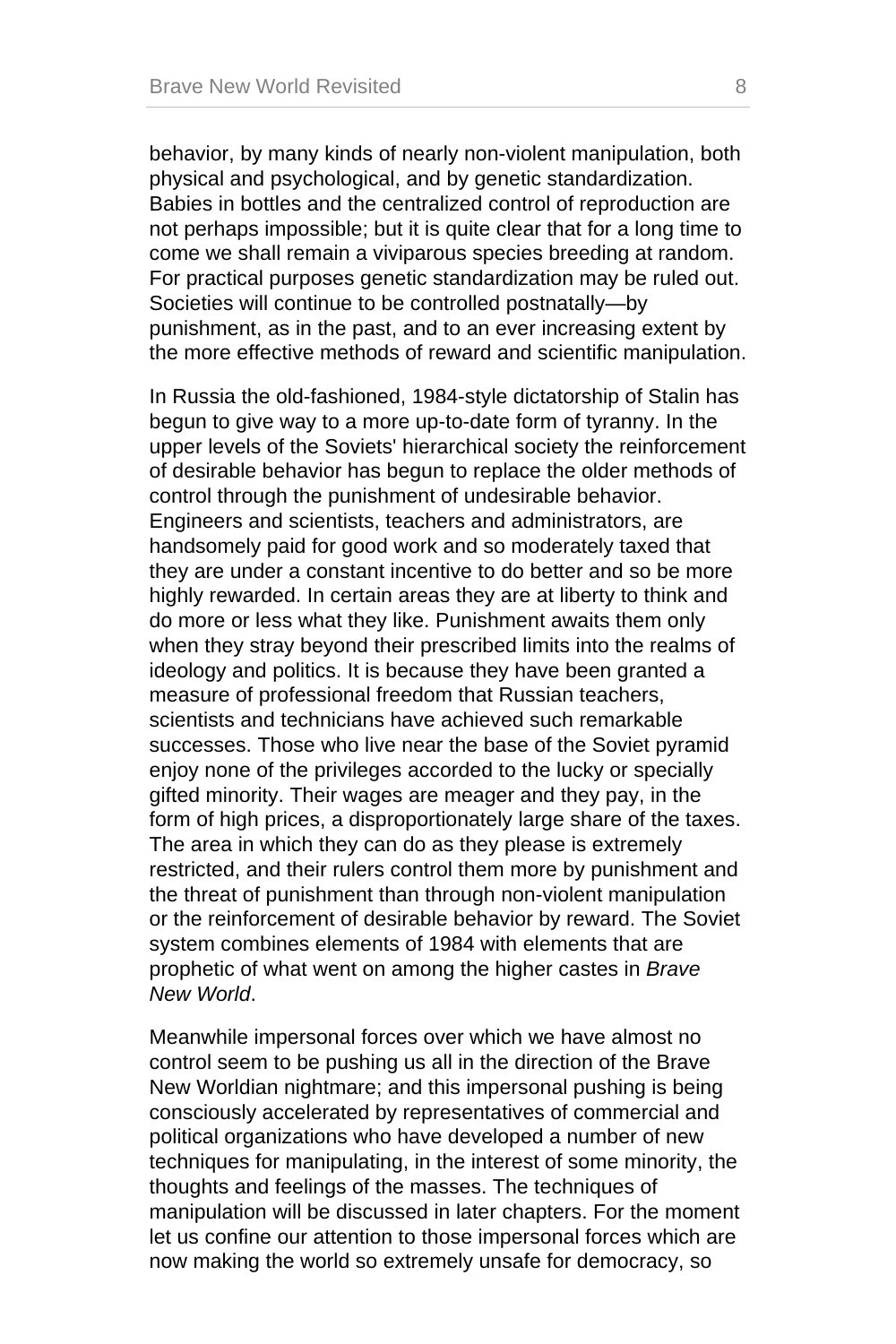very inhospitable to individual freedom. What are these forces? And why has the nightmare, which I had projected into the seventh century A.F., made so swift an advance in our direction? The answer to these questions must begin where the life of even the most highly civilized society has its beginnings—on the level of biology.

On the first Christmas Day the population of our planet was about two hundred and fifty millions—less than half the population of modern China. Sixteen centuries later, when the Pilgrim Fathers landed at Plymouth Rock, human numbers had climbed to a little more than five hundred millions. By the time of the signing of the Declaration of Independence, world population had passed the seven hundred million mark. In 1931, when I was writing *Brave New World*, it stood at just under two billions. Today, only twenty-seven years later, there are two billion eight hundred million of us. And to-morrow—what? Penicillin, DDT and clean water are cheap commodities, whose effects on public health are out of all proportion to their cost. Even the poorest government is rich enough to provide its subjects with a substantial measure of death control. Birth control is a very different matter. Death control is something which can be provided for a whole people by a few technicians working in the pay of a benevolent government. Birth control depends on the co-operation of an entire people. It must be practiced by countless individuals, from whom it demands more intelligence and will power than most of the world's teeming illiterates possess, and (where chemical or mechanical methods of contraception are used) an expenditure of more money than most of these millions can now afford. Moreover, there are nowhere any religious traditions in favor of unrestricted death, whereas religious and social traditions in favor of unrestricted reproduction are widespread. For all these reasons, death control is achieved very easily, birth control is achieved with great difficulty. Death rates have therefore fallen in recent years with startling suddenness. But birth rates have either remained at their old high level or, if they have fallen, have fallen very little and at a very slow rate. In consequence, human numbers are now increasing more rapidly than at any time in the history of the species.

Moreover, the yearly increases are themselves increasing. They increase regularly, according to the rules of compound interest; and they also increase irregularly with every application, by a technologically backward society of the principles of Public Health. At the present time the annual increase in world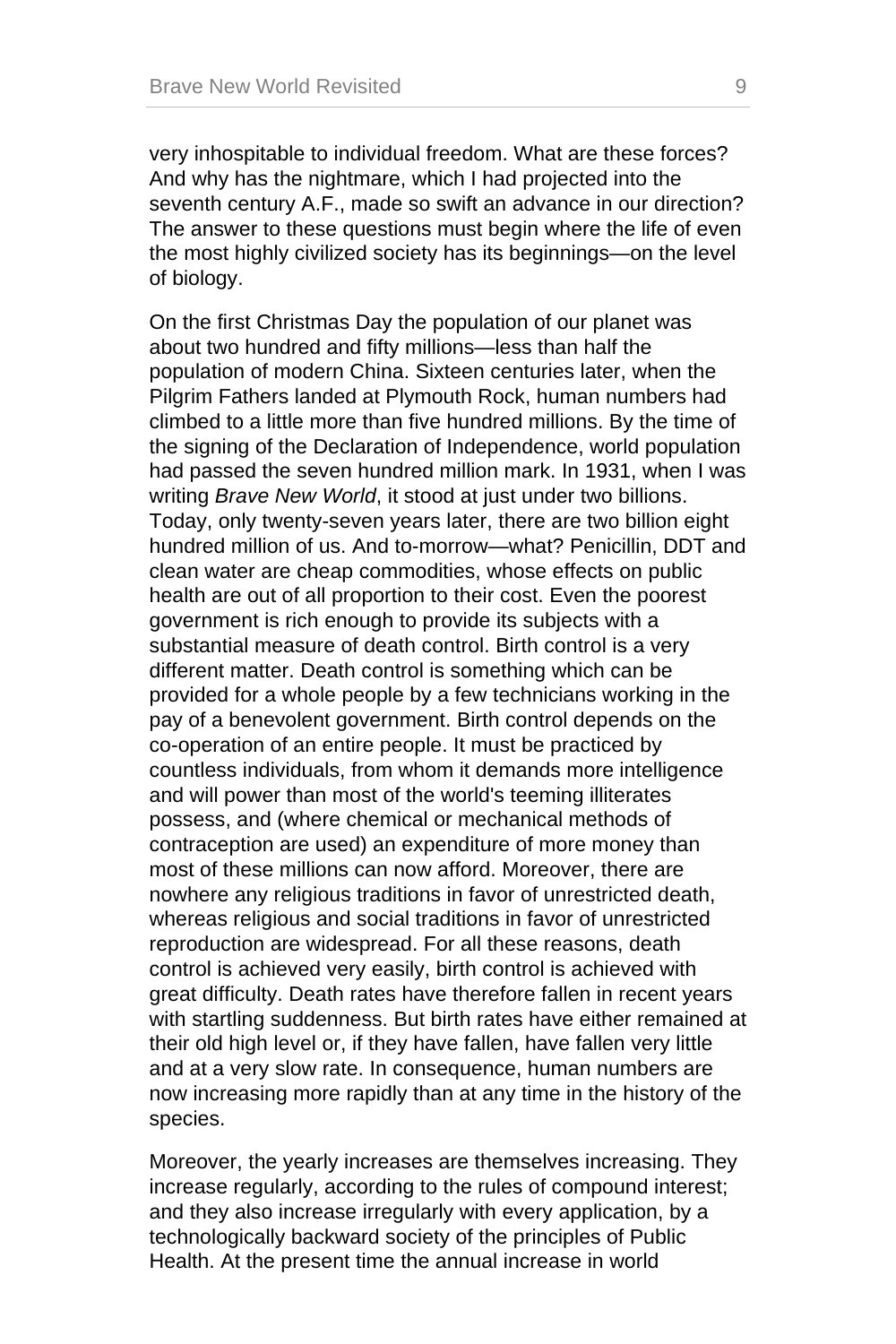population runs to about forty-three millions. This means that every four years mankind adds to its numbers the equivalent of the present population of the United States, every eight and a half years the equivalent of the present population of India. At the rate of increase prevailing between the birth of Christ and the death of Queen Elizabeth I, it took sixteen centuries for the population of the earth to double. At the present rate it will double in less than half a century. And this fantastically rapid doubling of our numbers will be taking place on a planet whose most desirable and productive areas are already densely populated, whose soils are being eroded by the frantic efforts of bad farmers to raise more food, and whose easily available mineral capital is being squandered with the reckless extravagance of a drunken sailor getting rid of his accumulated pay.

In the Brave New World of my fable, the problem of human numbers in their relation to natural resources had been effectively solved. An optimum figure for world population had been calculated and numbers were maintained at this figure (a little under two billions, if I remember rightly) generation after generation. In the real contemporary world, the population problem has not been solved. On the contrary it is becoming graver and more formidable with every passing year. It is against this grim biological background that all the political, economic, cultural and psychological dramas of our time are being played out. As the twentieth century wears on, as the new billions are added to the existing billions (there will be more than five and a half billions of us by the time my granddaughter is fifty), this biological background will advance, ever more insistently, ever more menacingly, toward the front and center of the historical stage. The problem of rapidly increasing numbers in relation to natural resources, to social stability and to the well-being of individuals—this is now the central problem of mankind; and it will remain the central problem certainly for another century, and perhaps for several centuries thereafter. A new age is supposed to have begun on October 4, 1957. But actually, in the present context, all our exuberant post-Sputnik talk is irrelevant and even nonsensical. So far as the masses of mankind are concerned, the coming time will not be the Space Age; it will be the Age of Over-population. We can parody the words of the old song and ask,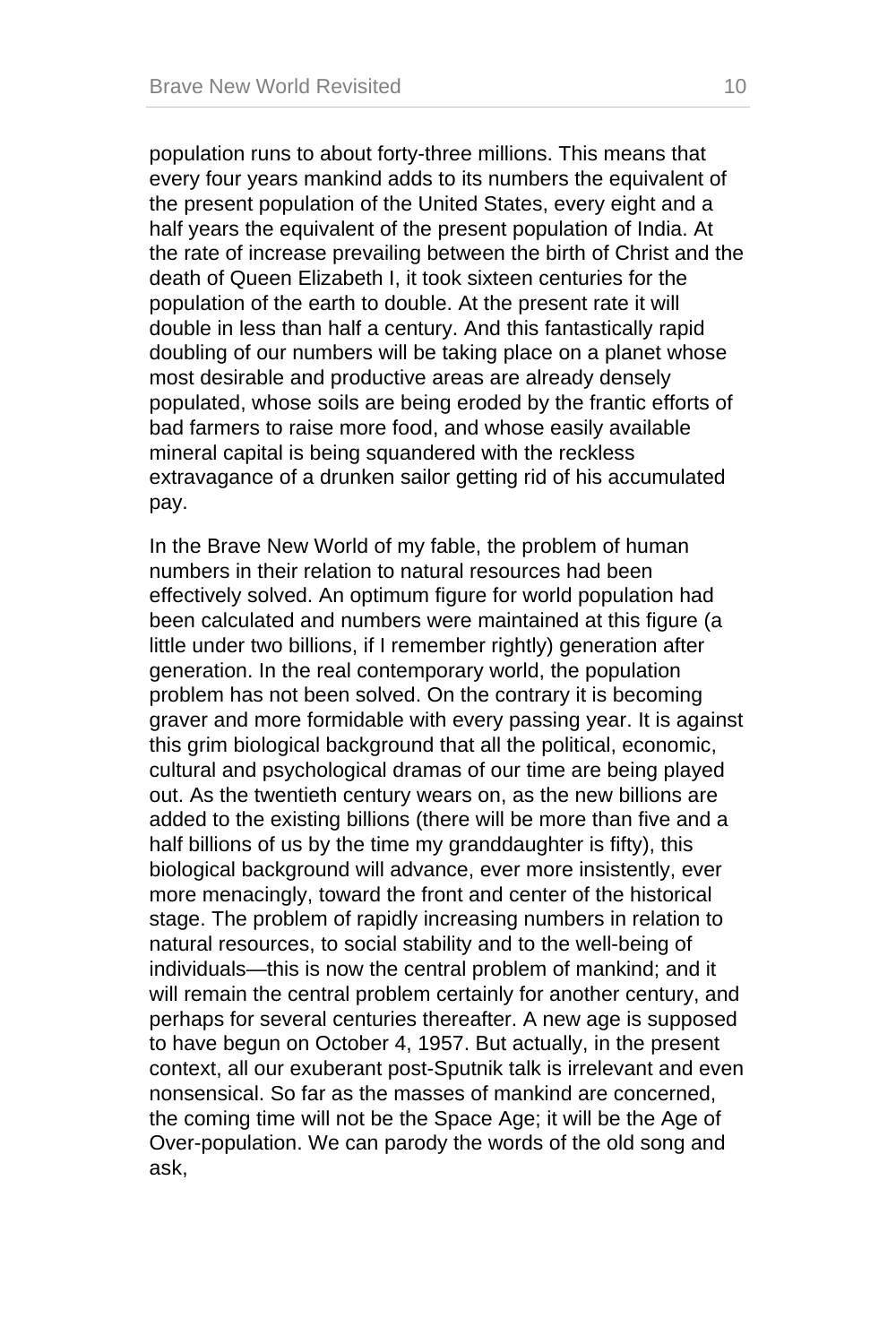*Will the space that you're so rich in Light a fire in the kitchen, Or the little god of space turn the spit, spit, spit?*

The answer, it is obvious, is in the negative. A settlement on the moon may be of some military advantage to the nation that does the settling. But it will do nothing whatever to make life more tolerable, during the fifty years that it will take our present population to double, for the earth's undernourished and proliferating billions. And even if, at some future date, emigration to Mars should become feasible, even if any considerable number of men and women were desperate enough to choose a new life under conditions comparable to those prevailing on a mountain twice as high as Mount Everest, what difference would that make? In the course of the last four centuries quite a number of people sailed from the Old World to the New. But neither their departure nor the returning flow of food and raw materials could solve the problems of the Old World. Similarly the shipping of a few surplus humans to Mars (at a cost, for transportation and development, of several million dollars a head) will do nothing to solve the problem of mounting population pressures on our own planet. Unsolved, that problem will render insoluble all our other problems. Worse still, it will create conditions in which individual freedom and the social decencies of the democratic way of life will become impossible, almost unthinkable. Not all dictatorships arise in the same way. There are many roads to Brave New World; but perhaps the straightest and the broadest of them is the road we are traveling today, the road that leads through gigantic numbers and accelerating increases. Let us briefly review the reasons for this close correlation between too many people, too rapidly multiplying, and the formulation of authoritarian philosophies, the rise of totalitarian systems of government.

As large and increasing numbers press more heavily upon available resources, the economic position of the society undergoing this ordeal becomes ever more precarious. This is especially true of those underdeveloped regions, where a sudden lowering of the death rate by means of DDT, penicillin and clean water has not been accompanied by a corresponding fall in the birth rate. In parts of Asia and in most of Central and South America populations are increasing so fast that they will double themselves in little more than twenty years. If the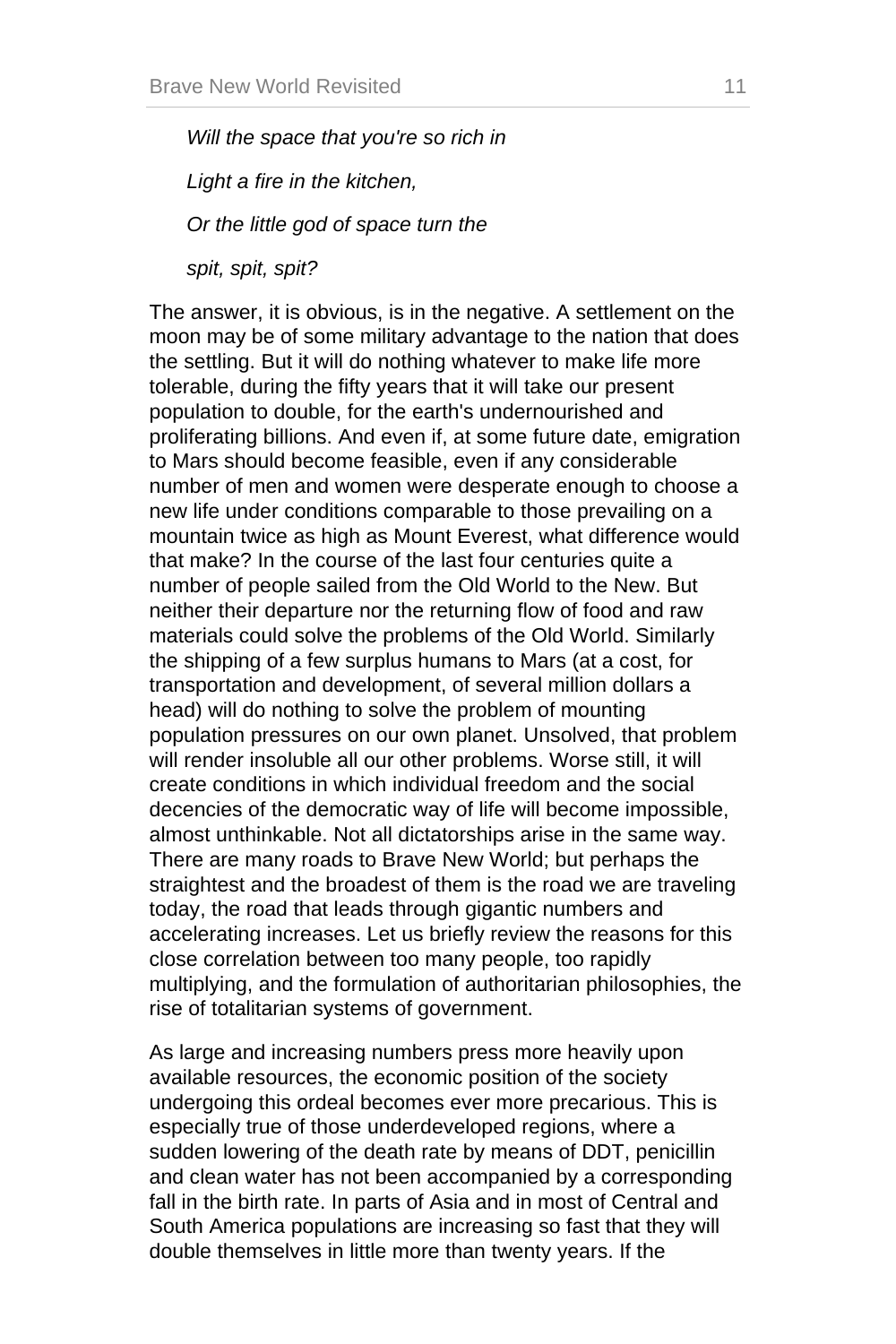production of food and manufactured articles, of houses, schools and teachers, could be increased at a greater rate than human numbers, it would be possible to improve the wretched lot of those who live in these underdeveloped and over-populated countries. But unfortunately these countries lack not merely agricultural machinery and an industrial plant capable of turning out this machinery, but also the capital required to create such a plant. Capital is what is left over after the primary needs of a population have been satisfied. But the primary needs of most of the people in underdeveloped countries are never fully satisfied. At the end of each year almost nothing is left over, and there is therefore almost no capital available for creating the industrial and agricultural plant, by means of which the people's needs might be satisfied. Moreover, there is, in all these underdeveloped countries, a serious shortage of the trained manpower without which a modern industrial and agricultural plant cannot be operated. The present educational facilities are inadequate; so are the resources, financial and cultural, for improving the existing facilities as fast as the situation demands. Meanwhile the population of some of these underdeveloped countries is increasing at the rate of 3 per cent per annum.

Their tragic situation is discussed in an important book, published in 1957—*The Next Hundred Years*, by Professors Harrison Brown, James Bonner and John Weir of the California Institute of Technology. How is mankind coping with the problem of rapidly increasing numbers? Not very successfully. "The evidence suggests rather strongly that in most underdeveloped countries the lot of the average individual has worsened appreciably in the last half century. People have become more poorly fed. There are fewer available goods per person. And practically every attempt to improve the situation has been nullified by the relentless pressure of continued population growth."

Whenever the economic life of a nation becomes precarious, the central government is forced to assume additional responsibilities for the general welfare. It must work out elaborate plans for dealing with a critical situation; it must impose ever greater restrictions upon the activities of its subjects; and if, as is very likely, worsening economic conditions result in political unrest, or open rebellion, the central government must intervene to preserve public order and its own authority. More and more power is thus concentrated in the hands of the executives and their bureacratic managers. But the nature of power is such that even those who have not sought it, but have had it forced upon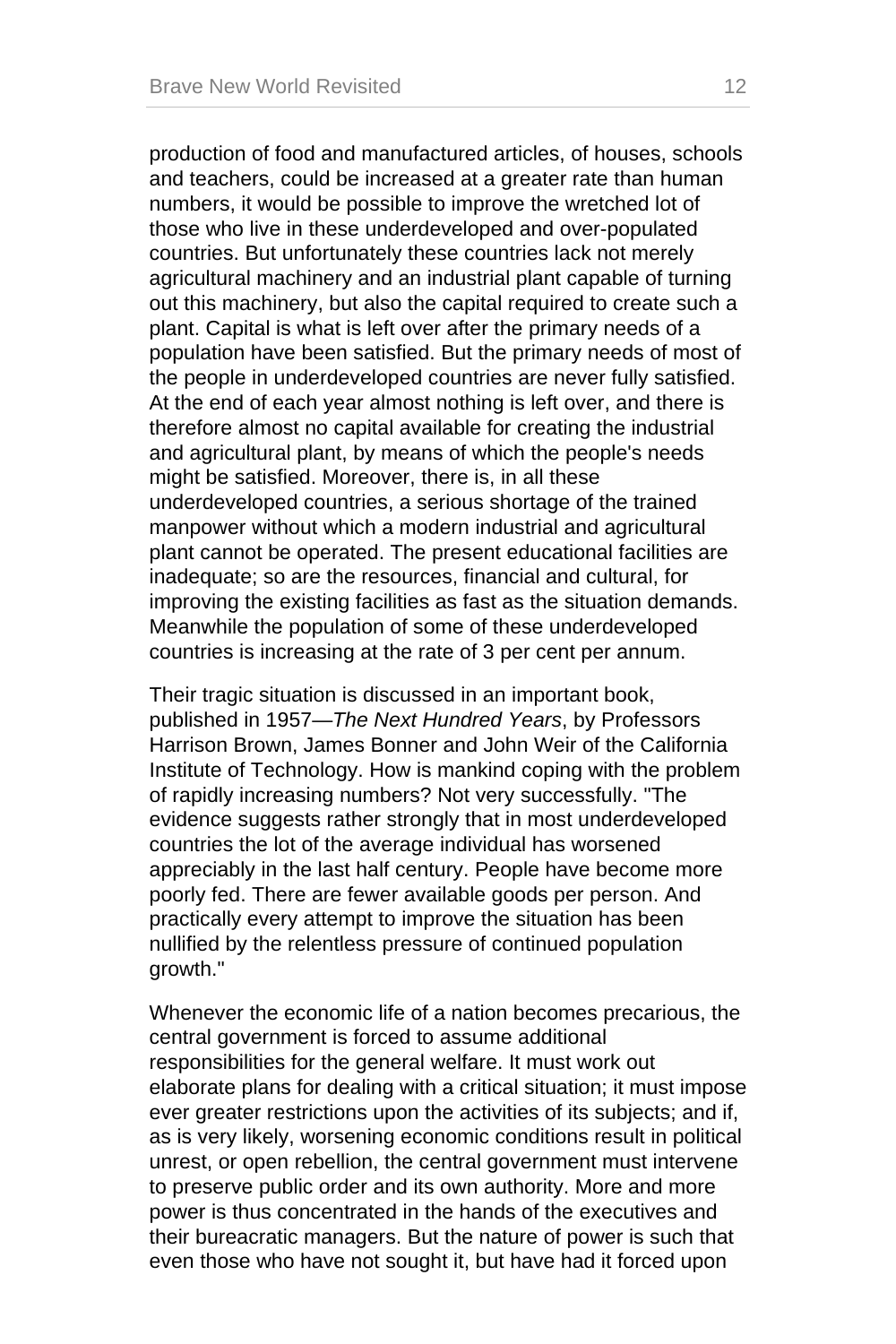them, tend to acquire a taste for more. "Lead us not into temptation," we pray—and with good reason; for when human beings are tempted too enticingly or too long, they generally yield. A democratic constitution is a device for preventing the local rulers from yielding to those particularly dangerous temptations that arise when too much power is concentrated in too few hands. Such a constitution works pretty well where, as in Britain or the United States, there is a traditional respect for constitutional procedures. Where the republican or limited monarchical tradition is weak, the best of constitutions will not prevent ambitious politicians from succumbing with glee and gusto to the temptations of power. And in any country where numbers have begun to press heavily upon available resources, these temptations cannot fail to arise. Over-population leads to economic insecurity and social unrest. Unrest and insecurity lead to more control by central governments and an increase of their power. In the absence of a constitutional tradition, this increased power will probably be exercised in a dictatorial fashion. Even if Communism had never been invented, this would be likely to happen. But Communism has been invented. Given this fact, the probability of over-population leading through unrest to dictatorship becomes a virtual certainty. It is a pretty safe bet that, twenty years from now, all the world's over-populated and underdeveloped countries will be under some form of totalitarian rule—probably by the Communist party.

How will this development affect the over-populated, but highly industrialized and still democratic countries of Europe? If the newly formed dictatorships were hostile to them, and if the normal flow of raw materials from the underdeveloped countries were deliberately interrupted, the nations of the West would find themselves in a very bad way indeed. Their industrial system would break down, and the highly developed technology, which up till now has permitted them to sustain a population much greater than that which could be supported by locally available resources, would no longer protect them against the consequences of having too many people in too small a territory. If this should happen, the enormous powers forced by unfavorable conditions upon central governments may come to be used in the spirit of totatarian dictatorship.

The United States is not at present an over-populated country. If, however, the population continues to increase at the present rate (which is higher than that of India's increase, though happily a good deal lower than the rate now current in Mexico or Guatemala), the problem of numbers in relation to available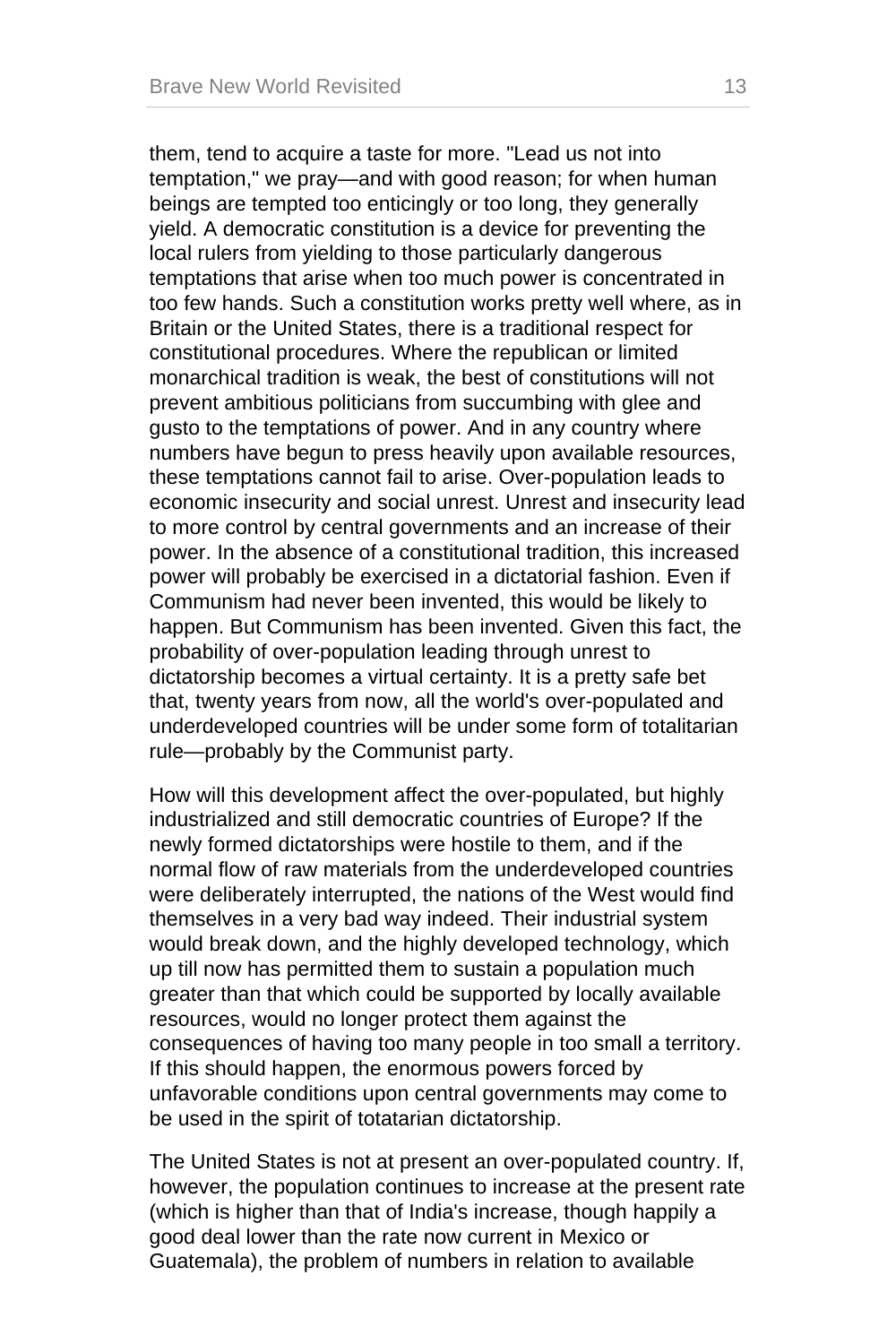resources might well become troublesome by the beginning of the twenty-first century. For the moment overpopulation is not a direct threat to the personal freedom of Americans. It remains, however, an indirect threat, a menace at one remove. If over-population should drive the underdeveloped countries into totalitarianism, and if these new dictatorships should ally themselves with Russia, then the military position of the United States would become less secure and the preparations for defense and retaliation would have to be intensified. But liberty, as we all know, cannot flourish in a country that is permanently on a war footing, or even a near-war footing. Permanent crisis justifies permanent control of everybody and everything by the agencies of the central government. And permanent crisis is what we have to expect in a world in which over-population is producing a state of things, in which dictatorship under Communist auspices becomes almost inevitable.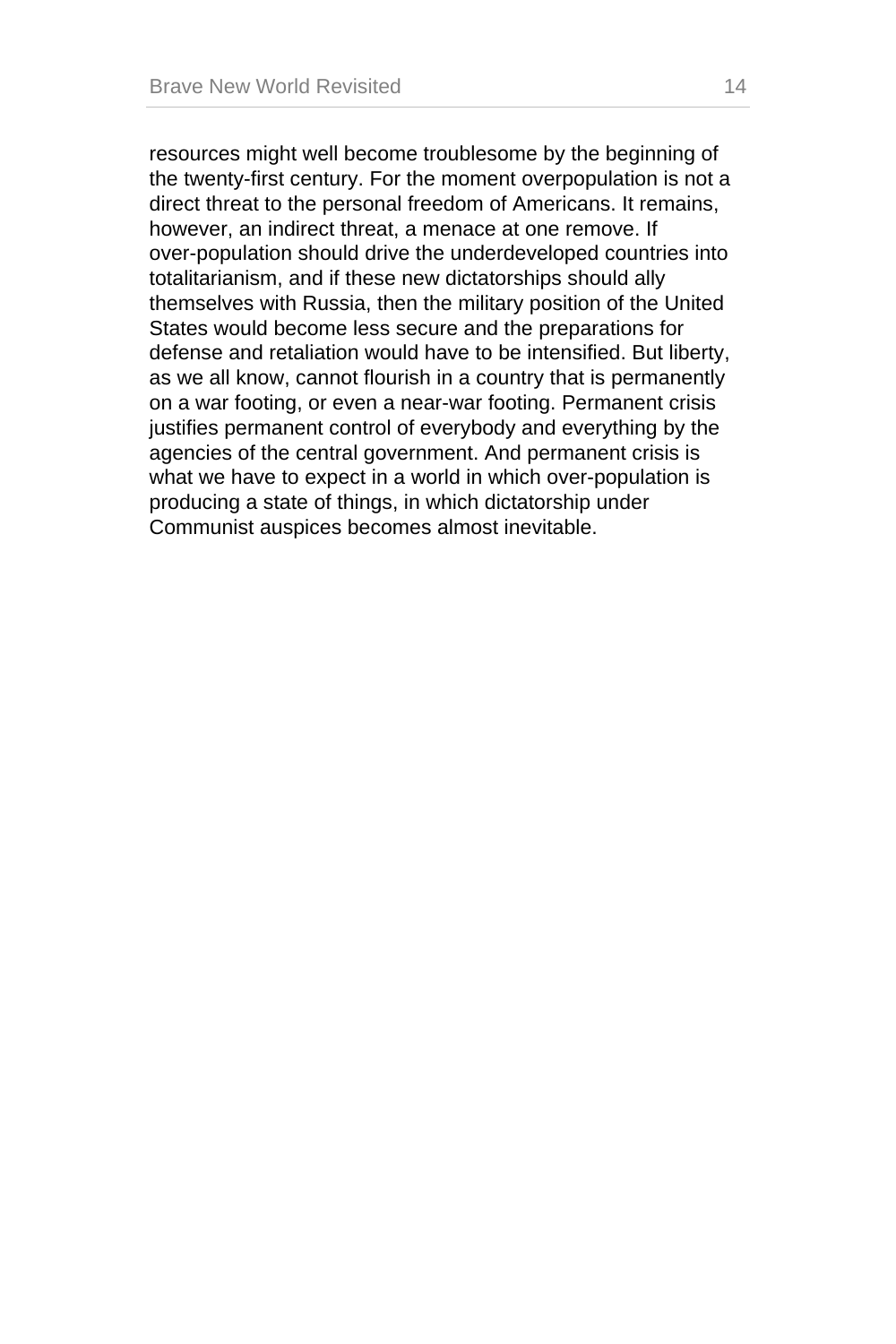### **0SetTAB00**

### Chapter 2 Quantity, Quality, Morality

In the Brave New World of my fantasy eugenics and dysgenics were practiced systematically. In one set of bottles biologically superior ova, fertilized by biologically superior sperm, were given the best possible prenatal treatment and were finally decanted as Betas, Alphas and even Alpha Pluses. In another, much more numerous set of bottles, biologically inferior ova, fertilized by biologically inferior sperm, were subjected to the Bokanovsky Process (ninety-six identical twins out of a single egg) and treated prenatally with alcohol and other protein poisons. The creatures finally decanted were almost subhuman; but they were capable of performing unskilled work and, when properly conditioned, detensioned by free and frequent access to the opposite sex, constantly distracted by gratuitous entertainment and reinforced in their good behavior patterns by daily doses of soma, could be counted on to give no trouble to their superiors.

In this second half of the twentieth century we do nothing systematic about our breeding; but in our random and unregulated way we are not only over-populating our planet, we are also, it would seem, making sure that these greater numbers shall be of biologically poorer quality. In the bad old days children with considerable, or even with slight, hereditary defects rarely survived. Today, thanks to sanitation, modern pharmacology and the social conscience, most of the children born with hereditary defects reach maturity and multiply their kind. Under the conditions now prevailing, every advance in medicine will tend to be offset by a corresponding advance in the survival rate of individuals cursed by some genetic insufficiency. In spite of new wonder drugs and better treatment (indeed, in a certain sense, precisely because of these things), the physical health of the general population will show no improvement, and may even deteriorate. And along with a decline of average healthiness there may well go a decline in average intelligence.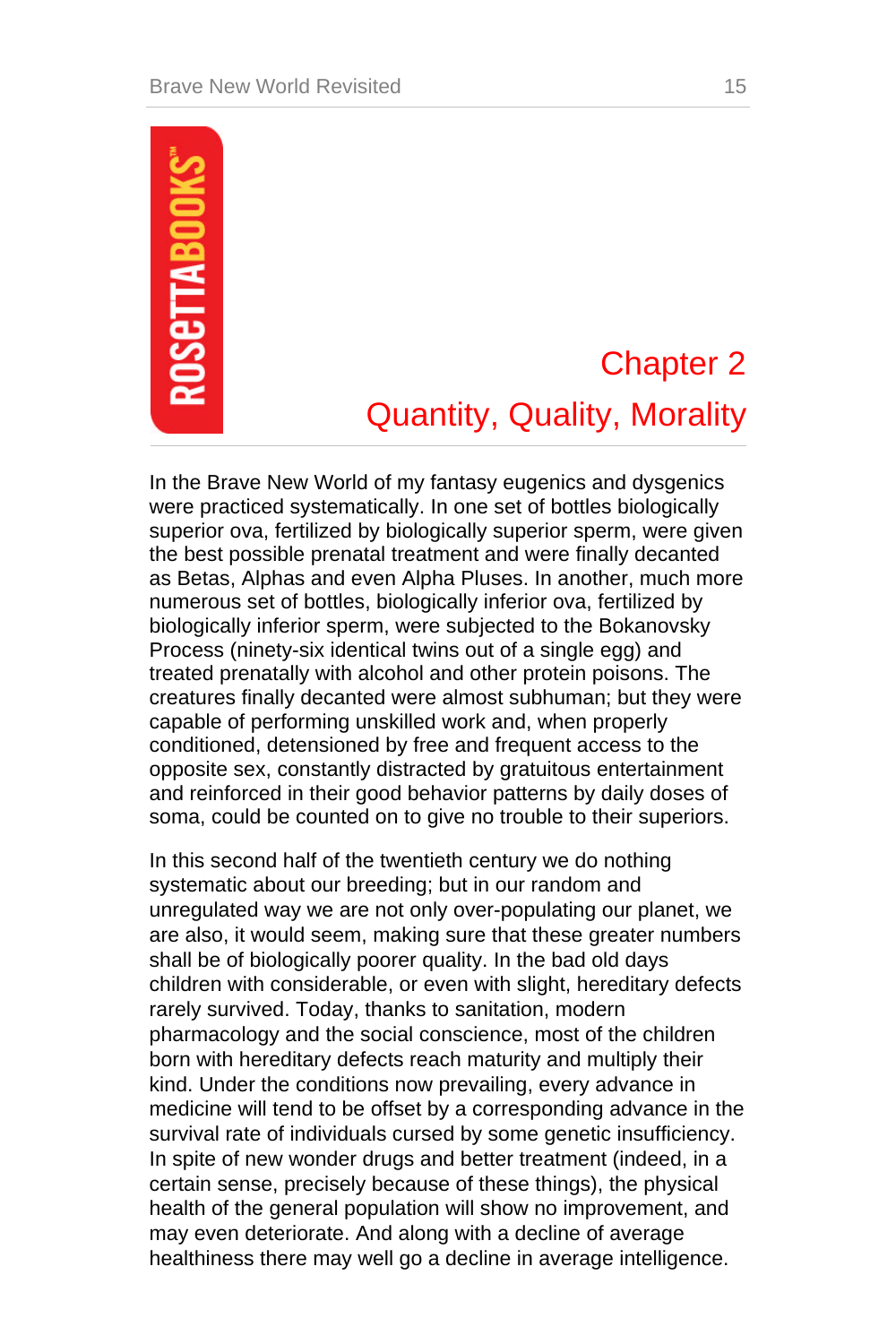Indeed, some competent authorities are convinced that such a decline has already taken place and is continuing. "Under conditions that are both soft and unregulated," writes Dr. W.H. Sheldon, "our best stock tends to be outbred by stock that is inferior to it in every respect. . . . It is the fashion in some academic circles to assure students that the alarm over differential birth-rates is unfounded; that these problems are merely economic, or merely educational, or merely religious, or merely cultural or something of the sort. This is Pollyanna optimism. Reproductive delinquency is biological and basic." And he adds that "nobody knows just how far the average IQ in this country [the U.S.A.] has declined since 1916, when Terman attempted to standardize the meaning of IQ 100."

In an underdeveloped and over-populated country, where four-fifths of the people get less than two thousand calories a day and one-fifth enjoys an adequate diet, can democratic institutions arise spontaneously? Or if they should be imposed from outside or from above, can they possibly survive?

And now let us consider the case of the rich, industrialized and democratic society, in which, owing to the random but effective practice of dysgenics, IQ's and physical vigor are on the decline. For how long can such a society maintain its traditions of individual liberty and democratic government? Fifty or a hundred years from now our children will learn the answer to this question.

Meanwhile we find ourselves confronted by a most disturbing moral problem. We know that the pursuit of good ends does not justify the employment of bad means. But what about those situations, now of such frequent occurrence, in which good means have end results which turn out to be bad?

For example, we go to a tropical island and with the aid of DDT we stamp out malaria and, in two or three years, save hundreds of thousands of lives. This is obviously good. But the hundreds of thousands of human beings thus saved, and the millions whom they beget and bring to birth, cannot be adequately clothed, housed, educated or even fed out of the island's available resources. Quick death by malaria has been abolished; but life made miserable by undernourishment and over-crowding is now the rule, and slow death by outright starvation threatens ever greater numbers.

And what about the congenitally insufficient organisms, whom our medicine and our social services now preserve so that they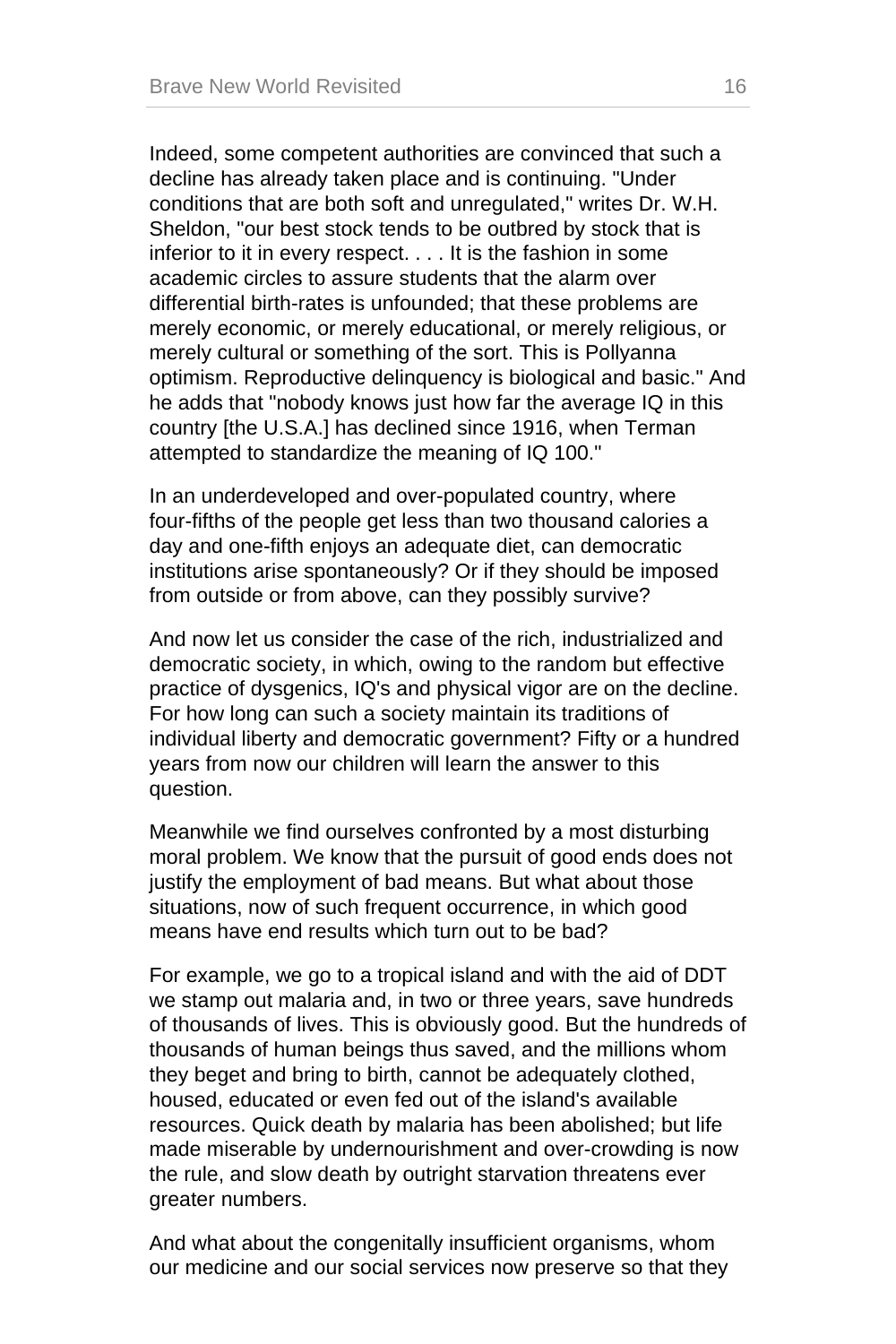may propagate their kind? To help the unfortunate is obviously good. But the wholesale transmission to our descendants of the results of unfavorable mutations, and the progressive contamination of the genetic pool from which the members of our species will have to draw, are no less obviously bad. We are on the horns of an ethical dilemma, and to find the middle way will require all our intelligence and all our good will.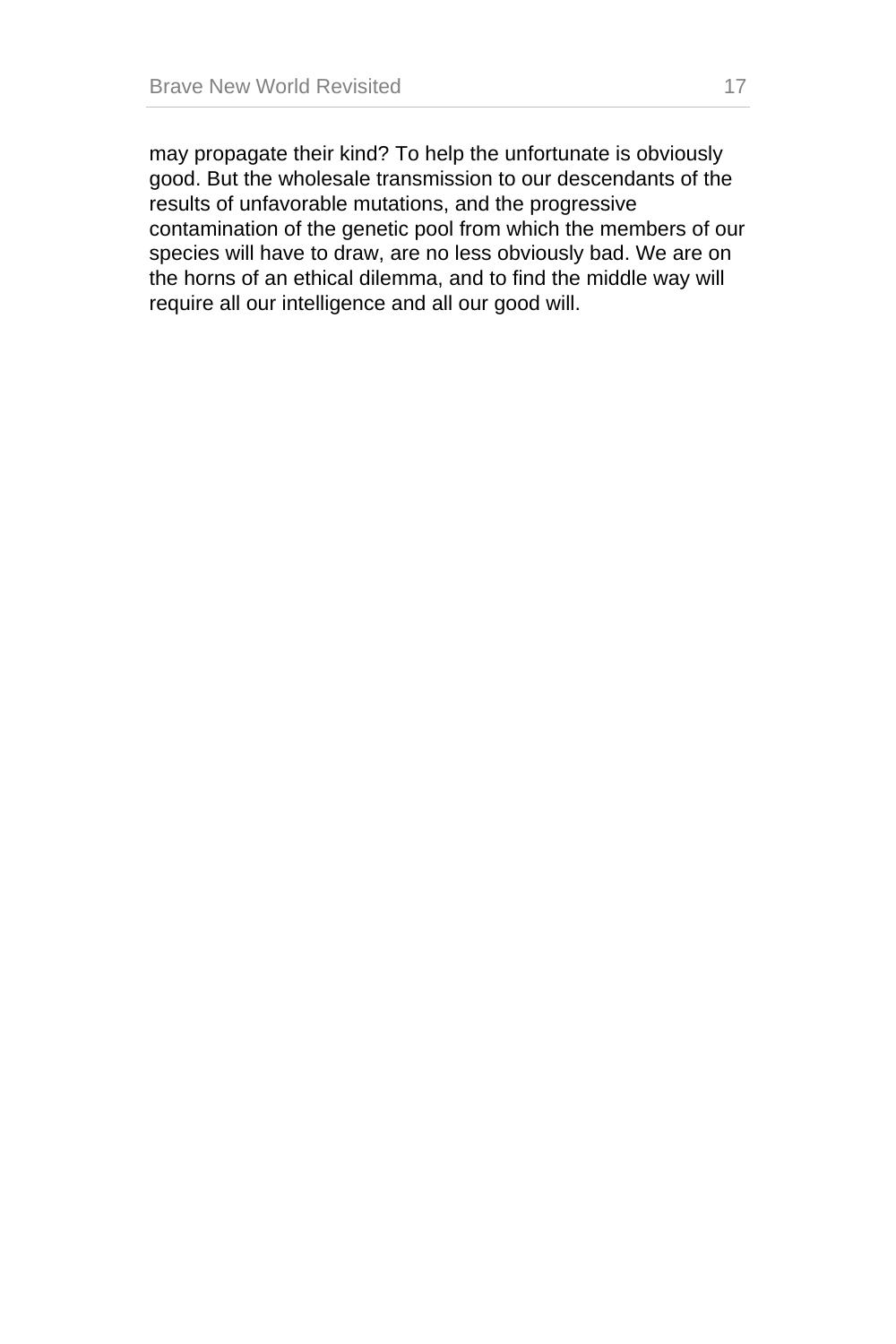## **!OSETTABO**

### Chapter 3 Over-Organization

The shortest and broadest road to the nightmare of Brave New World leads, as I have pointed out, through over-population and the accelerating increase of human numbers—twenty-eight hundred millions today, fifty-five hundred millions by the turn of the century, with most of humanity facing the choice between anarchy and totalitarian control. But the increasing pressure of numbers upon available resources is not the only force propelling us in the direction of totalitarianism. This blind biological enemy of freedom is allied with immensely powerful forces generated by the very advances in technology of which we are most proud. Justifiably proud, it may be added; for these advances are the fruits of genius and persistent hard work, of logic, imagination and self-denial—in a word, of moral and intellectual virtues for which one can feel nothing but admiration. But the Nature of Things is such that nobody in this world ever gets anything for nothing. These amazing and admirable advances have had to be paid for. Indeed, like last year's washing machine, they are still being paid for—and each installment is higher than the last. Many historians, many sociologists and psychologists have written at length, and with a deep concern, about the price that Western man has had to pay and will go on paying for technological progress. They point out, for example, that democracy can hardly be expected to flourish in societies where political and economic power is being progressively concentrated and centralized. But the progress of technology has led and is still leading to just such a concentration and centralization of power. As the machinery of mass production is made more efficient it tends to become more complex and more expensive—and so less available to the enterpriser of limited means. Moreover, mass production cannot work without mass distribution; but mass distribution raises problems which only the largest producers can satisfactorily solve. In a world of mass production and mas distribution the Little Man, with his inadequate stock of working capital, is at a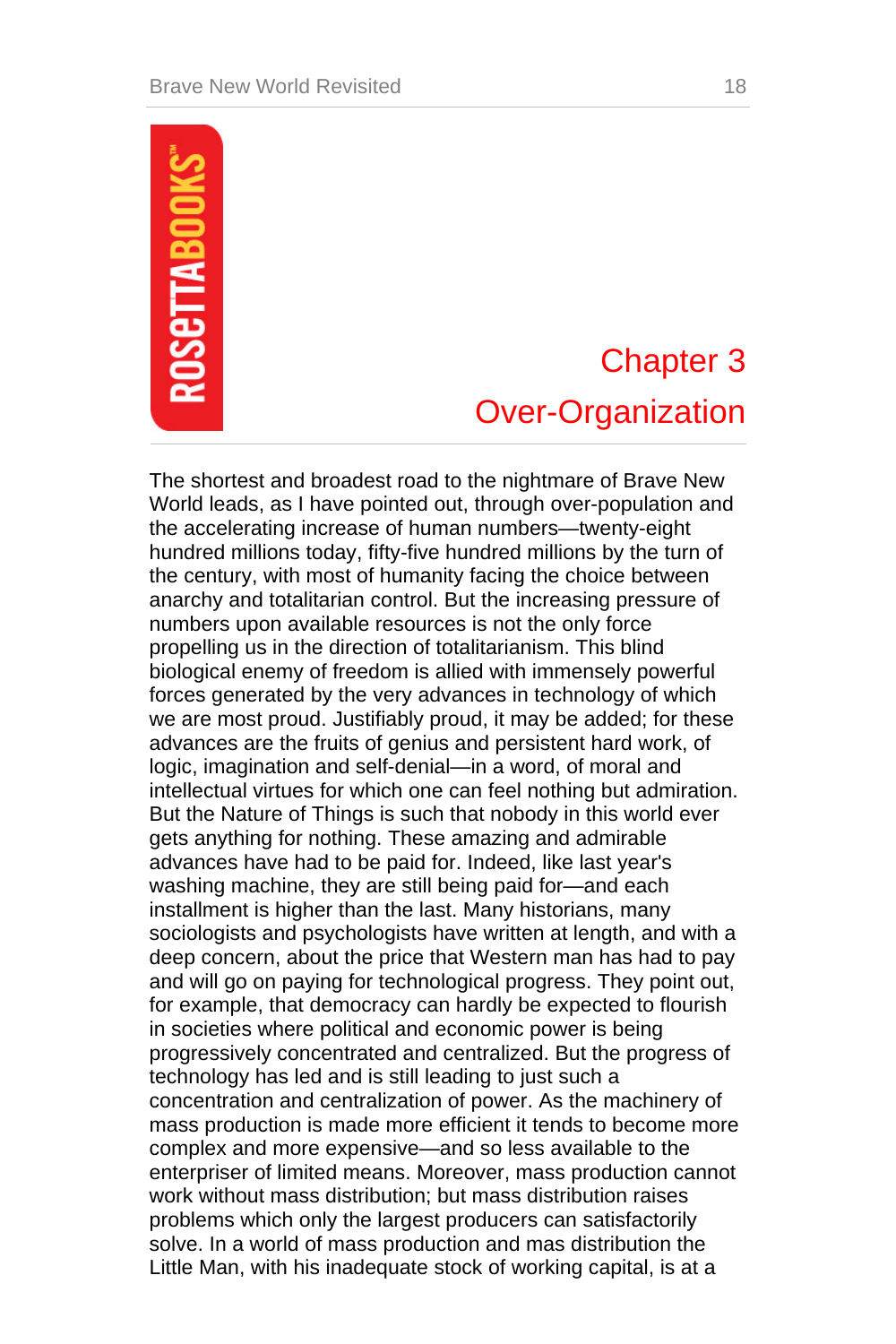grave disadvantage. In competition with the Big Man, he loses his money and finally his very existence as an independent producer; the Big Man has gobbled him up. As the Little Men disappear, more and more economic power comes to be wielded by fewer and fewer people. Under a dictatorship the Big Business, made possible by advancing technology and the consequent ruin of Little Business, is controlled by the State that is to say, by a small group of party leaders and the soldiers, policemen and civil servants who carry out their orders. In a capitalist democracy, such as the United States, it is controlled by what Professor C. Wright Mills has called the Power Elite. This Power Elite directly employs several millions of the country's working force in its factories, offices and stores, controls many millions more by lending them the money to buy its products, and, through its ownership of the media of mass communication, influences the thoughts, the feelings and the actions of virtually everybody. To parody the words of Winston Churchill, never have so many been manipulated so much by so few. We are far indeed from Jefferson's ideal of a genuinely free society composed of a hierarchy of self-governing units—"the elementary republics of the wards, the county republics, the State republics and the Republic of the Union, forming a gradation of authorities."

We see, then, that modern technology has led to the concentration of economic and political power, and to the development of a society controlled (ruthlessly in the totalitarian states, politely and inconspicuously in the democracies) by Big Business and Big Government. But societies are composed of individuals and are good only insofar as they help individuals to realize their potentialities and to lead a happy and creative life. How have individuals been affected by the technological advances of recent years? Here is the answer to this question given by a philosopher-psychiatrist, Dr. Erich Fromm:

Our contemporary Western society, in spite of its material, intellectual and political progress, is increasingly less conducive to mental health, and tends to undermine the inner security, happiness, reason and the capacity for love in the individual; it tends to turn him into an automaton who pays for his human failure with increasing mental sickness, and with despair hidden under a frantic drive for work and so-called pleasure.

Our "increasing mental sickness" may find expression in neurotic symptoms. These symptoms are conspicuous and extremely distressing. But "let us beware," says Dr. Fromm, "of defining mental hygiene as the prevention of symptoms. Symptoms as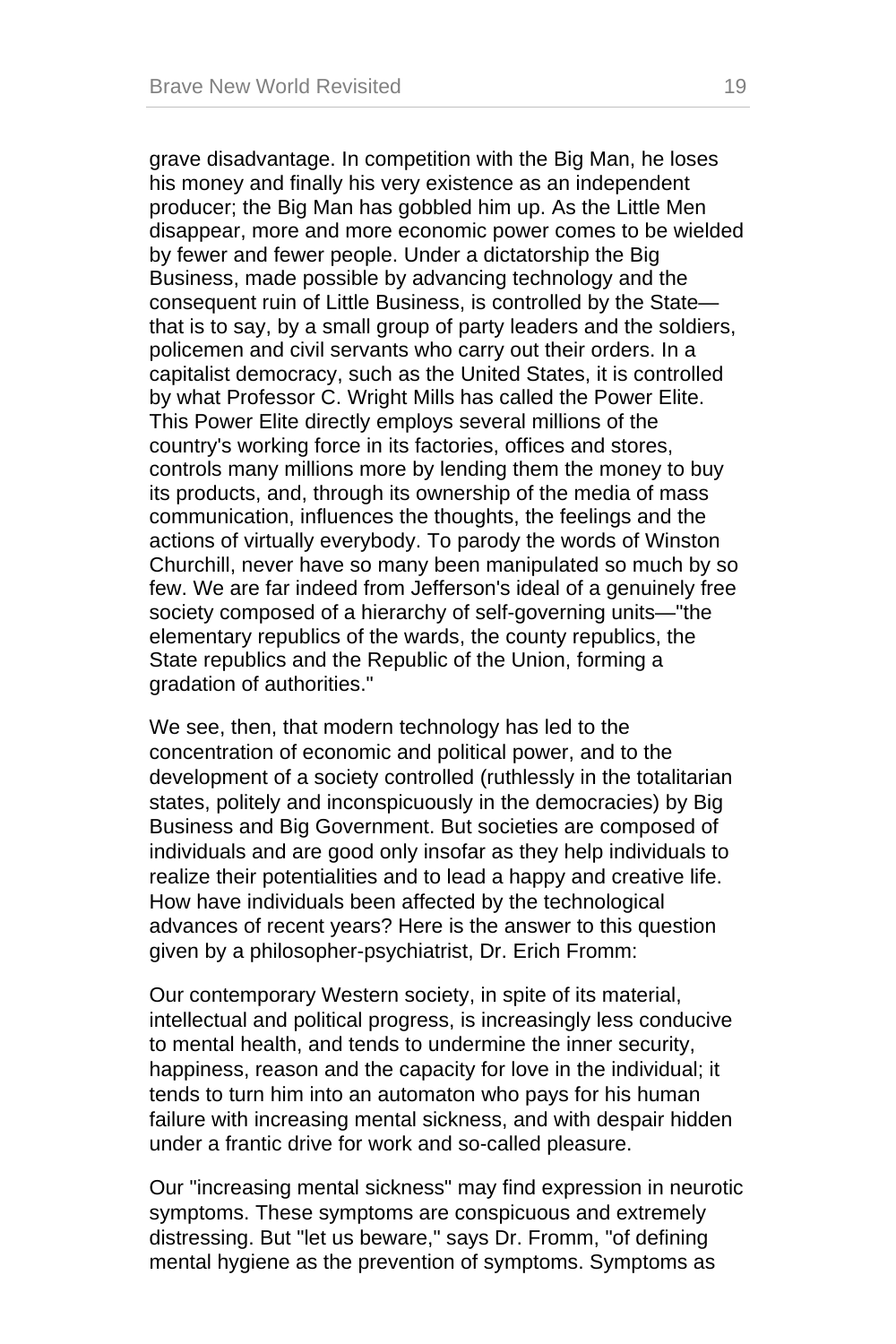such are not our enemy, but our friend; where there are symptoms there is conflict, and conflict always indicates that the forces of life which strive for integration and happiness are still fighting." The really hopeless victims of mental illness are to be found among those who appear to be most normal. "Many of them are normal because they are so well adjusted to our mode of existence, because their human voice has been silenced so early in their lives, that they do not even struggle or suffer or develop symptoms as the neurotic does." They are normal not in what may be called the absolute sense of the word; they are normal only in relation to a profoundly abnormal society. Their perfect adjustment to that abnormal society is a measure of their mental sickness. These millions of abnormally normal people, living without fuss in a society to which, if they were fully human beings, they ought not to be adjusted, still cherish "the illusion of individuality," but in fact they have been to a great extent deindividualized. Their conformity is developing into something like uniformity. But "uniformity and freedom are incompatible. Uniformity and mental health are incompatible too. . . . Man is not made to be an automaton, and if he becomes one, the basis for mental health is destroyed."

In the course of evolution nature has gone to endless trouble to see that every individual is unlike every other individual. We reproduce our kind by bringing the father's genes into contact with the mother's. These hereditary factors may be combined in an almost infinite number of ways. Physically and mentally, each one of us is unique. Any culture which, in the interests of efficiency or in the name of some political or religious dogma, seeks to standardize the human individual, commits an outrage against man's biological nature.

Science may be defined as the reduction of multiplicity to unity. It seeks to explain the endlessly diverse phenomena of nature by ignoring the uniqueness of particular events, concentrating on what they have in common and finally abstracting some kind of "law," in terms of which they make sense and can be effectively dealt with. For example, apples fall from the tree and the moon moves across the sky. People had been observing these facts from time immemorial. With Gertrude Stein they were convinced that an apple is an apple is an apple, whereas the moon is the moon is the moon. It remained for Isaac Newton to perceive what these very dissimilar phenomena had in common, and to formulate a theory of gravitation in terms of which certain aspects of the behavior of apples, of the heavenly bodies and indeed of everything else in the physical universe could be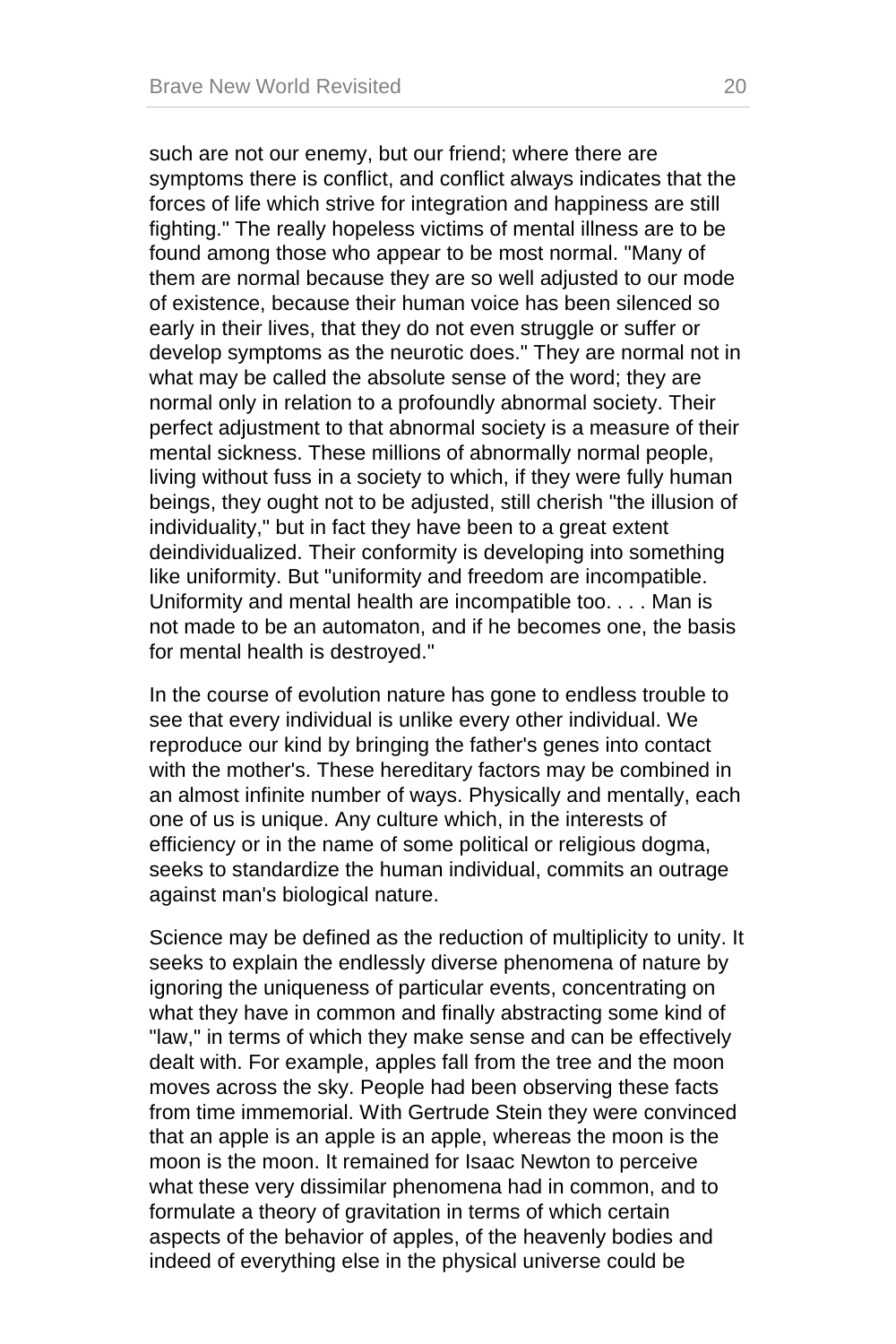explained and dealt with in terms of a single system of ideas. In the same spirit the artist takes the innumerable diversities and uniquenesses of the outer world and his own imagination and gives them meaning within an orderly system of plastic, literary or musical patterns. The wish to impose order upon confusion, to bring harmony out of dissonance and unity out of multiplicity is a kind of intellectual instinct, a primary and fundamental urge of the mind. Within the realms of science, art and philosophy the workings of what I may call this "Will to Order" are mainly beneficent. True, the Will to Order has produced many premature syntheses based upon insufficient evidence, many absurd systems of metaphysics and theology, much pedantic mistaking of notions for realities, of symbols and abstractions for the data of immediate experience. But these errors, however regrettable, do not do much harm, at any rate directly—though it sometimes happens that a bad philosophical system may do harm indirectly, by being used as a justification for senseless and inhuman actions. It is in the social sphere, in the realm of politics and economics, that the Will to Order becomes really dangerous.

Here the theoretical reduction of unmanageable multiplicity to comprehensible unity becomes the practical reduction of human diversity to subhuman uniformity, of freedom to servitude. In politics the equivalent of a fully developed scientific theory or philosophical system is a totalitarian dictatorship. In economics, the equivalent of a beautifully composed work of art is the smoothly running factory in which the workers are perfectly adjusted to the machines. The Will to Order can make tyrants out of those who merely aspire to clear up a mess. The beauty of tidiness is used as a justification for despotism.

Organization is indispensable; for liberty arises and has meaning only within a self-regulating community of freely co-operating individuals. But, though indispensable, organization can also be fatal. Too much organization transforms men and women into automata, suffocates the creative spirit and abolishes the very possibility of freedom. As usual, the only safe course is in the middle, between the extremes of *laissez-faire* at one end of the scale and of total control at the other.

During the past century the successive advances in technology have been accompanied by corresponding advances in organization. Complicated machinery has had to be matched by complicated social arrangements, designed to work as smoothly and efficiently as the new instruments of production. In order to fit into these organizations, individuals have had to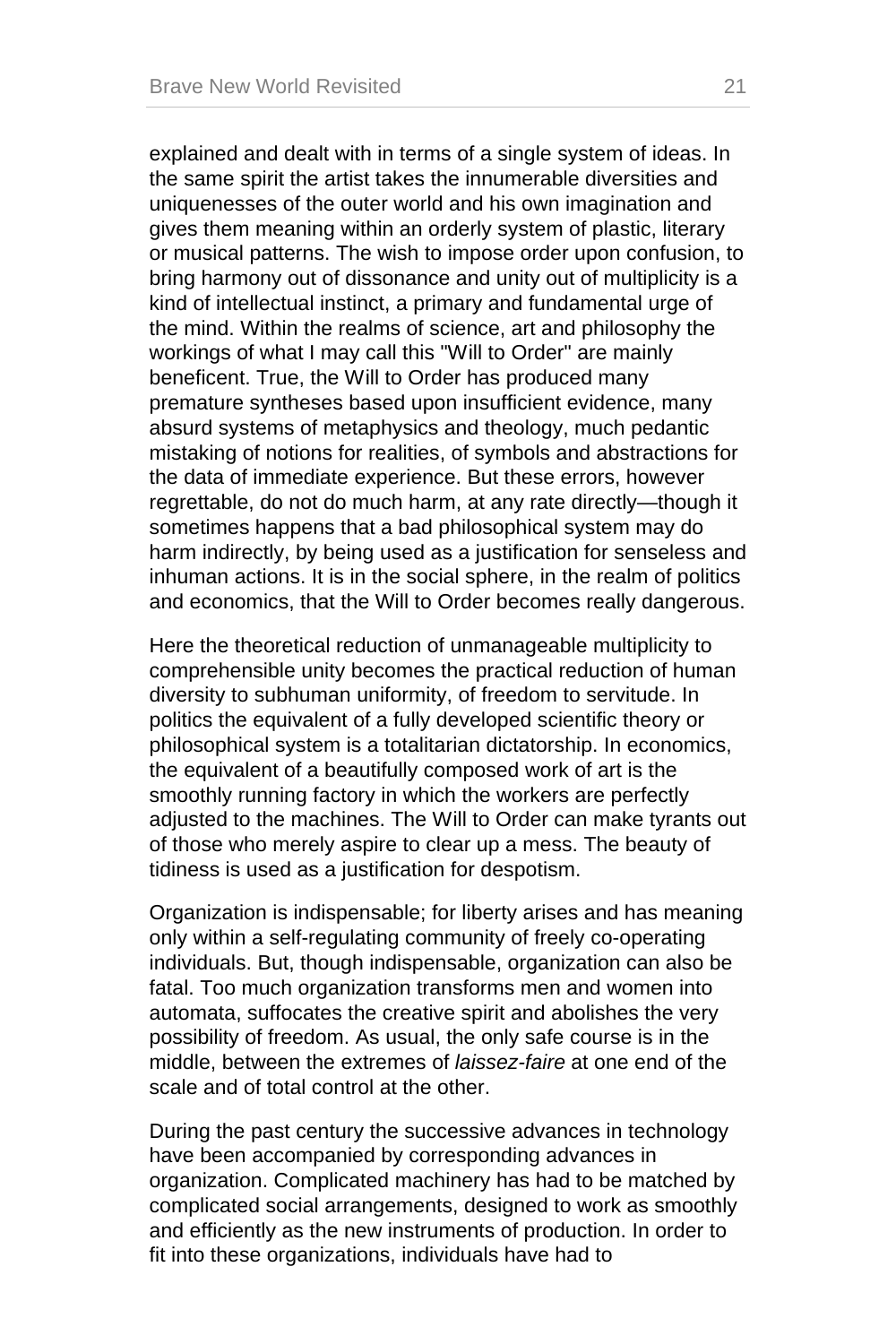deindividualize themselves, have had to deny their native diversity and conform to a standard pattern, have had to do their best to become automata.

The dehumanizing effects of over-organization are reinforced by the dehumanizing effects of over-population. Industry, as it expands, draws an ever greater proportion of humanity's increasing numbers into large cities. But life in large cities is not conducive to mental health (the highest incidence of schizophrenia, we are told, occurs among the swarming inhabitants of industrial slums); nor does it foster the kind of responsible freedom within small self-governing groups, which is the first condition of a genuine democracy. City life is anonymous and, as it were, abstract. People are related to one another, not as total personalities, but as the embodiments of economic functions or, when they are not at work, as irresponsible seekers of entertainment. Subjected to this kind of life, individuals tend to feel lonely and insignificant. Their existence ceases to have any point or meaning.

Biologically speaking, man is a moderately gregarious, not a completely social animal—a creature more like a wolf, let us say, or an elephant, than like a bee or an ant. In their original form human societies bore no resemblance to the hive or the ant heap; they were merely packs. Civilization is, among other things, the process by which primitive packs are transformed into an analogue, crude and mechanical, of the social insects' organic communities. At the present time the pressures of over-population and technological change are accelerating this process. The termitary has come to seem a realizable and even, in some eyes, a desirable ideal. Needless to say, the ideal will never in fact be realized. A great gulf separates the social insect from the not too gregarious, big-brained mammal; and even though the mammal should do his best to imitate the insect, the gulf would remain. However hard they try, men cannot create a social organism, they can only create an organization. In the process of trying to create an organism they will merely create a totalitarian despotism.

*Brave New World* presents a fanciful and somewhat ribald picture of a society, in which the attempt to re-create human beings in the likeness of termites has been pushed almost to the limits of the possible. That we are being propelled in the direction of Brave New World is obvious. But no less obvious is the fact that we can, if we so desire, refuse to co-operate with the blind forces that are propelling us. For the moment, however, the wish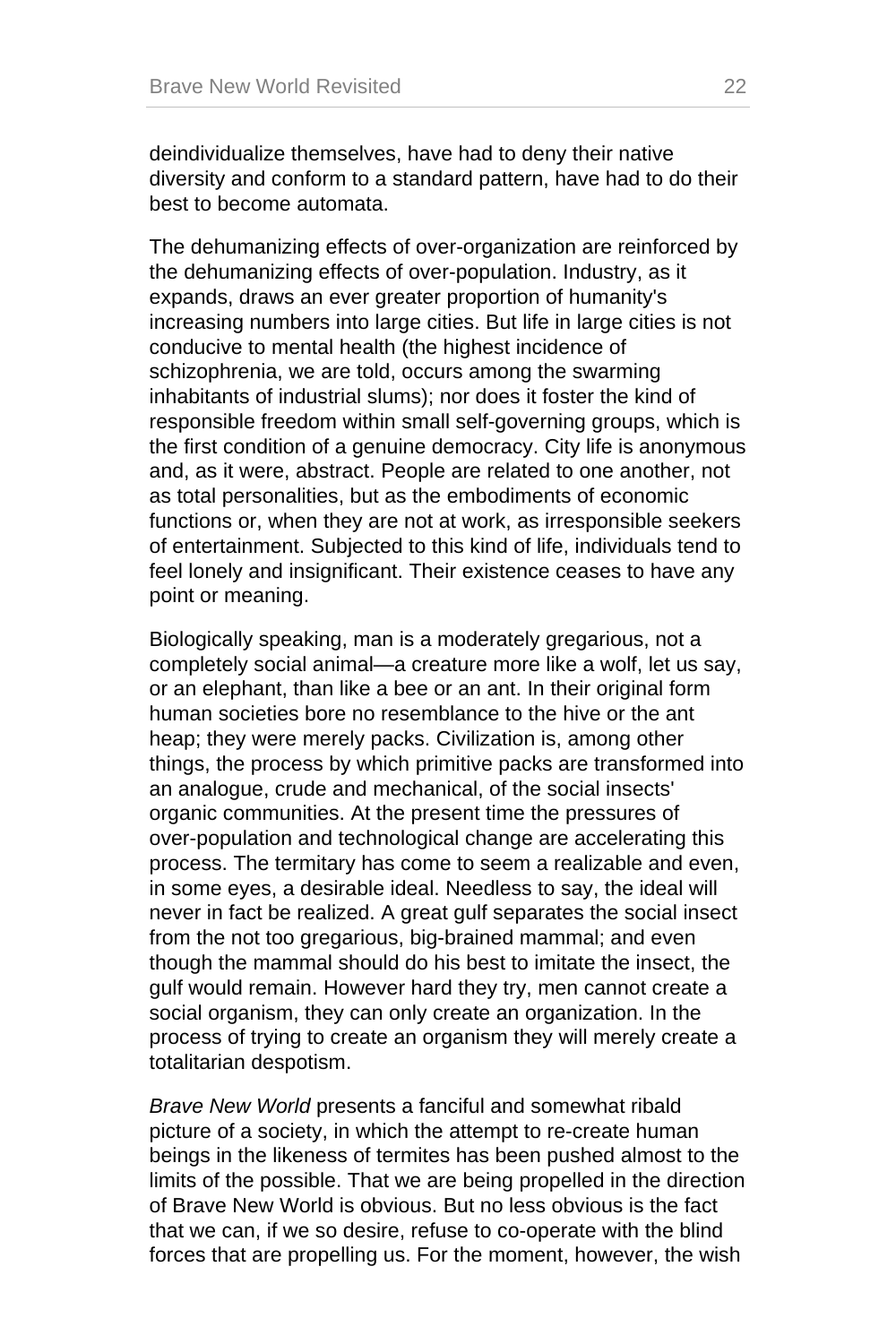to resist does not seem to be very strong or very widespread. As Mr. William Whyte has shown in his remarkable book, *The Organization Man*, a new Social Ethic is replacing our traditional ethical system—the system in which the individual is primary. The key words in this Social Ethic are "adjustment," "adaptation," "socially orientated behavior," "belongingness," "acquisition of social skills," "team work," "group living," "group loyalty," "group dynamics," "group thinking," "group creativity." Its basic assumption is that the social whole has greater worth and significance than its individual parts, that inborn biological differences should be sacrificed to cultural uniformity, that the rights of the collectivity take precedence over what the eighteenth century called the Rights of Man. According to the Social Ethic, Jesus was completely wrong in asserting that the Sabbath was made for man. On the contrary, man was made for the Sabbath, and must sacrifice his inherited idiosyncrasies and pretend to be the kind of standardized good mixer that organizers of group activity regard as ideal for their purposes. This ideal man is the man who displays "dynamic conformity" (delicious phrase!) and an intense loyalty to the group, an unflagging desire to subordinate himself, to belong. And the ideal man must have an ideal wife, highly gregarious, infinitely adaptable and not merely resigned to the fact that her husband's first loyalty is to the Corporation, but actively loyal on her own account. "He for God only," as Milton said of Adam and Eve, "she for God in him." And in one important respect the wife of the ideal organization man is a good deal worse off than our First Mother. She and Adam were permitted by the Lord to be completely uninhibited in the matter of "youthful dalliance."

*Nor turned, I ween,*

*Adam from his fair spouse, nor Eve the rites*

*Mysterious of connubial love refused*

Today, according to a writer in the *Harvard Business Review*, the wife of the man who is trying to live up to the ideal proposed by the Social Ethic, "must not demand too much of her husband's time and interest. Because of his single-minded concentration on his job, even his sexual activity must be relegated to a secondary place." The monk makes vows of poverty, obedience and chastity. The organization man is allowed to be rich, but promises obedience ("he accepts authority without resentment, he looks up to his superiors"—*Mussolini ha sempre ragione*) and he must be prepared, for the greater glory of the organization that employs him, to forswear even conjugal love.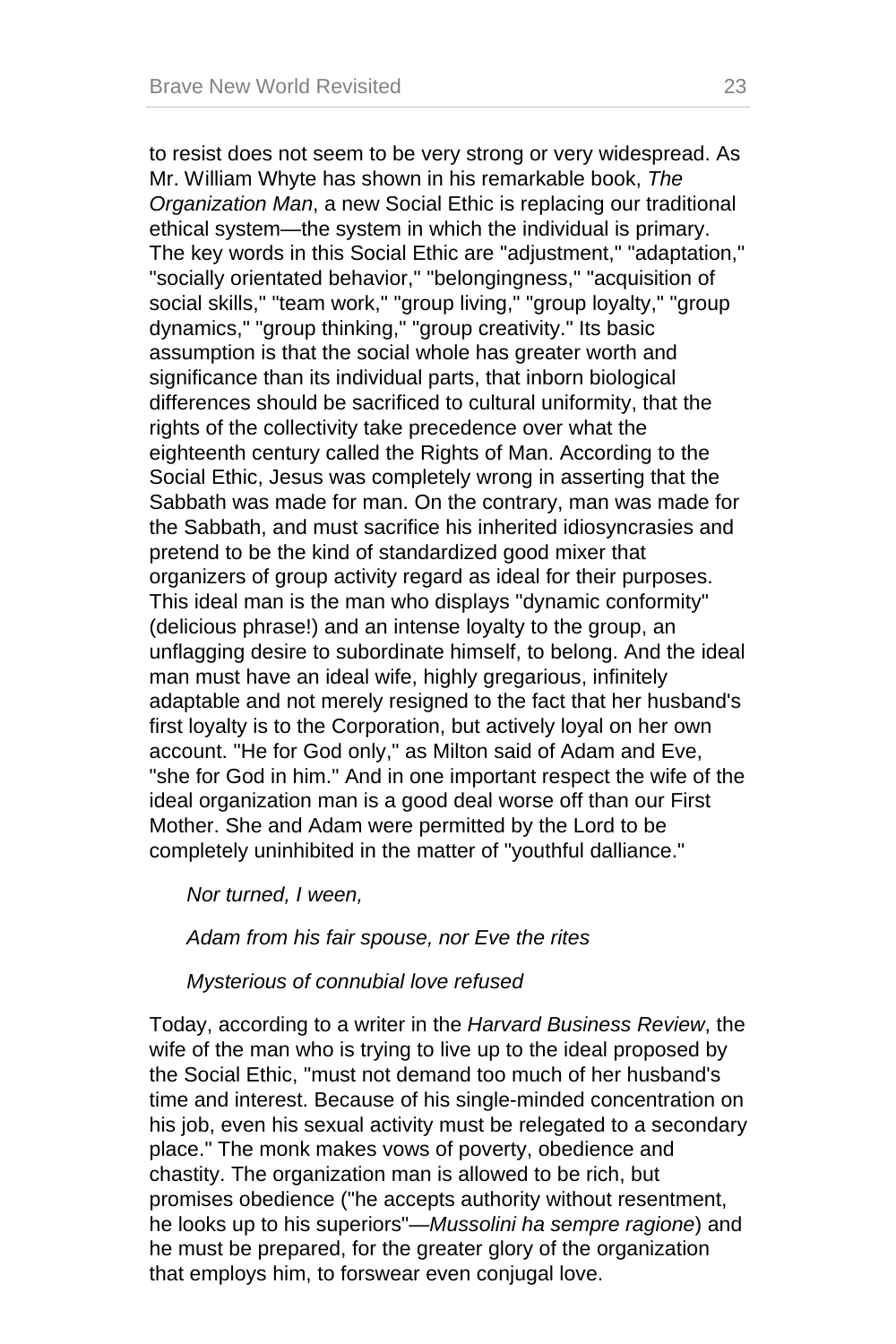It is worth remarking that, in 1984, the members of the Party are compelled to conform to a sexual ethic of more than Puritan severity. In *Brave New World*, on the other hand, all are permitted to indulge their sexual impulses without let or hindrance. The society described in Orwells fable is a society permanently at war, and the aim of its rulers is first, of course, to exercise power for its own delightful sake and, second, to keep their subjects in that state of constant tension which a state of constant war demands of those who wage it. By crusading against sexuality the bosses are able to maintain the required tension in their followers and at the same time can satisfy their lust for power in a most gratifying way. The society described in *Brave New World* is a world-state, in which war has been eliminated and where the first aim of the rulers is at all costs to keep their subjects from making trouble. This they achieve by (among other methods) legalizing a degree of sexual freedom (made possible by the abolition of the family) that practically guarantees the Brave New Worlders against any form of destructive (or creative) emotional tension. In 1984 the lust for power is satisfied by inflicting pain; in *Brave New World*, by inflicting a hardly less humiliating pleasure.

The current Social Ethic, it is obvious, is merely a justification after the fact of the less desirable consequences of over-organization. It represents a pathetic attempt to make a virtue of necessity, to extract a positive value from an unpleasant datum. It is a very unrealistic, and therefore very dangerous, system of morality. The social whole, whose value is assumed to be greater than that of its component parts, is not an organism in the sense that a hive or a termitary may be thought of as an organism. It is merely an organization, a piece of social machinery. There can be no value except in relation to life and awareness. An organization is neither conscious nor alive. Its value is instrumental and derivative. It is not good in itself; it is good only to the extent that it promotes the good of the individuals who are the parts of the collective whole. To give organizations precedence over persons is to subordinate ends to means. What happens when ends are subordinated to means was clearly demonstrated by Hitler and Stalin. Under their hideous rule personal ends were subordinated to organizational means by a mixture of violence and propaganda, systematic terror and the systematic manipulation of minds. In the more efficient dictatorships of tomorrow there will probably be much less violence than under Hitler and Stalin. The future dictator's subjects will be painlessly regimented by a corps of highly trained social engineers. "The challenge of social engineering in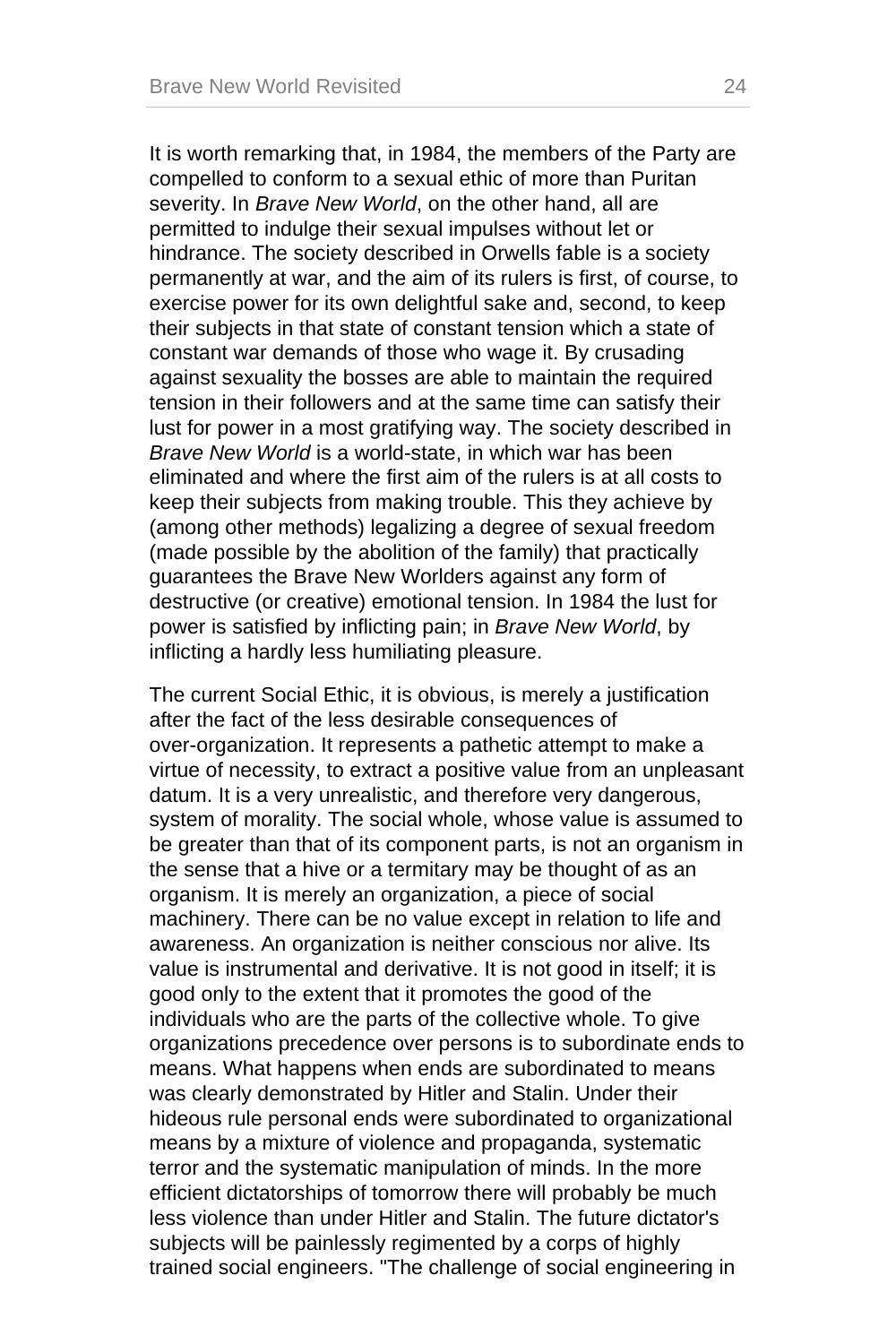our time," writes an enthusiastic advocate of this new science, "is like the challenge of technical engineering fifty years ago. If the first half of the twentieth century was the era of the technical engineers, the second half may well be the era of the social engineers"—and the twenty-first century, I suppose, will be the era of World Controllers, the scientific caste system and Brave New World. To the question *quis cusodiet custodes?*—Who will mount guard over our guardians, who will engineer the engineers?—the answer is a bland denial that they need any supervision. There seems to be a touching belief among certain Ph.D.'s in sociology that Ph.D.'s in sociology will never be corrupted by power. Like Sir Galahad's, their strength is as the strength of ten because their heart is pure—and their heart is pure because they are scientists and have taken six thousand hours of social studies.

Alas, higher education is not necessarily a guarantee of higher virtue, or higher political wisdom. And to these misgivings on ethical and psychological grounds must be added misgivings of a purely scientific character. Can we accept the theories on which the social engineers base their practice, and in terms of which they justify their manipulations of human beings? For example, Professor Elton Mayo tells us categorically that "man's desire to be continuously associated in work with his fellows is a strong, if not the strongest human characteristic." This, I would say, is manifestly untrue. Some people have the kind of desire described by Mayo; others do not. It is a matter of temperament and inherited constitution. Any social organization based upon the assumption that "man" (whoever "man" may be) desires to be continuously associated with his fellows would be, for many individual men and women, a bed of Procrustes. Only by being amputated or stretched upon the rack could they be adjusted to it.

Again, how romantically misleading are the lyrical accounts of the Middle Ages with which many contemporary theorists of social relations adorn their works! "Membership in a guild, manorial estate or village protected medieval man throughout his life and gave him peace and serenity." Protected him from what, we may ask. Certainly not from remorseless bullying at the hands of his superiors. And along with all that "peace and serenity" there was, throughout the Middle Ages, an enormous amount of chronic frustration, acute unhappiness and a passionate resentment against the rigid, hierarchical system that permitted no vertical movement up the social ladder and, for those who were bound to the land, very little horizontal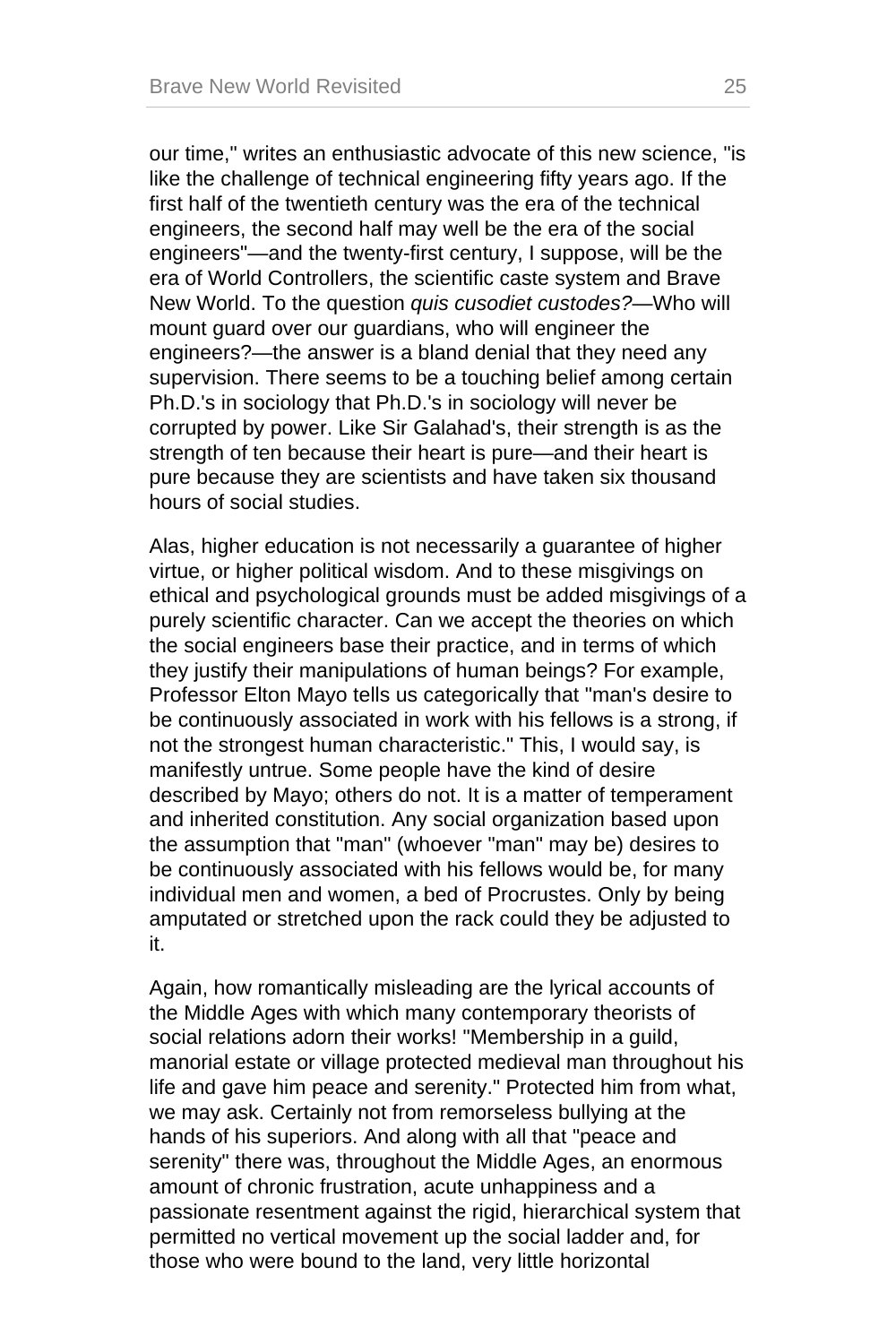movement in space. The impersonal forces of over-population and over-organization, and the social engineers who are trying to direct these forces, are pushing us in the direction of a new medieval system. This revival will be made more acceptable than the original by such Brave-New-Worldian amenities as infant conditioning, sleep-teaching and drug-induced euphoria; but, for the majority of men and women, it will still be a kind of servitude.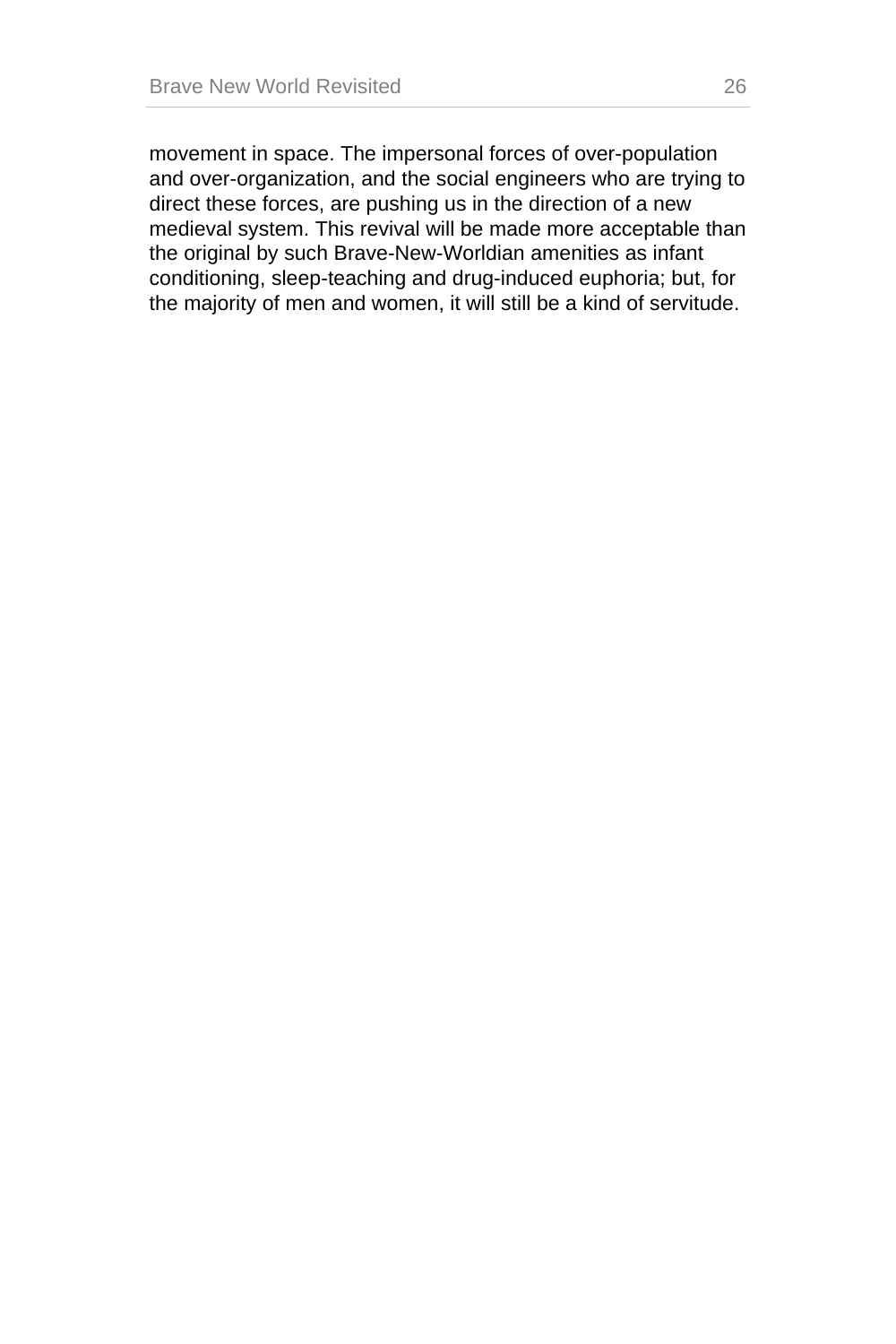### **OSETTAB**

### Chapter 4 Propaganda in a Democratic Society

The doctrines of Europe," Jefferson wrote, "were that men in numerous associations cannot be restrained within the limits of order and justice, except by forces physical and moral wielded over them by authorities independent of their will. . . . We (the founders of the new American democracy) believe that man was a rational animal, endowed by nature with rights, and with an innate sense of justice and that he could be restrained from wrong, and protected in right, by moderate powers, confided to persons of his own choice and held to their duties by dependence on his own will." To post-Freudian ears, this kind of language seems touchingly quaint and ingenuous. Human beings are a good deal less rational and innately just than the optimists of the eighteenth century supposed. On the other hand they are neither so morally blind nor so hopelessly unreasonable as the pessimists of the twentieth would have us believe. In spite of the Id and the Unconscious, in spite of endemic neurosis and the prevalence of low IQ's most men and women are probably decent enough and sensible enough to be trusted with the direction of their own destinies.

Democratic institutions are devices for reconciling social order with individual freedom and initiative, and for making the immediate power of a country's rulers subject to the ultimate power of the ruled. The fact that, in western Europe and America, these devices have worked, all things considered, not too badly is proof enough that the eighteenth-century optimists were not entirely wrong. Given a fair chance, human beings can govern themselves, and govern themselves better, though perhaps with less mechanical efficiency, than they can be governed by "authorities independent of their will." Given a fair chance, I repeat; for the fair chance is an indispensable prerequisite. No people that passes abruptly from a state of subservience under the rule of a despot to the completely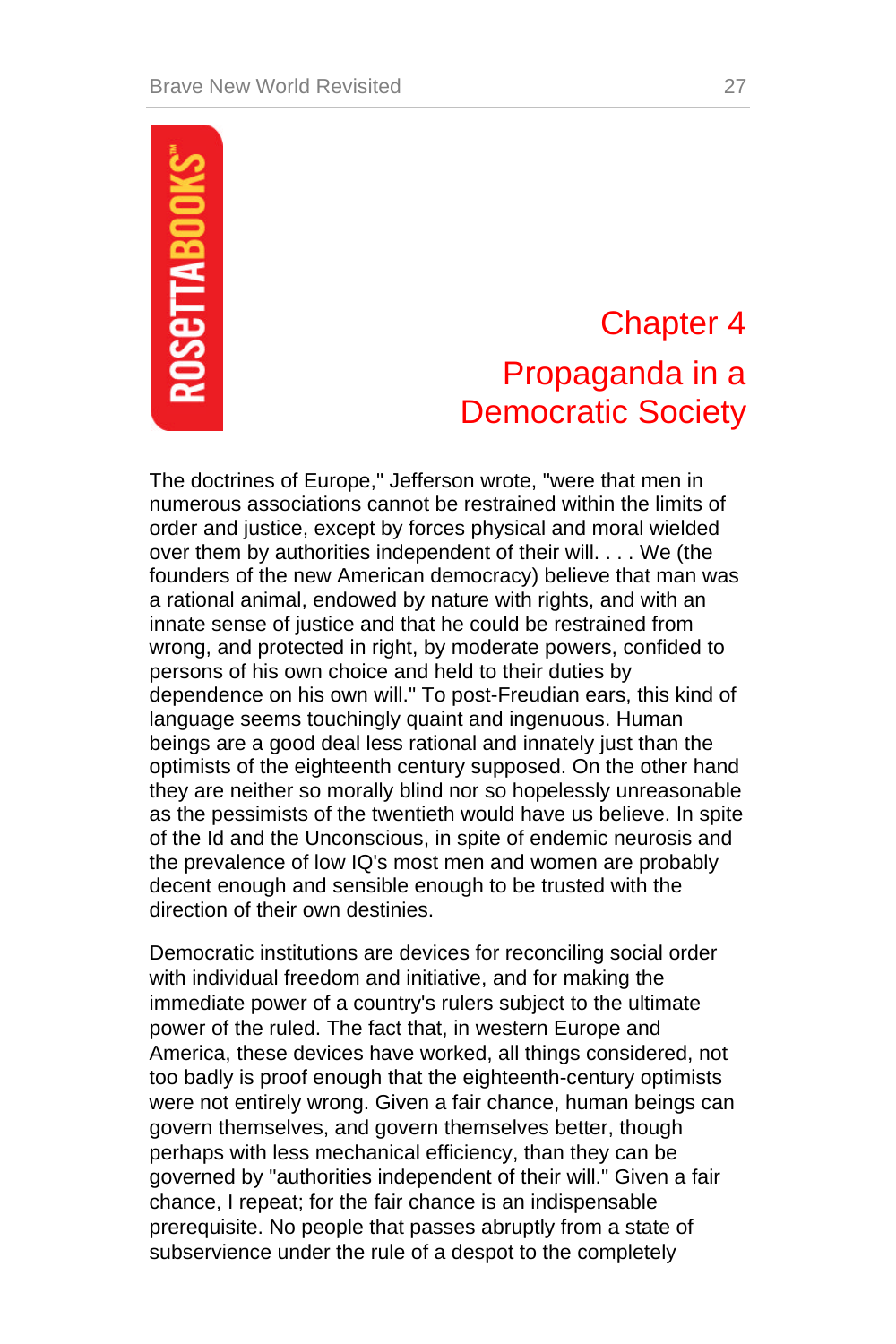unfamiliar state of political independence can be said to have a fair chance of making democratic institutions work. Again, no people in a precarious economic condition has a fair chance of being able to govern itself democratically. Liberalism flourishes in an atmosphere of prosperity and declines as declining prosperity makes it necessary for the government to intervene ever more frequently and drastically in the affairs of its subjects. Over-population and over-organization are two conditions which, as I have already pointed out, deprive a society of a fair chance of making democratic institutions work effectively. We see, then, that there are certain historical, economic, demographic and technological conditions which make it very hard for Jefferson's rational animals, endowed by nature with inalienable rights and an innate sense of justice, to exercise their reason, claim their rights and act justly within a democratically organized society. We in the West have been supremely fortunate in having been given our fair chance of making the great experiment in self-government. Unfortunately it now looks as though, owing to recent changes in our circumstances, this infinitely precious fair chance were being, little by little, taken away from us. And this, of course, is not the whole story. These blind impersonal forces are not the only enemies of individual liberty and democratic institutions. There are also forces of another, less abstract character, forces that can be deliberately used by power-seeking individuals whose aim is to establish partial or complete control over their fellows. Fifty years ago, when I was a boy, it seemed completely self-evident that the bad old days were over, that torture and massacre, slavery, and the persecution of heretics, were things of the past. Among people who wore top hats, traveled in trains, and took a bath every morning such horrors were simply out of the question. After all, we were living in the twentieth century. A few years later these people who took daily baths and went to church in top hats were committing atrocities on a scale undreamed of by the benighted Africans and Asiatics. In the light of recent history it would be foolish to suppose that this sort of thing cannot happen again. It can and, no doubt, it will. But in the immediate future there is some reason to believe that the punitive methods of *1984* will give place to the reinforcements and manipulations of *Brave New World*.

There are two kinds of propaganda—rational propaganda in favor of action that is consonant with the enlightened self-interest of those who make it and those to whom it is addressed, and non-rational propaganda that is not consonant with anybody's enlightened self-interest, but is dictated by, and appeals to, passion. Where the actions of individuals are concerned there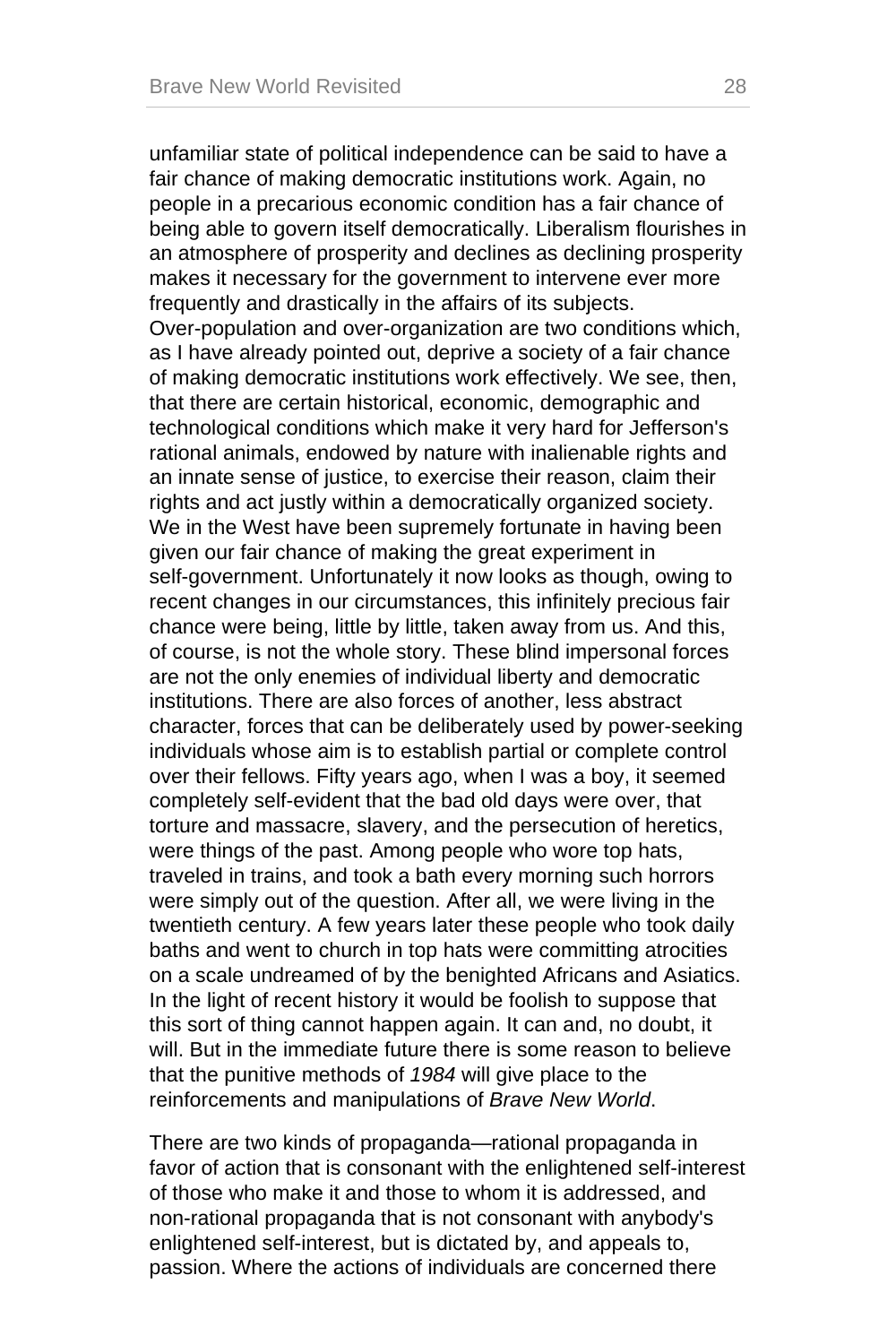are motives more exalted than enlightened self-interest, but where collective action has to be taken in the fields of politics and economics, enlightened self-interest is probably the highest of effective motives. If politicians and their constituents always acted to promote their own or their country's long-range self-interest, this world would be an earthly paradise. As it is, they often act against their own interests, merely to gratify their least creditable passions; the world, in consequence, is a place of misery. Propaganda in favor of action that is consonant with enlightened self-interest appeals to reason by means of logical arguments based upon the best available evidence fully and honestly set forth. Propaganda in favor of action dictated by the impulses that are below self-interest offers false, garbled or incomplete evidence, avoids logical argument and seeks to influence its victims by the mere repetition of catchwords, by the furious denunciation of foreign or domestic scapegoats, and by cunningly associating the lowest passions with the highest ideals, so that atrocities come to be perpetrated in the name of God and the most cynical kind of *Realpolitik* is treated as a matter of religious principle and patriotic duty.

In John Dewey's words, "a renewal of faith in common human nature, in its potentialities in general, and in its power in particular to respond to reason and truth, is a surer bulwark against totalitarianism than a demonstration of material success or a devout worship of special legal and political forms." The power to respond to reason and truth exists in all of us. But so, unfortunately, does the tendency to respond to unreason and falsehood—particularly in those cases where the falsehood evokes some enjoyable emotion, or where the appeal to unreason strikes some answering chord in the primitive, subhuman depths of our being. In certain fields of activity men have learned to respond to reason and truth pretty consistently. The authors of learned articles do not appeal to the passions of their fellow scientists and technologists. They set forth what, to the best of their knowledge, is the truth about some particular aspect of reality, they use reason to explain the facts they have observed and they support their point of view with arguments that appeal to reason in other people. All this is fairly easy in the fields of physical science and technology. It is much more difficult in the fields of politics and religion and ethics. Here the relevant facts often elude us. As for the meaning of the facts, that of course depends upon the particular system of ideas, in terms of which you choose to interpret them. And these are not the only difficulties that confront the rational truth-seeker. In public and in private life, it often happens that there is simply no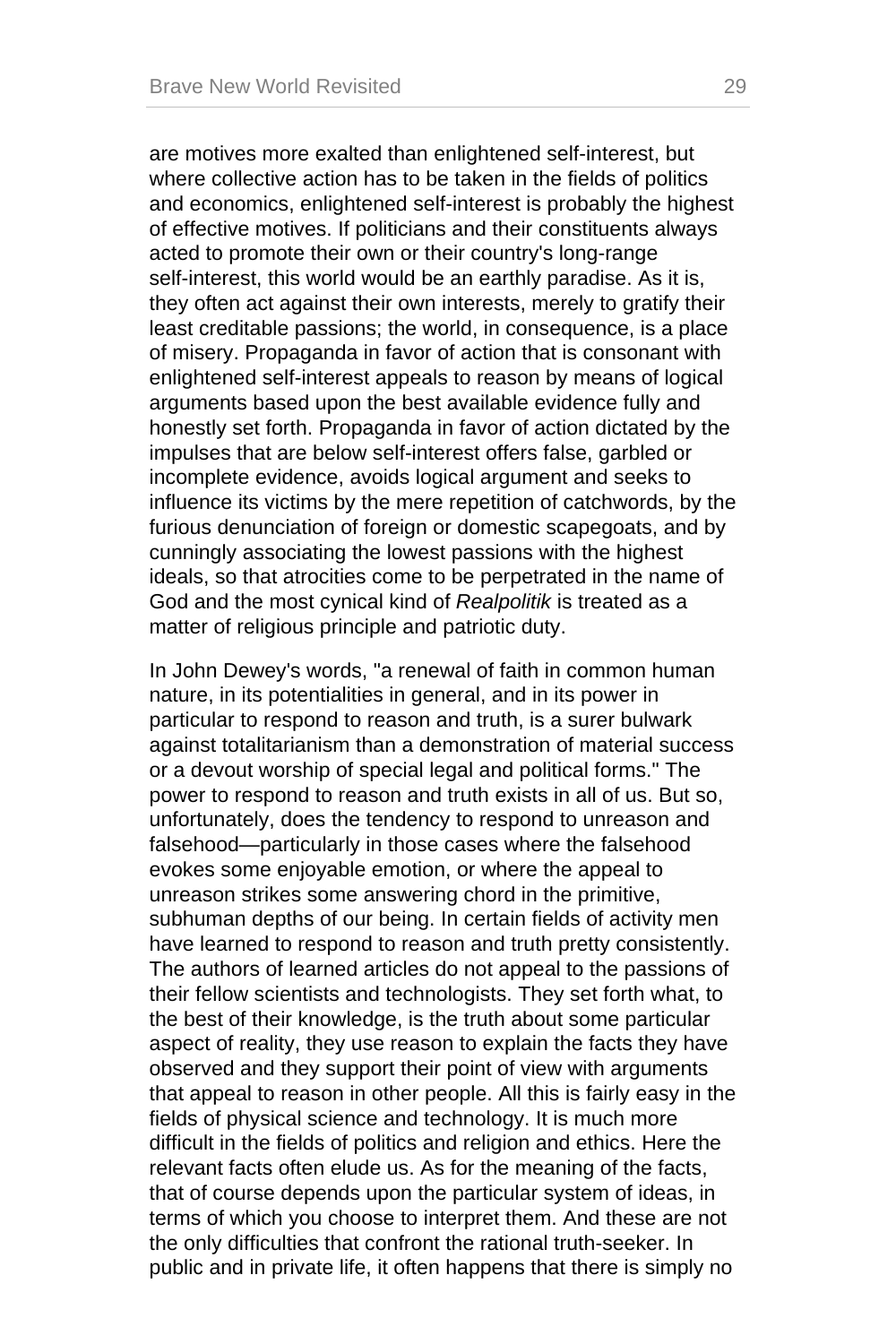time to collect the relevant facts or to weigh their significance. We are forced to act on insufficient evidence and by a light considerably less steady than that of logic. With the best will in the world, we cannot always be completely truthful or consistently rational. All that is in our power is to be as truthful and rational as circumstances permit us to be, and to respond as well as we can to the limited truth and imperfect reasonings offered for our consideration by others.

"If a nation expects to be ignorant and free," said Jefferson, "it expects what never was and never will be. . . . The people cannot be safe without information. Where the press is free, and every man able to read, all is safe." Across the Atlantic another passionate believer in reason was thinking about the same time, in almost precisely similar terms. Here is what John Stuart Mill wrote of his father, the utilitarian philosopher, James Mill: "So complete was his reliance upon the influence of reason over the minds of mankind, whenever it is allowed to reach them, that he felt as if all would be gained, if the whole population were able to read, and if all sorts of opinions were allowed to be addressed to them by word or in writing, and if by the suffrage they could nominate a legislature to give effect to the opinions they had adopted." *All is safe, all would be gained!* Once more we hear the note of eighteenth-century optimism. Jefferson, it is true, was a realist as well as an optimist. He knew by bitter experience that the freedom of the press can be shamefully abused. "Nothing," he declared, "can now be believed which is seen in a newspaper." And yet, he insisted (and we can only agree with him), "within the pale of truth, the press is a noble institution, equally the friend of science and civil liberty." Mass communication, in a word, is neither good nor bad; it is simply a force and, like any other force, it can be used either well or ill. Used in one way, the press, the radio and the cinema are indispensable to the survival of democracy. Used in another way, they are among the most powerful weapons in the dictator's armory. In the field of mass communications as in almost every other field of enterprise, technological progress has hurt the Little Man and helped the Big Man. As lately as fifty years ago, every democratic country could boast of a great number of small journals and local newspapers. Thousands of country editors expressed thousands of independent opinions. Somewhere or other almost anybody could get almost anything printed. Today the press is still legally free; but most of the little papers have disappeared. The cost of wood-pulp, of modern printing machinery and of syndicated news is too high for the Little Man. In the totalitarian East there is political censorship, and the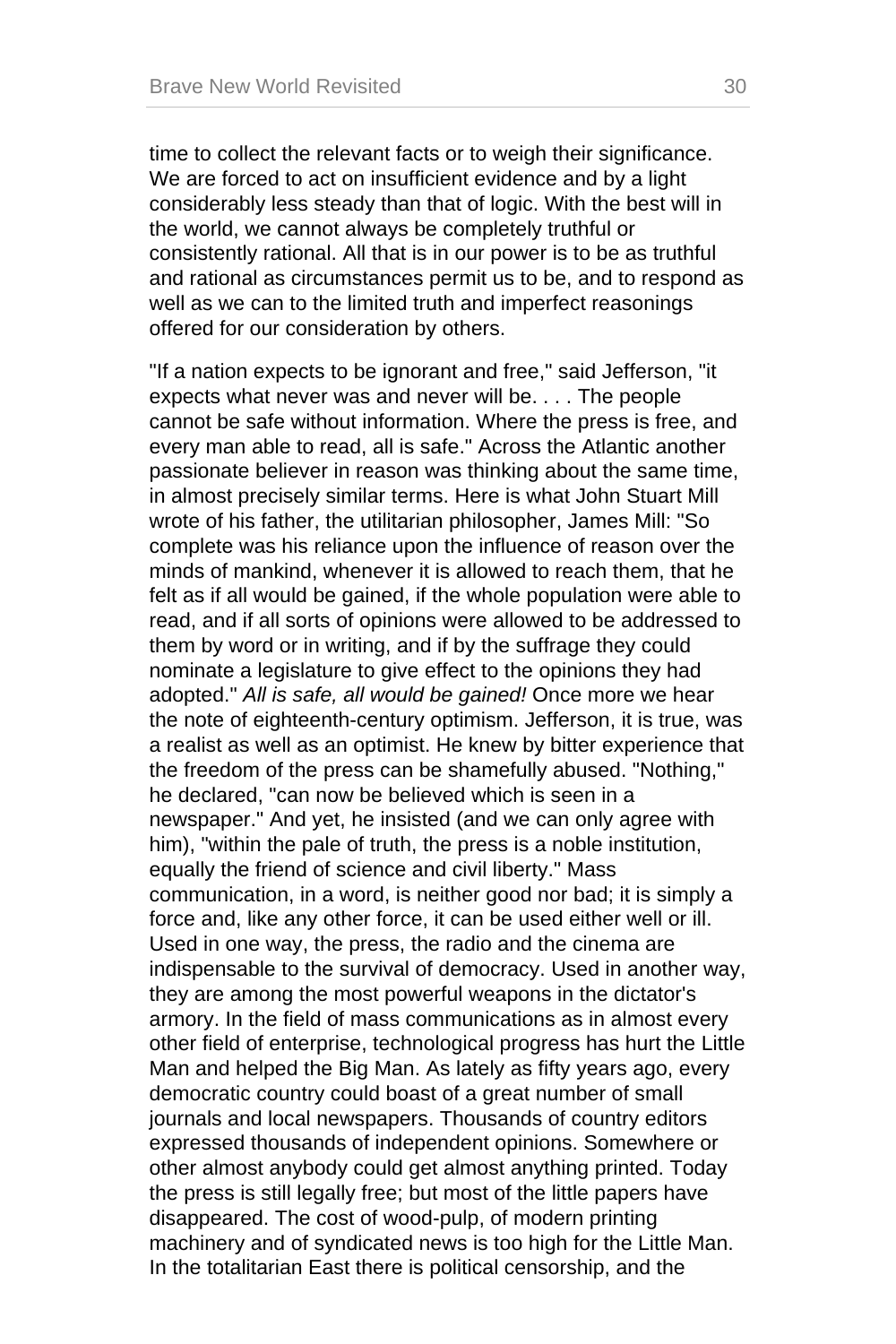media of mass communication are controlled by the State. In the democratic West there is economic censorship and the media of mass communication are controlled by members of the Power Elite. Censorship by rising costs and the concentration of communication power in the hands of a few big concerns is less objectionable than State ownership and government propaganda; but certainly it is not something of which a Jeffersonian democrat could possibly approve.

In regard to propaganda the early advocates of universal literacy and a free press envisaged only two possibilities: the propaganda might be true, or it might be false. They did not foresee what in fact has happened, above all in our Western capitalist democracies—the development of a vast mass communications industry, concerned in the main neither with the true nor the false, but with the unreal, the more or less totally irrelevant. In a word, they failed to take into account man's almost infinite appetite for distractions.

In the past most people never got a chance of fully satisfying this appetite. They might long for distractions, but the distractions were not provided. Christmas came but once a year, feasts were "solemn and rare," there were few readers and very little to read, and the nearest approach to a neighborhood movie theater was the parish church, where the performances, though frequent, were somewhat monotonous. For conditions even remotely comparable to those now prevailing we must return to imperial Rome, where the populace was kept in good humor by frequent, gratuitous doses of many kinds of entertainment—from poetical dramas to gladiatorial fights, from recitations of Virgil to all-out boxing, from concerts to military reviews and public executions. But even in Rome there was nothing like the non-stop distraction now provided by newspapers and magazines, by radio, television and the cinema. In *Brave New World* non-stop distractions of the most fascinating nature (the feelies, orgy-porgy, centrifugal bumblepuppy) are deliberately used as instruments of policy, for the purpose of preventing people from paying too much attention to the realities of the social and political situation. The other world of religion is different from the other world of entertainment; but they resemble one another in being most decidedly "not of this world." Both are distractions and, if lived in too continuously, both can become, in Marx's phrase, "the opium of the people" and so a threat to freedom. Only the vigilant can maintain their liberties, and only those who are constantly and intelligently on the spot can hope to govern themselves effectively by democratic procedures. A society,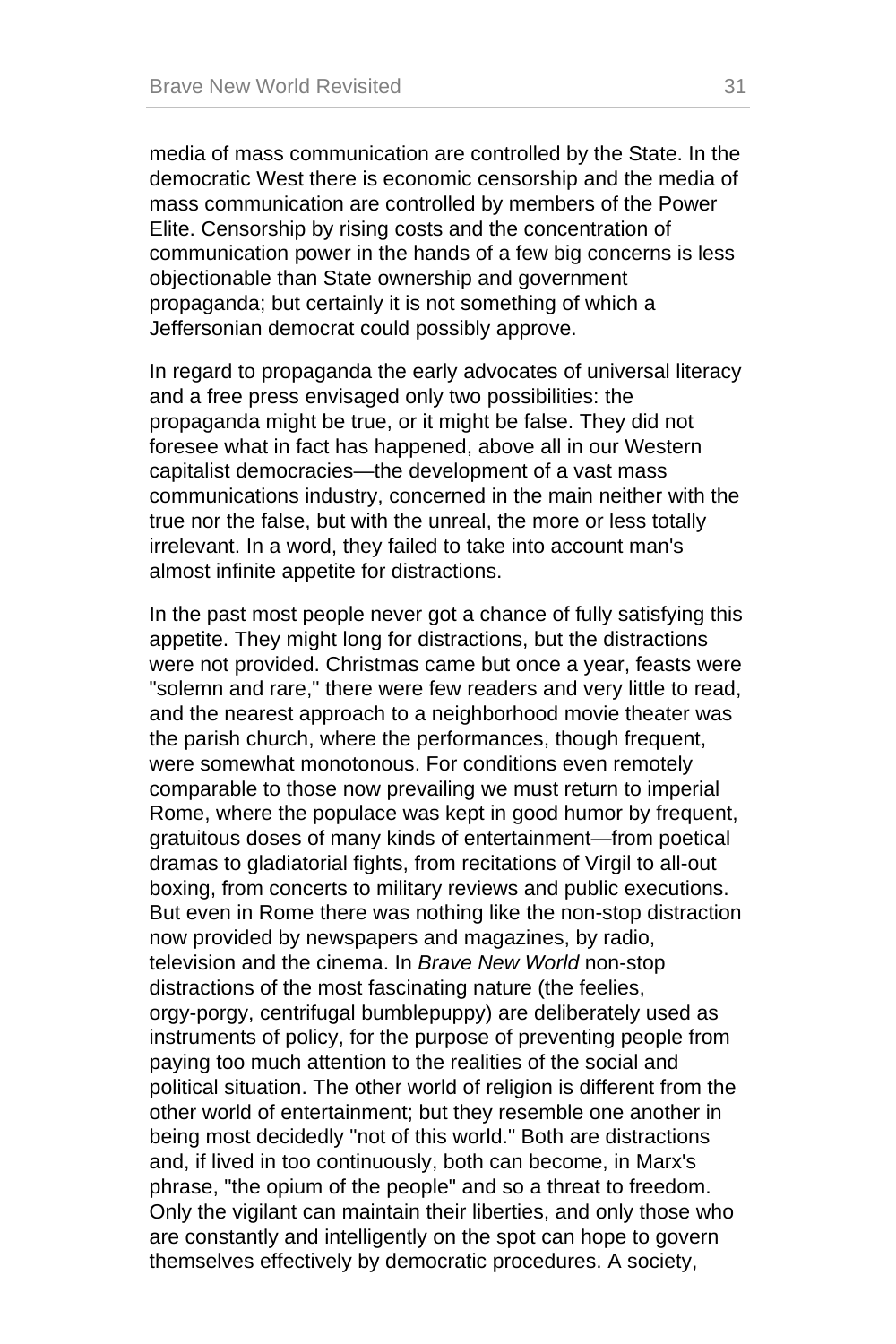most of whose members spend a great part of their time, not on the spot, not here and now and in the calculable future, but somewhere else, in the irrelevant other worlds of sport and soap opera, of mythology and metaphysical fantasy, will find it hard to resist the encroachments of those who would manipulate and control it.

In their propaganda today's dictators rely for the most part on repetition, suppression and rationalization—the repetition of catchwords which they wish to be accepted as true, the suppression of facts which they wish to be ignored, the arousal and rationalization of passions which may be used in the interests of the Party or the State. As the art and science of manipulation come to be better understood, the dictators of the future will doubtless learn to combine these techniques with the non-stop distractions which, in the West, are now threatening to drown in a sea of irrelevance the rational propaganda essential to the maintenance of individual liberty and the survival of democratic institutions.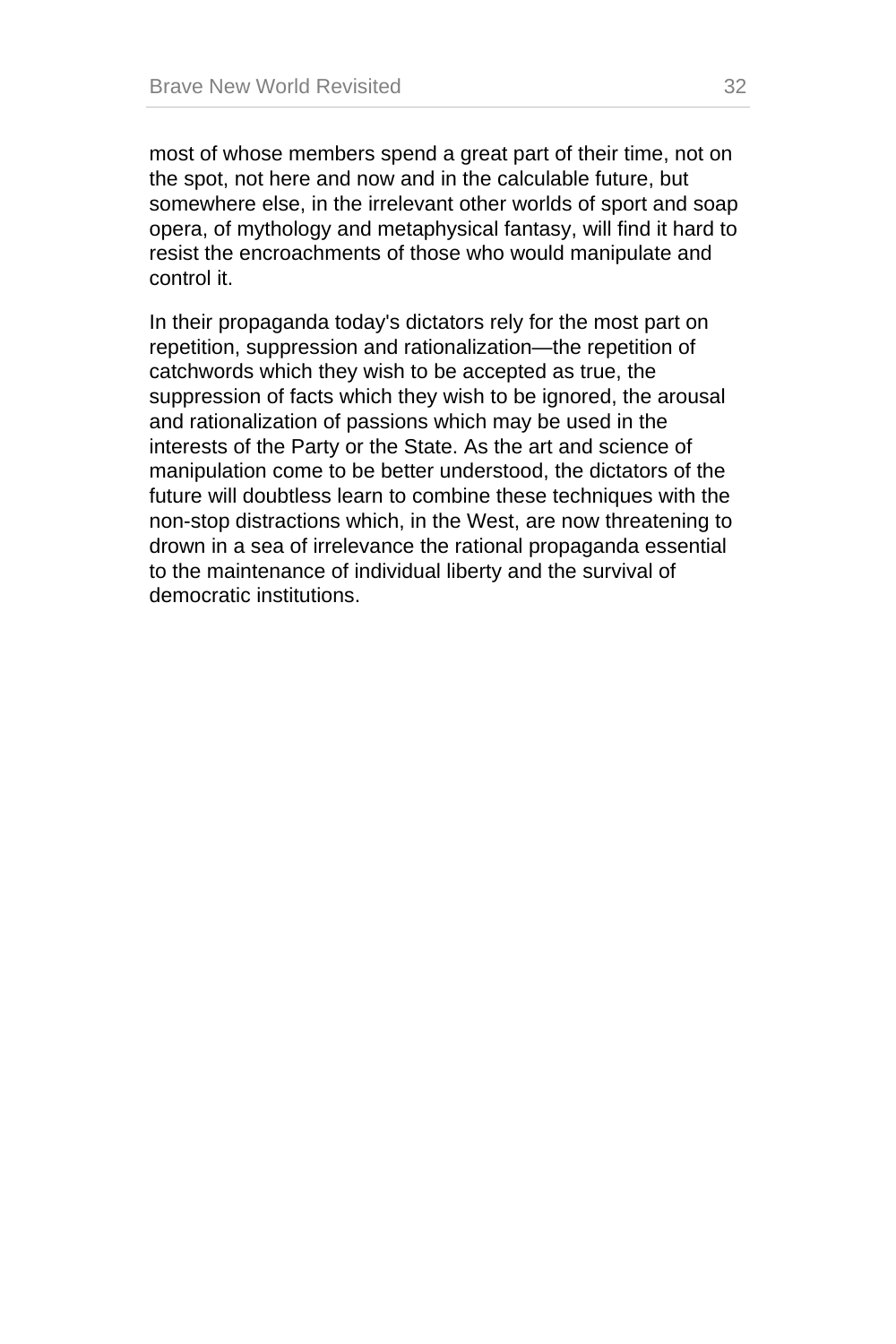### **10SetTAB**

### Chapter 5 Propaganda Under a Dictatorship

At his trial after the Second World War, Hitler's Minister for Armaments, Albert Speer, delivered a long speech in which, with remarkable acuteness, he described the Nazi tyranny and analyzed its methods. "Hitler's dictatorship," he said, "differed in one fundamental point from all its predecessors in history. It was the first dictatorship in the present period of modern technical development, a dictatorship which made complete use of all technical means for the domination of its own country. Through technical devices like the radio and the loud-speaker, eighty million people were deprived of independent thought. It was thereby possible to subject them to the will of one man. . . . Earlier dictators needed highly qualified assistants even at the lowest level—men who could think and act independently. The totalitarian system in the period of modern technical development can dispense with such men; thanks to modern methods of communication, it is possible to mechanize the lower leadership. As a result of this there has arisen the new type of the uncritical recipient of orders."

In the Brave New World of my prophetic fable technology had advanced far beyond the point it had reached in Hitler's day; consequently the recipients of orders were far less critical than their Nazi counterparts, far more obedient to the order-giving elite. Moreover, they had been genetically standardized and postnatally conditioned to perform their subordinate functions, and could therefore be depended upon to behave almost as predictably as machines. As we shall see in a later chapter, this conditioning of "the lower leadership" is already going on under the Communist dictatorships. The Chinese and the Russians are not relying merely on the indirect effects of advancing technology; they are working directly on the psychophysical organisms of their lower leaders, subjecting minds and bodies to a system of ruthless and, from all accounts, highly effective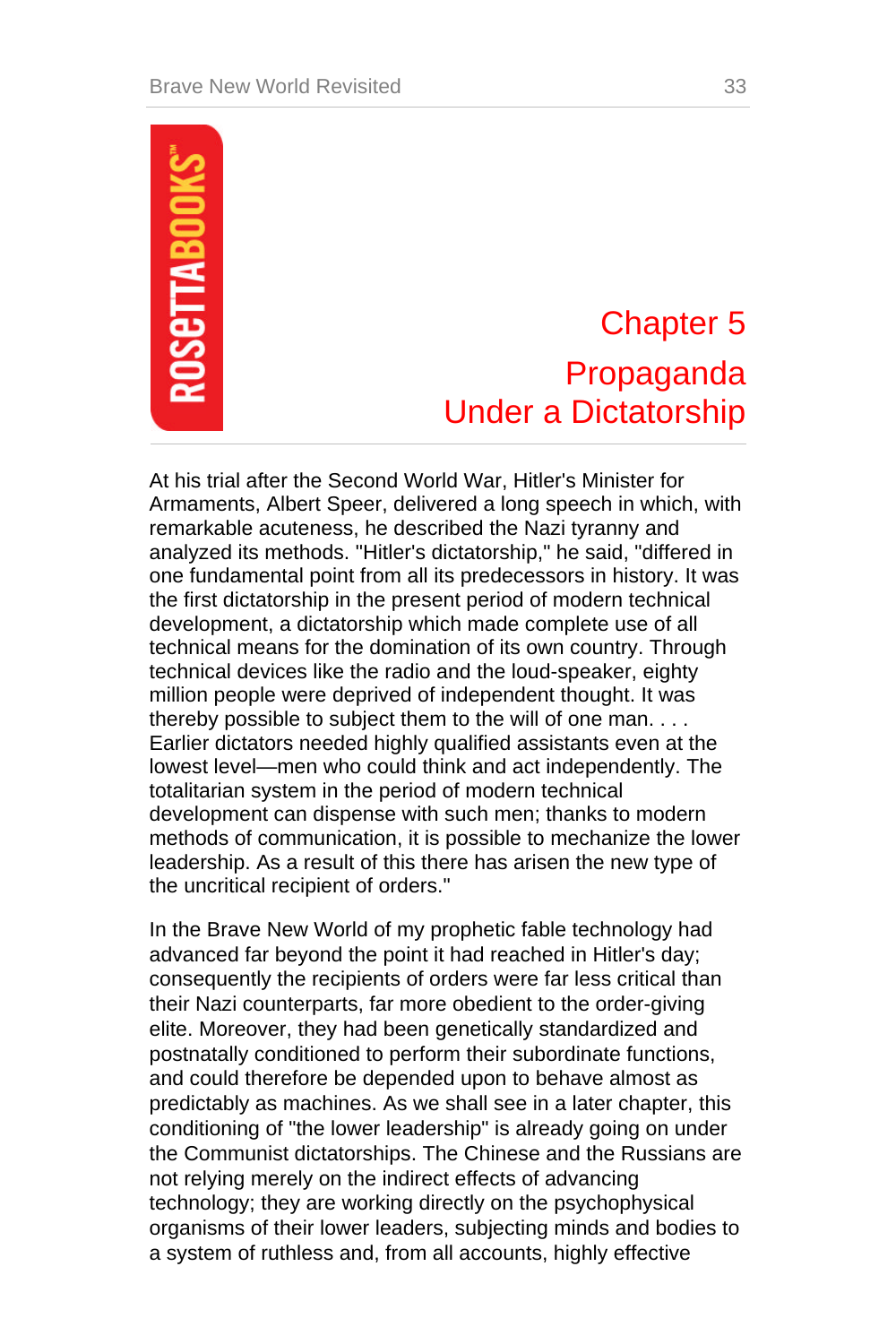conditioning. "Many a man," said Speer, "has been haunted by the nightmare that one day nations might be dominated by technical means. That nightmare was almost realized in Hitler's totalitarian system." Almost, but not quite. The Nazis did not have time—and perhaps did not have the intelligence and the necessary knowledge—to brainwash and condition their lower leadership. This, it may be, is one of the reasons why they failed.

Since Hitler's day the armory of technical devices at the disposal of the would-be dictator has been considerably enlarged. As well as the radio, the loudspeaker, the moving picture camera and the rotary press, the contemporary propagandist can make use of television to broadcast the image as well as the voice of his client, and can record both image and voice on spools of magnetic tape. Thanks to technological progress, Big Brother can now be almost as omnipresent as God. Nor is it only on the technical front that the hand of the would-be dictator has been strengthened. Since Hitler's day a great deal of work has been carried out in those fields of applied psychology and neurology which are the special province of the propagandist, the indoctrinator and the brainwasher. In the past these specialists in the art of changing people's minds were empiricists. By a method of trial and error they had worked out a number of techniques and procedures, which they used very effectively without, however, knowing precisely why they were effective. Today the art of mind-control is in process of becoming a science. The practitioners of this science know what they are doing and why. They are guided in their work by theories and hypotheses solidly established on a massive foundation of experimental evidence. Thanks to the new insights and the new techniques made possible by these insights, the nightmare that was "all but realized in Hitler's totalitarian system" may soon be completely realizable.

But before we discuss these new insights and techniques let us take a look at the nightmare that so nearly came true in Nazi Germany. What were the methods used by Hitler and Goebbels for "depriving eighty million people of independent thought and subjecting them to the will of one man"? And what was the theory of human nature upon which those terrifyingly successful methods were based? These questions can be answered, for the most part, in Hitler's own words. And what remarkably clear and astute words they are! When he writes about such vast abstractions as Race and History and Providence, Hitler is strictly unreadable. But when he writes about the German masses and the methods he used for dominating and directing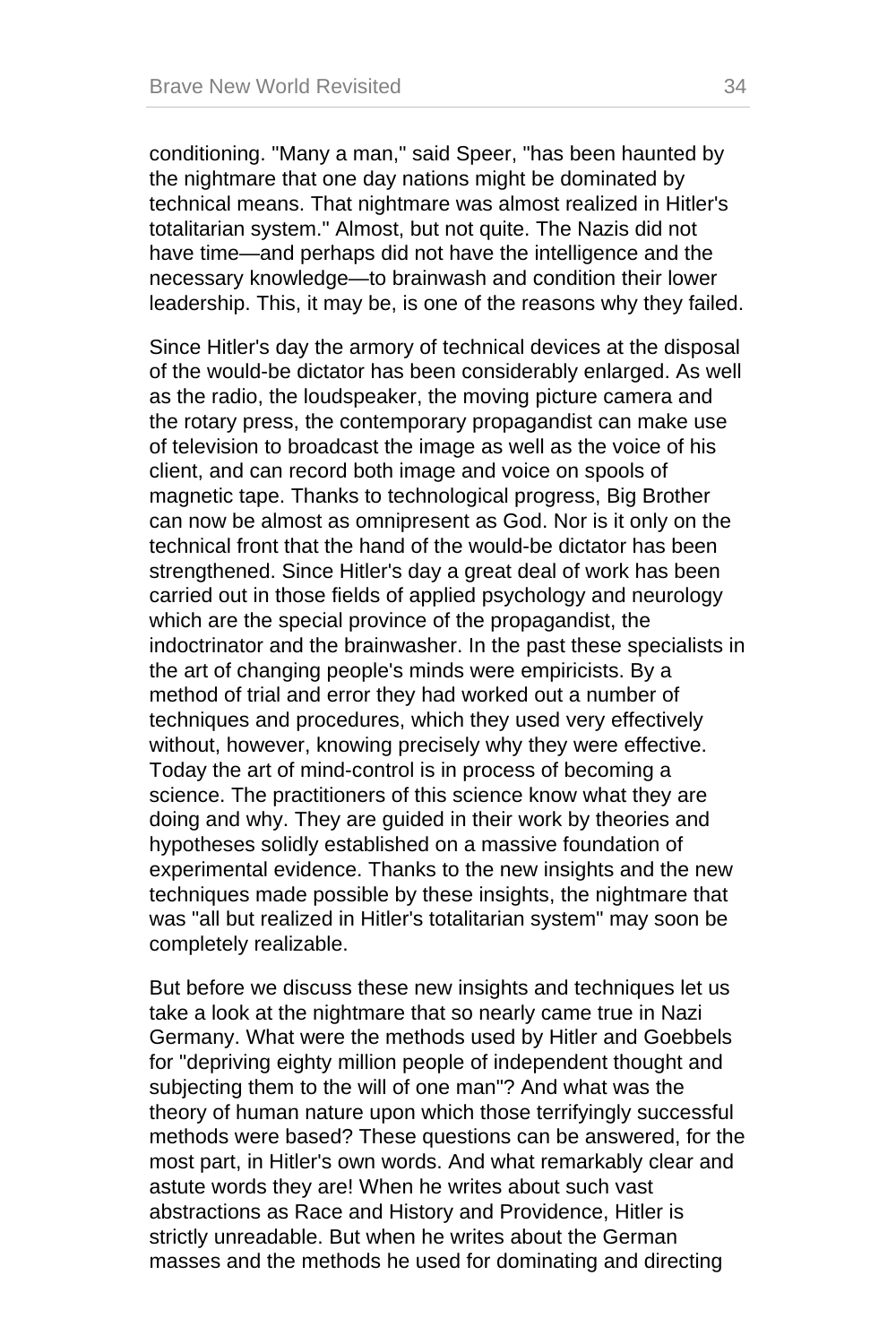them, his style changes. Nonsense gives place to sense, bombast to a hard-boiled and cynical lucidity. In his philosophical lucubrations Hitler was either cloudily daydreaming or reproducing other people's half-baked notions. In his comments on crowds and propaganda he was writing of things he knew by firsthand experience. In the words of his ablest biographer, Mr. Alan Bullock, "Hitler was the greatest demagogue in history." Those who add, "only a demagogue," fail to appreciate the nature of political power in an age of mass politics. As he himself said, "To be a leader means to be able to move the masses." Hitler's aim was first to move the masses and then, having pried them loose from their traditional loyalties and moralities, to impose upon them (with the hypnotized consent of the majority) a new authoritarian order of his own devising. "Hitler," wrote Hermann Rauschning in 1939, "has a deep respect for the Catholic church and the Jesuit order; not because of their Christian doctrine, but because of the 'machinery' they have elaborated and controlled, their hierarchical system, their extremely clever tactics, their knowledge of human nature and their wise use of human weaknesses in ruling over believers." Ecclesiasticism without Christianity, the discipline of a monastic rule, not for God's sake or in order to achieve personal salvation, but for the sake of the State and for the greater glory and power of the demagogue turned Leader—this was the goal toward which the systematic moving of the masses was to lead.

Let us see what Hitler thought of the masses he moved and how he did the moving. The first principle from which he started was a value judgment: the masses are utterly contemptible. They are incapable of abstract thinking and uninterested in any fact outside the circle of their immediate experience. Their behavior is determined, not by knowledge and reason, but by feelings and unconscious drives. It is in these drives and feelings that "the roots of their positive as well as their negative attitudes are implanted." To be successful a propagandist must learn how to manipulate these instincts and emotions. "The driving force which has brought about the most tremendous revolutions on this earth has never been a body of scientific teaching which has gained power over the masses, but always a devotion which has inspired them, and often a kind of hysteria which has urged them into action. Whoever wishes to win over the masses must know the key that will open the door of their hearts.". . . In post-Freudian jargon, of their unconscious.

Hitler made his strongest appeal to those members of the lower middle classes who had been ruined by the inflation of 1923, and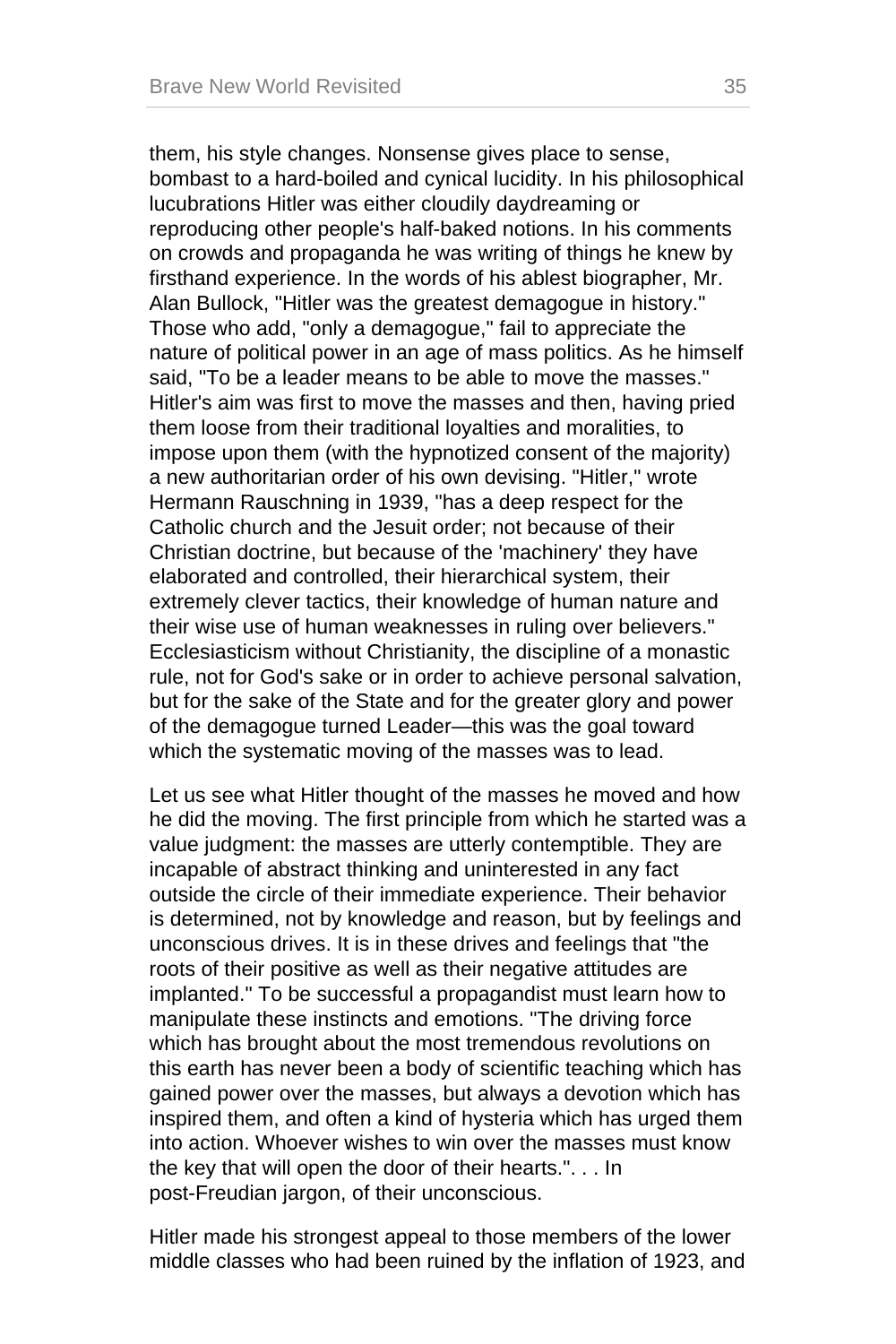then ruined all over again by the depression of 1929 and the following years. "The masses" of whom he speaks were these bewildered, frustrated and chronically anxious millions. To make them more masslike, more homogeneously subhuman, he assembled them, by the thousands and the tens of thousands, in vast halls and arenas, where individuals could lose their personal identity, even their elementary humanity, and be merged with the crowd. A man or woman makes direct contact with society in two ways: as a member of some familial, professional or religious group, or as a member of a crowd. Groups are capable of being as moral and intelligent as the individuals who form them; a crowd is chaotic, has no purpose of its own and is capable of anything except intelligent action and realistic thinking. Assembled in a crowd, people lose their powers of reasoning and their capacity for moral choice. Their suggestibility is increased to the point where they cease to have any judgment or will of their own. They become very excitable, they lose all sense of individual or collective responsibility, they are subject to sudden accesses of rage, enthusiasm and panic. In a word, a man in a crowd behaves as though he had swallowed a large dose of some powerful intoxicant. He is a victim of what I have called "herd-poisoning." Like alcohol, herd-poison is an active, extraverted drug. The crowd-intoxicated individual escapes from responsibility, intelligence and morality into a kind of frantic, animal mindlessness.

During his long career as an agitator, Hitler had studied the effects of herd-poison and had learned how to exploit them for his own purposes. He had discovered that the orator can appeal to those "hidden forces" which motivate men's actions, much more effectively than can the writer. Reading is a private, not a collective activity. The writer speaks only to individuals, sitting by themselves in a state of normal sobriety. The orator speaks to masses of individuals, already well primed with herd-poison. They are at his mercy and, if he knows his business, he can do what he likes with them. As an orator, Hitler knew his business supremely well. He was able, in his own words, "to follow the lead of the great mass in such a way that from the living emotion of his hearers the apt word which he needed would be suggested to him and in its turn this would go straight to the heart of his hearers." Otto Strasser called him "a loud-speaker, proclaiming the most secret desires, the least admissible instincts, the sufferings and personal revolts of a whole nation." Twenty years before Madison Avenue embarked upon "Motivational Research," Hitler was systematically exploring and exploiting the secret fears and hopes, the cravings, anxieties and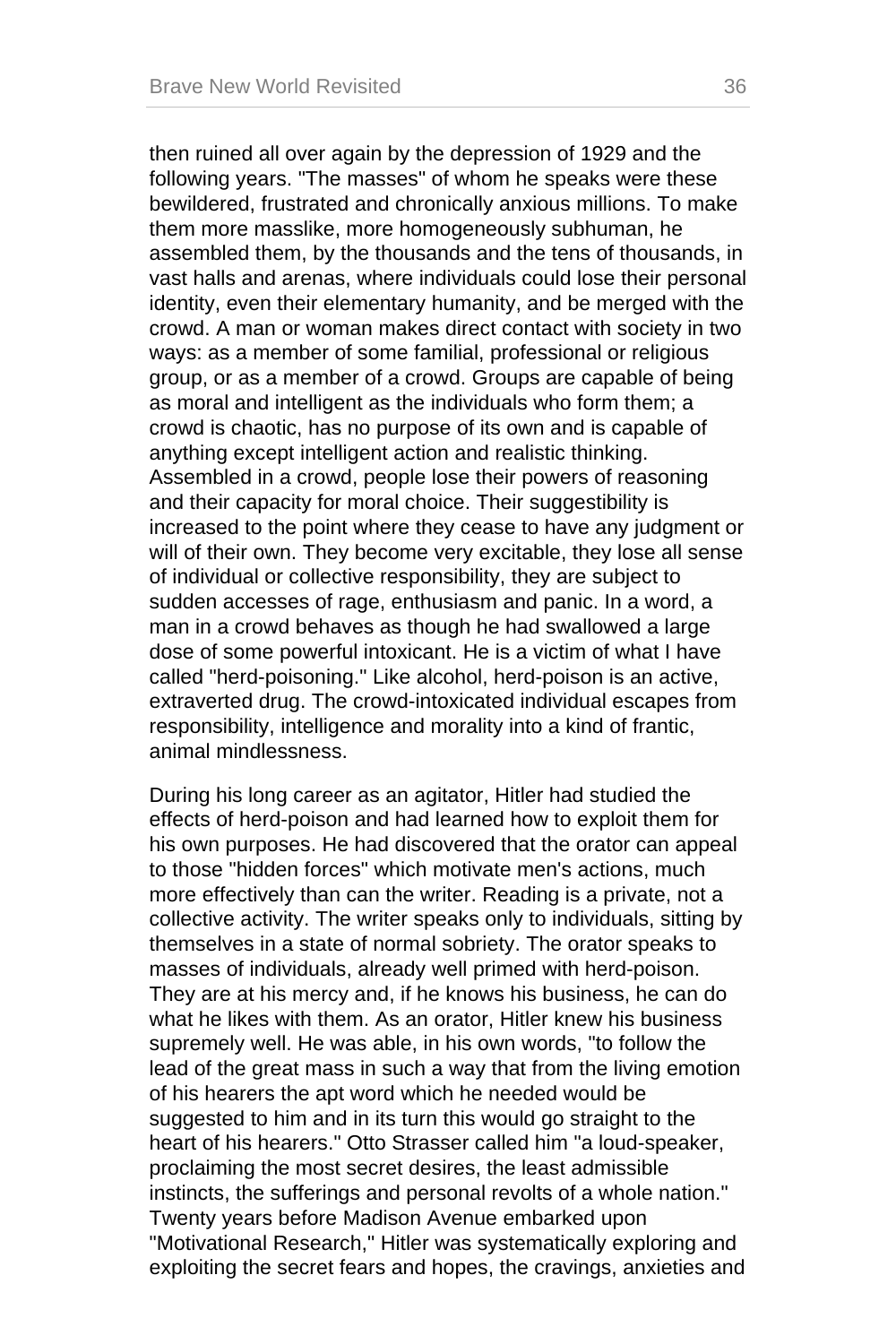frustrations of the German masses. It is by manipulating "hidden forces" that the advertising experts induce us to buy their wares—a toothpaste, a brand of cigarettes, a political candidate. And it is by appealing to the same hidden forces—and to others too dangerous for Madison Avenue to meddle with—that Hitler induced the German masses to buy themselves a Fuehrer, an insane philosophy and the Second World War.

Unlike the masses, intellectuals have a taste for rationality and an interest in facts. Their critical habit of mind makes them resistant to the kind of propaganda that works so well on the majority. Among the masses "instinct is supreme, and from instinct comes faith. . . . While the healthy common folk instinctively close their ranks to form a community of the people" (under a Leader, it goes without saying) "intellectuals run this way and that, like hens in a poultry yard. With them one cannot make history; they cannot be used as elements composing a community." Intellectuals are the kind of people who demand evidence and are shocked by logical inconsistencies and fallacies. They regard over-simplification as the original sin of the mind and have no use for the slogans, the unqualified assertions and sweeping generalizations which are the propagandist's stock in trade. "All effective propaganda," Hitler wrote, "must be confined to a few bare necessities and then must be expressed in a few stereotyped formulas." These stereotyped formulas must be constantly repeated, for "only constant repetition will finally succeed in imprinting an idea upon the memory of a crowd." Philosophy teaches us to feel uncertain about the things that seem to us self-evident. Propaganda, on the other hand, teaches us to accept as self-evident matters about which it would be reasonable to suspend our judgment or to feel doubt. The aim of the demagogue is to create social coherence under his own leadership. But, as Bertrand Russell has pointed out, "systems of dogma without empirical foundations, such as scholasticism, Marxism and fascism, have the advantage of producing a great deal of social coherence among their disciples." The demagogic propagandist must therefore be consistently dogmatic. All his statements are made without qualification. There are no grays in his picture of the world; everything is either diabolically black or celestially white. In Hitler's words, the propagandist should adopt "a systematically one-sided attitude towards every problem that has to be dealt with." He must never admit that he might be wrong or that people with a different point of view might be even partially right. Opponents should not be argued with; they should be attacked, shouted down, or, if they become too much of a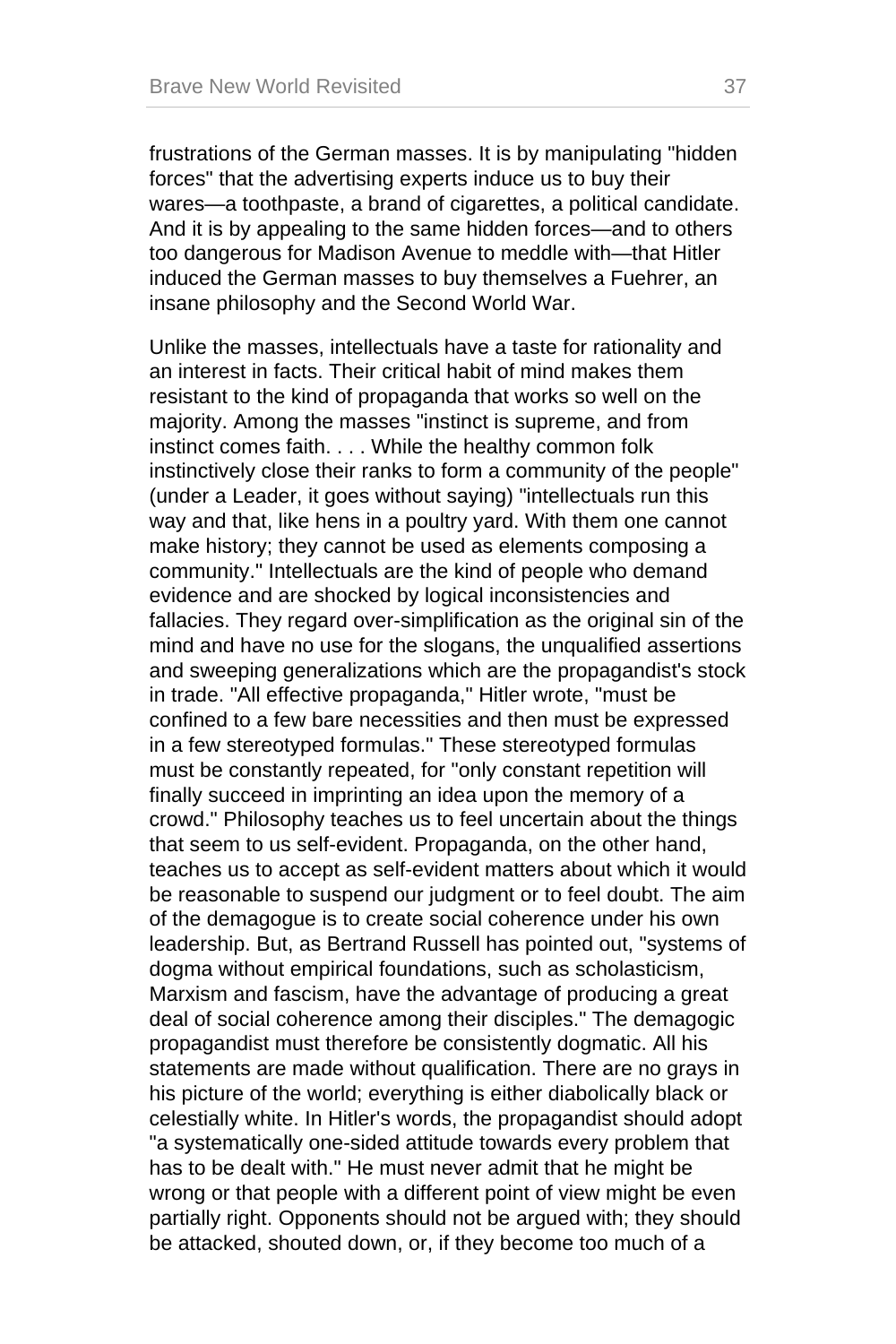nuisance, liquidated. The morally squeamish intellectual may be shocked by this kind of thing. But the masses are always convinced that "right is on the side of the active aggressor."

Such, then, was Hitler's opinion of humanity in the mass. It was a very low opinion. Was it also an incorrect opinion? The tree is known by its fruits, and a theory of human nature which inspired the kind of techniques that proved so horribly effective must contain at least an element of truth. Virtue and intelligence belong to human beings as individuals freely associating with other individuals in small groups. So do sin and stupidity. But the subhuman mindlessness to which the demagogue makes his appeal, the moral imbecility on which he relies when he goads his victims into action, are characteristic not of men and women as individuals, but of men and women in masses. Mindlessness and moral idiocy are not characteristically human attributes; they are symptoms of herd-poisoning. In all the world's higher religions, salvation and enlightenment are for individuals. The kingdom of heaven is within the mind of a person, not within the collective mindlessness of a crowd. Christ promised to be present where two or three are gathered together. He did not say anything about being present where thousands are intoxicating one another with herd-poison. Under the Nazis enormous numbers of people were compelled to spend an enormous amount of time marching in serried ranks from point A to point B and back again to point A. "This keeping of the whole population on the march seemed to be a senseless waste of time and energy. Only much later," adds Hermann Rauschning, "was there revealed in it a subtle intention based on a well-judged adjustment of ends and means. Marching diverts men's thoughts. Marching kills thought. Marching makes an end of individuality. Marching is the indispensable magic stroke performed in order to accustom the people to a mechanical, quasi-ritualistic activity until it becomes second nature."

From his point of view and at the level where he had chosen to do his dreadful work, Hitler was perfectly correct in his estimate of human nature. To those of us who look at men and women as individuals rather than as members of crowds, or of regimented collectives, he seems hideously wrong. In an age of accelerating over-population, of accelerating over-organization and ever more efficient means of mass communication, how can we preserve the integrity and reassert the value of the human individual? This is a question that can still be asked and perhaps effectively answered. A generation from now it may be too late to find an answer and perhaps impossible, in the stifling collective climate of that future time, even to ask the question.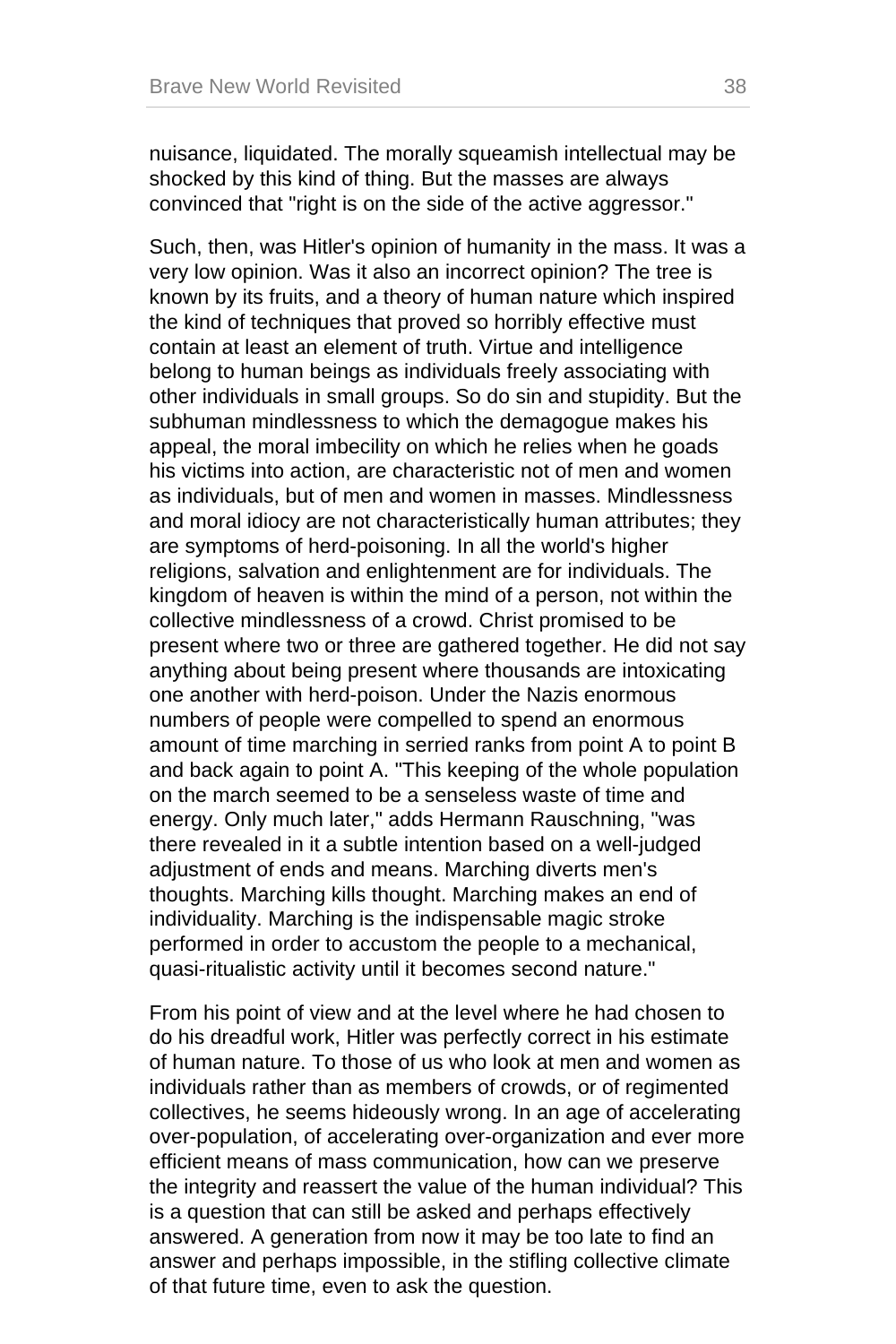# **NALL3SOX**

### Chapter 6 The Arts of Selling

The survival of democracy depends on the ability of large numbers of people to make realistic choices in the light of adequate information. A dictatorship, on the other hand, maintains itself by censoring or distorting the facts, and by appealing, not to reason, not to enlightened self-interest, but to passion and prejudice, to the powerful "hidden forces," as Hitler called them, present in the unconscious depths of every human mind.

In the West, democratic principles are proclaimed and many able and conscientious publicists do their best to supply electors with adequate information and to persuade them, by rational argument, to make realistic choices in the light of that information. All this is greatly to the good. But unfortunately propaganda in the Western democracies, above all in America, has two faces and a divided personality. In charge of the editorial department there is often a democratic Dr. Jekyll—a propagandist who would be very happy to prove that John Dewey had been right about the ability of human nature to respond to truth and reason. But this worthy man controls only a part of the machinery of mass communication. In charge of advertising we find an anti-democratic, because anti-rational, Mr. Hyde—or rather a Dr. Hyde, for Hyde is now a Ph.D. in psychology and has a master's degree as well in the social sciences. This Dr. Hyde would be very unhappy indeed if everybody always lived up to John Dewey's faith in human nature. Truth and reason are Jekyll's affair, not his. Hyde is a motivation analyst, and his business is to study human weaknesses and failings, to investigate those unconscious desires and fears by which so much of men's conscious thinking and overt doing is determined. And he does this, not in the spirit of the moralist who would like to make people better, or of the physician who would like to improve their health, but simply in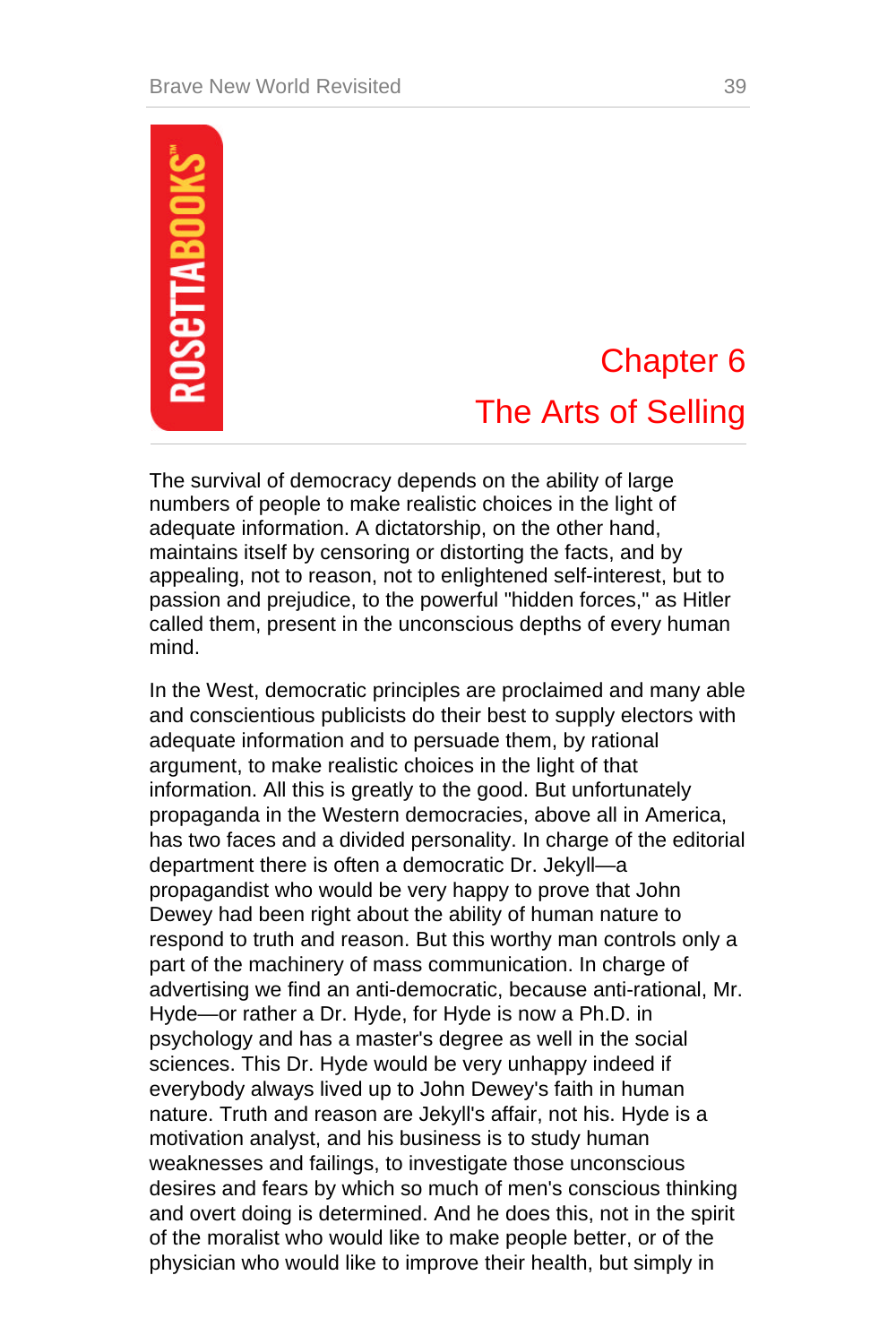order to find out the best way to take advantage of their ignorance and to exploit their irrationality for the pecuniary benefit of his employers. But after all, it may be argued, "capitalism is dead, consumerism is king"—and consumerism requires the services of expert salesmen versed in all the arts (including the more insidious arts) of persuasion. Under a free enterprise system commercial propaganda by any and every means is absolutely indispensable. But the indispensable is not necessarily the desirable. What is demonstrably good in the sphere of economics may be far from good for men and women as voters or even as human beings. An earlier, more moralistic generation would have been profoundly shocked by the bland cynicism of the motivation analysts. Today we read a book like Mr. Vance Packard's *The Hidden Persuaders*, and are more amused than horrified, more resigned than indignant. Given Freud, given Behaviorism, given the mass producer's chronically desperate need for mass consumption, this is the sort of thing that is only to be expected. But what, we may ask, is the sort of thing that is to be expected in the future? Are Hyde's activities compatible in the long run with Jekyll's? Can a campaign in favor of rationality be successful in the teeth of another and even more vigorous campaign in favor of irrationality? These are questions which, for the moment, I shall not attempt to answer, but shall leave hanging, so to speak, as a backdrop to our discussion of the methods of mass persuasion in a technologically advanced democratic society.

The task of the commercial propagandist in a democracy is in some ways easier and in some ways more difficult than that of a political propagandist employed by an established dictator or a dictator in the making. It is easier inasmuch as almost everyone starts out with a prejudice in favor of beer, cigarettes and iceboxes, whereas almost nobody starts out with a prejudice in favor of tyrants. It is more difficult inasmuch as the commercial propagandist is not permitted, by the rules of his particular game, to appeal to the more savage instincts of his public. The advertiser of dairy products would dearly love to tell his readers and listeners that all their troubles are caused by the machinations of a gang of godless international margarine manufacturers, and that it is their patriotic duty to march out and burn the oppressors' factories. This sort of thing, however, is ruled out, and he must be content with a milder approach. But the mild approach is less exciting than the approach through verbal or physical violence. In the long run, anger and hatred are self-defeating emotions. But in the short run they pay high dividends in the form of psychological and even (since they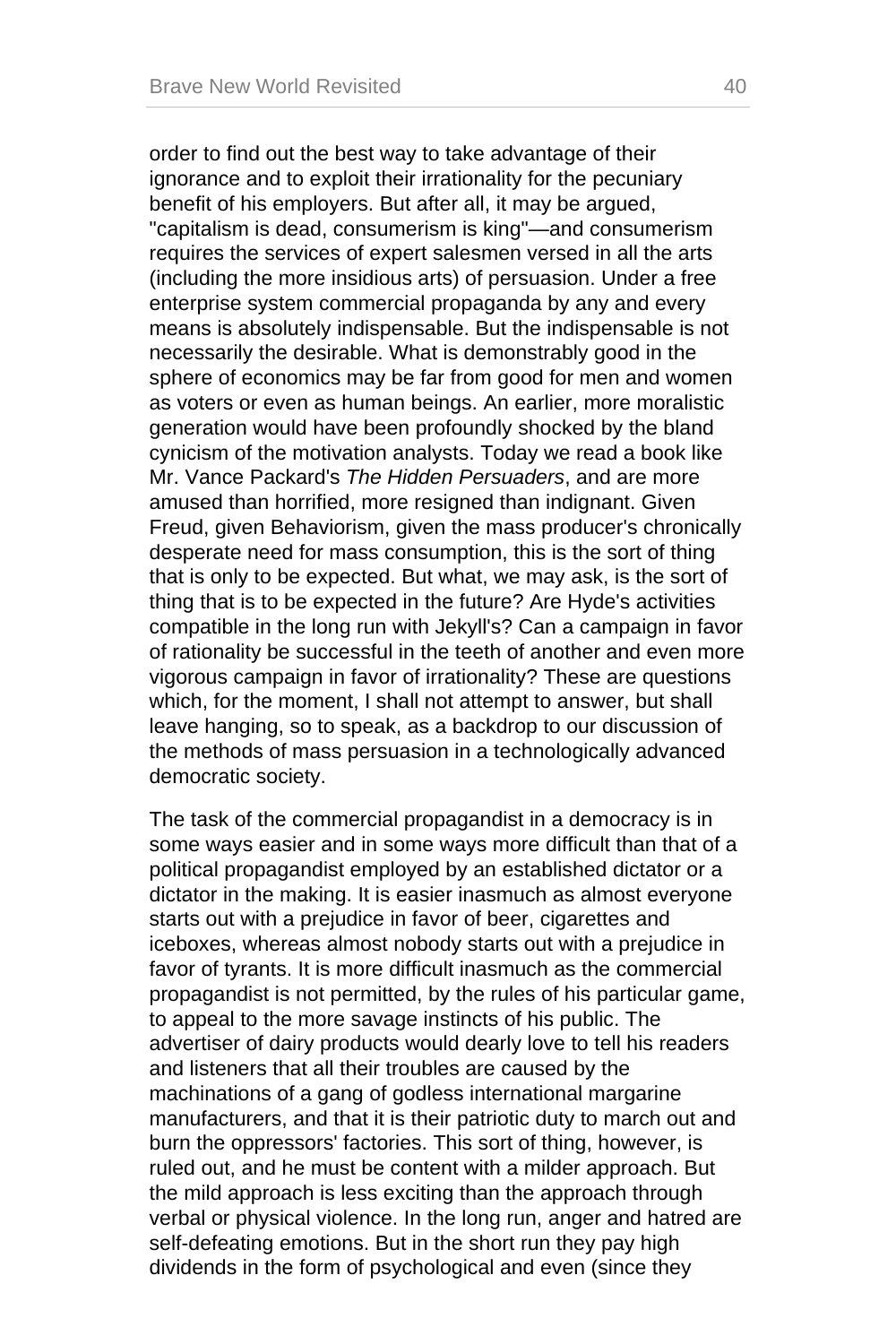release large quantities of adrenalin and noradrenalin) physiological satisfaction. People may start out with an initial prejudice against tyrants; but when tyrants or would-be tyrants treat them to adrenalin-releasing propaganda about the wickedness of their enemies—particularly of enemies weak enough to be persecuted—they are ready to follow him with enthusiasm. In his speeches Hitler kept repeating such words as "hatred," "force," "ruthless," "crush," "smash"; and he would accompany these violent words with even more violent gestures. He would yell, he would scream, his veins would swell, his face would turn purple. Strong emotion (as every actor and dramatist knows) is in the highest degree contagious. Infected by the malignant frenzy of the orator, the audience would groan and sob and scream in an orgy of uninhibited passion. And these orgies were so enjoyable that most of those who had experienced them eagerly came back for more. Almost all of us long for peace and freedom; but very few of us have much enthusiasm for the thoughts, feelings and actions that make for peace and freedom. Conversely almost nobody wants war or tyranny; but a great many people find an intense pleasure in the thoughts, feelings and actions that make for war and tyranny. These thoughts, feelings and actions are too dangerous to be exploited for commercial purposes. Accepting this handicap, the advertising man must do the best he can with the less intoxicating emotions, the quieter forms of irrationality.

Effective rational propaganda becomes possible only when there is a clear understanding, on the part of all concerned, of the nature of symbols and of their relations to the things and events symbolized. Irrational propaganda depends for its effectiveness on a general failure to understand the nature of symbols. Simple-minded people tend to equate the symbol with what it stands for, to attribute to things and events some of the qualities expressed by the words in terms of which the propagandist has chosen, for his own purposes, to talk about them. Consider a simple example. Most cosmetics are made of lanolin, which is a mixture of purified wool fat and water beaten up into an emulsion. This emulsion has many valuable properties: it penetrates the skin, it does not become rancid, it is mildly antiseptic and so forth. But the commercial propagandists do not speak about the genuine virtues of the emulsion. They give it some picturesquely voluptuous name, talk ecstatically and misleadingly about feminine beauty and show pictures of gorgeous blondes nourishing their tissues with skin food. "The cosmetic manufacturers," one of their number has written, "are not selling lanolin, they are selling hope." For this hope, this fraudulent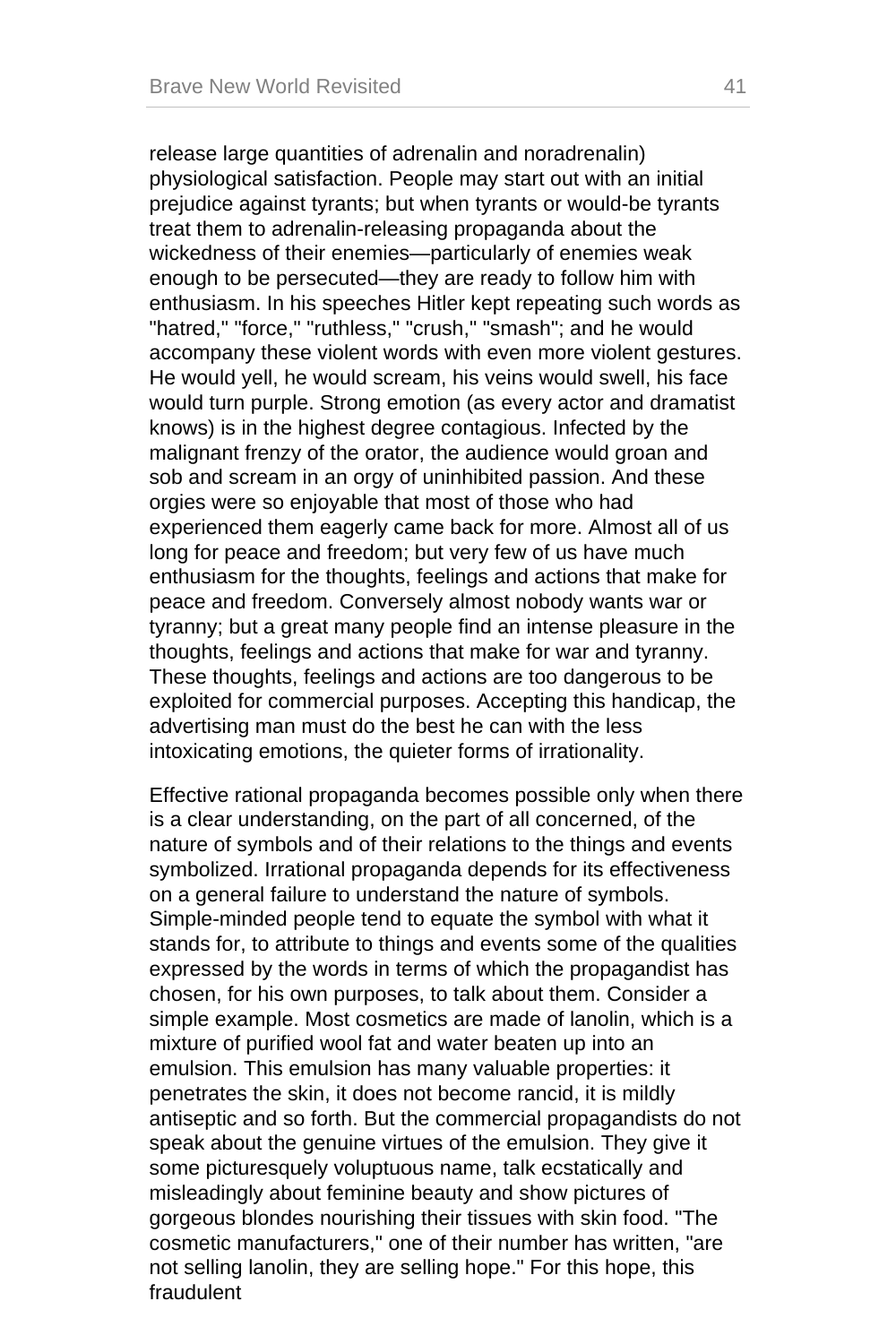implication of a promise that they will be transfigured, women will pay ten or twenty times the value of the emulsion which the propagandists have so skilfully related, by means of misleading symbols, to a deep-seated and almost universal feminine wish the wish to be more attractive to members of the opposite sex. The principles underlying this kind of propaganda are extremely simple. Find some common desire, some widespread unconscious fear or anxiety; think out some way to relate this wish or fear to the product you have to sell; then build a bridge of verbal or pictorial symbols over which your customer can pass from fact to compensatory dream, and from the dream to the illusion that your product, when purchased, will make the dream come true. "We no longer buy oranges, we buy vitality. We do not buy just an auto, we buy prestige." And so with all the rest. In toothpaste, for example, we buy, not a mere cleanser and antiseptic, but release from the fear of being sexually repulsive. In vodka and whisky we are not buying a protoplasmic poison which, in small doses, may depress the nervous system in a psychologically valuable way; we are buying friendliness and good fellowship, the warmth of Dingley Dell and the brilliance of the Mermaid Tavern. With our laxatives we buy the health of a Greek god, the radiance of one of Diana's nymphs. With the monthly best seller we acquire culture, the envy of our less literate neighbors and the respect of the sophisticated. In every case the motivation analyst has found some deep-seated wish or fear, whose energy can be used to move the consumer to part with cash and so, indirectly, to turn the wheels of industry. Stored in the minds and bodies of countless individuals, this potential energy is released by, and transmitted along, a line of symbols carefully laid out so as to bypass rationality and obscure the real issue.

Sometimes the symbols take effect by being disproportionately impressive, haunting and fascinating in their own right. Of this kind are the rites and pomps of religion. These "beauties of holiness" strengthen faith where it already exists and, where there is no faith, contribute to conversion. Appealing, as they do, only to the aesthetic sense, they guarantee neither the truth nor the ethical value of the doctrines with which they have been, quite arbitrarily, associated. As a matter of plain historical fact, the beauties of holiness have often been matched and indeed surpassed by the beauties of unholiness. Under Hitler, for example, the yearly Nuremberg rallies were masterpieces of ritual and theatrical art. "I had spent six years in St. Petersburg before the war in the best days of the old Russian ballet," writes Sir Neville Henderson, the British ambassador to Hitler's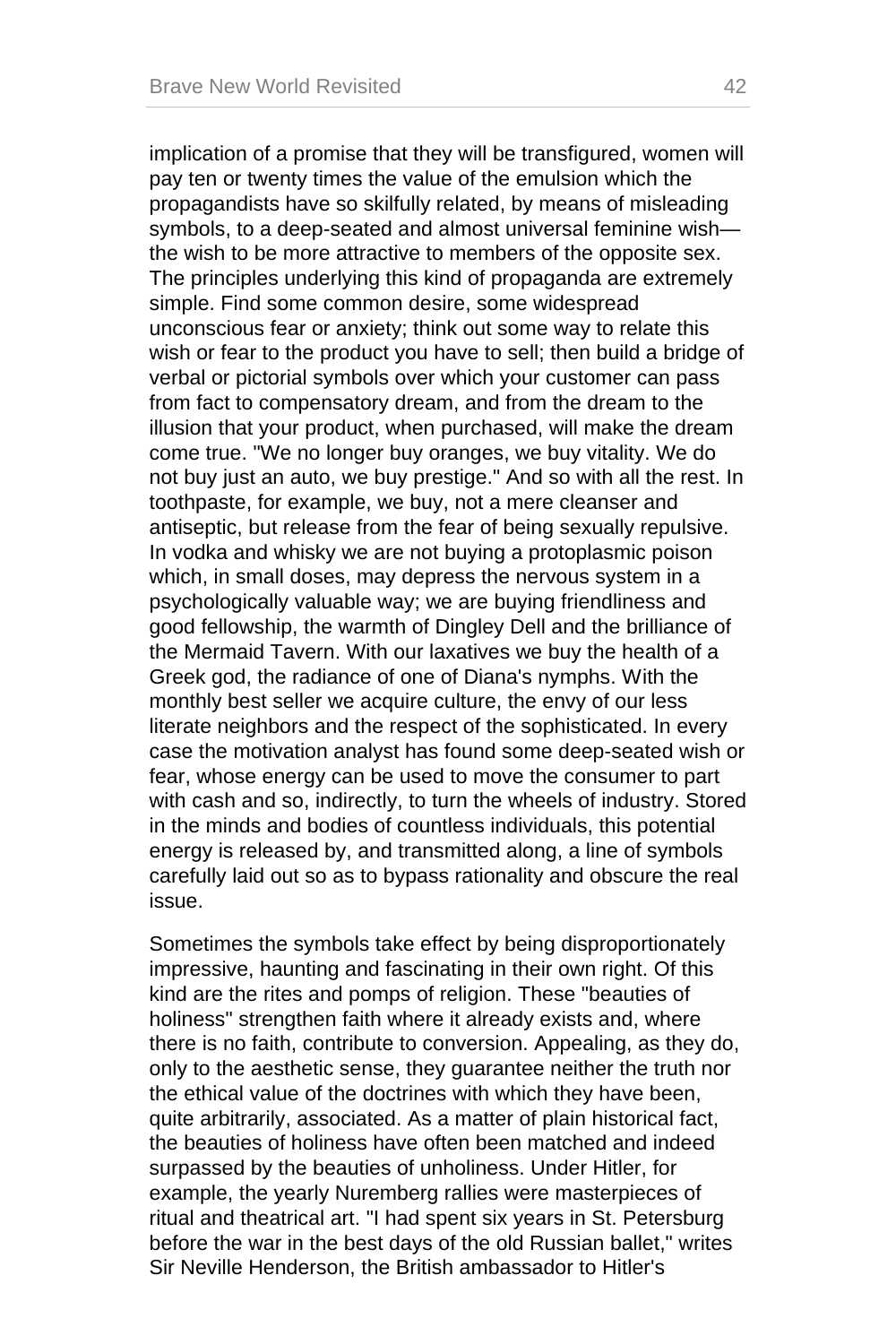Germany, "but for grandiose beauty I have never seen any ballet to compare with the Nuremberg rally." One thinks of Keats— "beauty is truth, truth beauty." Alas, the identity exists only on some ultimate, supramundane level. On the levels of politics and theology, beauty is perfectly compatible with nonsense and tyranny. Which is very fortunate; for if beauty were incompatible with nonsense and tyranny, there would be precious little art in the world. The masterpieces of painting, sculpture and architecture were produced as religious or political propaganda, for the greater glory of a god, a government or a priesthood. But most kings and priests have been despotic and all religions have been riddled with superstition. Genius has been the servant of tyranny and art has advertised the merits of the local cult. Time, as it passes, separates the good art from the bad metaphysics. Can we learn to make this separation, not after the event, but while it is actually taking place? That is the question.

In commercial propaganda the principle of the disproportionately fascinating symbol is clearly understood. Every propagandist has his Art Department, and attempts are constantly being made to beautify the billboards with striking posters, the advertising pages of magazines with lively drawings and photographs. There are no masterpieces; for masterpieces appeal only to a limited audience, and the commercial propagandist is out to captivate the majority. For him, the ideal is a moderate excellence. Those who like this not too good, but sufficiently striking, art may be expected to like the products with which it has been associated and for which it symbolically stands.

Another disproportionately fascinating symbol is the Singing Commercial. Singing Commercials are a recent invention; but the Singing Theological and the Singing Devotional—the hymn and the psalm—are as old as religion itself. Singing Militaries, or marching songs, are coeval with war, and Singing Patriotics, the precursors of our national anthems, were doubtless used to promote group solidarity, to emphasize the distinction between "us" and "them," by the wandering bands of paleolithic hunters and food gatherers. To most people music is intrinsically attractive. Moreover, melodies tend to ingrain themselves in the listener's mind. A tune will haunt the memory during the whole of a lifetime. Here, for example, is a quite uninteresting statement or value judgment. As it stands nobody will pay attention to it. But now set the words to a catchy and easily remembered tune. Immediately they become words of power. Moreover, the words will tend automatically to repeat themselves every time the melody is heard or spontaneously remembered. Orpheus has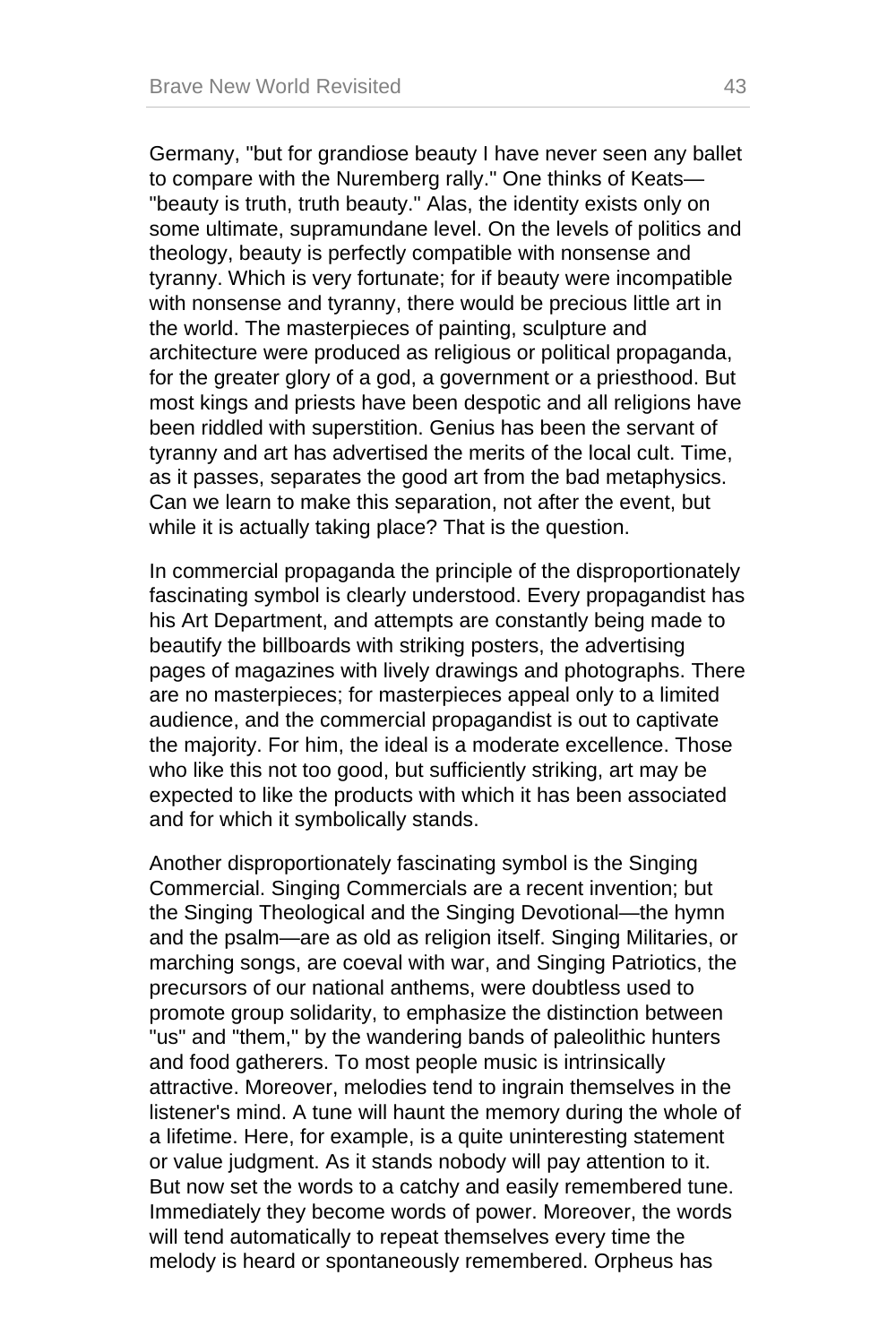entered into an alliance with Pavlov—the power of sound with the conditioned reflex. For the commercial propagandist, as for his colleagues in the fields of politics and religion, music possesses yet another advantage. Nonsense which it would be shameful for a reasonable being to write, speak or hear spoken can be sung or listened to by that same rational being with pleasure and even with a kind of intellectual conviction. Can we learn to separate the pleasure of singing or of listening to song from the all too human tendency to believe in the propaganda which the song is putting over? That again is the question.

Thanks to compulsory education and the rotary press, the propagandist has been able, for many years past, to convey his messages to virtually every adult in every civilized country. Today, thanks to radio and television, he is in the happy position of being able to communicate even with unschooled adults and not yet literate children.

Children, as might be expected, are highly susceptible to propaganda. They are ignorant of the world and its ways, and therefore completely unsuspecting. Their critical faculties are undeveloped. The youngest of them have not yet reached the age of reason and the older ones lack the experience on which their new-found rationality can effectively work. In Europe, conscripts used to be playfully referred to as "cannon fodder." Their little brothers and sisters have now become radio fodder and television fodder. In my childhood we were taught to sing nursery rhymes and, in pious households, hymns. Today the little ones warble the Singing Commercials. Which is better— "Rheingold is my beer, the dry beer," or "Hey diddle-diddle, the cat and the fiddle"? "Abide with me" or "You'll wonder where the yellow went, when you brush your teeth with Pepsodent"? Who knows?

"I don't say that children should be forced to harass their parents into buying products they've seen advertised on television, but at the same time I cannot close my eyes to the fact that it's being done every day." So writes the star of one of the many programs beamed to a juvenile audience. "Children," he adds, "are living, talking records of what we tell them every day." And in due course these living, talking records of television commercials will grow up, earn money and buy the products of industry. "Think," writes Mr. Clyde Miller ecstatically, "think of what it can mean to your firm in profits if you can condition a million or ten million children, who will grow up into adults trained to buy your product, as soldiers are trained in advance when they hear the trigger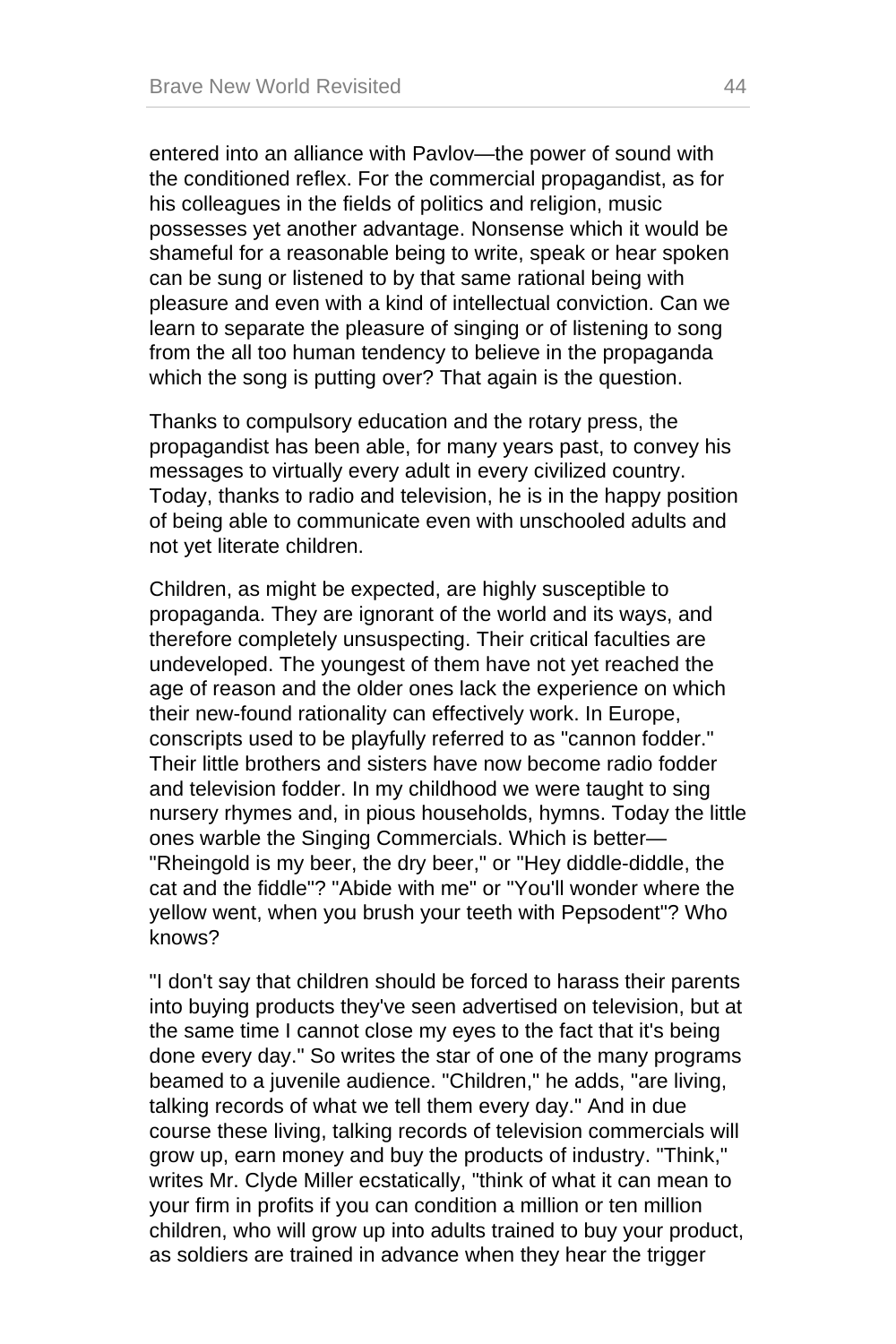words, Forward March!" Yes, just think of it! And at the same time remember that the dictators and the would-be dictators have been thinking about this sort of thing for years, and that millions, tens of millions, hundreds of millions of children are in process of growing up to buy the local despot's ideological product and, like well-trained soldiers, to respond with appropriate behavior to the trigger words implanted in those young minds by the despot's propagandists.

Self-government is in inverse ratio to numbers. The larger the constituency, the less the value of any particular vote. When he is merely one of millions, the individual elector feels himself to be impotent, a negligible quantity. The candidates he has voted into office are far away, at the top of the pyramid of power. Theoretically they are the servants of the people; but in fact it is the servants who give orders and the people, far off at the base of the great pyramid, who must obey. Increasing population and advancing technology have resulted in an increase in the number and complexity of organizations, an increase in the amount of power concentrated in the hands of officials and a corresponding decrease in the amount of control exercised by electors, coupled with a decrease in the public's regard for democratic procedures. Already weakened by the vast impersonal forces at work in the modern world, democratic institutions are now being undermined from within by the politicians and their propagandists.

Human beings act in a great variety of irrational ways, but all of them seem to be capable, if given a fair chance, of making a reasonable choice in the light of available evidence. Democratic institutions can be made to work only if all concerned do their best to impart knowledge and to encourage rationality. But today, in the world's most powerful democracy, the politicians and their propagandists prefer to make nonsense of democratic procedures by appealing almost exclusively to the ignorance and irrationality of the electors. "Both parties," we were told in 1956 by the editor of a leading business journal, "will merchandize their candidates and issues by the same methods that business has developed to sell goods. These include scientific selection of appeals and planned repetition. . . . Radio spot announcements and ads will repeat phrases with a planned intensity. Billboards will push slogans of proven power. . . . Candidates need, in addition to rich voices and good diction, to be able to look 'sincerely' at the TV camera."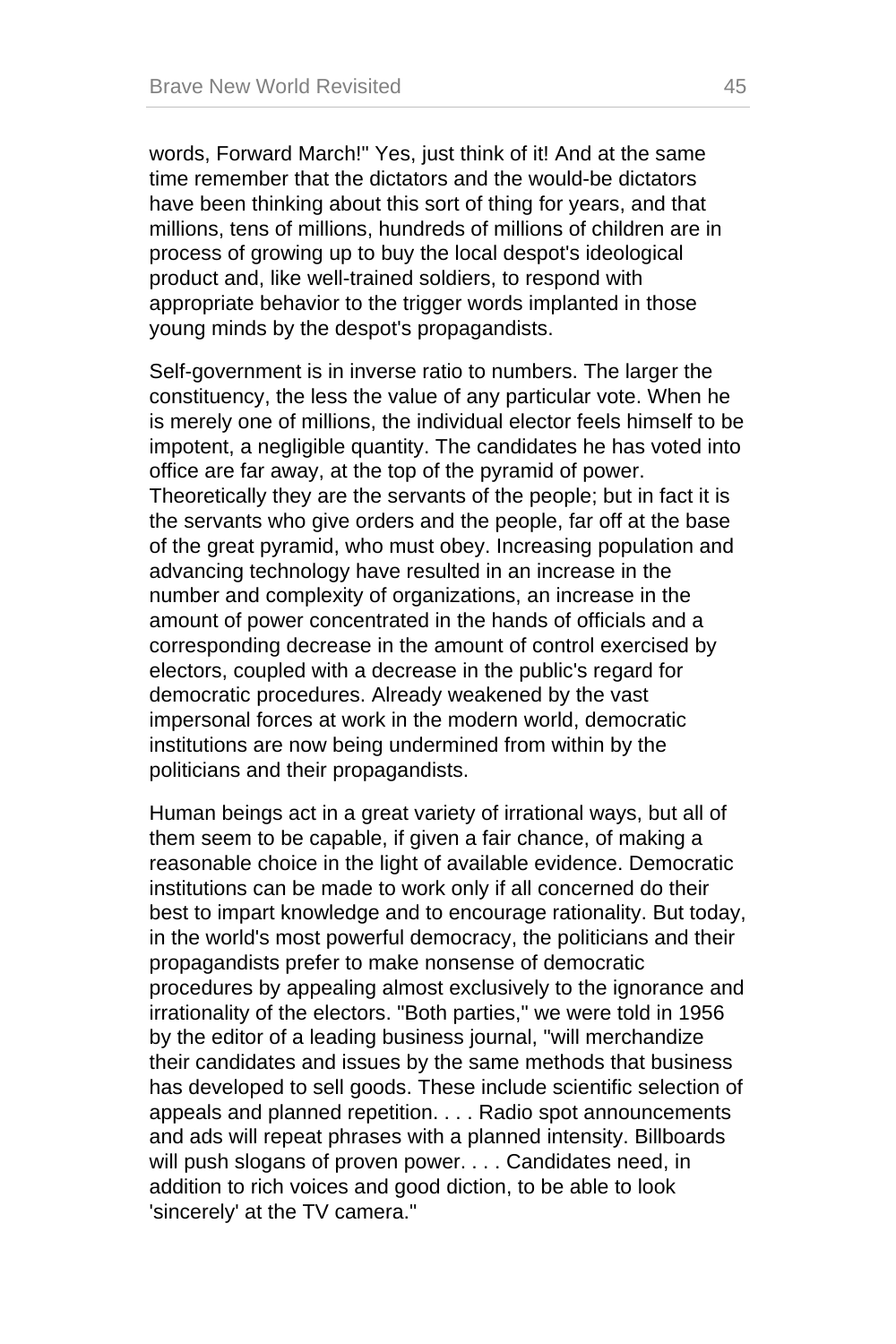The political merchandisers appeal only to the weaknesses of voters, never to their potential strength. They make no attempt to educate the masses into becoming fit for self-government; they are content merely to manipulate and exploit them. For this purpose all the resources of psychology and the social sciences are mobilized and set to work. Carefully selected samples of the electorate are given "interviews in depth." These interviews in depth reveal the unconscious fears and wishes most prevalent in a given society at the time of an election. Phrases and images aimed at allaying or, if necessary, enhancing these fears, at satisfying these wishes, at least symbolically, are then chosen by the experts, tried out on readers and audiences, changed or improved in the light of the information thus obtained. After which the political campaign is ready for the mass communicators. All that is now needed is money and a candidate who can be coached to look "sincere." Under the new dispensation, political principles and plans for specific action have come to lose most of their importance. The personality of the candidate and the way he is projected by the advertising experts are the things that really matter.

In one way or another, as vigorous he-man or kindly father, the candidate must be glamorous. He must also be an entertainer who never bores his audience. Inured to television and radio, that audience is accustomed to being distracted and does not like to be asked to concentrate or make a prolonged intellectual effort. All speeches by the entertainer-candidate must therefore be short and snappy. The great issues of the day must be dealt with in five minutes at the most—and preferably (since the audience will be eager to pass on to something a little livelier than inflation or the H-bomb) in sixty seconds flat. The nature of oratory is such that there has always been a tendency among politicians and clergymen to over-simplify complex issues. From a pulpit or a platform even the most conscientious of speakers finds it very difficult to tell the whole truth. The methods now being used to merchandise the political candidate as though he were a deodorant positively guarantee the electorate against ever hearing the truth about anything.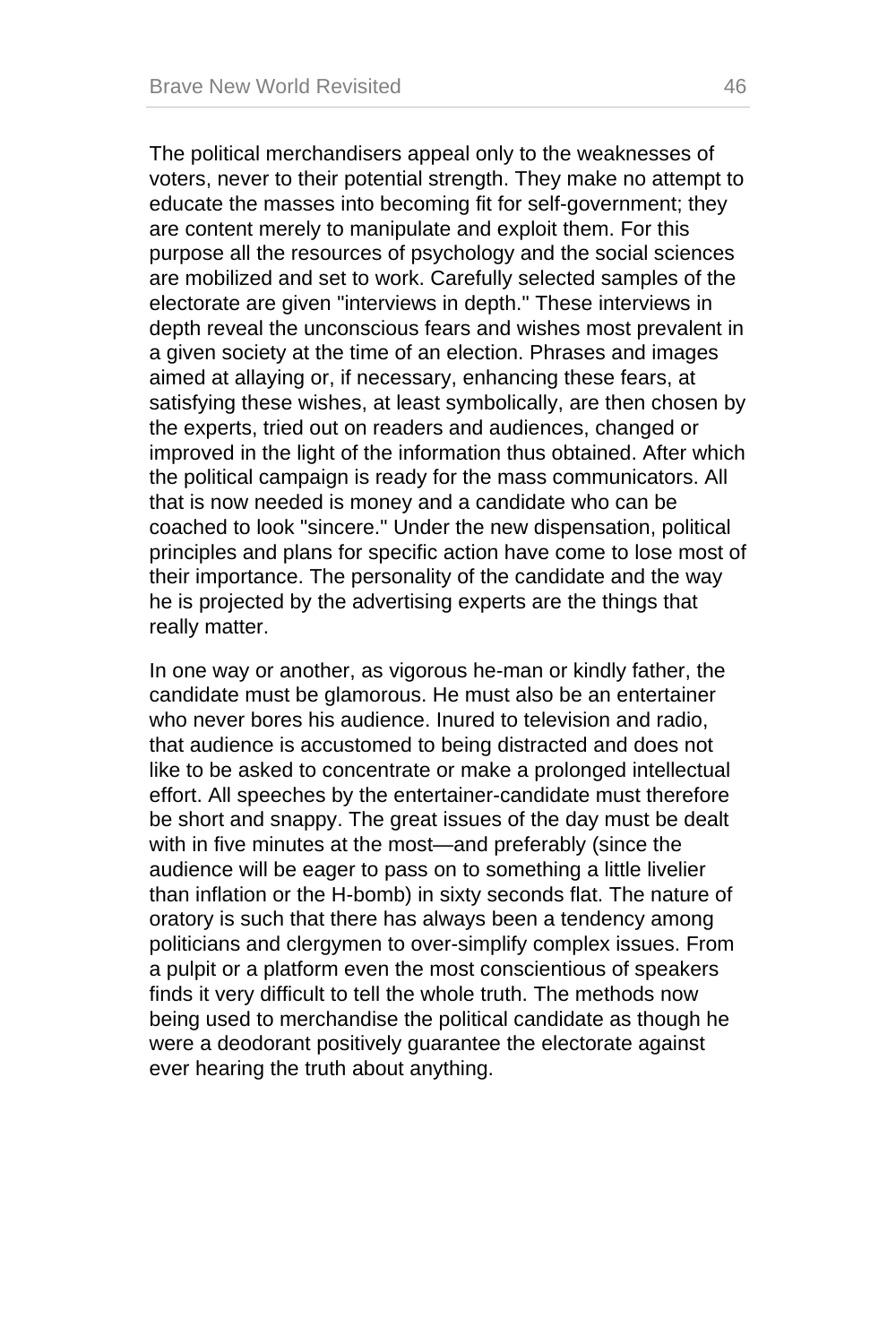### **0SetTAB0**

### Chapter 7 **Brainwashing**

In the two preceding chapters I have described the techniques of what may be called wholesale mind-manipulation, as practiced by the greatest demagogue and the most successful salesmen in recorded history. But no human problem can be solved by wholesale methods alone. The shotgun has its place, but so has the hypodermic syringe. In the chapters that follow I shall describe some of the more effective techniques for manipulating not crowds, not entire publics, but isolated individuals.

In the course of his epoch-making experiments on the conditioned reflex, Ivan Pavlov observed that, when subjected to prolonged physical or psychic stress, laboratory animals exhibit all the symptoms of a nervous breakdown. Refusing to cope any longer with the intolerable situation, their brains go on strike, so to speak, and either stop working altogether (the dog loses consciousness), or else resort to slowdowns and sabotage (the dog behaves unrealistically, or develops the kind of physical symptoms which, in a human being, we would call hysterical). Some animals are more resistant to stress than others. Dogs possessing what Pavlov called a "strong excitatory" constitution break down much more quickly than dogs of a merely "lively" (as opposed to a choleric or agitated) temperament. Similarly "weak inhibitory" dogs reach the end of their tether much sooner than do "calm imperturbable" dogs. But even the most stoical dog is unable to resist indefinitely. If the stress to which he is subjected is sufficiently intense or sufficiently prolonged, he will end by breaking down as abjectly and as completely as the weakest of his kind.

Pavlov's findings were confirmed in the most distressing manner, and on a very large scale, during the two World Wars. As the result of a single catastrophic experience, or of a succession of terrors less appalling but frequently repeated, soldiers develop a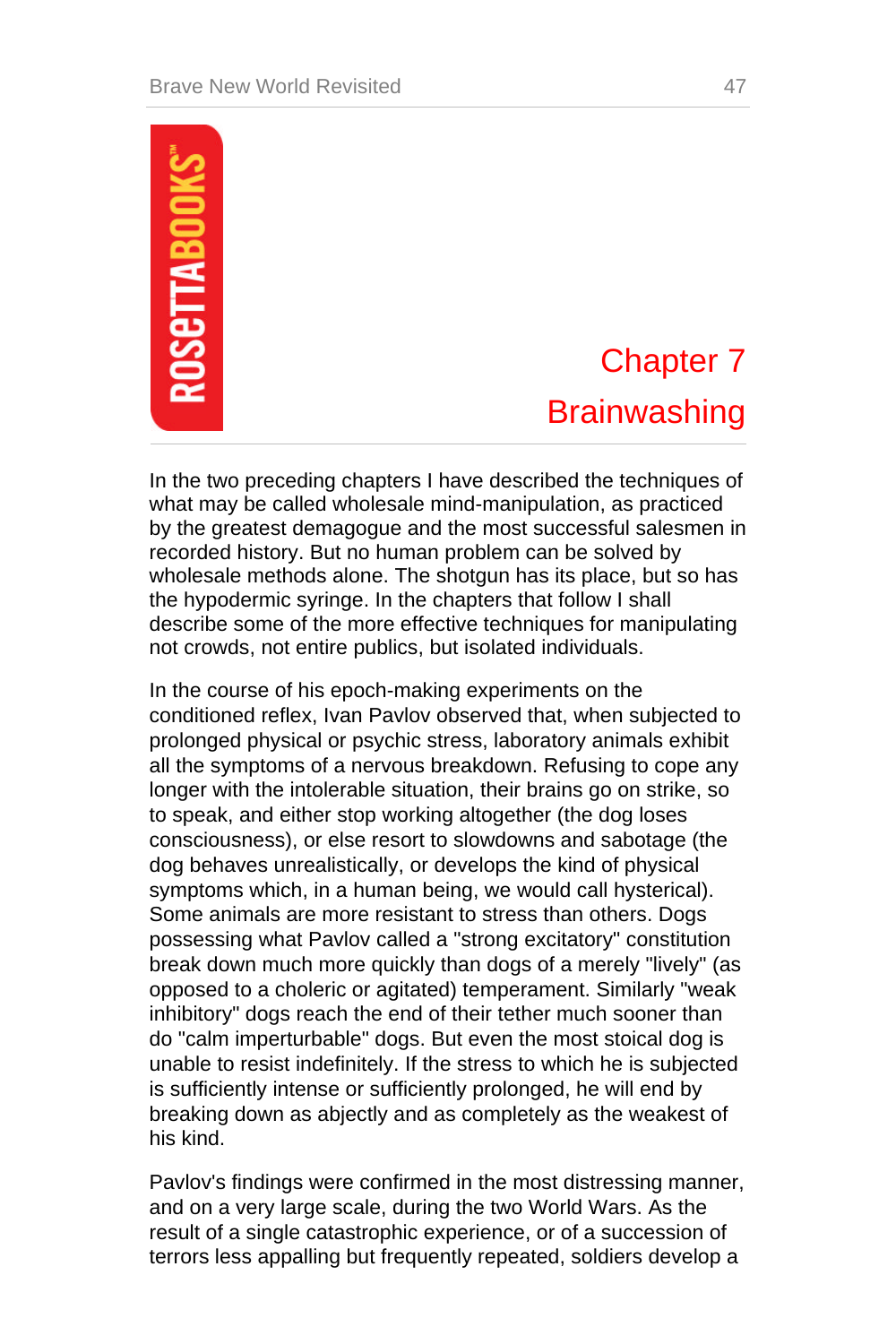number of disabling psychophysical symptoms. Temporary unconsciousness, extreme agitation, lethargy, functional blindness or paralysis, completely unrealistic responses to the challenge of events, strange reversals of lifelong patterns of behavior—all the symptoms, which Pavlov observed in his dogs, reappeared among the victims of what in the First World War was called "shell shock," in the Second, "battle fatigue." Every man, like every dog, has his own individual limit of endurance. Most men reach their limit after about thirty days of more or less continuous stress under the conditions of modern combat. The more than averagely susceptible succumb in only fifteen days. The more than averagely tough can resist for forty-five or even fifty days. Strong or weak, in the long run all of them break down. All, that is to say, of those who are initially sane. For, ironically enough, the only people who can hold up indefinitely under the stress of modern war are psychotics. Individual insanity is immune to the consequences of collective insanity.

The fact that every individual has his breaking point has been known and, in a crude unscientific way, exploited from time immemorial. In some cases man's dreadful inhumanity to man has been inspired by the love of cruelty for its own horrible and fascinating sake. More often, however, pure sadism was tempered by utilitarianism, theology or reasons of state. Physical torture and other forms of stress were inflicted by lawyers in order to loosen the tongues of reluctant witnesses; by clergymen in order to punish the unorthodox and induce them to change their opinions; by the secret police to extract confessions from persons suspected of being hostile to the government. Under Hitler, torture, followed by mass extermination, was used on those biological heretics, the Jews. For a young Nazi, a tour of duty in the Extermination Camps was (in Himmler's words) "the best indoctrination on inferior beings and the subhuman races." Given the obsessional quality of the anti-Semitism which Hitler had picked up as a young man in the slums of Vienna, this revival of the methods employed by the Holy Office against heretics and witches was inevitable. But in the light of the findings of Pavlov and of the knowledge gained by psychiatrists in the treatment of war neuroses, it seems a hideous and grotesque anachronism. Stresses amply sufficient to cause a complete cerebral breakdown can be induced by methods which, though hatefully inhuman, fall short of physical torture.

Whatever may have happened in earlier years, it seems fairly certain that torture is not extensively used by the Communist police today. They draw their inspiration, not from the Inquisitor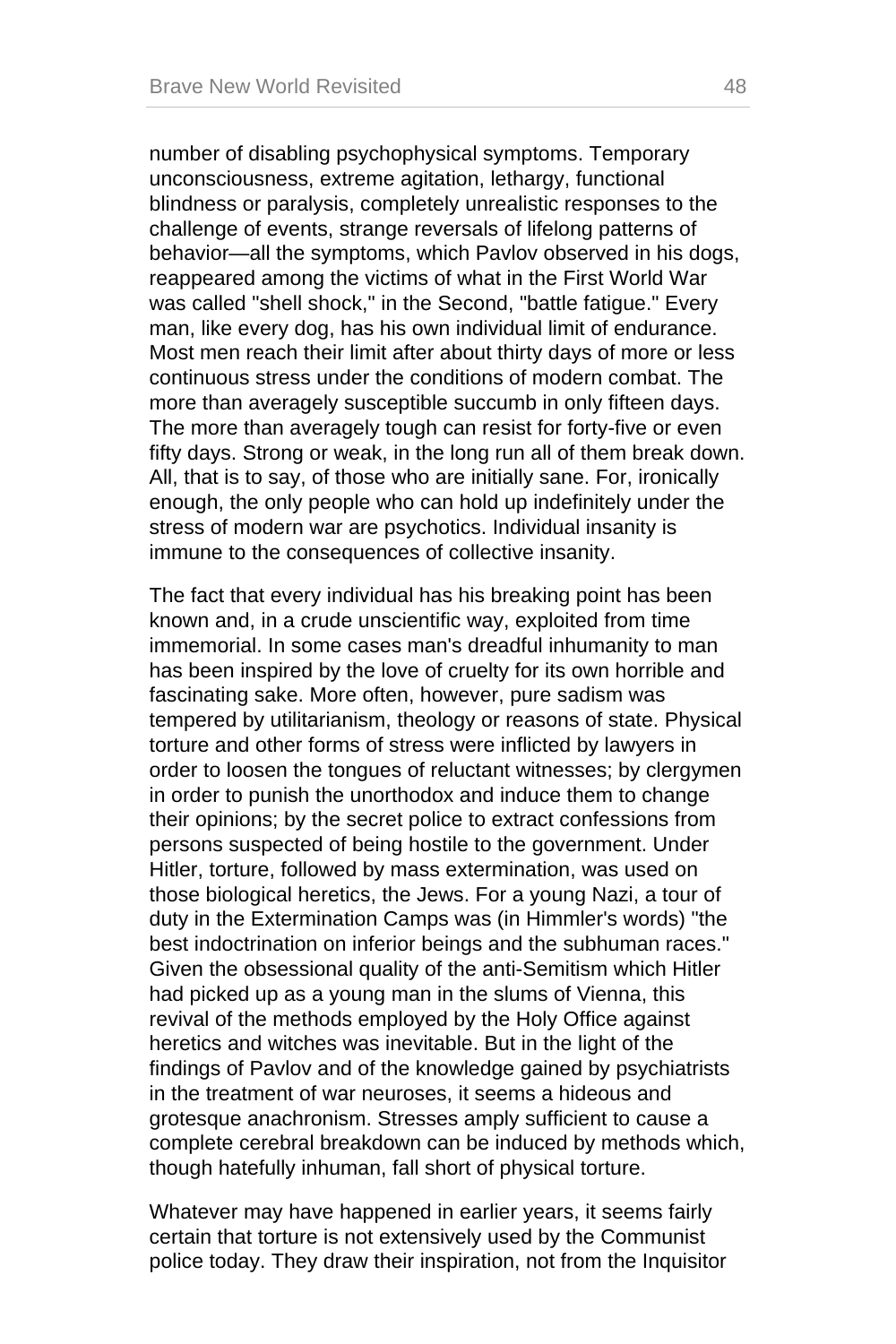or the SS man, but from the physiologist and his methodically conditioned laboratory animals. For the dictator and his policemen, Pavlov's findings have important practical implications. If the central nervous system of dogs can be broken down, so can the central nervous system of political prisoners. It is simply a matter of applying the right amount of stress for the right length of time. At the end of the treatment, the prisoner will be in a state of neurosis or hysteria, and will be ready to confess whatever his captors want him to confess.

But confession is not enough. A hopeless neurotic is no use to anyone. What the intelligent and practical dictator needs is not a patient to be institutionalized, or a victim to be shot, but a convert who will work for the Cause. Turning once again to Pavlov, he learns that, on their way to the point of final breakdown, dogs become more than normally suggestible. New behavior patterns can easily be installed while the dog is at or near the limit of its cerebral endurance, and these new behavior patterns seem to be ineradicable. The animal in which they have been implanted cannot be deconditioned; that which it has learned under stress will remain an integral part of its make-up.

Psychological stresses can be produced in many ways. Dogs become disturbed when stimuli are unusually strong; when the interval between a stimulus and the customary response is unduly prolonged and the animal is left in a state of suspense; when the brain is confused by stimuli that run counter to what the dog has learned to expect; when stimuli make no sense within the victim's established frame of reference. Furthermore, it has been found that the deliberate induction of fear, rage or anxiety markedly heightens the dog's suggestibility. If these emotions are kept at a high pitch of intensity for a long enough time, the brain goes 'on strike.' When this happens, new behavior patterns may be installed with the greatest of ease.

Among the physical stresses that increase a dog's suggestibility are fatigue, wounds and every form of sickness.

For the would-be dictator these findings possess important practical implications. They prove, for example, that Hitler was quite right in maintaining that mass meetings at night were more effective than mass meetings in the daytime. During the day, he wrote, "man's will power revolts with highest energy against any attempt at being forced under another's will and another's opinion. In the evening, however, they succumb more easily to the dominating force of a stronger will."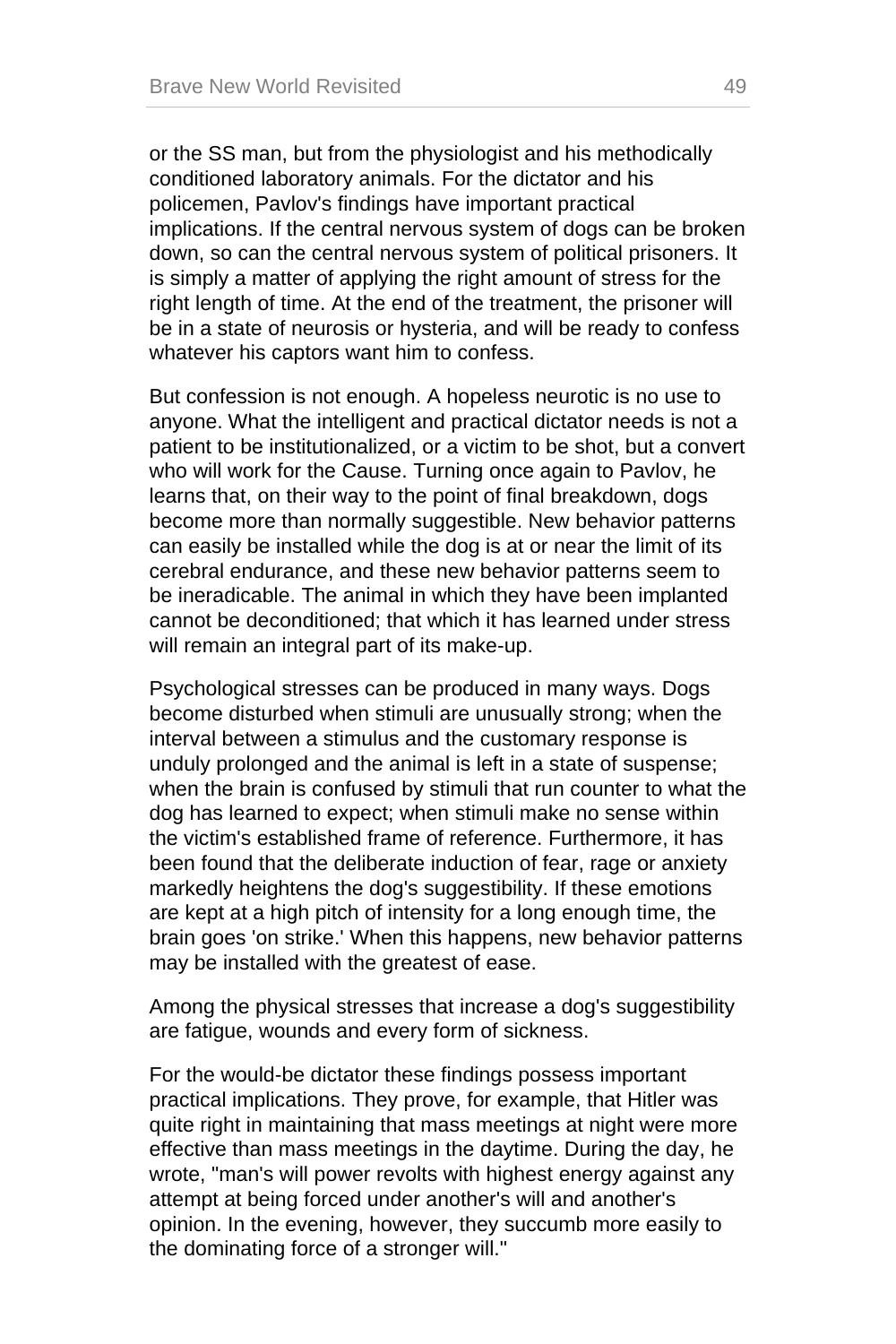Pavlov would have agreed with him; fatigue increases suggestibility. (That is why, among other reasons, the commercial sponsors of television programs prefer the evening hours and are ready to back their preference with hard cash.)

Illness is even more effective than fatigue as an intensifier of suggestibility. In the past, sickrooms were the scene of countless religious conversions. The scientifically trained dictator of the future will have all the hospitals in his dominions wired for sound and equipped with pillow speakers. Canned persuasion will be on the air twenty-four hours a day, and the more important patients will be visited by political soul-savers and mind-changers just as, in the past, their ancestors were visited by priests, nuns and pious laymen.

The fact that strong negative emotions tend to heighten suggestibility and so facilitate a change of heart had been observed and exploited long before the days of Pavlov. As Dr. William Sargant has pointed out in his enlightening book, *Battle for the Mind*, John Wesley's enormous success as a preacher was based upon an intuitive understanding of the central nervous system. He would open his sermon with a long and detailed description of the torments to which, unless they underwent conversion, his hearers would undoubtedly be condemned for all eternity. Then, when terror and an agonizing sense of guilt had brought his audience to the verge, or in some cases over the verge, of a complete cerebral breakdown, he would change his tone and promise salvation to those who believed and repented. By this kind of preaching, Wesley converted thousands of men, women and children. Intense, prolonged fear broke them down and produced a state of greatly intensified suggestibility. In this state they were able to accept the preacher's theological pronouncements without question. After which they were reintegrated by words of comfort, and emerged from their ordeal with new and generally better behavior patterns ineradicably implanted in their minds and nervous systems.

The effectiveness of political and religious propaganda depends upon the methods employed, not upon the doctrines taught. These doctrines may be true or false, wholesome or pernicious—it makes little or no difference. If the indoctrination is given in the right way at the proper stage of nervous exhaustion, it will work. Under favorable conditions, practically everybody can be converted to practically anything.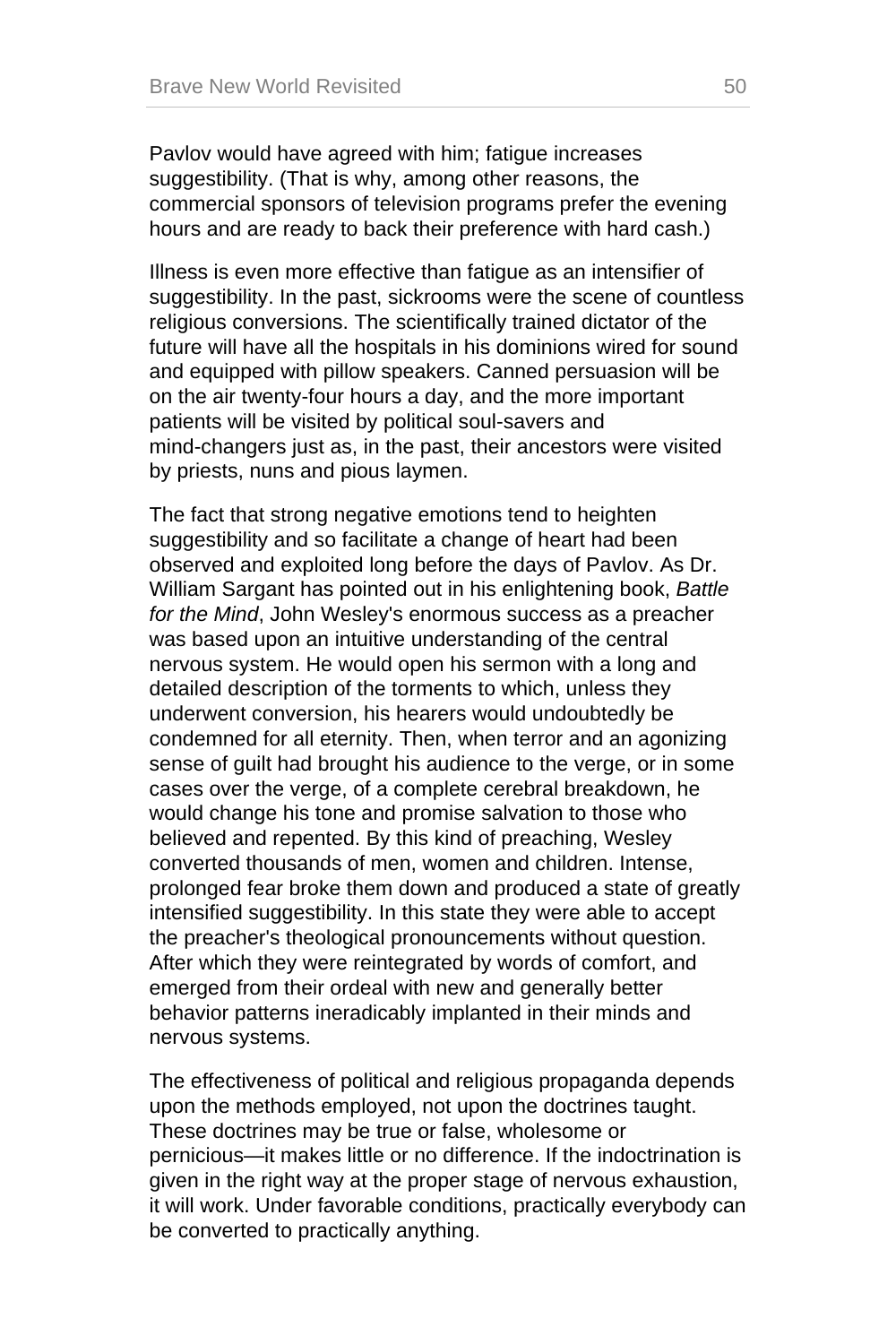We possess detailed descriptions of the methods used by the Communist police for dealing with political prisoners. From the moment he is taken into custody, the victim is subjected systematically to many kinds of physical and psychological stress. He is badly fed, he is made extremely uncomfortable, he is not allowed to sleep for more than a few hours each night. And all the time he is kept in a state of suspense, uncertainty and acute apprehension. Day after day—or rather night after night, for these Pavlovian policemen understand the value of fatigue as an intensifier of suggestibility—he is questioned, often for many hours at a stretch, by interrogators who do their best to frighten, confuse and bewilder him. After a few weeks or months of such treatment, his brain goes on strike and he confesses whatever it is that his captors want him to confess. Then, if he is to be converted rather than shot, he is offered the comfort of hope. If he will but accept the true faith, he can yet be saved—not, of course, in the next life (for, officially, there is no next life), but in this.

Similar but rather less drastic methods were used during the Korean War on military prisoners. In their Chinese camps the young Western captives were systematically subjected to stress. Thus, for the most trivial breaches of the rules, offenders would be summoned to the commandant's office, there to be questioned, browbeaten and publicly humiliated. And the process would be repeated, again and again, at any hour of the day or night. This continuous harassment produced in its victims a sense of bewilderment and chronic anxiety. To intensify their sense of guilt, prisoners were made to write and rewrite, in ever more intimate detail, long autobiographical accounts of their shortcomings. And after having confessed their own sins, they were required to confess the sins of their companions. The aim was to create within the camp a nightmarish society, in which everybody was spying on, and informing against, everyone else. To these mental stresses were added the physical stresses of malnutrition, discomfort and illness. The increased suggestibility thus induced was skilfully exploited by the Chinese, who poured into these abnormally receptive minds large doses of pro-Communist and anti-capitalist literature. These Pavlovian techniques were remarkably successful. One out of every seven American prisoners was guilty, we are officially told, of grave collaboration with the Chinese authorities, one out of three of technical collaboration.

It must not be supposed that this kind of treatment is reserved by the Communists exclusively for their enemies. The young field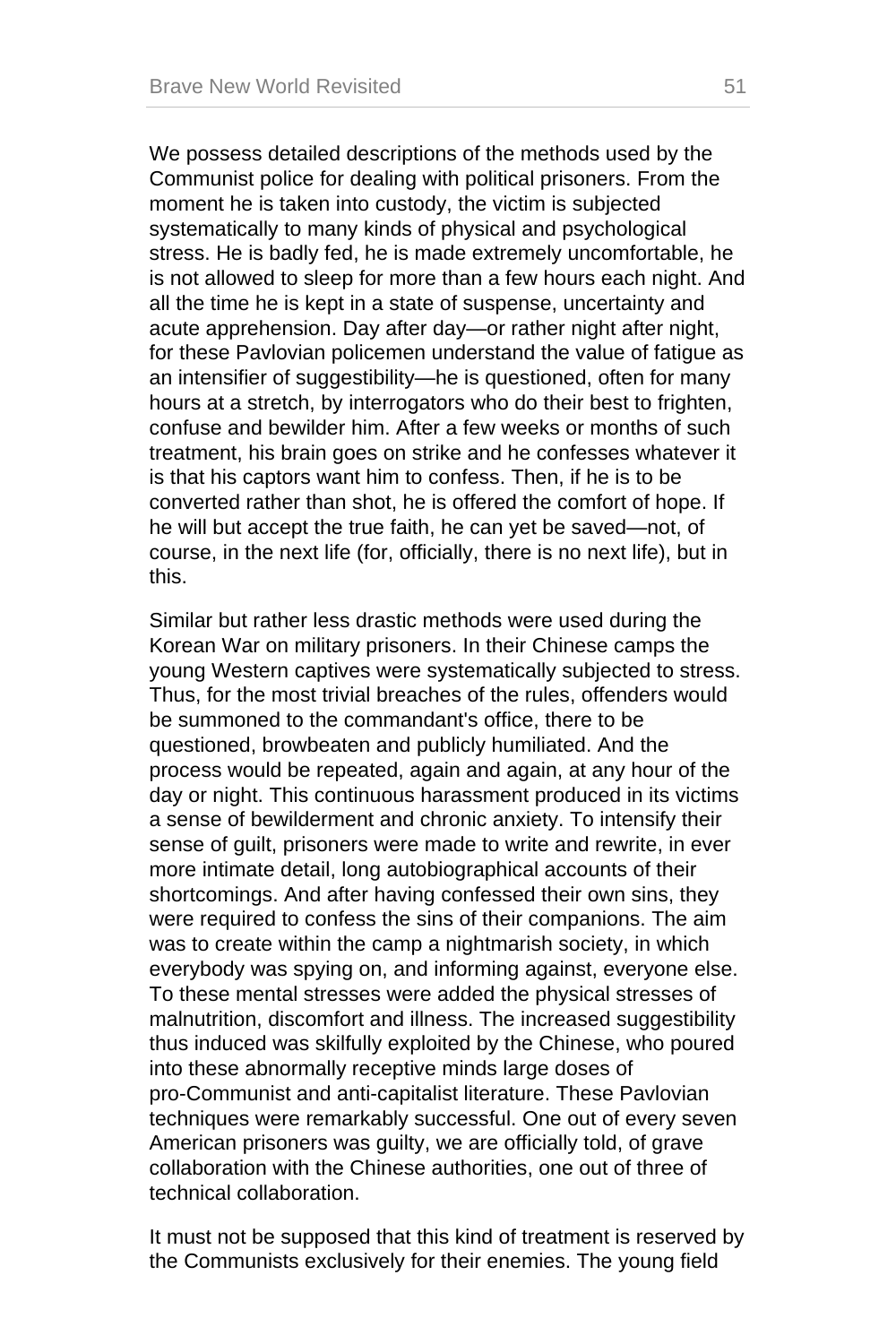workers, whose business it was, during the first years of the new regime, to act as Communist missionaries and organizers in China's innumerable towns and villages were made to take a course of indoctrination far more intense than that to which any prisoner of war was ever subjected. In his *China under Communism* R.L. Walker describes the methods by which the party leaders are able to fabricate out of ordinary men and women the thousands of selfless fanatics required for spreading the Communist gospel and for enforcing Communist policies. Under this system of training, the human raw material is shipped to special camps, where the trainees are completely isolated from their friends, families and the outside world in general. In these camps they are made to perform exhausting physical and mental work; they are never alone, always in groups; they are encouraged to spy on one another; they are required to write self-accusatory autobiographies; they live in chronic fear of the dreadful fate that may befall them on account of what has been said about them by informers or of what they themselves have confessed. In this state of heightened suggestibility they are given an intensive course in theoretical and applied Marxism—a course in which failure to pass examinations may mean anything from ignominious expulsion to a term in a forced labor camp or even liquidation. After about six months of this kind of thing, prolonged mental and physical stress produces the results which Pavlov's findings would lead one to expect. One after another, or in whole groups, the trainees break down. Neurotic and hysterical symptoms make their appearance. Some of the victims commit suicide, others (as many, we are told, as 20 per cent of the total) develop a severe mental illness. Those who survive the rigors of the conversion process emerge with new and ineradicable behavior patterns. All their ties with the past friends, family, traditional decencies and pieties—have been severed. They are new men, recreated in the image of their new god and totally dedicated to his service.

Throughout the Communist world tens of thousands of these disciplined and devoted young men are being turned out every year from hundreds of conditioning centers. What the Jesuits did for the Roman Church of the Counter Reformation, these products of a more scientific and even harsher training are now doing, and will doubtless continue to do, for the Communist parties of Europe, Asia and Africa.

In politics Pavlov seems to have been an old-fashioned liberal. But, by a strange irony of fate, his researches and the theories he based upon them have called into existence a great army of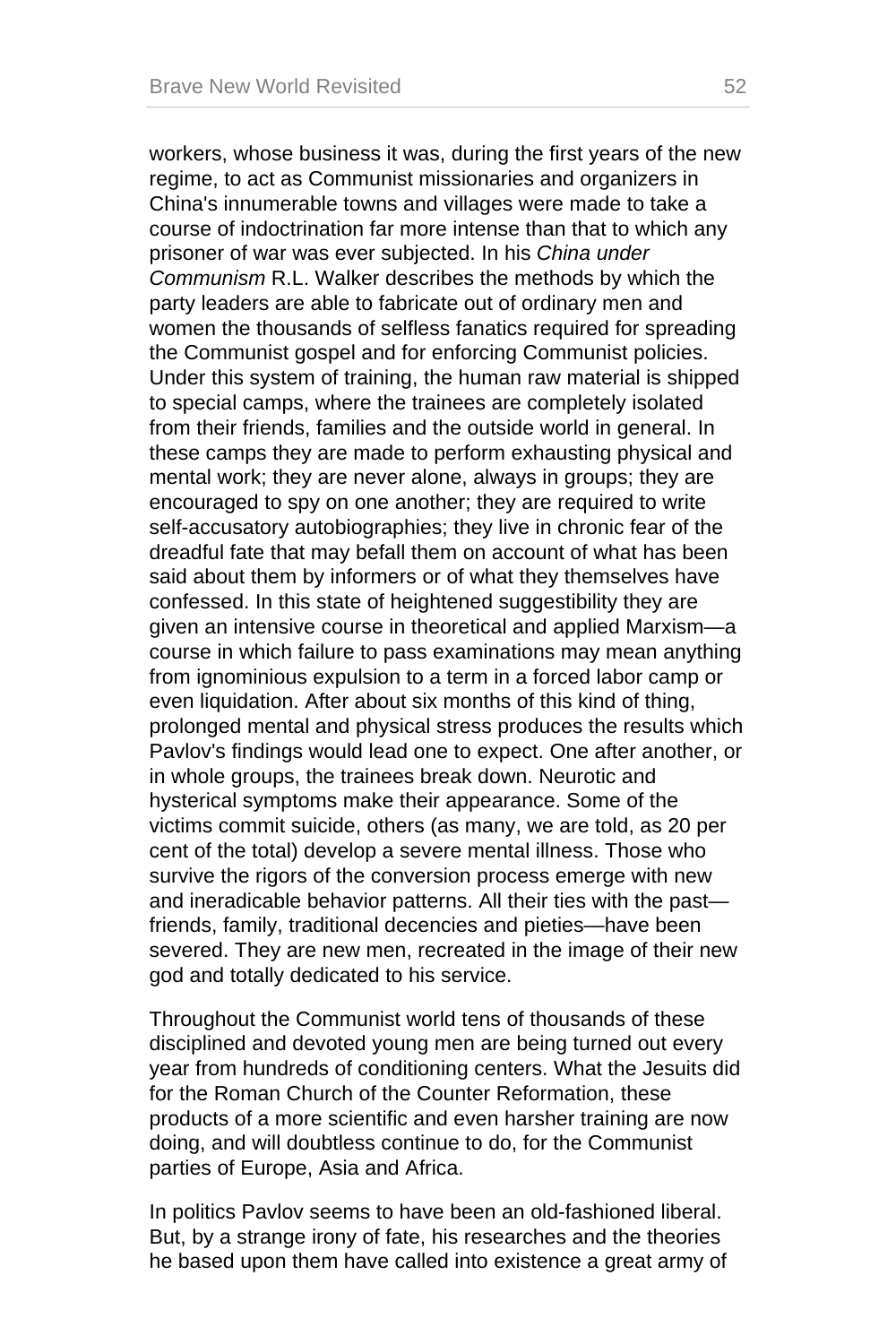fanatics dedicated heart and soul, reflex and nervous system, to the destruction of old-fashioned liberalism, wherever it can be found.

Brainwashing, as it is now practiced, is a hybrid technique, depending for its effectiveness partly on the systematic use of violence, partly on skilful psychological manipulation. It represents the tradition of *1984* on its way to becoming the tradition of *Brave New World*. Under a long-established and well-regulated dictatorship our current methods of semiviolent manipulation will seem, no doubt, absurdly crude. Conditioned from earliest infancy (and perhaps also biologically predestined), the average middle- or lower-caste individual will never require conversion or even a refresher course in the true faith. The members of the highest caste will have to be able to think new thoughts in response to new situations; consequently their training will be much less rigid than the training imposed upon those whose business is not to reason why, but merely to do and die with the minimum of fuss. These upper-caste individuals will be members, still, of a wild species—the trainers and guardians, themselves only slightly conditioned, of a breed of completely domesticated animals. Their wildness will make it possible for them to become heretical and rebellious. When this happens, they will have to be either liquidated, or brainwashed back into orthodoxy, or (as in *Brave New World*) exiled to some island, where they can give no further trouble, except of course to one another. But universal infant conditioning and the other techniques of manipulation and control are still a few generations away in the future. On the road to the Brave New World our rulers will have to rely on the transitional and provisional techniques of brainwashing.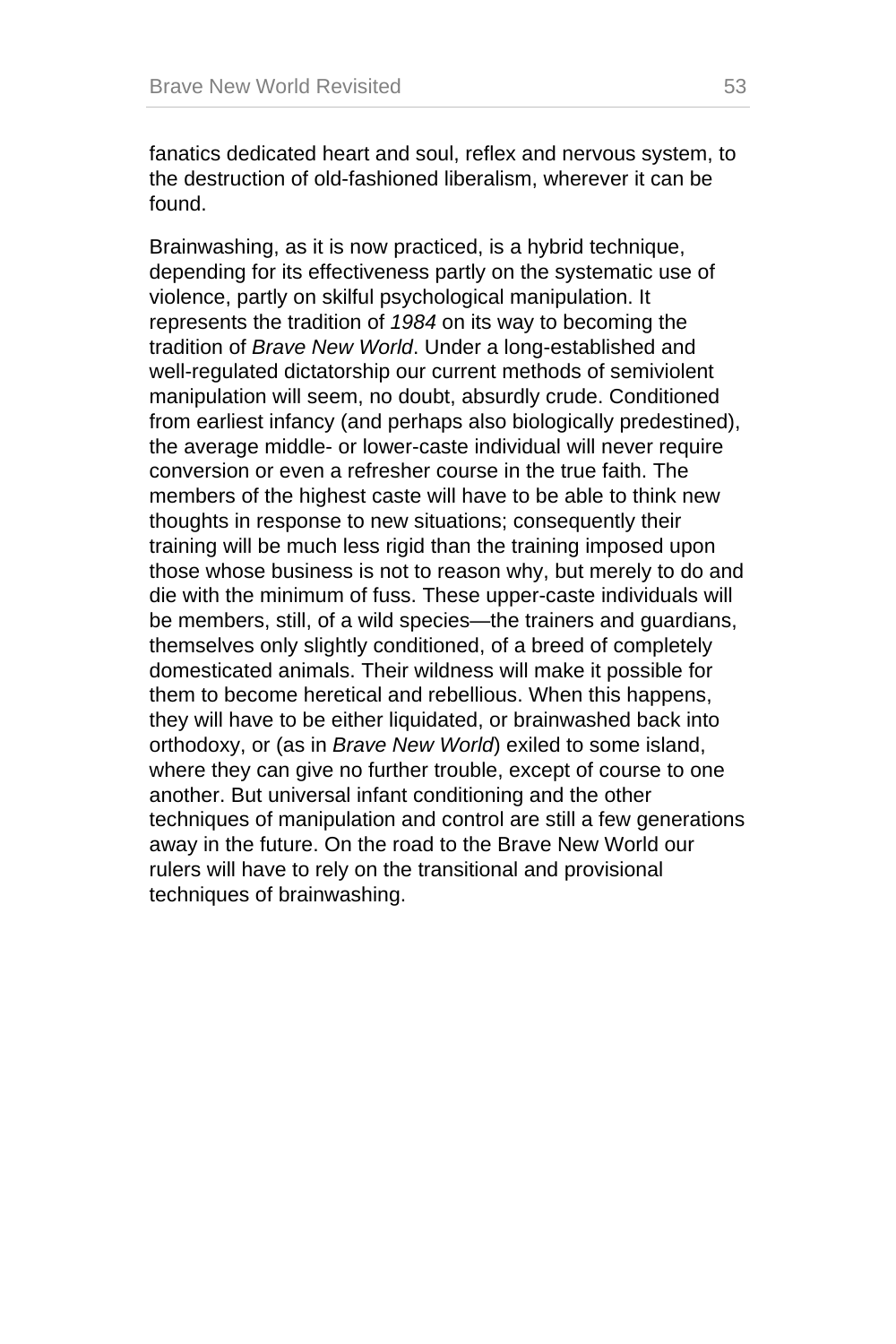# **NOSSETTABOOK**

### Chapter 8 Chemical Persuasion

In the Brave New World of my fable there was no whisky, no tobacco, no illicit heroin, no bootlegged cocaine. People neither smoked, nor drank, nor sniffed, nor gave themselves injections. Whenever anyone felt depressed or below par, he would swallow a tablet or two of a chemical compound called soma. The original soma, from which I took the name of this hypothetical drug, was an unknown plant (possibly *Asclepias acida*) used by the ancient Aryan invaders of India in one of the most solemn of their religious rites. The intoxicating juice expressed from the stems of this plant was drunk by the priests and nobles in the course of an elaborate ceremony. In the Vedic hymns we are told that the drinkers of soma were blessed in many ways. Their bodies were strengthened, their hearts were filled with courage, joy and enthusiasm, their minds were enlightened and in an immediate experience of eternal life they received the assurance of their immortality. But the sacred juice had its drawbacks. Soma was a dangerous drug—so dangerous that even the great sky-god, Indra, was sometimes made ill by drinking it. Ordinary mortals might even die of an overdose. But the experience was so transcendently blissful and enlightening that soma drinking was regarded as a high privilege. For this privilege no price was too great.

The soma of *Brave New World* had none of the drawbacks of its Indian original. In small doses it brought a sense of bliss, in larger doses it made you see visions and, if you took three tablets, you would sink in a few minutes into refreshing sleep. And all at no physiological or mental cost. The Brave New Worlders could take holidays from their black moods, or from the familiar annoyances of everyday life, without sacrificing their health or permanently reducing their efficiency.

In the Brave New World the soma habit was not a private vice; it was a political institution, it was the very essence of the Life,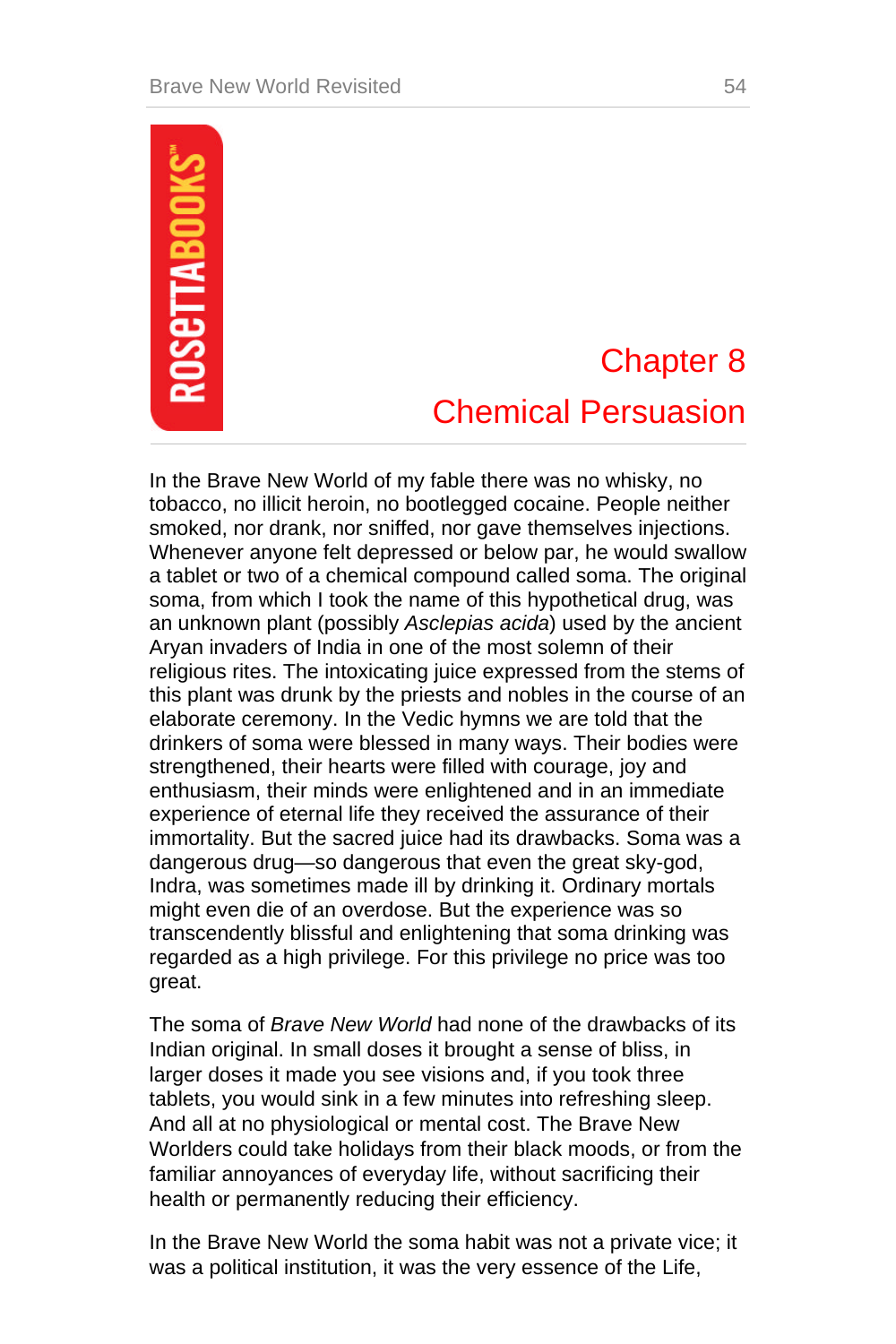Liberty and Pursuit of Happiness guaranteed by the Bill of Rights. But this most precious of the subjects' inalienable privileges was at the same time one of the most powerful instruments of rule in the dictator's armory. The systematic drugging of individuals for the benefit of the State (and incidentally, of course, for their own delight) was a main plank in the policy of the World Controllers. The daily soma ration was an insurance against personal maladjustment, social unrest and the spread of subversive ideas. Religion, Karl Marx declared, is the opium of the people. In the Brave New World this situation was reversed. Opium, or rather soma, was the people's religion. Like religion, the drug had power to console and compensate, it called up visions of another, better world, it offered hope, strengthened faith and promoted charity. Beer, a poet has written,

*. . . does more than Milton can To justify God's ways to man.*

And let us remember that, compared with soma, beer is a drug of the crudest and most unreliable kind. In this matter of justifying God's ways to man, soma is to alcohol as alcohol is to the theological arguments of Milton.

In 1931, when I was writing about the imaginary synthetic by means of which future generations would be made both happy and docile, the well-known American biochemist, Dr. Irvine Page, was preparing to leave Germany, where he had spent the three preceding years at the Kaiser Wilhelm Institute, working on the chemistry of the brain. "It is hard to understand," Dr. Page has written in a recent article, "why it took so long for scientists to get around to investigating the chemical reactions in their own brains. I speak," he adds, "from acute personal experience. When I came home in 1931 . . . I could not get a job in this field (the field of brain chemistry) or stir a ripple of interest in it." Today, twenty-seven years later, the non-existent ripple of 1931 has become a tidal wave of biochemical and psychopharmacological research. The enzymes which regulate the workings of the brain are being studied. Within the body, hitherto unknown chemical substances such as adrenochrome and serotonin (of which Dr. Page was a co-discoverer) have been isolated and their far-reaching effects on our mental and physical functions are now being investigated. Meanwhile new drugs are being synthesized—drugs that reinforce or correct or interfere with the actions of the various chemicals, by means of which the nervous system performs its daily and hourly miracles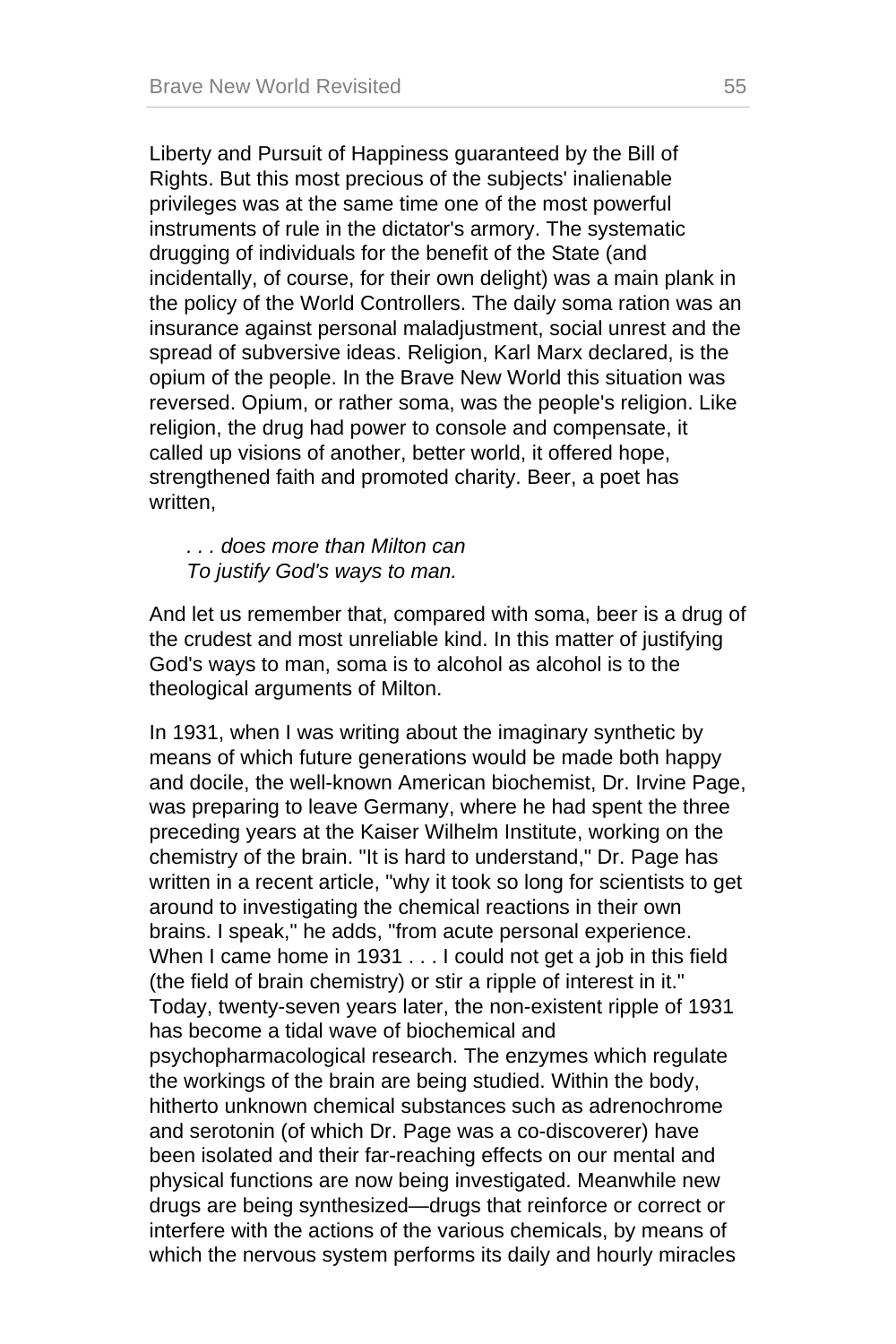as the controller of the body, the instrument and mediator of consciousness. From our present point of view, the most interesting fact about these new drugs is that they temporarily alter the chemistry of the brain and the associated state of the mind without doing any permanent damage to the organism as a whole. In this respect they are like soma—and profoundly unlike the mind-changing drugs of the past. For example, the classical tranquillizer is opium. But opium is a dangerous drug which, from neolithic times down to the present day, has been making addicts and ruining health. The same is true of the classical euphoric, alcohol—the drug which, in the words of the Psalmist, "maketh glad the heart of man." But unfortunately alcohol not only maketh glad the heart of man; it also, in excessive doses, causes illness and addiction, and has been a main source, for the last eight or ten thousand years, of crime, domestic unhappiness, moral degradation and avoidable accidents.

Among the classical stimulants, tea, coffee and maté are, thank goodness, almost completely harmless. They are also very weak stimulants. Unlike these "cups that cheer but not inebriate," cocaine is a very powerful and a very dangerous drug. Those who make use of it must pay for their ecstasies, their sense of unlimited physical and mental power, by spells of agonizing depression, by such horrible physical symptoms as the sensation of being infested by myriads of crawling insects and by paranoid delusions that may lead to crimes of violence. Another stimulant of more recent vintage is amphetamine, better known under its trade name of Benzedrine. Amphetamine works very effectively—but works, if abused, at the expense of mental and physical health. It has been reported that, in Japan, there are now about one million amphetamine addicts.

Of the classical vision-producers the best known are the peyote of Mexico and the southwestern United States and *Cannabis sativa*, consumed all over the world under such names as hashish, bhang, kif and marihuana. According to the best medical and anthropological evidence, peyote is far less harmful than the White Man's gin or whisky. It permits the Indians who use it in their religious rites to enter paradise, and to feel at one with the beloved community, without making them pay for the privilege by anything worse than the ordeal of having to chew on something with a revolting flavor and of feeling somewhat nauseated for an hour or two. *Cannabis sativa* is a less innocuous drug—though not nearly so harmful as the sensation-mongers would have us believe. The Medical Committee, appointed in 1944 by the Mayor of New York to investigate the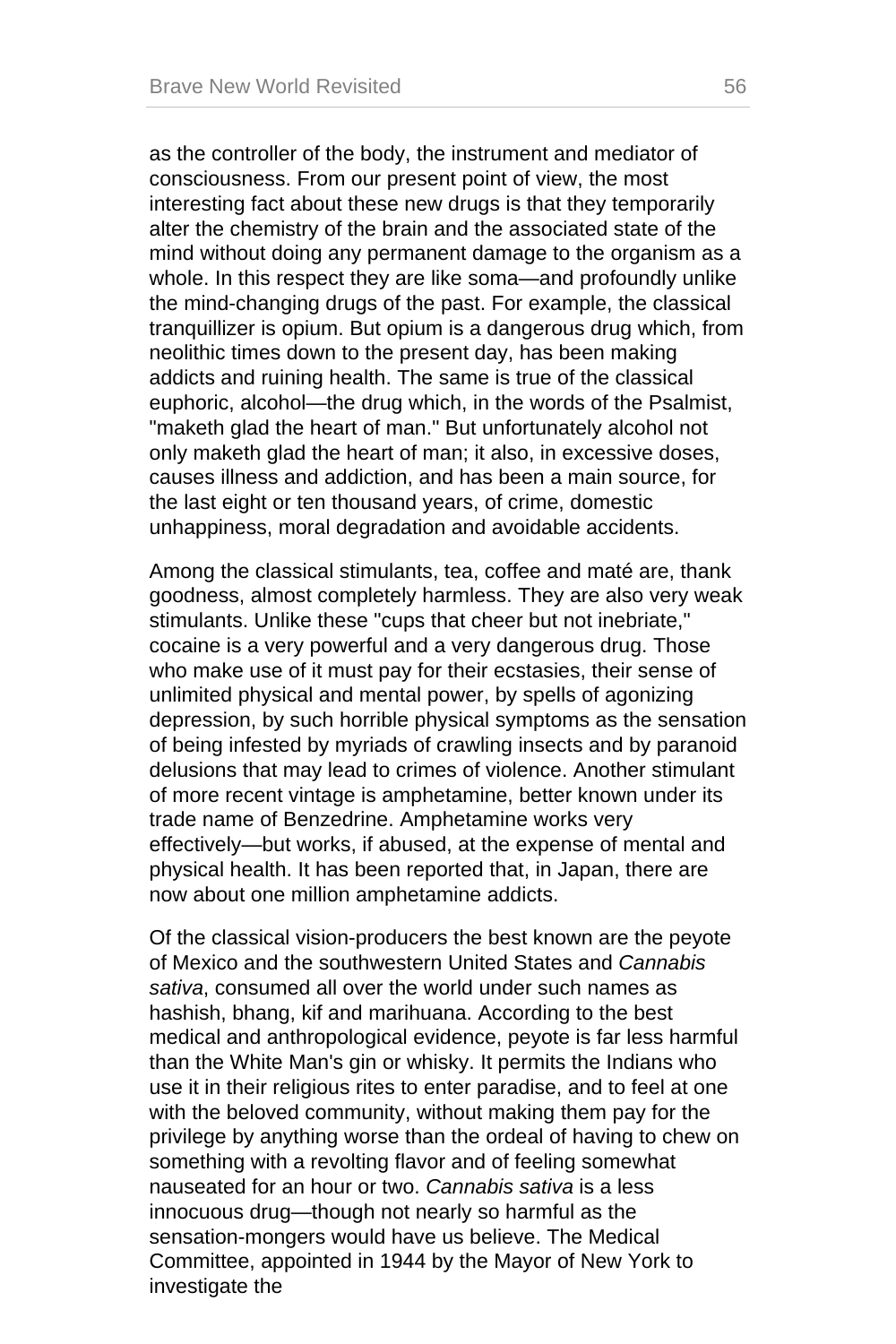problem of marihuana, came to the conclusion, after careful investigation, that *Cannabis sativa* is not a serious menace to society, or even to those who indulge in it. It is merely a nuisance.

From these classical mind-changes we pass to the latest products of psychopharmacological research. Most highly publicized of these are the three new tranquillizers, reserpine, chlorpromazine and meprobamate. Administered to certain classes of psychotics, the first two have proved to be remarkably effective, not in curing mental illnesses, but at least in temporarily abolishing their more distressing symptoms. Meprobamate (alias Miltown) produces similar effects in persons suffering from various forms of neurosis. None of these drugs is perfectly harmless; but their cost, in terms of physical health and mental efficiency, is extraordinarily low. In a world where nobody gets anything for nothing tranquillizers offer a great deal for very little. Miltown and chlorpromazine are not yet soma; but they come fairly near to being one of the aspects of that mythical drug. They provide temporary relief from nervous tension without, in the great majority of cases, inflicting permanent organic harm, and without causing more than a rather slight impairment, while the drug is working, of intellectual and physical efficiency. Except as narcotics, they are probably to be preferred to the barbiturates, which blunt the mind's cutting edge and, in large doses, cause a number of undesirable psychophysical symptoms and may result in a full-blown addiction.

In LSD-25 (lysergic acid diethylamide) the pharmacologists have recently created another aspect of soma—a perception-improver and vision-producer that is, physiologically speaking, almost costless. This extraordinary drug, which is effective in doses as small as fifty or even twenty-five millionths of a gram, has power (like peyote) to transport people into the other world. In the majority of cases, the other world to which LSD-25 gives access is heavenly; alternatively it may be purgatorial or even infernal. But, positive or negative, the lysergic acid experience is felt by almost everyone who undergoes it to be profoundly significant and enlightening. In any event, the fact that minds can be changed so radically at so little cost to the body is altogether astonishing.

Soma was not only a vision-producer and a tranquillizer; it was also (and no doubt impossibly) a stimulant of mind and body, a creator of active euphoria as well as of the negative happiness that follows the release from anxiety and tension.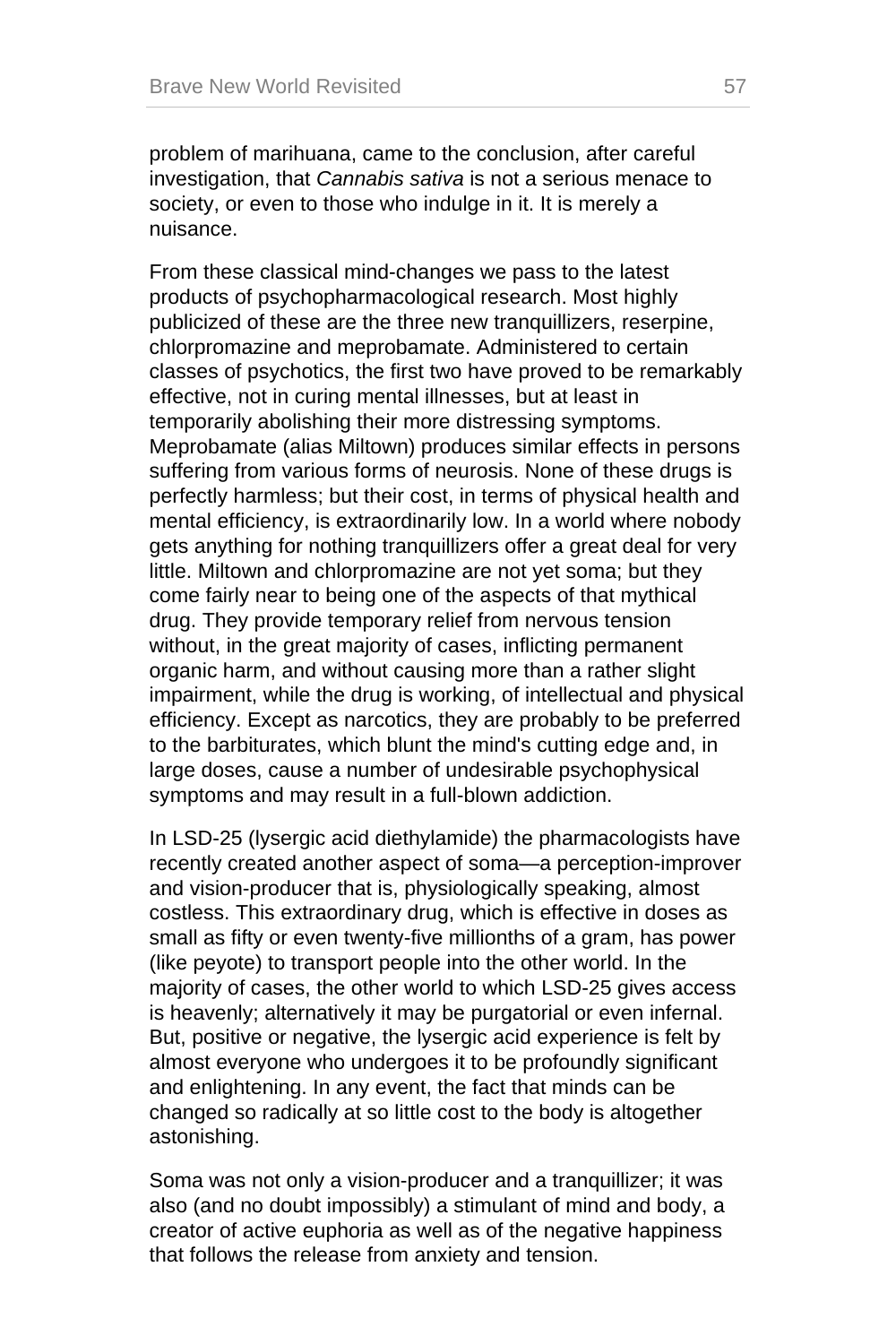The ideal stimulant—powerful but innocuous—still awaits discovery. Amphetamine, as we have seen, was far from satisfactory; it exacted too high a price for what it gave. A more promising candidate for the role of soma in its third aspect is Iproniazid, which is now being used to lift depressed patients out of their misery, to enliven the apathetic and in general to increase the amount of available psychic energy. Still more promising, according to a distinguished pharmacologist of my acquaintance, is a new compound, still in the testing stage, to be known as Deaner. Deaner is an amino-alcohol and is thought to increase the production of acetyl-choline within the body, and thereby to increase the activity and effectiveness of the nervous system. The man who takes the new pill needs less sleep, feels more alert and cheerful, thinks faster and better—and all at next to no organic cost, at any rate in the short run. It sounds almost too good to be true.

We see then that, though soma does not yet exist (and will probably never exist), fairly good substitutes for the various aspects of soma have already been discovered. There are now physiologically cheap tranquillizers, physiologically cheap vision-producers and physiologically cheap stimulants.

That a dictator could, if he so desired, make use of these drugs for political purposes is obvious. He could ensure himself against political unrest by changing the chemistry of his subjects' brains and so making them content with their servile condition. He could use tranquillizers to calm the excited, stimulants to arouse enthusiasm in the indifferent, halluciants to distract the attention of the wretched from their miseries. But how, it may be asked, will the dictator get his subjects to take the pills that will make them think, feel and behave in the ways he finds desirable? In all probability it will be enough merely to make the pills available. Today alcohol and tobacco are available, and people spend considerably more on these very unsatisfactory euphorics, pseudo-stimulants and sedatives than they are ready to spend on the education of their children. Or consider the barbiturates and the tranquillizers. In the United States these drugs can be obtained only on a doctor's prescription. But the demand of the American public for something that will make life in an urban-industrial environment a little more tolerable is so great that doctors are now writing prescriptions for the various tranquillizers at the rate of forty-eight millions a year. Moreover, a majority of these prescriptions are refilled. A hundred doses of happiness are not enough: send to the drugstore for another bottle—and, when that is finished, for another. . . . There can be no doubt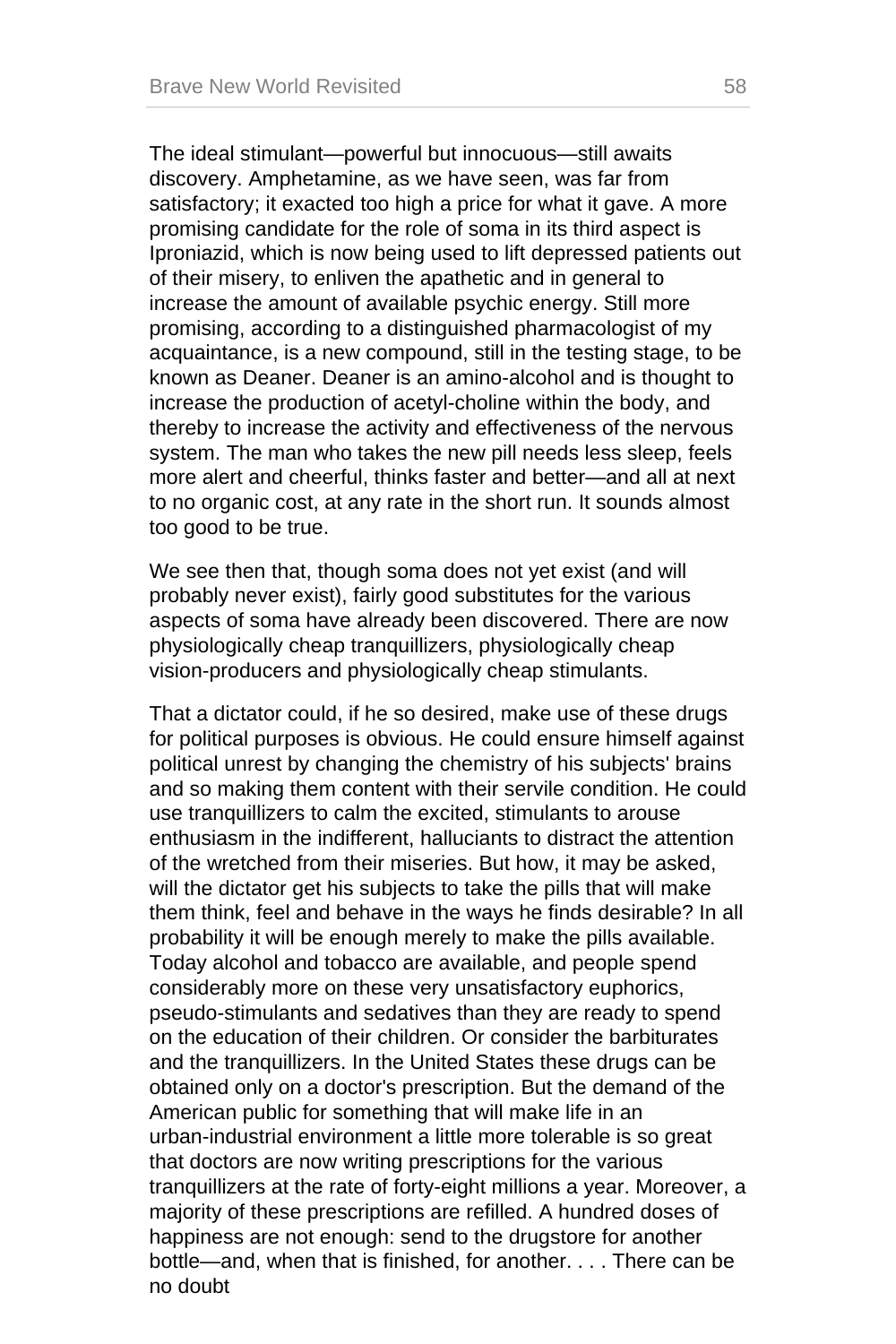that, if tranquillizers could be bought as easily and cheaply as aspirin, they would be consumed, not by the billions, as they are at present, but by the scores and hundreds of billions. And a good, cheap stimulant would be almost as popular.

Under a dictatorship pharmacists would be instructed to change their tune with every change of circumstances. In times of national crisis it would be their business to push the sale of stimulants. Between crisis, too much alertness and energy on the part of his subjects might prove embarrassing to the tyrant. At such times the masses would be urged to buy tranquillizers and vision-producers. Under the influence of these soothing syrups they could be relied upon to give their master no trouble.

As things now stand, the tranquillizers may prevent some people from giving enough trouble, not only to their rulers, but even to themselves. Too much tension is a disease; but so is too little. There are certain occasions when we *ought* to be tense, when an excess of tranquillity (and especially of tranquillity imposed from the outside, by a chemical) is entirely inappropriate.

At a recent symposium on meprobamate, in which I was a participant, an eminent biochemist playfully suggested that the United States government should make a free gift to the Soviet people of fifty billion doses of this most popular of the tranquillizers. The joke had a serious point to it. In a contest between two populations, one of which is being constantly stimulated by threats and promises, constantly directed by one-pointed propaganda, while the other is no less constantly being distracted by television and tranquillized by Miltown, which of the opponents is more likely to come out on top?

As well as tranquillizing, hallucinating and stimulating, the soma of my fable had the power of heightening suggestibility, and so could be used to reinforce the effects of governmental propaganda. Less effectively and at a higher physiological cost, several drugs already in the pharmacopoeia can be used for the same purpose. There is scopolamine, for example, the active principle of henbane and, in large doses, a powerful poison; there are pentothal and sodium amytal. Nicknamed for some odd reason "the truth serum," pentothal has been used by the police of various countries for the purpose of extracting confessions from (or perhaps suggesting confessions to) reluctant criminals. Pentothal and sodium amytal lower the barrier between the conscious and the subconscious mind and are of great value in the treatment of "battle fatigue" by the process known in England as "abreaction therapy," in America as "narcosynthesis." It is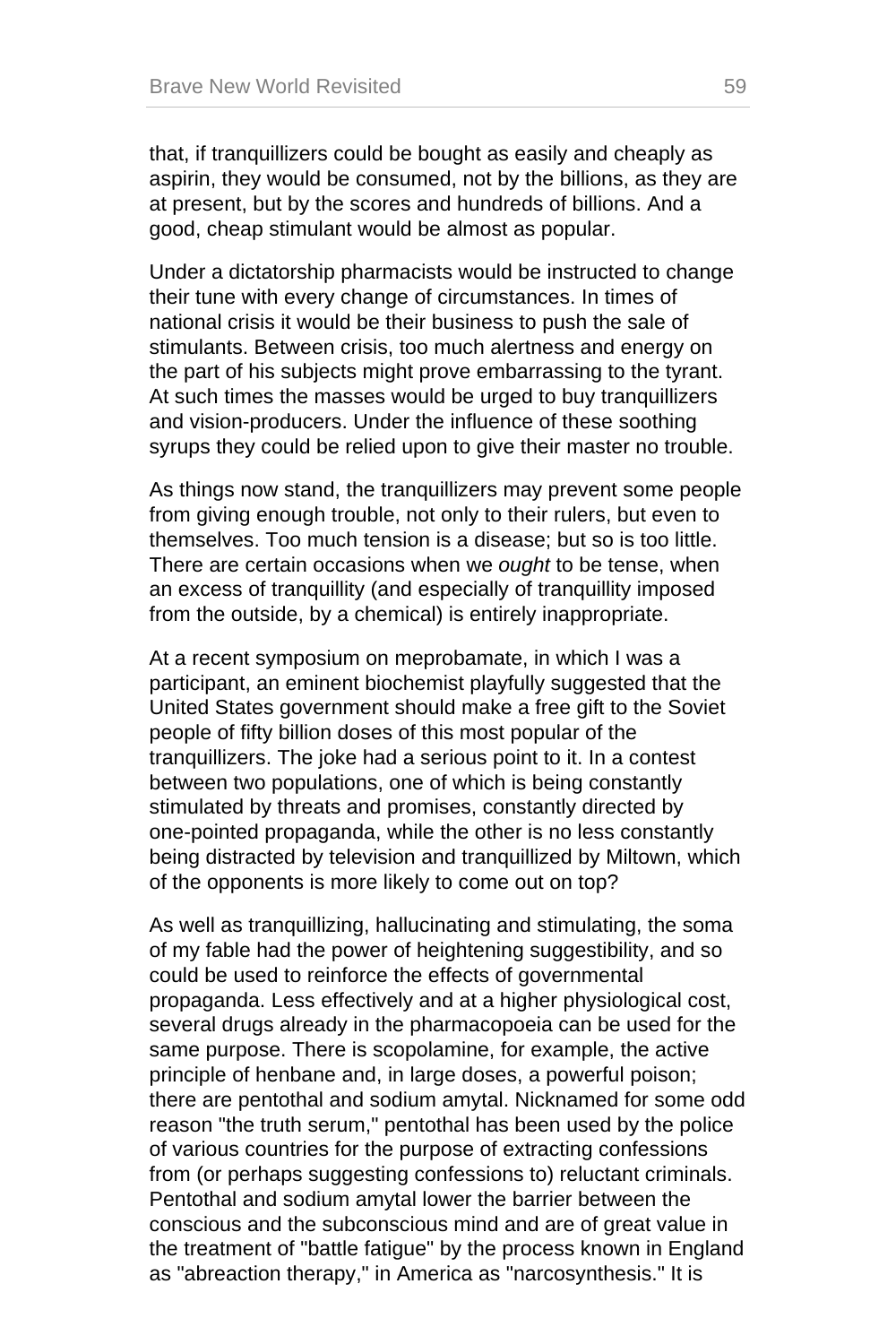said that these drugs are sometimes employed by the Communists, when preparing important prisoners for their public appearance in court.

Meanwhile pharmacology, biochemistry and neurology are on the march, and we can be quite certain that, in the course of the next few years, new and better chemical methods for increasing suggestibility and lowering psychological resistance will be discovered. Like everything else, these discoveries may be used well or badly. They may help the psychiatrist in his battle against mental illness, or they may help the dictator in his battle against freedom. More probably (since science is divinely impartial) they will both enslave and make free, heal and at the same time destroy.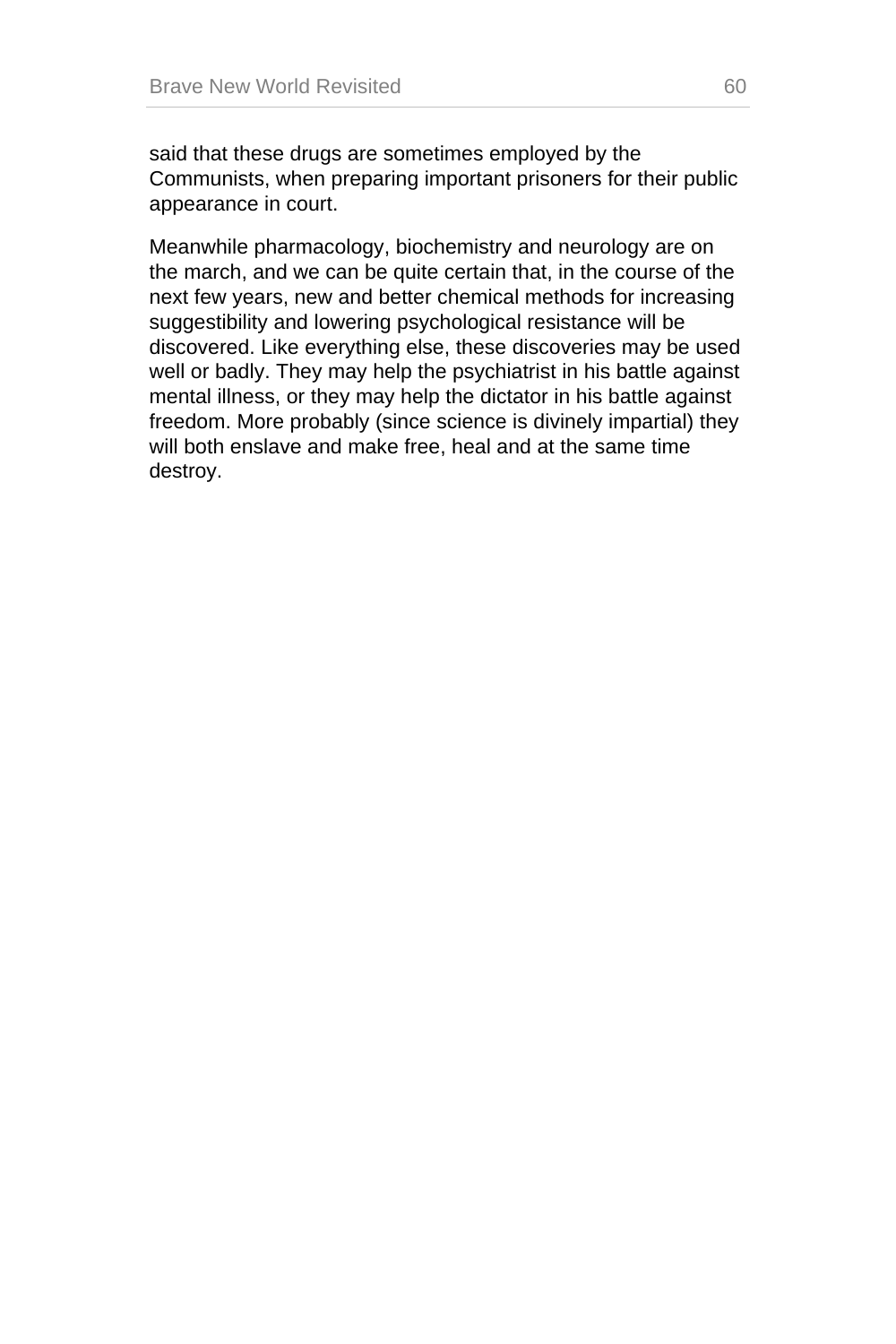# **LOSETTABOI**

### Chapter 9 Subconscious Persuasion

In a footnote appended to the 1919 edition of his book, *The Interpretation of Dreams*, Sigmund Freud called attention to the work of Dr. Poetzl, an Austrian neurologist, who had recently published a paper describing his experiments with the tachistoscope. (The tachistoscope is an instrument that comes in two forms—a viewing box, into which the subject looks at an image that is exposed for a small fraction of a second; a magic lantern with a high-speed shutter, capable of projecting an image very briefly upon a screen.) In these experiments "Poetzl required the subjects to make a drawing of what they had consciously noted of a picture exposed to their view in a tachistoscope. . . . He then turned his attention to the dreams dreamed by the subjects during the following night and required them once more to make drawings of appropriate portions of these dreams. It was shown unmistakably that those details of the exposed picture which had *not* been noted by the subject provided material for the construction of the dream."

With various modifications and refinements Poetzl's experiments have been repeated several times, most recently by Dr. Charles Fisher, who has contributed three excellent papers on the subject of dreams and "preconscious perception" to the *Journal of the American Psychoanalytic Association*. Meanwhile the academic psychologists have not been idle. Confirming Poetzl's findings, their studies have shown that people actually see and hear a great deal more than they consciously know they see and hear, and that what they see and hear without knowing it is recorded by the subconscious mind and may affect their conscious thoughts, feelings and behavior.

Pure science does not remain pure indefinitely. Sooner or later it is apt to turn into applied science and finally into technology. Theory modulates into industrial practice, knowledge becomes power, formulas and laboratory experiments undergo a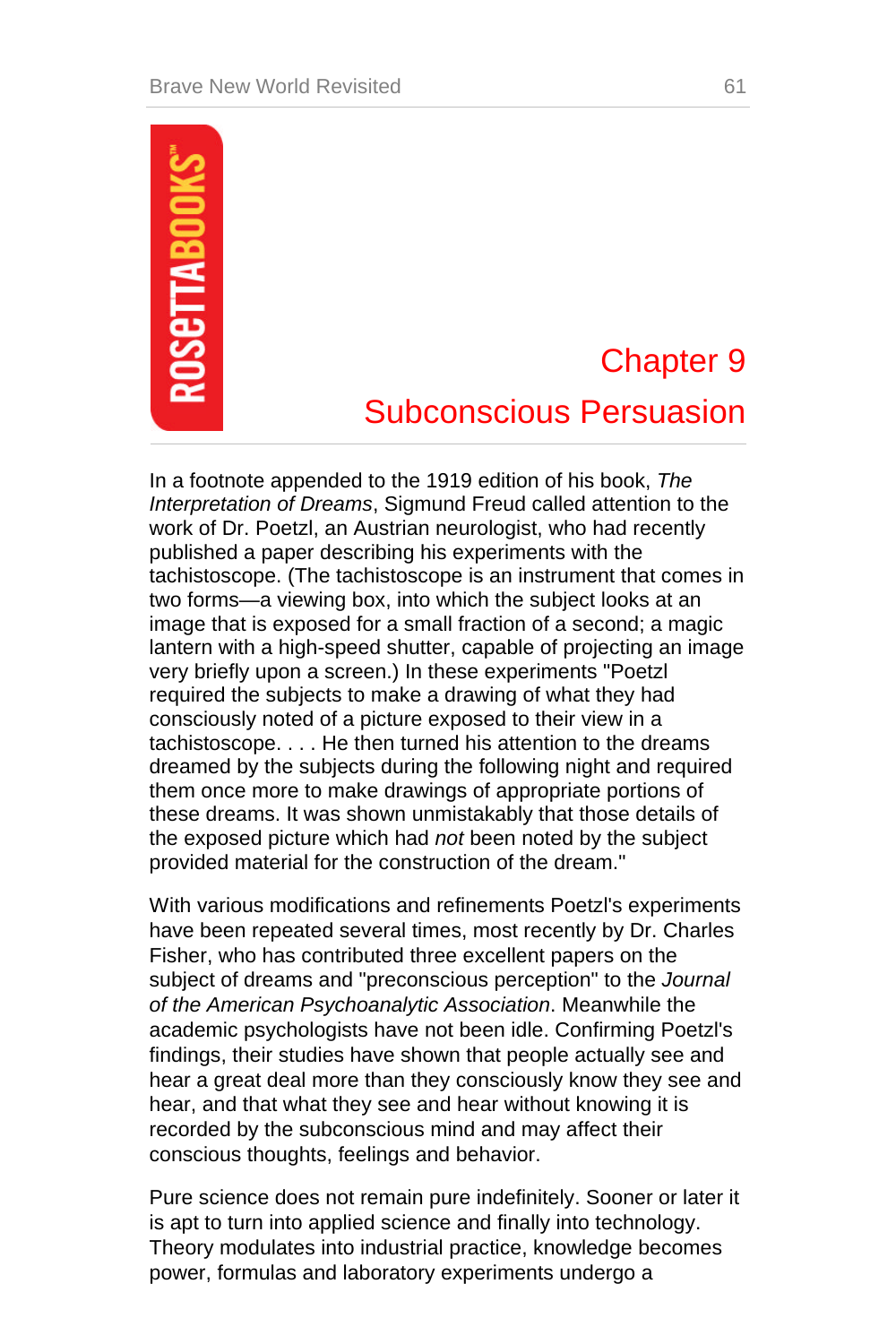metamorphosis, and emerge as the H-bomb. In the present case, Poetzl's nice little piece of pure science, and all the other nice little pieces of pure science in the field of preconscious perception, retained their pristine purity for a surprisingly long time. Then, in the early autumn of 1957, exactly forty years after the publication of Poetzl's original paper, it was announced that their purity was a thing of the past; they had applied, they had entered the realm of technology. The announcement made a considerable stir, and was talked and written about all over the civilized world. And no wonder; for the new technique of "subliminal projection," as it was called, was intimately associated with mass entertainment, and in the life of civilized human beings mass entertainment now plays a part comparable to that played in the Middle Ages by religion. Our epoch has been given many nicknames—the Age of Anxiety, the Atomic Age, the Space Age. It might, with equally good reason, be called the Age of Television Addiction, the Age of Soap Opera, the Age of the Disk Jockey. In such an age the announcement that Poetzl's pure science had been applied in the form of a technique of subliminal projection could not fail to arouse the most intense interest among the world's mass entertainees. For the new technique was aimed directly at them, and its purpose was to manipulate their minds without their being aware of what was being done to them. By means of specially designed tachistoscopes words or images were to be flashed for a millisecond or less upon the screens of television sets and motion picture theaters *during* (not before or after) the program. "Drink Coca-Cola" or "Light up a Camel" would be superimposed upon the lovers' embrace, the tears of the broken-hearted mother, and the optic nerves of the viewers would record these secret messages, their subconscious minds would respond to them and in due course they would consciously feel a craving for soda pop and tobacco. And meanwhile other secret messages would be whispered too softly, or squeaked too shrilly, for conscious hearing. Consciously the listener might be paying attention to some such phrase as "Darling, I love you"; but subliminally, beneath the threshold of awareness, his incredibly sensitive ears and his subconscious mind would be taking in the latest good news about deodorants and laxatives.

Does this kind of commercial propaganda really work? The evidence produced by the commercial firm that first unveiled a technique for subliminal projection was vague and, from a scientific point of view, very unsatisfactory. Repeated at regular intervals during the showing of a picture in a movie theater, the command to buy more popcorn was said to have resulted in a 50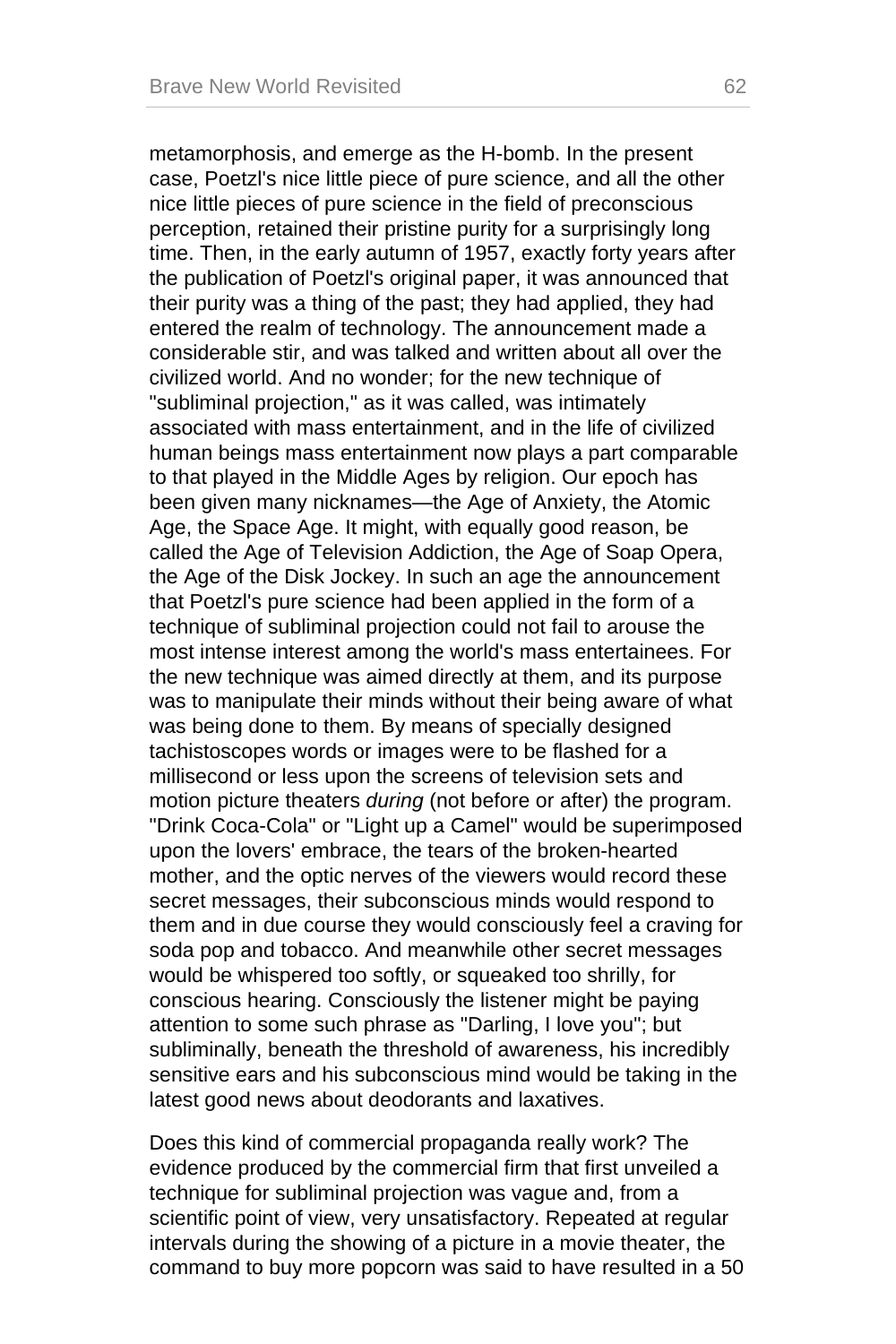per cent increase in popcorn sales during the intermission. But a single experiment proves very little. Moreover, this particular experiment was poorly set up. There were no controls and no attempt was made to allow for the many variables that undoubtedly affect the consumption of popcorn by a theater audience. And anyhow was this the most effective way of applying the knowledge accumulated over the years by the scientific investigators of subconscious perception? Was it intrinsically probable, that, by merely flashing the name of a product and a command to buy it, you would be able to break down sales resistance and recruit new customers? The answer to both these questions is pretty obviously in the negative. But this does not mean, of course, that the findings of the neurologists and psychologists are without any practical importance. Skillfully applied, Poetzl's nice little piece of pure science might well become a powerful instrument for the manipulation of unsuspecting minds.

For a few suggestive hints let us now turn from the popcorn vendors to those who, with less noise but more imagination and better methods, have been experimenting in the same field. In Britain, where the process of manipulating minds below the level of consciousness is known as "strobonic injection," investigators have stressed the practical importance of creating the right psychological conditions for subconscious persuasion. A suggestion above the threshold of awareness is more likely to take effect when the recipient is in a light hypnotic trance, under the influence of certain drugs, or has been debilitated by illness, starvation, or any kind of physical or emotional stress. But what is true for suggestions above the threshold of consciousness is also true for suggestions beneath that threshold. In a word, the lower the level of a person's psychological resistance, the greater will be the effectiveness of strobonically injected suggestions. The scientific dictator of tomorrow will set up his whispering machines and subliminal projectors in schools and hospitals (children and the sick are highly suggestible), and in all public places where audiences can be given a preliminary softening up by suggestibility-increasing oratory or rituals.

From the conditions under which we may expect subliminal suggestion to be effective we now pass to the suggestions themselves. In what terms should the propagandist address himself to his victims' subconscious minds? Direct commands ("Buy popcorn" or "Vote for Jones") and unqualified statements ("Socialism stinks" or "X's toothpaste cures halitosis") are likely to take effect only upon those minds that are already partial to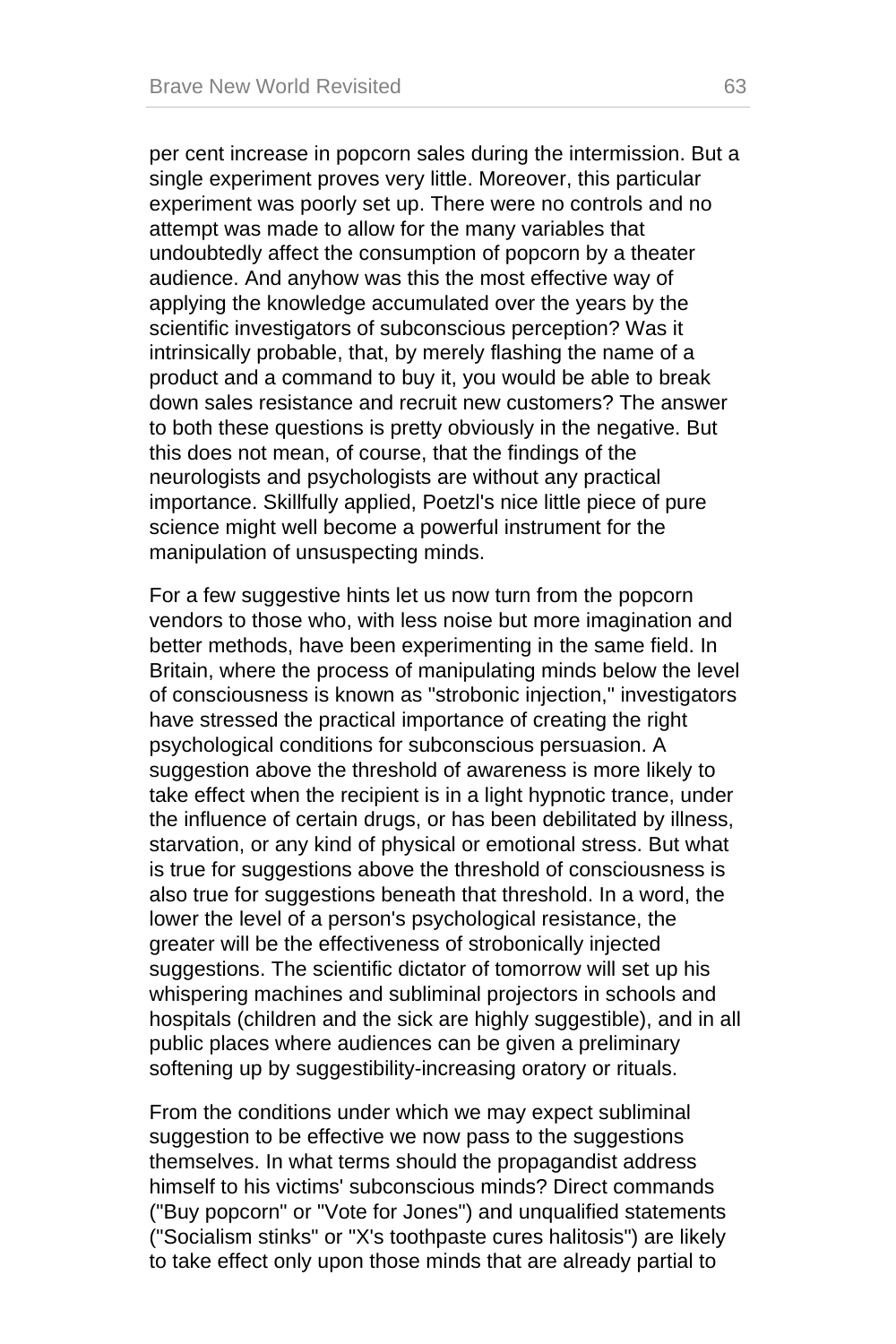Jones and popcorn, already alive to the dangers of body odors and the public ownership of the means of production. But to strengthen existing faith is not enough; the propagandist, if he is worth his salt, must create new faith, must know how to bring the indifferent and the undecided over to his side, must be able to mollify and perhaps even convert the hostile. To subliminal assertion and command he knows that he must add subliminal persuasion.

Above the threshold of awareness, one of the most effective methods of non-rational persuasion is what may be called persuasion-by-association. The propagandist arbitrarily associates his chosen product, candidate or cause with some idea, some image of a person or thing which most people, in a given culture, unquestioningly regard as good. Thus, in a selling campaign female beauty may be arbitrarily associated with anything from a bulldozer to a diuretic; in a political campaign patriotism may be associated with any cause from *apartheid* to integration, and with any kind of person, from a Mahatma Gandhi to a Senator McCarthy. Years ago, in Central America, I observed an example of persuasion-by-association which filled me with an appalled admiration for the men who had devised it. In the mountains of Guatemala the only imported art works are the colored calendars, distributed free of charge by the foreign companies whose products are sold to the Indians. The American calendars showed pictures of dogs, of landscapes, of young women in a state of partial nudity. But to the Indian dogs are merely utilitarian objects, landscapes are what he sees only too much of, every day of his life, and half-naked blondes are uninteresting, perhaps a little repulsive. American calendars were, in consequence, far less popular than German calendars; for the German advertisers had taken the trouble to find out what the Indians valued and were interested in. I remember in particular one masterpiece of commercial propaganda. It was a calendar put out by a manufacturer of aspirin. At the bottom of the picture one saw the familiar trademark on the familiar bottle of white tablets. Above it were no snow scenes or autumnal woods, no cocker spaniels or bosomy chorus girls. No—the wily Germans had associated their pain-relievers with a brightly colored and extremely lifelike picture of the Holy Trinity sitting on a cumulus cloud and surrounded by St. Joseph, the Virgin Mary, assorted saints and a large number of angels. The miraculous virtues of acetyl salicylic acid were thus guaranteed, in the Indians' simple and deeply religious minds, by God the Father and the entire heavenly host.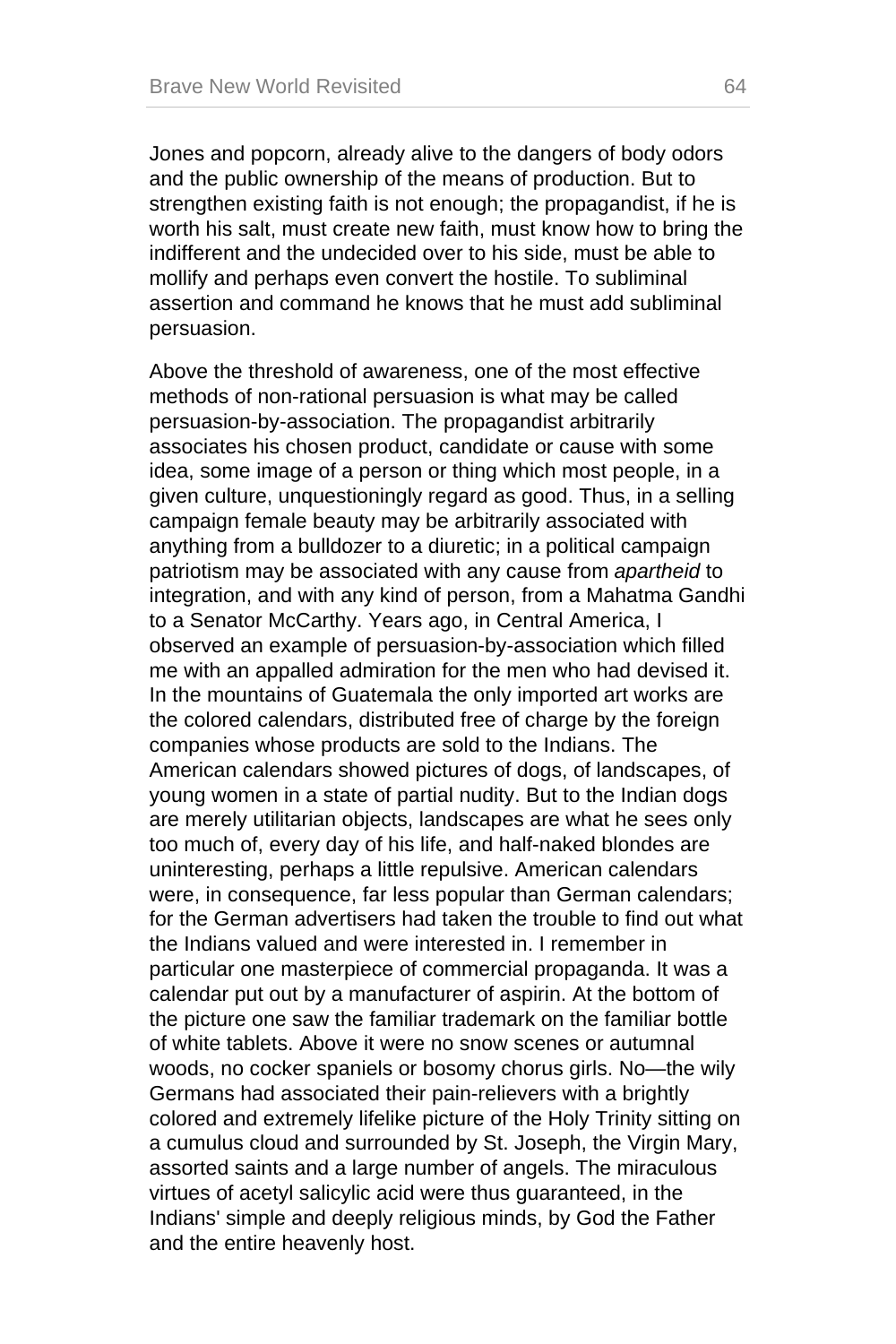This kind of persuasion-by-association is something to which the techniques of subliminal projection seem to lend themselves particularly well. In a series of experiments carried out at New York University, under the auspices of the National Institute of Health, it was found that a person's feeling about some consciously seen image could be modified by associating it, on the subconscious level, with another image, or, better still, with value-bearing words. Thus, when associated, on the subconscious level, with the word "happy," a blank expressionless face would seem to the observer to smile, to look friendly, amiable, outgoing. When the same face was associated, also on the subconscious level, with the word "angry," it took on a forbidding expression, and seemed to the observer to have become hostile and disagreeable. (To a group of young women, it also came to seem very masculine—whereas when it was associated with "happy," they saw the face as belonging to a member of their own sex. Fathers and husbands, please take note.) For the commercial and political propagandist, these findings, it is obvious, are highly significant. If he can put his victims into a state of abnormally high suggestibility, if he can show them, while they are in that state, the thing, the person or, through a symbol, the cause he has to sell, and if, on the subconscious level, he can associate this thing, person or symbol with some value-bearing word or image, he may be able to modify their feelings and opinions without their having any idea of what he is doing. It should be possible, according to an enterprising commercial group in New Orleans, to enhance the entertainment value of films and television plays by using this technique. People like to feel strong emotions and therefore enjoy tragedies, thrillers, murder mysteries and tales of passion. The dramatization of a fight or an embrace produces strong emotions in the spectators. It might produce even stronger emotions if it were associated, on the subconscious level, with appropriate words or symbols. For example, in the film version of *A Farewell to Arms*, the death of the heroine in childbirth might be made even more distressing than it already is by subliminally flashing upon the screen, again and again, during the playing of the scene, such ominous words as "pain," "blood" and "death." Consciously, the words would not be seen; but their effect upon the subconscious mind might be very great and these effects might powerfully reinforce the emotions evoked, on the conscious level, by the acting and the dialogue. If, as seems pretty certain, subliminal projection can consistently intensify the emotions felt by moviegoers, the motion picture industry may yet be saved from bankruptcy—that is, if the producers of television plays don't get there first.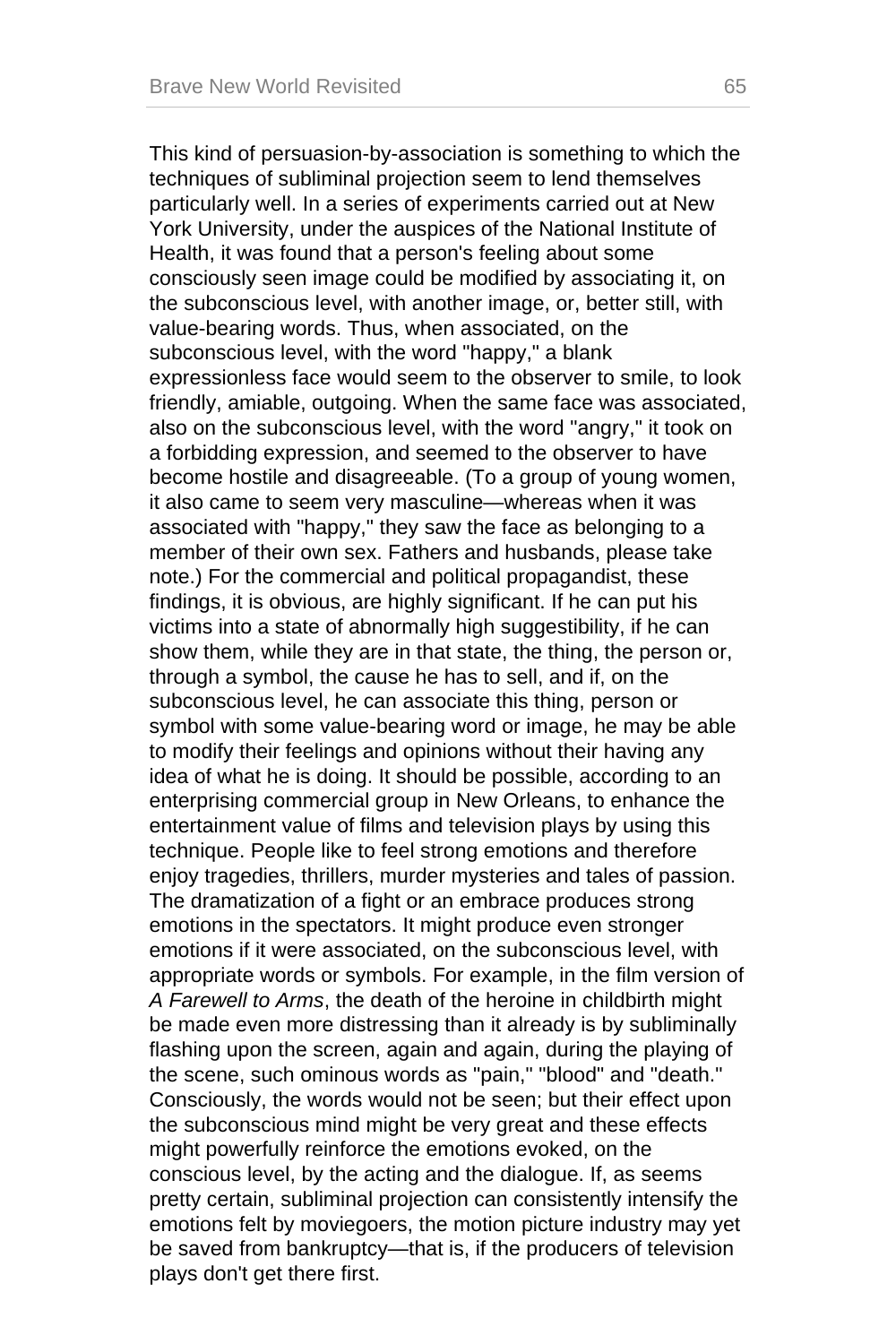In the light of what has been said about persuasion-by-association and the enhancement of emotions by subliminal suggestion, let us try to imagine what the political meeting of tomorrow will be like. The candidate (if there is still a question of candidates), or the appointed representative of the ruling oligarchy, will make his speech for all to hear. Meanwhile the tachistoscopes, the whispering and squeaking machines, the projectors of images so dim that only the subconscious mind can respond to them, will be reinforcing what he says by systematically associating the man and his cause with positively charged words and hallowed images, and by strobonically injecting negatively charged words and odious symbols whenever he mentions the enemies of the State or the Party. In the United States brief flashes of Abraham Lincoln and the words "government by the people" will be projected upon the rostrum. In Russia the speaker will, of course, be associated with glimpses of Lenin, with the words "people's democracy," with the prophetic beard of Father Marx. Because all this is still safely in the future, we can afford to smile. Ten or twenty years from now, it will probably seem a good deal less amusing. For what is now merely science fiction will have become everyday political fact.

Poetzl was one of the portents which, when writing *Brave New World*, I somehow overlooked. There is no reference in my fable to subliminal projection. It is a mistake of omission which, if I were to rewrite the book today, I should most certainly correct.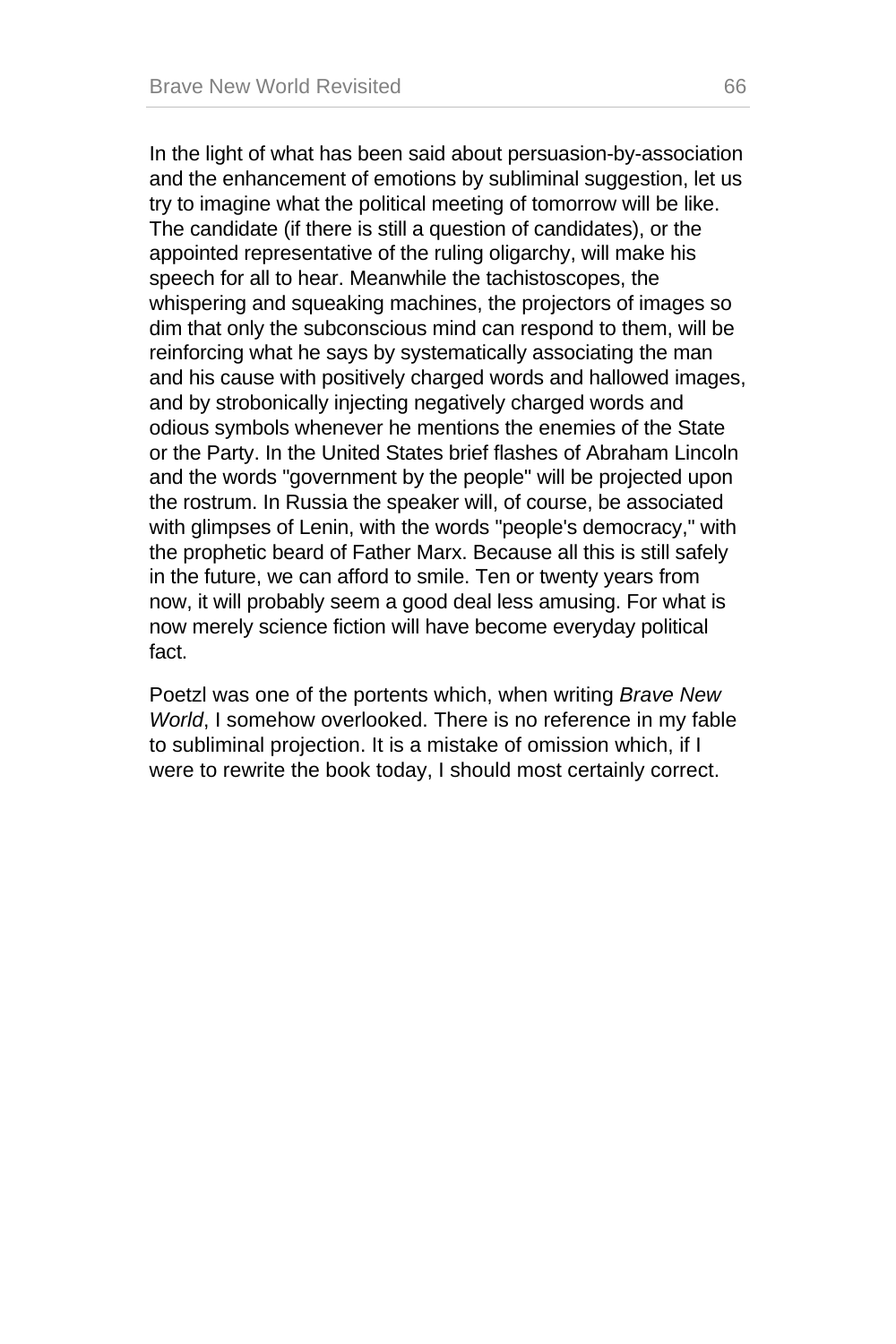### **NALL3SOX**

### Chapter 10 Hypnopaedia

In the late autumn of 1957 the Woodland Road Camp, a penal institution in Tulare County, California, became the scene of a curious and interesting experiment. Miniature loudspeakers were placed under the pillows of a group of prisoners who had volunteered to act as psychological guinea pigs. Each of these pillow speakers was hooked up to a phonograph in the Warden's office. Every hour throughout the night an inspirational whisper repeated a brief homily on "the principles of moral living." Waking at midnight, a prisoner might hear this still small voice extolling the cardinal virtues or murmuring, on behalf of his own Better Self, "I am filled with love and compassion for all, so help me God."

After reading about the Woodland Road Camp, I turned to the second chapter of *Brave New World*. In that chapter the Director of Hatcheries and Conditioning for Western Europe explains to a group of freshman conditioners and hatchers the workings of that state-controlled system of ethical education, known in the seventh century After Ford as hypnopædia. The earliest attempts at sleep-teaching, the Director told his audience, had been misguided, and therefore unsuccessful. Educators had tried to give intellectual training to their slumbering pupils. But intellectual activity is incompatible with sleep. Hypnopaedia became successful only when it was used for *moral* training—in other words, for the conditioning of behavior through verbal suggestion at a time of lowered psychological resistance. "Wordless conditioning is crude and wholesale, cannot inculcate the more complex courses of behavior required by the State. For that there must be words, but words without reason". . . the kind of words that require no analysis for their comprehension, but can be swallowed whole by the sleeping brain. This is true hypnopaedia, "the greatest moralizing and socializing force of all time." In the Brave New World, no citizens belonging to the lower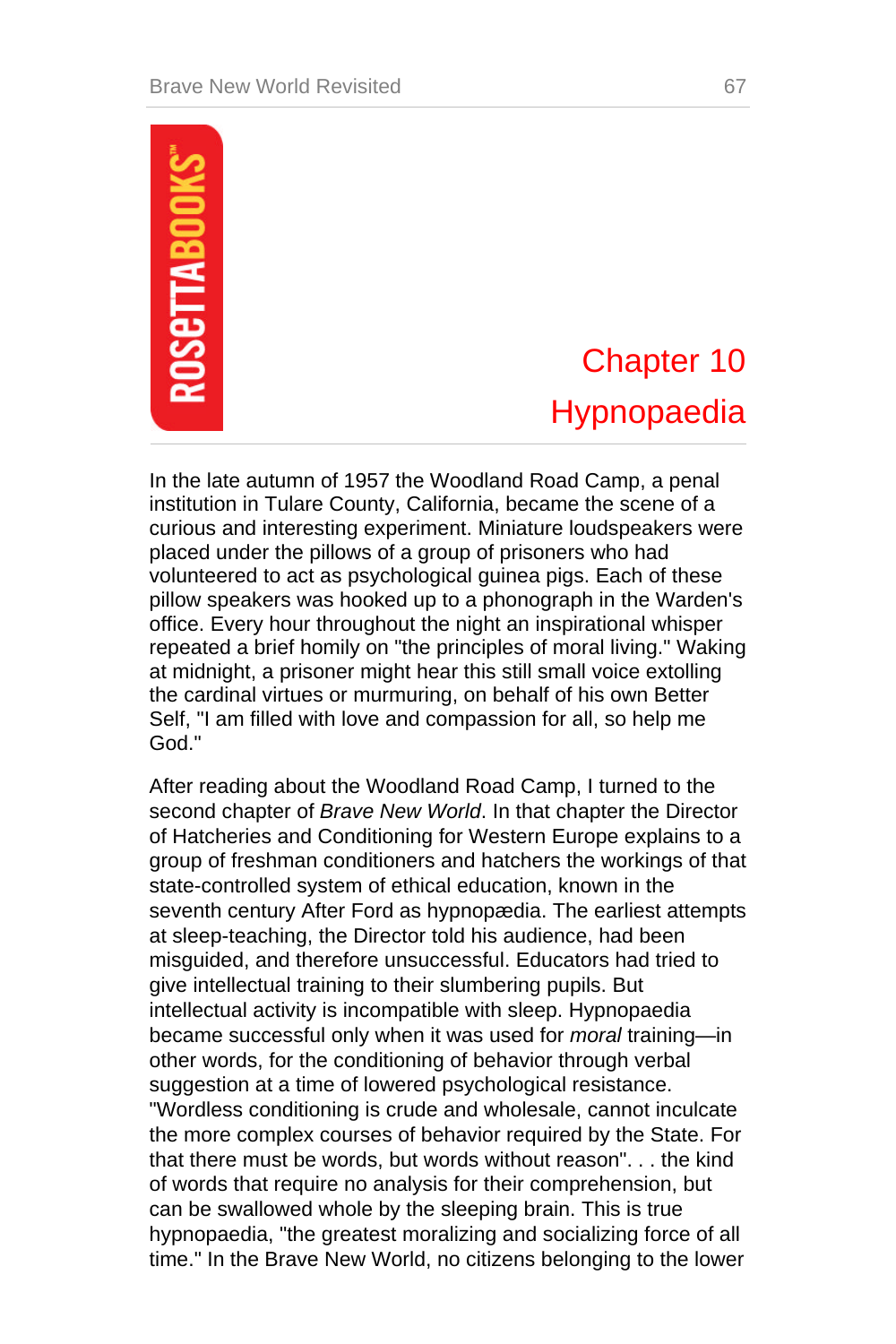castes ever gave any trouble. Why? Because, from the moment he could speak and understand what was said to him, every lower-caste child was exposed to endlessly repeated suggestions, night after night, during the hours of drowsiness and sleep. These suggestions were "like drops of liquid sealing wax, drops that adhere, incrust, incorporate themselves with what they fall on, till finally the rock is all one scarlet blob. Till at last the child's mind *is* these suggestions and the sum of these suggestions *is* the child's mind. And not the child's mind only. The adult's mind too—all his life long. The mind that judges and desires and decides—made up of these suggestions. But these suggestions are *our* suggestions—suggestions from the State. . . ."

To date, so far as I know, hypnopaedic suggestions have been given by no state more formidable than Tulare County, and the nature of Tulare's hypnopaedic suggestions to lawbreakers is unexceptionable. If only all of us, and not only the inmates of the Woodland Road Camp, could be effectively filled, during our sleep, with love and compassion for all! No, it is not the message conveyed by the inspirational whisper that one objects to; it is the principle of sleep-teaching by governmental agencies. Is hypnopaedia the sort of instrument that officials, delegated to exercise authority in a democratic society, ought to be allowed to use at their discretion? In the present instance they are using it only on volunteers and with the best intentions. But there is no guarantee that in other cases the intentions will be good or the indoctrination on a voluntary basis. Any law or social arrangement which makes it possible for officials to be led into temptation is bad. Any law or arrangement which preserves them from being tempted to abuse their delegated power for their own advantage, or for limited periods of time. In such a society, the use of ecclesiastical organization, is good. Hypnopaedia, if it is effective, would be a tremendously powerful instrument in the hands of anyone in a position to impose suggestions upon a captive audience. A democratic society is a society dedicated to the proposition that power is often abused and should therefore be entrusted to officials only in limited amounts and for limited periods of time. In such a society, the use of hypnopaedia by officials should be regulated by law—that is, of course, if hypnopaedia is genuinely an instrument of power. But is it in fact an instrument of power? Will it work now as well as I imagined it working in the seventh century A.F.? Let us examine the evidence.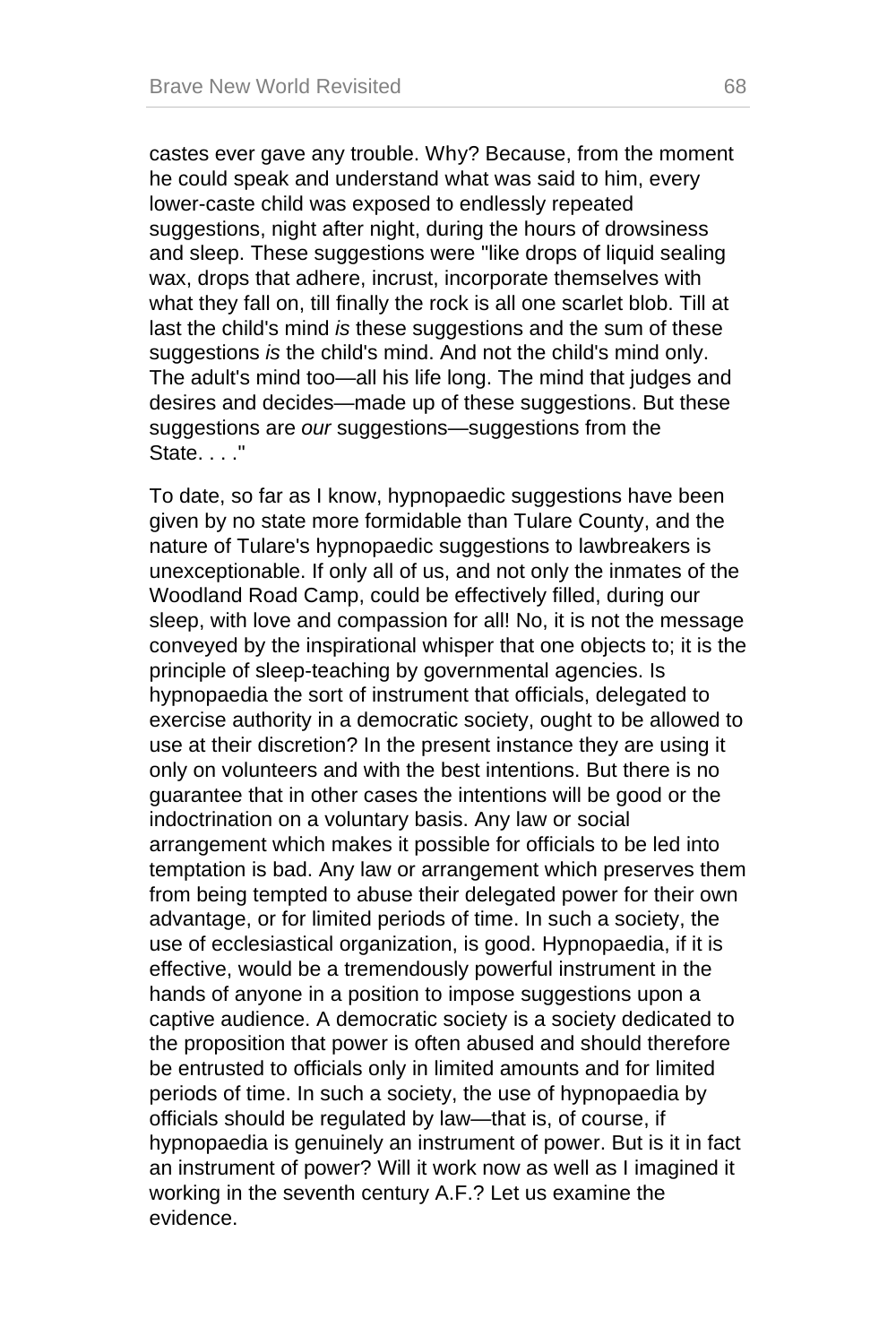In the *Psychological Bulletin* for July, 1955, Charles W. Simon and William H. Emmons have analyzed and evaluated the ten most important studies in the field. All these studies were concerned with memory. Does sleep-teaching help the pupils in his task of learning by rote? And to what extent is material whispered into the ear of a sleeping person remembered next morning when he wakes? Simon and Emmons answer as follows: "Ten sleep-learning studies were reviewed. Many of these have been cited uncritically by commercial firms or in popular magazines and news articles as evidence in support of the feasibility of learning during sleep. A critical analysis was made of their experimental design, statistics, methodology and criteria of sleep. All the studies had weaknesses in one or more of these areas. The studies do not make it unequivocally clear that learning during *sleep* actually takes place. But some learning appears to take place in a special kind of waking state wherein the subjects do not remember later on if they had been awake. This may be of great practical importance from the standpoint of economy in study time, but it cannot be construed as *sleep learning*. . . . The problem is partially confounded by an inadequate definition of sleep."

Meanwhile the fact remains that in the American Army during the Second World War (and even, experimentally, during the First) daytime instruction in the Morse Code and in foreign languages was supplemented by instruction during sleep—apparently with satisfactory results. Since the end of World War II several commercial firms in the United States and elsewhere have sold large numbers of pillow speakers and clock-controlled phonographs and tape recorders for the use of actors in a hurry to learn their parts, of politicians and preachers who want to give the illusion of being extemporaneously eloquent, of students preparing for examinations and, finally and most profitably, of the countless people who are dissatisfied with themselves as they are and would like to be suggested or autosuggested into becoming something else. Self-administered suggestion can easily be recorded on magnetic tape and listened to, over and over again, by day and during sleep. Suggestions from the outside may be bought in the form of records carrying a wide variety of helpful messages. There are on the market records for the release of tension and the induction of deep relaxation, records for promoting self-confidence (much used by salesmen), records for increasing one's charm and making one's personality more magnetic. Among the best sellers are records for the achievement of sexual harmony and records for those who wish to lose weight. ("I am cold to chocolate, insensible to the lure of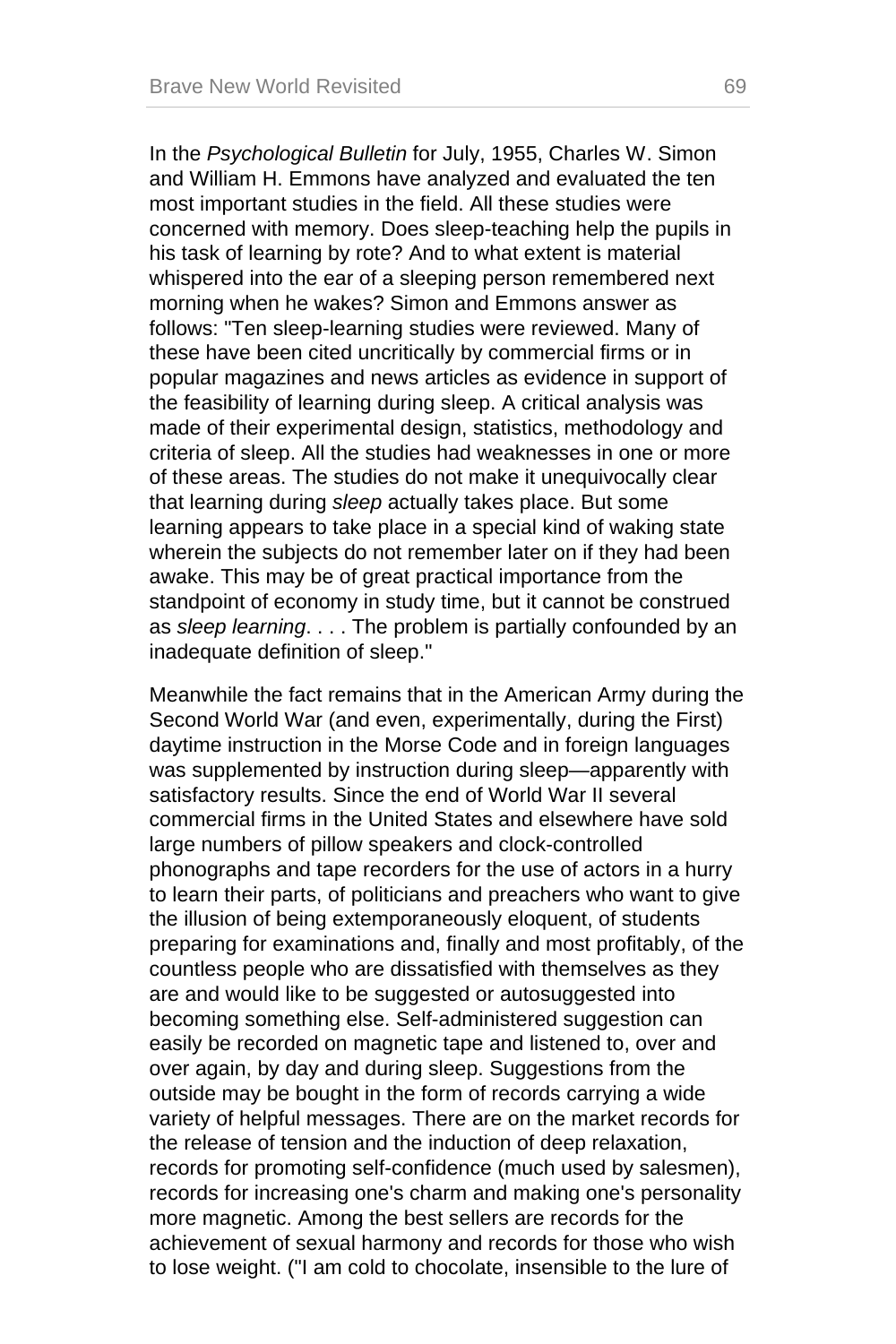potatoes, utterly unmoved by muffins.") There are records for improved health and even records for making more money. And the remarkable thing is that, according to the unsolicited testimonials sent in by grateful purchasers of these records, many people actually do make more money after listening to hypnopaedic suggestions to that effect, many obese ladies do lose weight and many couples on the verge of divorce achieve sexual harmony and live happily ever after.

In this context an article by Theodore X. Barber, "Sleep and Hypnosis," which appeared in *The Journal of Clinical and Experimental Hypnosis* for October, 1956, is most enlightening. Mr. Barber points out that there is a significant difference between light sleep and deep sleep. In deep sleep the electroencephalograph records no alpha waves; in light sleep alpha waves make their appearance. In this respect light sleep is closer to the waking and hypnotic states (in both of which alpha waves are present) than it is to deep sleep. A loud noise will cause a person in deep sleep to awaken. A less violent stimulus will not arouse him, but will cause the reappearance of alpha waves. Deep sleep has given place for the time being to light sleep.

A person in deep sleep is unsuggestible. But when subjects in light sleep are given suggestions, they will respond to them, Mr. Barber found, in the same way that they respond to suggestions when in the hypnotic trance.

Many of the earlier investigators of hypnotism made similar experiments. In his classical *History, Practice and Theory of Hypnotism*, first published in 1903, Milne Branwell records that "many authorities claim to have changed natural sleep into hypnotic sleep. According to Wetterstrand, it is often very easy to put oneself *en rapport* with sleeping persons, especially children. . . . Wetterstrand thinks this method of inducing hypnosis of much practical value and claims to have often used it successfully." Bramwell cites many other experienced hypnotists (including such eminent authorities as Bernheim, Moll and Forel) to the same effect. Today an experimenter would not speak of "changing natural into hypnotic sleep." All he is prepared to say is that light sleep (as opposed to deep sleep without alpha waves) is a state in which many subjects will accept suggestions as readily as they do when under hypnosis. For example, after being told, when lightly asleep, that they will wake up in a little while, feeling extremely thirsty, many subjects will duly wake up with a dry throat and a craving for water. The cortex may be too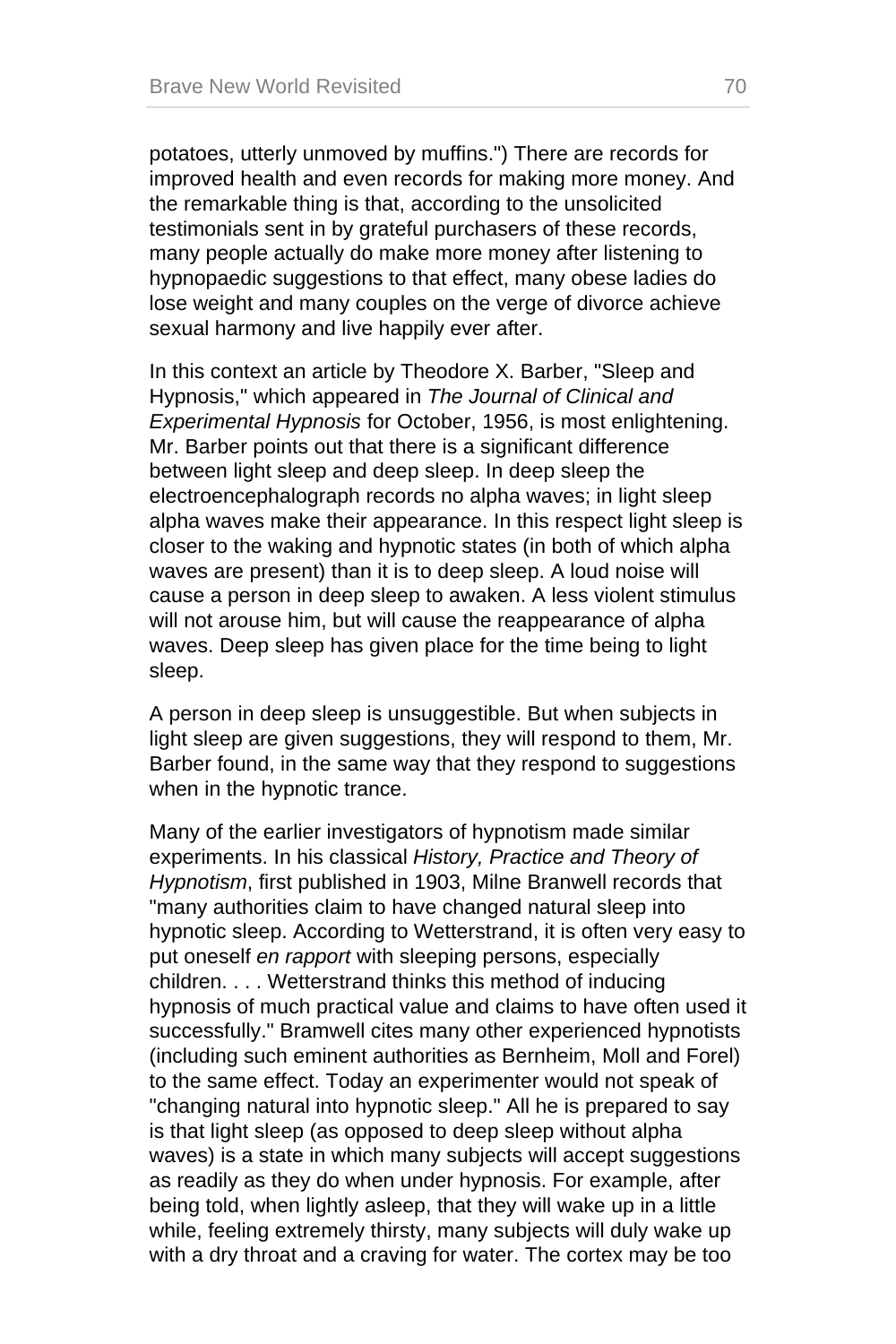inactive to think straight; but it is alert enough to respond to suggestions and to pass them on to the autonomic nervous system.

As we have already seen, the well-known Swedish physician and experimenter, Wetterstrand, was especially successful in the hypnotic treatment of sleeping children. In our own day Wetterstrand's methods are followed by a number of pediatricians, who instruct young mothers in the art of giving helpful suggestions to their children during the hours of light sleep. By this kind of hypnopaedia children can be cured of bed wetting and nail biting, can be prepared to go into surgery without apprehension, can be given confidence and reassurance when, for any reason, the circumstances of their life have become distressing. I myself have seen remarkable results achieved by the therapeutic sleep-teaching of small children. Comparable results could probably be achieved with many adults.

For a would-be dictator, the moral of all this is plain. Under proper conditions, hypnopaedia actually works—works, it would seem, about as well as hypnosis. Most of the things that can be done with and to a person in hypnotic trance can be done with and to a person in light sleep. Verbal suggestions can be passed through the somnolent cortex to the midbrain, the brain stem and the autonomic nervous system. If these suggestions are well conceived and frequently repeated, the bodily functions of the sleeper can be improved or interfered with, new patterns of feeling can be installed and old ones modified, posthypnotic commands can be given, slogans, formulas and trigger words deeply ingrained in the memory. Children are better hypnopaedic subjects than adults, and the would-be dictator will take full advantage of the fact. Children of nursery-school and kindergarten age will be treated to hypnopaedic suggestions during their afternoon nap. For older children and particularly the children of party members—the boys and girls who will grow up to be leaders, administrators and teachers—there will be boarding schools, in which an excellent daytime education will be supplemented by nightly sleep-teaching. In the case of adults, special attention will be paid to the sick. As Pavlov demonstrated many years ago, strong-minded and resistant dogs become completely suggestible after an operation or when suffering from some debilitating illness. Our dictator will therefore see that every hospital ward is wired for sound. An appendectomy, an accouchement, a bout of pneumonia or hepatitis, can be made the occasion for an intensive course in loyalty and the true faith,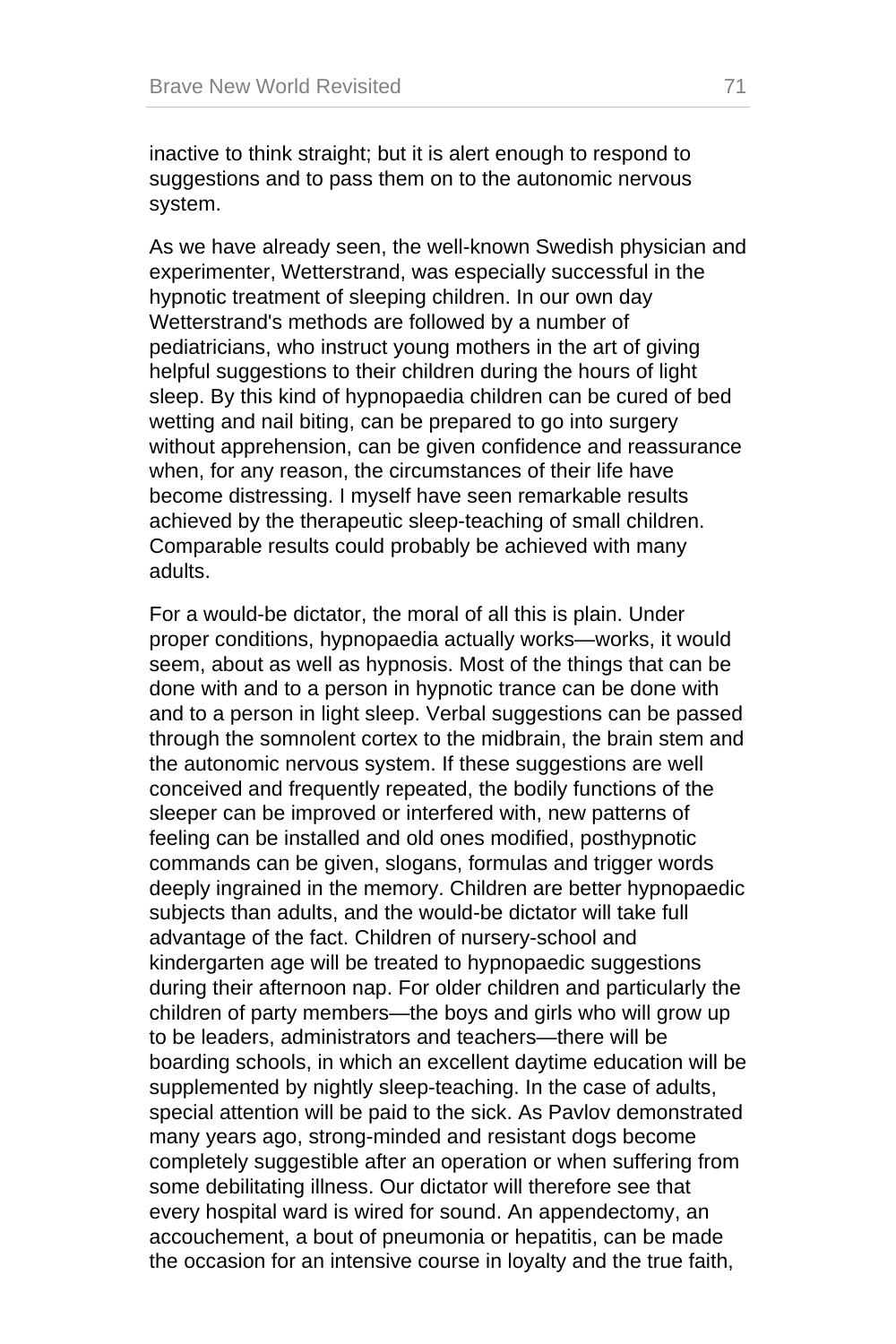a refresher in the principles of the local ideology. Other captive audiences can be found in prisons, in labor camps, in military barracks, on ships at sea, on trains and airplanes in the night, in the dismal waiting rooms of bus terminals and railway stations. Even if the hypnopaedic suggestions given to these captive audiences were no more than 10 per cent effective, the results would still be impressive and, for a dictator, highly desirable.

From the heightened suggestibility associated with light sleep and hypnosis let us pass to the normal suggestibility of those who are awake—or at least who think they are awake. (In fact, as the Buddhists insist, most of us are half asleep all the time and go through life as somnambulists obeying somebody else's suggestions. Enlightenment is total awakeness. The word "Buddha" can be translated as "The Wake.")

Genetically, every human being is unique and in many ways unlike every other human being. The range of individual variation from the statistical norm is amazingly wide. And the statistical norm, let us remember, is useful only in actuarial calculation, not in real life. In real life there is no such person as the average man. There are only particular men, women and children, each with his or her inborn idiosyncrasies of mind and body, and all trying (or being compelled) to squeeze their biological diversities into the uniformity of some cultural mold.

Suggestibility is one of the qualities that vary significantly from individual to individual. Environmental factors certainly play their part in making one person more responsive to suggestion than another; but there are also, no less certainly, constitutional differences in the suggestibility of individuals. Extreme resistance to suggestion is rather rare. Fortunately so. For if everyone were as unsuggestible as some people are, social life would be impossible. Societies can function with a reasonable degree of efficiency because, in varying degrees, most people are fairly suggestible. Extreme suggestibility is probably about as rare as extreme unsuggestibility. And this also is fortunate. For if most people were as responsive to outside suggestions as the men and women at the extreme limits of suggestibility, free, rational choice would become, for the majority of the electorate, virtually impossible, and democratic institutions could not survive, or even come into existence.

A few years ago, at the Massachussetts General Hospital, a group of researchers carried out a most illuminating experiment on the pain-relieving effects of placebos. (A placebo is anything which the patient believes to be an active drug, but which in fact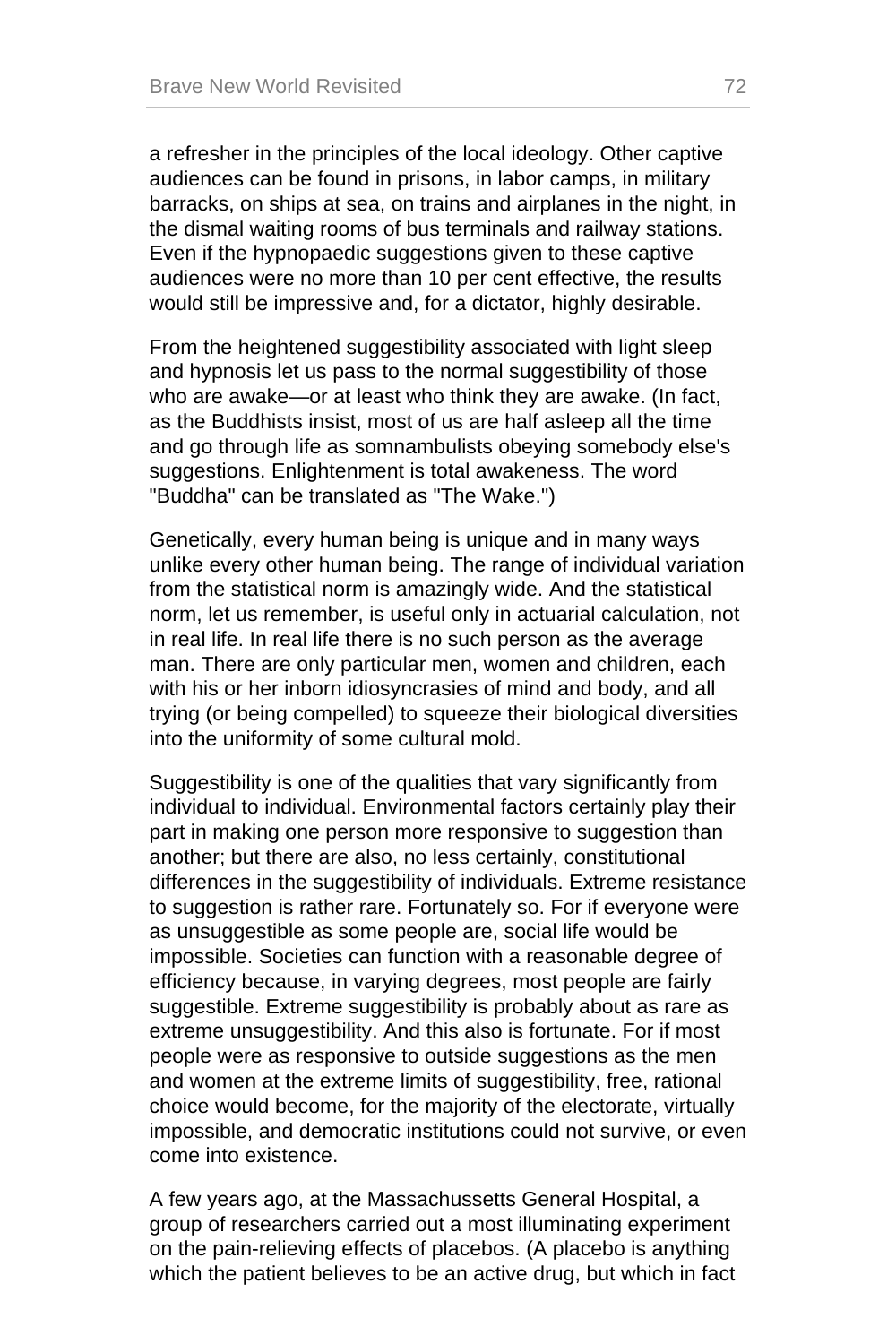is pharmacologically inactive.) In this experiment the subjects were one hundred and sixty-two patients who had just come out of surgery and were all in considerable pain. Whenever a patient asked for medication to relieve pain, he or she was given an injection, either of morphine or of distilled water. All the patients received some injections of morphine and some of the placebo. About 30 per cent of the patients never obtained relief from the placebo. On the other hand 14 per cent obtained relief after *every* injection of distilled water. The remaining 55 per cent of the group were relieved by the placebo on some occasions, but not on others.

In what respects did the suggestible reactors differ from the unsuggestible non-reactors? Careful study and testing revealed that neither age nor sex was a significant factor. Men reacted to placebo as frequently as did women, and young people as often as old ones. Nor did intelligence, as measured by the standard tests, seem to be important. The average IQ of the two groups was about the same. It was above all in temperament, in the way they felt about themselves and other people that the members of the two groups were significantly different. The reactors were more co-operative than the non-reactors, less critical and suspicious. They gave the nurses no trouble and thought that the care they were receiving in the hospital was simply "wonderful." But though less unfriendly toward others than the non-reactors, the reactors were generally much more anxious about themselves. Under stress, this anxiety tended to translate itself into various psychosomatic symptoms, such as stomach upsets, diarrhea and headaches. In spite of or because of their anxiety, most of the reactors were more uninhibited in the display of emotion than were the non-reactors, and more voluble. They were also much more religious, much more active in the affairs of their church and much more preoccupied, on a subconscious level, with their pelvic and abdominal organs.

It is interesting to compare these figures for reaction to placebos with the estimates made, in their own special field, by writers on hypnosis. About a fifth of the population, they tell us, can be hypnotized very easily. Another fifth cannot be hypnotized at all, or can be hypnotized only when drugs or fatigue have lowered psychological resistance. The remaining three-fifths can be hypnotized somewhat less easily than the first group, but considerably more easily than the second. A manufacturer of hypnopaedic records has told me that about 20 per cent of his customers are enthusiastic and report striking results in a very short time. At the other end of the spectrum of suggestibility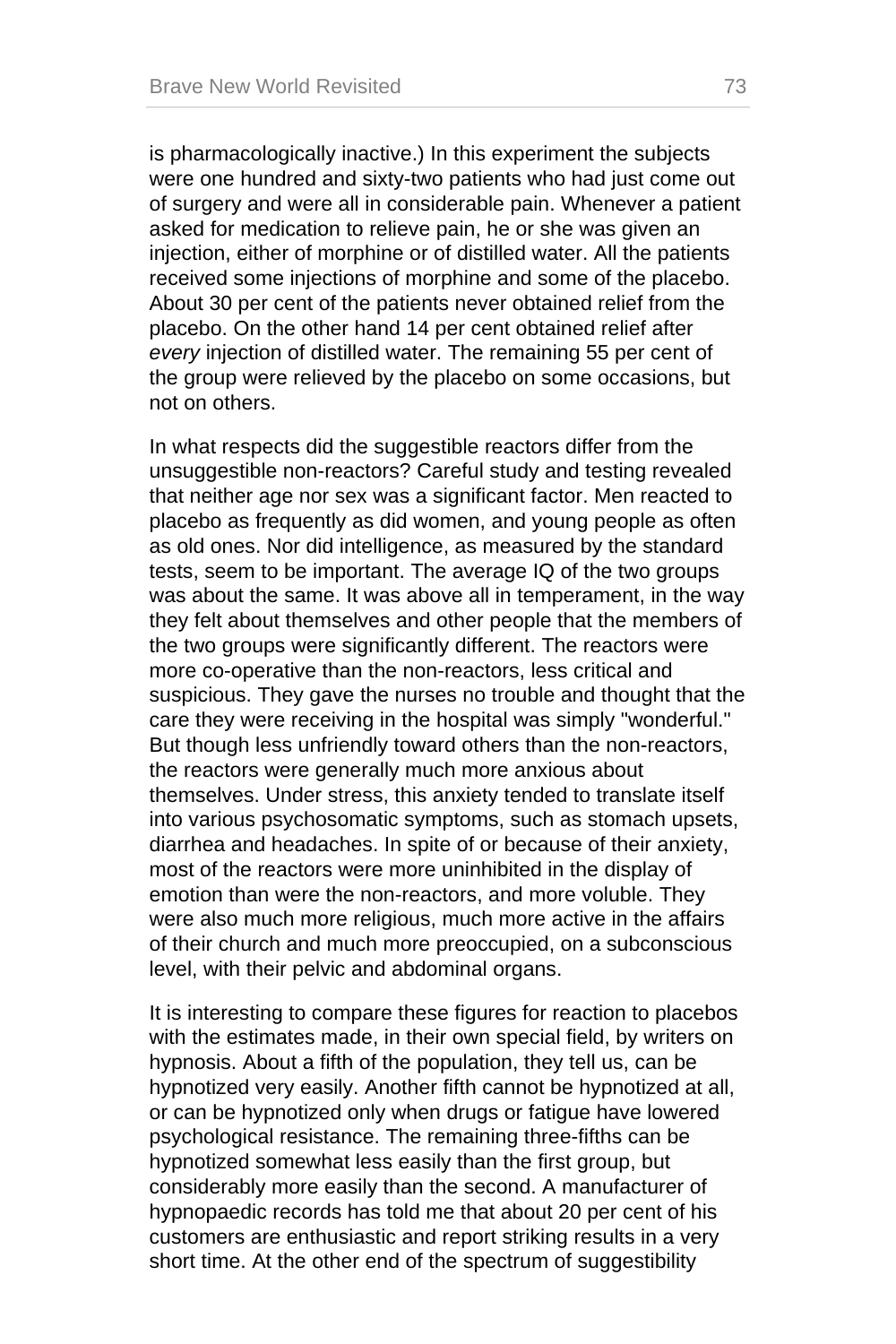there is an 8 per cent minority that regularly asks for its money back. Between these two extremes are the people who fail to get quick results, but are suggestible enough to be affected in the long run. If they listen perseveringly to the appropriate hypnopaedic instructions they will end by getting what they want—self-confidence or sexual harmony, less weight or more money.

The ideals of democracy and freedom confront the brute fact of human suggestibility. One-fifth of every electorate can be hypnotized almost in the twinkling of an eye, one-seventh can be relieved of pain by injections of water, one-quarter will respond promptly and enthusiastically to hypnopaedia. And to these all too co-operative minorities must be added the slow-starting majorities, whose less extreme suggestibility can be effectually exploited by anyone who knows his business and is prepared to take the necessary time and trouble.

Is individual freedom compatible with a high degree of individual suggestibility? Can democratic institutions survive the subversion from within of skilled mind-manipulators trained in the science and art of exploiting the suggestibility both of individuals and of crowds? To what extent can the inborn tendency to be too suggestible for one's own good or the good of a democratic society be neutralized by education? How far can the exploitation of inordinate suggestibility by businessmen and ecclesiastics, by politicians in and out of power, be controlled by law? Explicitly or implicitly, the first two questions have been discussed in earlier articles. In what follows I shall consider the problems of prevention and cure.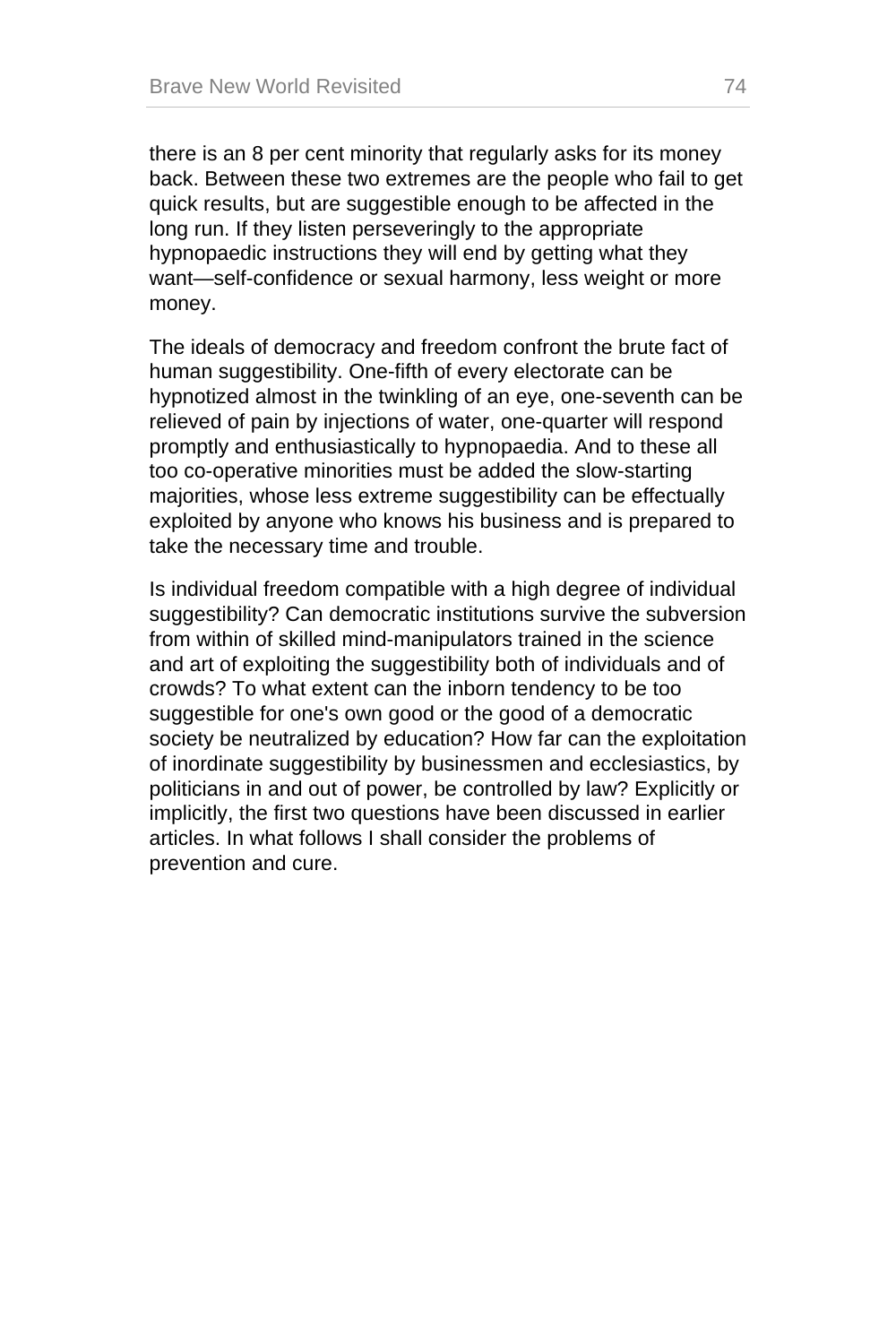# **!OSETTABO**

## Chapter 11 Education for Freedom

Education for freedom must begin by stating facts and enunciating values, and must go on to develop appropriate techniques for realizing the values and for combating those who, for whatever reason, choose to ignore the facts or deny the values.

In an earlier chapter I have discussed the Social Ethic, in terms of which the evils resulting from over-organization and over-population are justified and made to seem good. Is such a system of values consonant with what we know about human physique and temperament? The Social Ethic assumes that nurture is all-important in determining human behavior and that nature—the psychophysical equipment with which individuals are born—is a negligible factor. But is this true? Is it true that human beings are nothing but the products of their social environment? And if it is not true, what justification can there be for maintaining that the individual is less important than the group of which he is a member?

All the available evidence points to the conclusion that in the life of individuals and societies heredity is no less significant than culture. Every individual is biologically unique and unlike all other individuals. Freedom is therefore a great good, tolerance a great virtue and regimentation a great misfortune. For practical or theoretical reasons, dictators, organization men and certain scientists are anxious to reduce the maddening diversity of men's natures to some kind of manageable uniformity. In the first flush of his Behavioristic fervor, J. B. Watson roundly declared that he could find "no support for hereditary patterns of behavior, nor for special abilities (musical, art, etc.) which are supposed to run in families." And even today we find a distinguished psychologist, Professor B. F. Skinner of Harvard, insisting that,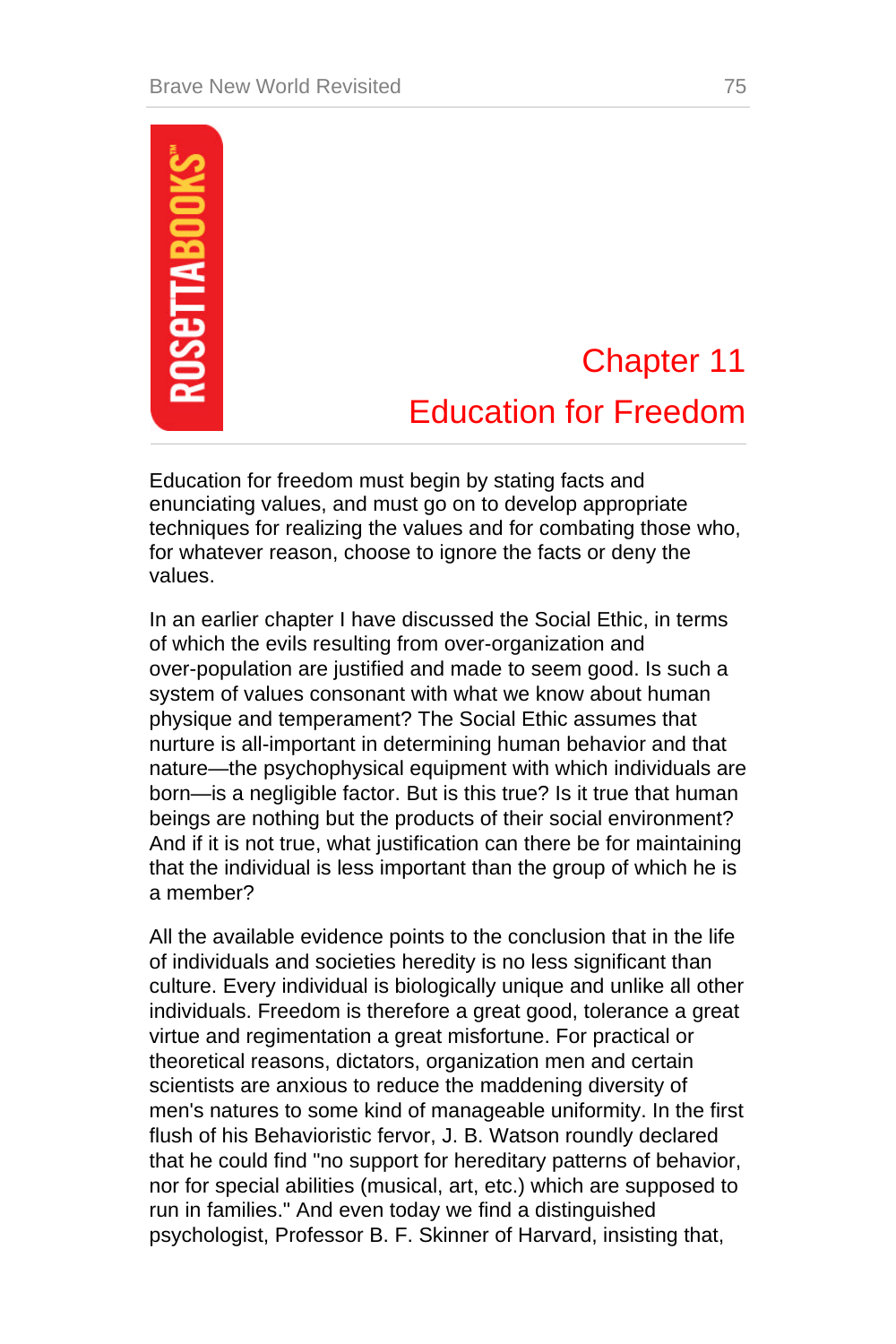"as scientific explanation becomes more and more comprehensive, the contribution which may be claimed by the individual himself appears to approach zero. Man's vaunted creative powers, his achievements in art, science and morals, his capacity to choose and our right to hold him responsible for the consequences of his choice—none of these is conspicuous in the new scientific self-portrait." In a word, Shakespeare's plays were not written by Shakespeare, nor even by Bacon or the Earl of Oxford; they were written by Elizabethan England.

More than sixty years ago William James wrote an essay on "Great Men and Their Environment," in which he set out to defend the outstanding individual against the assaults of Herbert Spencer. Spencer had proclaimed that "Science" (that wonderfully convenient personification of the opinions, at a given date, of Professors X, Y and Z) had completely abolished the Great Man. "The great man," he had written, "must be classed with all other phenomena in the society that gave him birth, as a product of its antecedents." The great man may be (or seem to be) "the proximate initiator of changes. . . . But if there is to be anything like a real explanation of these changes, it must be sought in that aggregate of conditions out of which both he and they have arisen." This is one of those empty profundities to which no operational meaning can possibly be attached. What our philosopher is saying is that we must know everything before we can fully understand anything. No doubt. But in fact we shall never know everything. We must therefore be content with partial understanding and proximate causes—including the influence of great men. "If anything is humanly certain," writes William James, "it is that the great man's society, properly so called, does not make him before he can remake it. Physiological forces, with which the social, political, geographical and to a great extent anthropological conditions have just as much and just as little to do as the crater of Vesuvius has to do with flickering of this gas by which I write, are what make him. Can it be that Mr. Spencer holds the convergence of sociological pressures to have so impinged upon Stratford-upon-Avon about the twenty-six of April, 1564, that a W. Shakespeare, with all his mental peculiarities, had to be born there? . . . And does he mean to say that if the aforesaid W. Shakespeare had died of cholera infantum, another mother at Stratford-upon-Avon would need have engendered a duplicate copy of him, to restore the sociologic equilibrium?"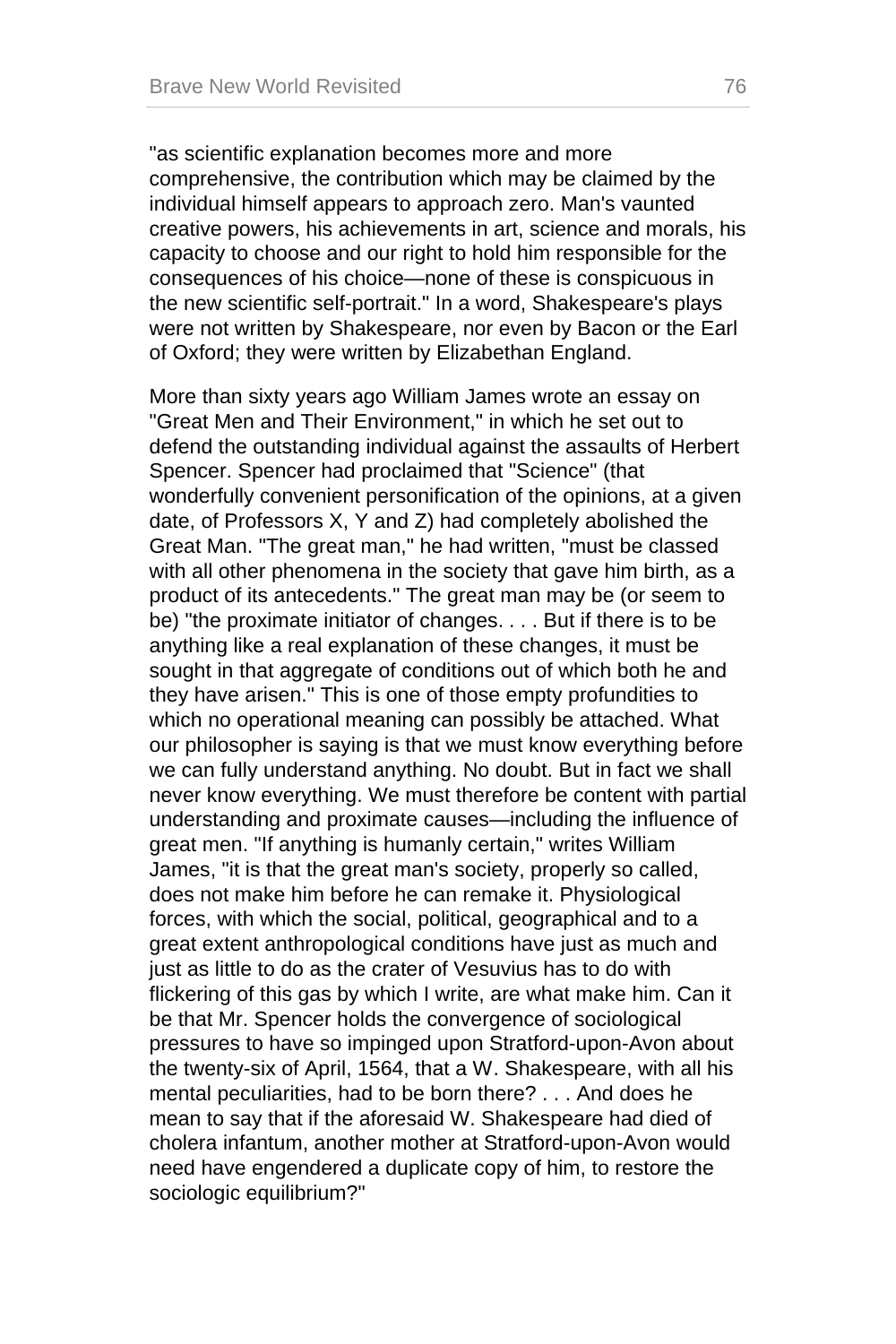Professor Skinner is an experimental psychologist, and his treatise on "Science and Human Behavior" is solidly based upon facts. But unfortunately the facts belong to so limited a class that when at last he ventures upon a generalization, his conclusions are as sweepingly unrealistic as those of the Victorian theorizer. Inevitably so; for Professor Skinners indifference to what James calls the "physiological forces" is almost as complete as Herbert Spencer's. The genetic factors determining human behavior are dismissed by him in less than a page. There is no reference in his book to the findings of constitutional medicine, nor any hint of that constitutional psychology, in terms of which (and in terms of which alone, so far as I can judge) it might be possible to write a complete and realistic biography of an individual in relation to the relevant facts of his existence—his body, his temperament, his intellectual endowments, his immediate environment from moment to moment, his time, place and culture. A science of human behavior is like a science of motion in the abstract necessary, but, by itself, wholly inadequate to the facts. Consider a dragonfly, a rocket and a breaking wave. All three of them illustrate the same fundamental laws of motion; but they illustrate these laws in different ways, and the differences are at least as important as the identities. By itself, a study of motion can tell us almost nothing about that which, in any given instance, is being moved. Similarly a study of behavior can, by itself, tell us almost nothing about the individual mind-body that, in any particular instance, is exhibiting the behavior. But to us who are mind-bodies, a knowledge of mind-bodies is of paramount importance. Moreover, we know by observation and experience that the differences between individual mind-bodies are enormously great, and that some mind-bodies can and do profoundly affect their social environment. On this last point Mr. Bertrand Russell is in full agreement with William James—and with practically everyone, I would add, except the proponents of Spencerian or Behavioristic scientism. In Russell's view the causes of historical change are of three kinds—economic change, political theory and important individuals. "I do not believe," says Mr. Russell, "that any of these can be ignored, or wholly explained away as the effect of causes of another kind." Thus, if Bismarck and Lenin had died in infancy, our world would be very different from what, thanks in part to Bismark and Lenin, it now is. "History is not yet a science, and can only be made to seem scientific by falsifications and omissions." In real life, life as it is lived from day to day, the individual can never be explained away. It is only in theory that his contributions appear to approach zero; in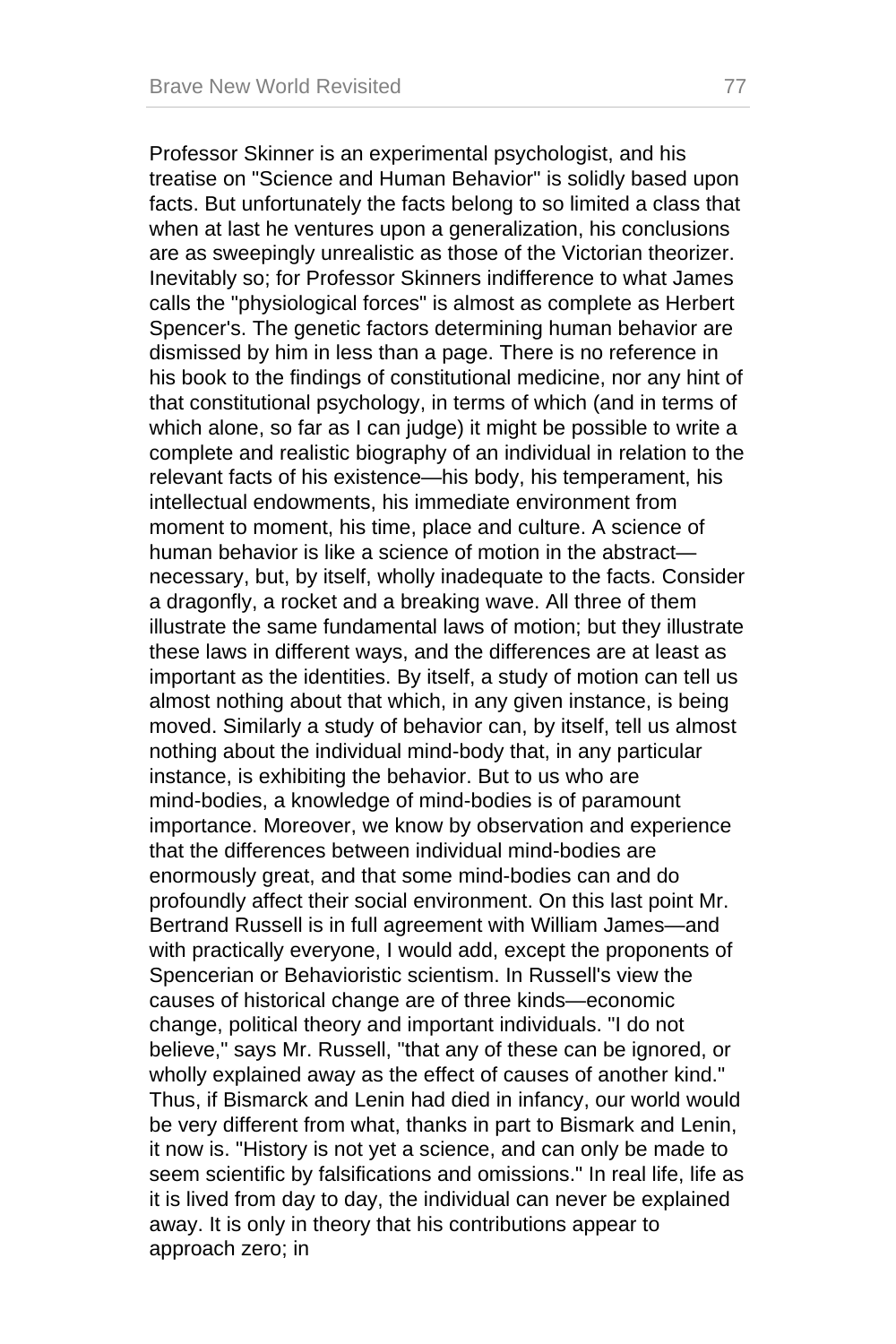practice they are all-important When a piece of work gets done in the world, who actually does it? Whose eyes and ears do the perceiving, whose cortex does the thinking, who has the feelings that motivate, the will that overcomes obstacles? Certainly not the social environment; for a group is not an organism, but only a blind unconscious organization. Everything that is done within a society is done by individuals. These individuals are, of course, profoundly influenced by the local culture, the taboos and moralities, the information and misinformation handed down from the past and preserved in a body of spoken traditions or written literature; but whatever each individual takes from society (or, to be more accurate, whatever he takes from other individuals associated in groups, or from the symbolic records compiled by other individuals, living or dead) will be used by him in his own unique way—with *his* special senses, *his* biochemical makeup, *his* physique and temperament, and nobody else's. No amount of scientific explanation, however comprehensive, can explain away these self-evident facts. And let us remember that Professor Skinner's scientific portrait of man as the product of the social environment is not the only scientific portrait. There are other, more realistic likenesses. Consider, for example, Professor Roger Williams' portrait What he paints is not behavior in the abstract, but mind-bodies behaving—mind-bodies that are the products partly of the environment they share with other mind-bodies, partly of their own private heredity. In *The Human Frontier* and Free *but Unequal* Professor Williams has expatiated, with a wealth of detailed evidence, on those innate differences between individuals, for which Dr. Watson could find no support and whose importance, in Professor Skinner's eyes, approaches zero. Among animals, biological variability within a given species becomes more and more conspicuous as we move up the evolutionary scale. This biological variability is highest in man, and human beings display a greater degree of biochemical, structural and temperamental diversity than do the members of any other species. This is a plain observable fact. But what I have called the Will to Order, the desire to impose a comprehensible uniformity upon the bewildering manifoldness of things and events, has led many people to ignore this fact. They have minimized biological uniqueness and have concentrated all their attention upon the simpler and, in the present state of knowledge, more understandable environmental factors involved in human behavior. "As a result of this environmentally centered thinking and investigation," writes Professor Williams, "the doctrine of the essential uniformity of human infants has been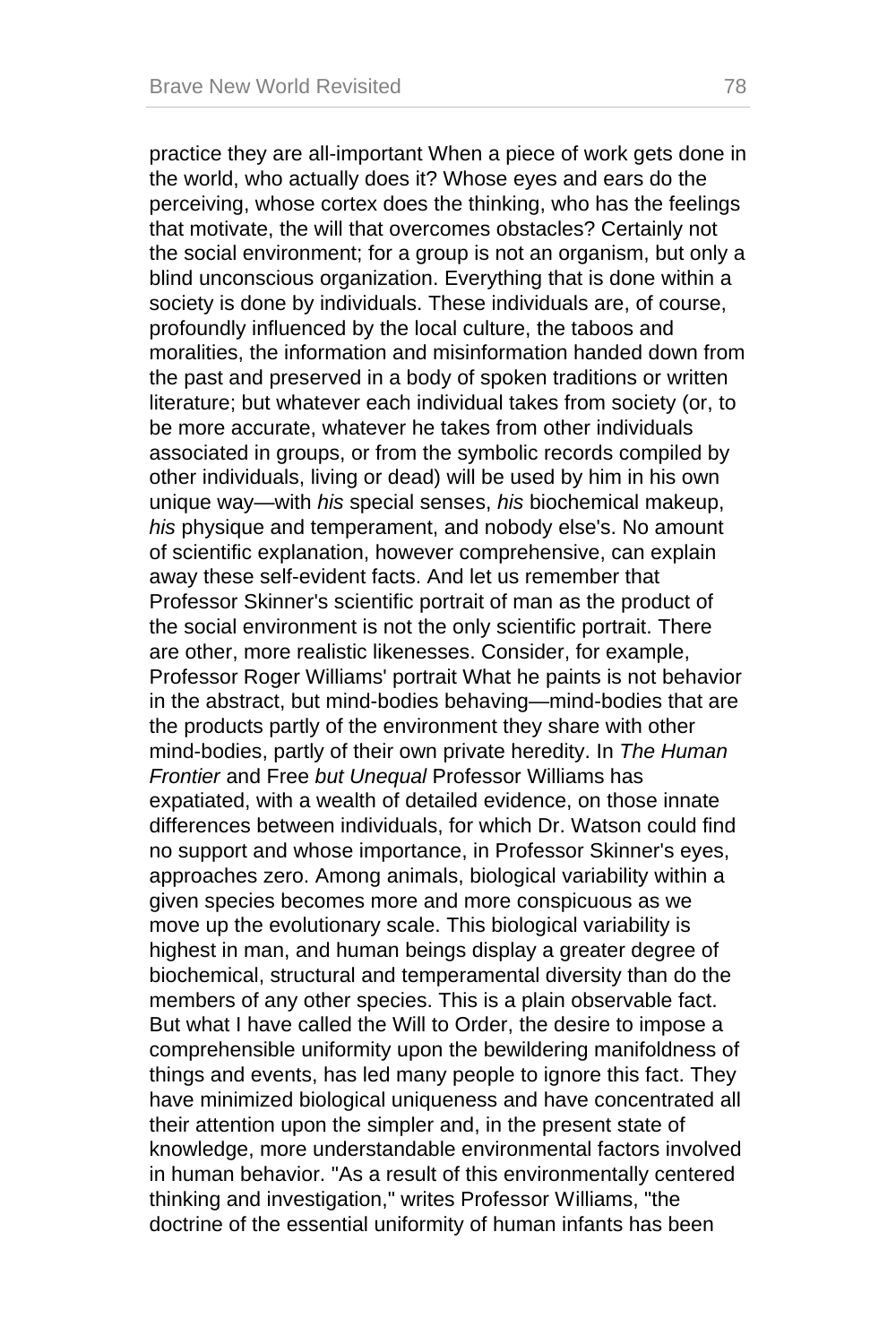widely accepted and is held by a great body of social psychologists, sociologists, social anthropologists, and many others, including historians, economists, educationalists, legal scholars and men in public life. This doctrine has been incorporated into the prevailing mode of thought of many who have had to do with shaping educational and governmental policies and is often accepted unquestioningly by those who do little critical thinking of their own."

An ethical system that is based upon a fairly realistic appraisal of the data of experience is likely to do more good than harm. But many ethical systems have been based upon an appraisal of experience, a view of the nature of things, that is hopelessly unrealistic. Such an ethic is likely to do more harm than good. Thus, until quite recent times, it was universally believed that bad weather, diseases of cattle and sexual impotence could be, and in many cases actually were, caused by the malevolent operations of magicians. To catch and kill magicians was therefore a duty—and this duty, moreover, had been divinely ordained in the second Book of Moses: "Thou shalt not suffer a witch to live." The systems of ethics and law that were based upon this erroneous view of the nature of things were the cause (during the centuries, when they were taken most seriously by men in authority) of the most appalling evils. The orgy of spying, lynching and judicial murder, which these wrong views about magic made logical and mandatory, was not matched until our own days, when the Communist ethic, based upon erroneous views about economics, and the Nazi ethic, based upon erroneous views about race, commanded and justified atrocities on an even greater scale. Consequences hardly less undesirable are likely to follow the general adoption of a Social Ethic, based upon the erroneous view that ours is a fully social species, that human infants are born uniform and that individuals are the product of conditioning by and within the collective environment. If these views were correct, if human beings were in fact the members of a truly social species, and if their individual differences were trifling and could be completely ironed out by appropriate conditioning, then, obviously, there would be no need for liberty and the State would be justified in persecuting the heretics who demanded it. For the individual termite, service to the termitary is perfect freedom. But human beings are not completely social; they are only moderately gregarious. Their societies are not organisms, like the hive or the anthill; they are organizations, in other words *ad hoc* machines for collective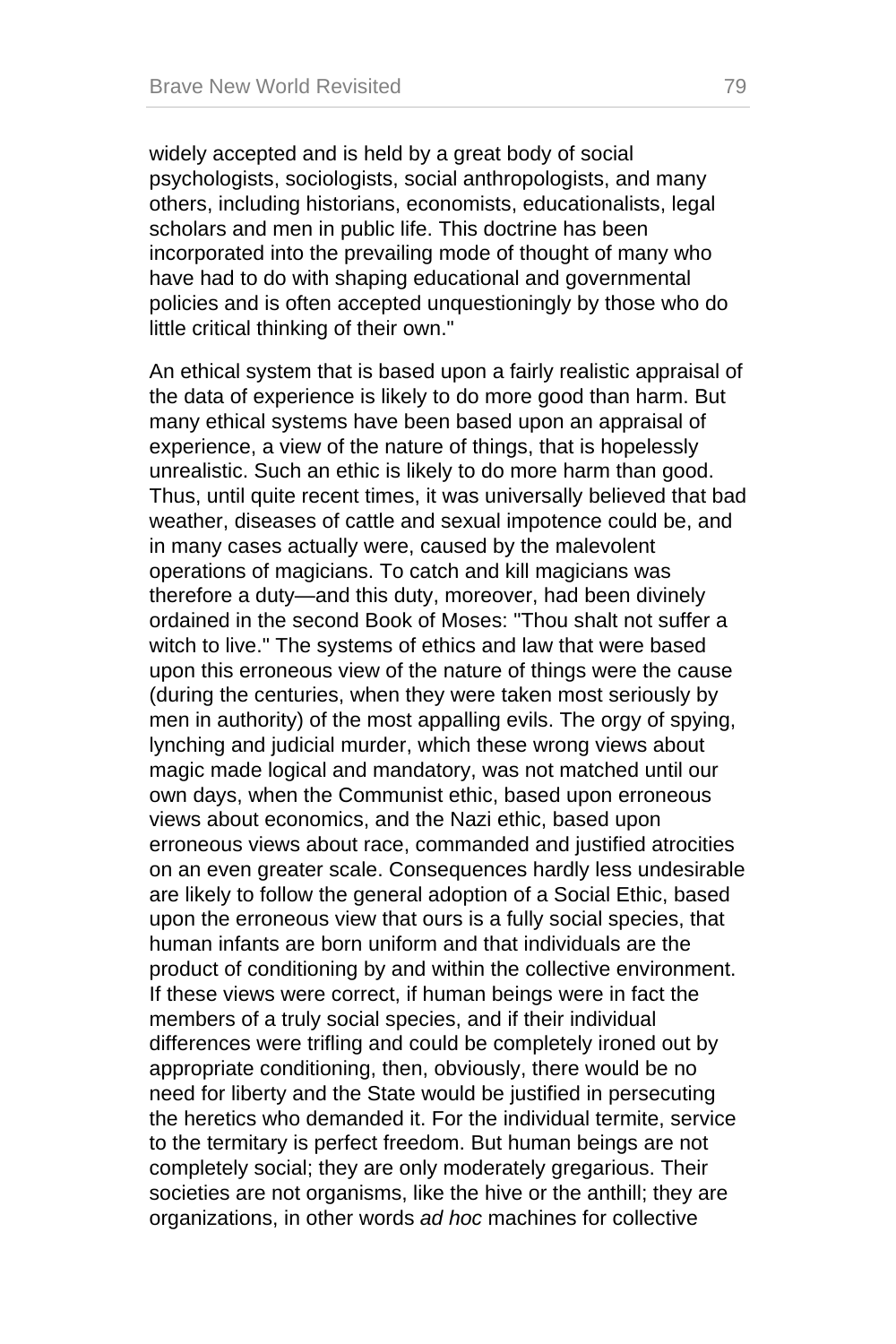living. Moreover, the differences between individuals are so great that, in spite of the most intensive cultural ironing, an extreme endomorph (to use W. H. Sheldon's terminology) will retain his sociable viscerotonic characteristics, an extreme mesomorph will remain energetically somatotonic through thick and thin and an extreme ectomorph will always be cerebrotonic, introverted and oversensitive. In the Brave New World of my fable socially desirable behavior was insured by a double process of genetic manipulation and postnatal conditioning. Babies were cultivated in bottles and a high degree of uniformity in the human product was assured by using ova from a limited number of mothers and by treating each ovum in such a way that it would split and split again, producing identical twins in batches of a hundred or more. In this way it was possible to produce standardized machine-minders for standardized machines. And the standardization of the machine-minders was perfected, after birth, by infant conditioning, hypnopaedia and chemically induced euphoria as a substitute for the satisfaction of feeling oneself free and creative. In the world we live in, as has been pointed out in earlier chapters, vast impersonal forces are making for the centralization of power and a regimented society. The genetic standardization of individuals is still impossible; but Big Government and Big Business already possess, or will very soon possess, all the techniques for mind-manipulation described in *Brave New World*, along with others of which I was too unimaginative to dream. Lacking the ability to impose genetic uniformity upon embryos, the rulers of tomorrow's over-populated and over-organized world will try to impose social and cultural uniformity upon adults and their children. To achieve this end, they will (unless prevented) make use of all the mind-manipulating techniques at their disposal and will not hesitate to reinforce these methods of non-rational persuasion by economic coercion and threats of physical violence. If this kind of tyranny is to be avoided, we must begin without delay to educate ourselves and our children for freedom and self-government.

Such an education for freedom should be, as I have said, an education first of all in facts and in values—the facts of individual diversity and genetic uniqueness and the values of freedom, tolerance and mutual charity which are the ethical corollaries of these facts. But unfortunately correct knowledge and sound principles are not enough. An unexciting truth may be eclipsed by a thrilling falsehood. A skilful appeal to passion is often too strong for the best of good resolutions. The effects of false and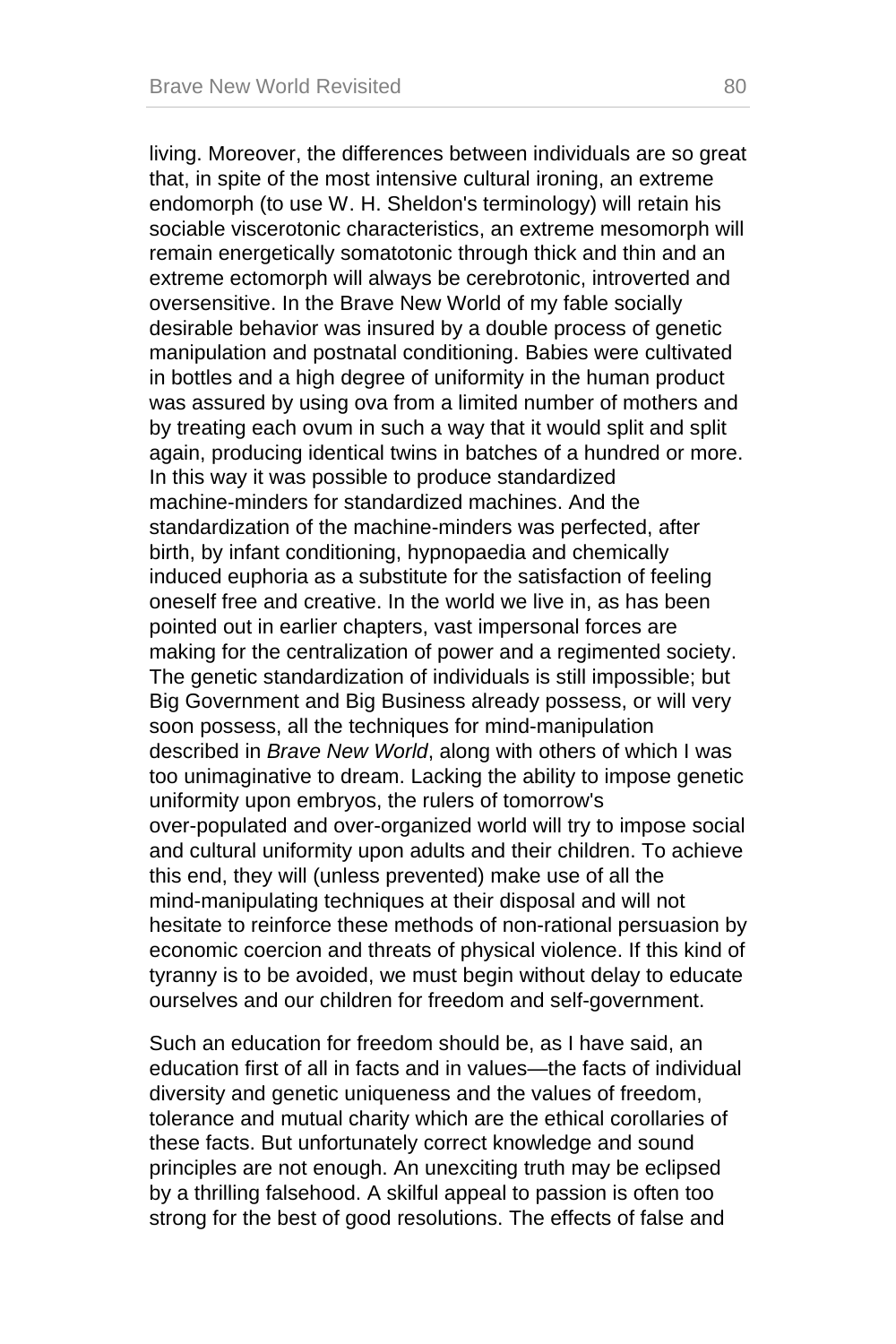pernicious propaganda cannot be neutralized except by a thorough training in the art of analyzing its techniques and seeing through its sophistries. Language has made possible man's progress from animality to civilization. But language has also inspired that sustained folly and that systematic, that genuinely diabolic wickedness which are no less characteristic of human behavior than are the language inspired virtues of systematic forethought and sustained angelic benevolence. Language permits its users to pay attention to things, persons and events, even when the things and persons are absent and the events are not taking place. Language gives definition to our memories and, by translating experiences into symbols, converts the immediacy of craving or abhorrence, of hatred or love, into fixed principles of feeling and conduct. In some way of which we are wholly unconscious, the reticular system of the brain selects from a countless host of stimuli those few experiences which are of practical importance to us. From these unconsciously selected experiences we more or less consciously select and abstract a smaller number, which we label with words from our vocabulary and then classify within a system at once metaphysical, scientific and ethical, made up of other words on a higher level of abstraction. In cases where the selecting and abstracting have been dictated by a system that is not too erroneous as a view of the nature of things, and where the verbal labels have been intelligently chosen and their symbolic nature clearly understood, our behavior is apt to be realistic and tolerably decent. But under the influence of badly chosen words, applied, without any understanding of their merely symbolic character, to experiences that have been selected and abstracted in the light of a system of erroneous ideas, we are apt to behave with a fiendishness and an organized stupidity, of which dumb animals (precisely because they *are* dumb and cannot speak) are blessedly incapable.

In their anti-rational propaganda the enemies of freedom systematically pervert the resources of language in order to wheedle or stampede their victims into thinking, feeling and acting as they, the mind-manipulators, want them to think, feel and act. An education for freedom (and for the love and intelligence which are at once the conditions and the results of freedom) must be, among other things, an education in the proper uses of language. For the last two or three generations philosophers have devoted a great deal of time and thought to the analysis of symbols and the meaning of meaning. How are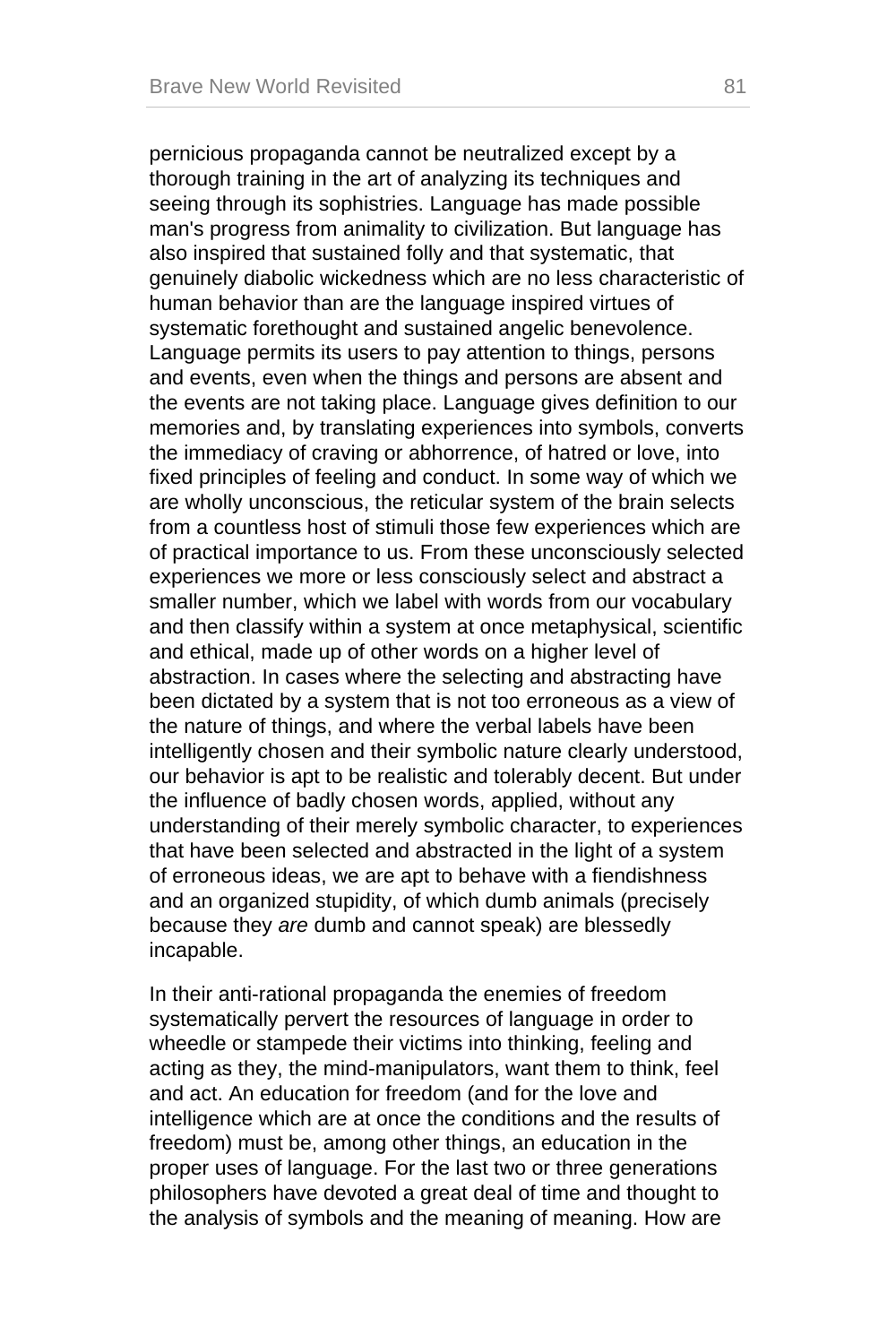the words and sentences which we speak related to the things, persons and events, with which we have to deal in our day-to-day living? To discuss this problem would take too long and lead us too far afield. Suffice it to say that all the intellectual materials for a sound education in the proper use of language an education on every level from the kindergarten to the postgraduate school—are now available. Such an education in the art of distinguishing between the proper and the improper use of symbols could be inaugurated immediately. Indeed it might have been inaugurated at any time during the last thirty or forty years. And yet children are nowhere taught, in any systematic way, to distinguish true from false, or meaningful from meaningless, statements. Why is this so? Because their elders, even in the democratic countries, do not want them to be given this kind of education. In this context the brief, sad history of the Institute for Propaganda Analysis is highly significant. The Institute was founded in 1937, when Nazi propaganda was at its noisiest and most effective, by Mr. Filene, the New England philanthropist. Under its auspices analyses of non-rational propaganda were made and several texts for the instruction of high school and university students were prepared. Then came the war—a total war on all the fronts, the mental no less than the physical. With all the Allied governments engaging in "psychological warfare," an insistence upon the desirability of analyzing propaganda seemed a bit tactless. The Institute was closed in 1941. But even before the outbreak of hostilities, there were many persons to whom its activities seemed profoundly objectionable. Certain educators, for example, disapproved of the teaching of propaganda analysis on the grounds that it would make adolescents unduly cynical. Nor was it welcomed by the military authorities, who were afraid that recruits might start to analyze the utterances of drill sergeants. And then there were the clergymen and the advertisers. The clergymen were against propaganda analysis as tending to undermine belief and diminish churchgoing; the advertisers objected on the grounds that it might undermine brand loyalty and reduce sales.

These fears and dislikes were not unfounded. Too searching a scrutiny by too many of the common folk of what is said by their pastors and masters might prove to be profoundly subversive. In its present form, the social order depends for its continued existence on the acceptance, without too many embarrassing questions, of the propaganda put forth by those in authority and the propaganda hallowed by the local traditions. The problem,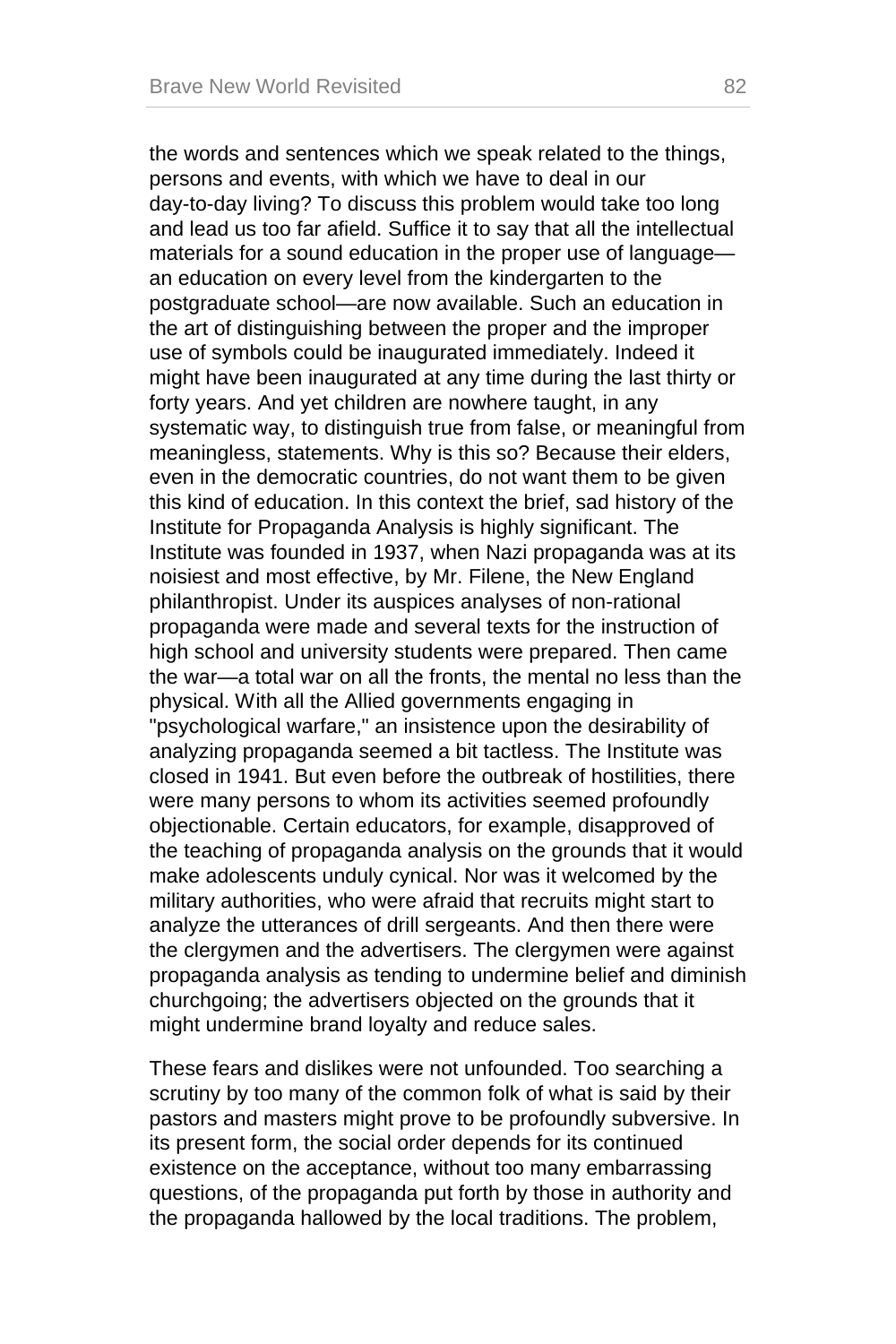once more, is to find the happy mean. Individuals must be suggestible enough to be willing and able to make their society work, but not so suggestible as to fall helplessly under the spell of professional mind-manipulators. Similarly, they should be taught enough about propaganda analysis to preserve them from an uncritical belief in sheer nonsense, but not so much as to make them reject outright the not always rational outpourings of the well-meaning guardians of tradition. Probably the happy mean between gullibility and a total skepticism can never be discovered and maintained by analysis alone. This rather negative approach to the problem will have to be supplemented by something more positive—the enunciation of a set of generally acceptable values based upon a solid foundation of facts. The value, first of all, of individual freedom, based upon the facts of human diversity and genetic uniqueness; the value of charity and compassion, based upon the old familiar fact, lately rediscovered by modern psychiatry—the fact that, whatever their mental and physical diversity, love is as necessary to human beings as food and shelter; and finally the value of intelligence, without which love is impotent and freedom unattainable. This set of values will provide us with a criterion by which propaganda may be judged. The propaganda that is found to be both nonsensical and immoral may be rejected out of hand. That which is merely irrational, but compatible with love and freedom, and not on principle opposed to the exercise of intelligence, may be provisionally accepted for what it is worth.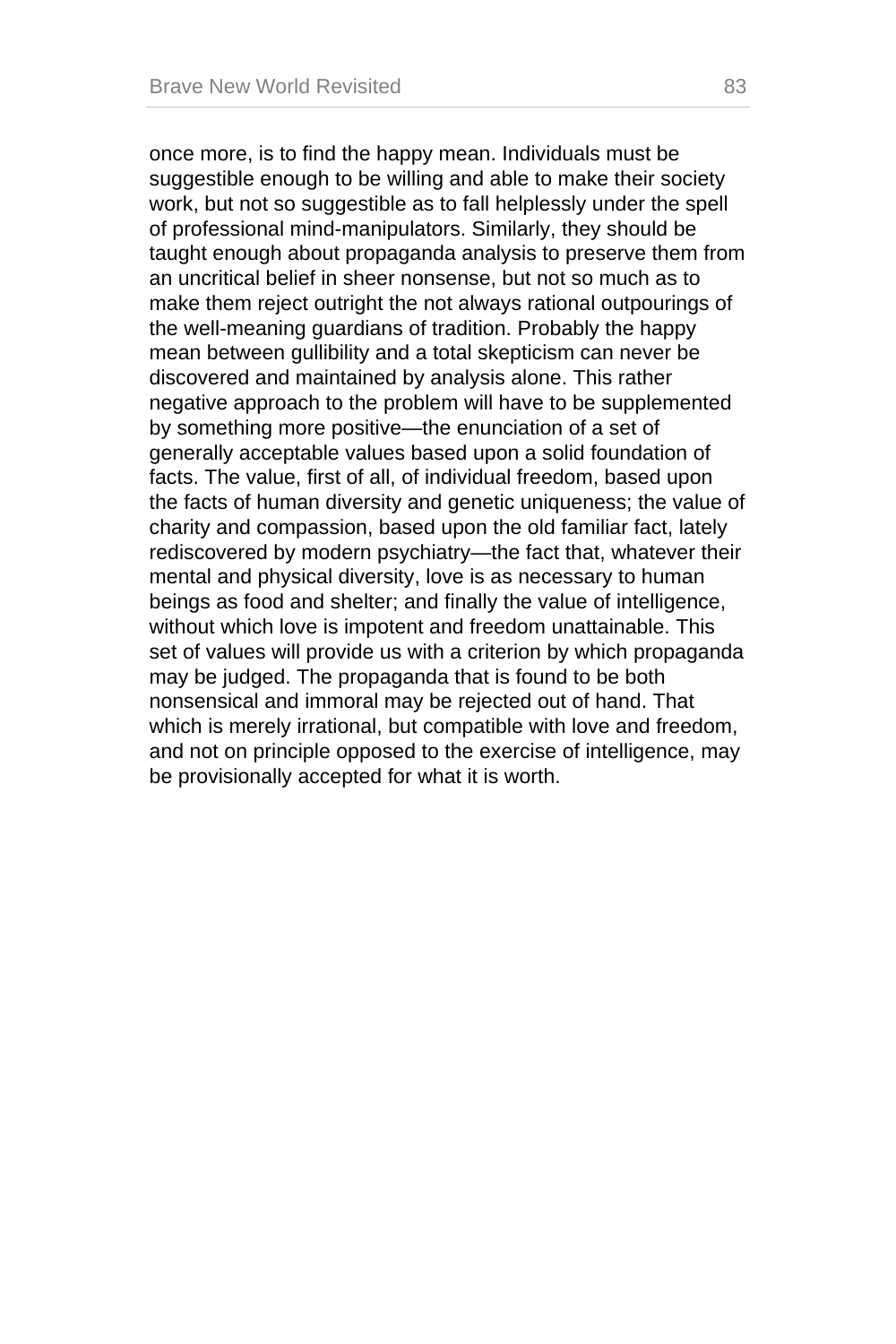# **10SetTAB**

### Chapter 12 What Can Be Done?

We can be educated for freedom—much better educated for it than we are at present. But freedom, as I have tried to show, is threatened from many directions, and these threats are of many different kinds—demographic, social, political, psychological. Our disease has a multiplicity of co-operating causes and is not to be cured except by a multiplicity of co-operating remedies. In coping with any complex human situation, we must take account of all the relevant factors, not merely of a single factor. Nothing short of everything is ever really enough. Freedom is menaced, and education for freedom is urgently needed. But so are many other things—for example, social organization for freedom, birth control for freedom, legislation for freedom. Let us begin with the last of these items.

From the time of Magna Carta and even earlier, the makers of English law have been concerned to protect the physical freedom of the individual. A person who is being kept in prison on grounds of doubtful legality has the right, under the Common Law as clarified by the statute of 1679, to appeal to one of the higher courts of justice for a writ of *habeas corpus*. This writ is addressed by a judge of the high court to a sheriff or jailer, and commands him, within a specified period of time, to bring the person he is holding in custody to the court for an examination of his case—to bring, be it noted, not the person's written complaint, nor his legal representatives, but his *corpus*, his body, the too too solid flesh which has been made to sleep on boards, to smell the fetid prison air, to eat the revolting prison food. This concern with the basic condition of freedom—the absence of physical constraint—is unquestionably necessary, but is not all that is necessary. It is perfectly possible for a man to be out of prison, and yet not free—to be under no physical constraint and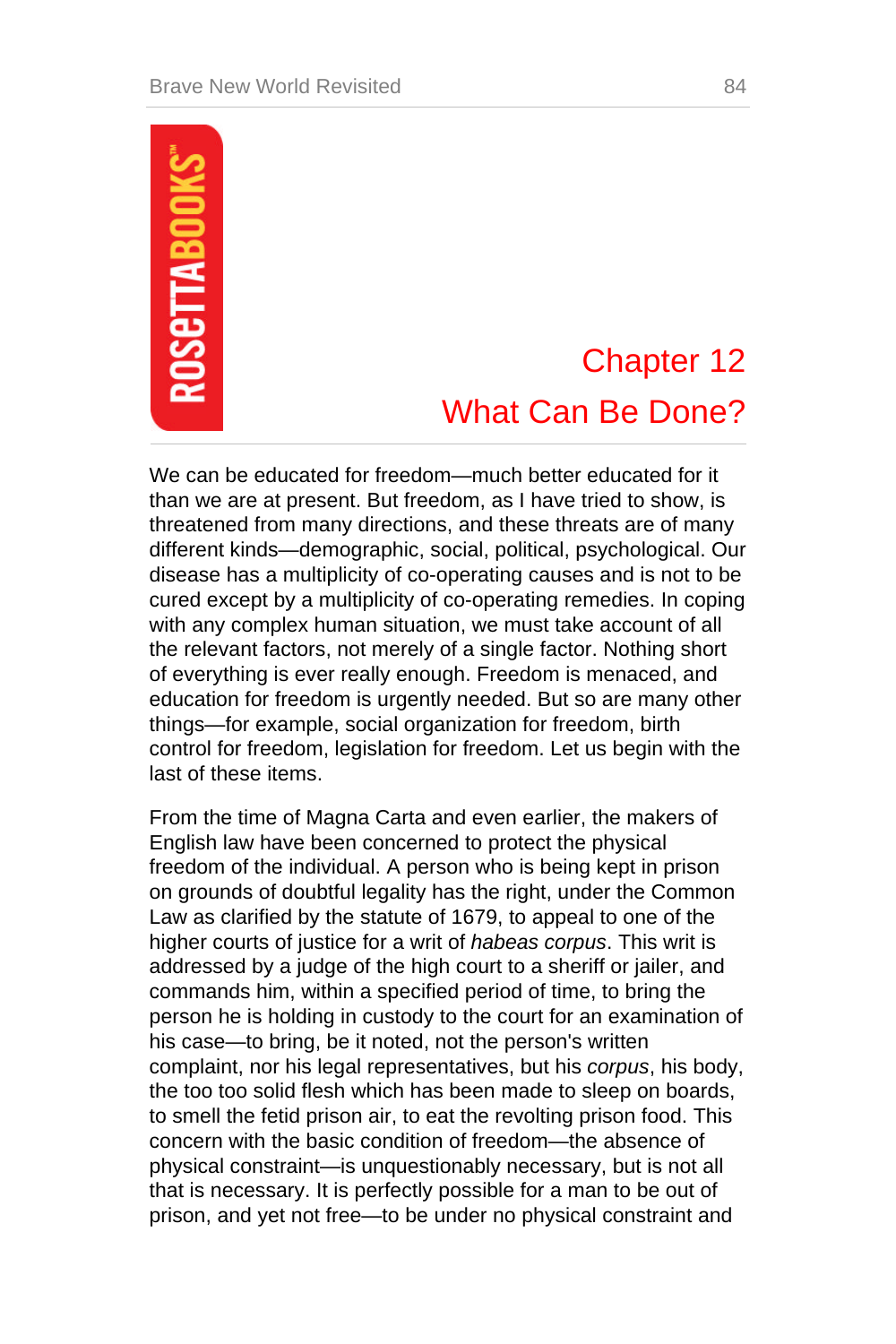yet to be a psychological captive, compelled to think, feel and act as the representatives of the national State, or of some private interest within the nation, want him to think, feel and act. There will never be such a thing as a writ of *habeas mentem*; for no sheriff or jailer can bring an illegally imprisoned mind into court, and no person whose mind had been made captive by the methods outlined in earlier articles would be in a position to complain of his captivity. The nature of psychological compulsion is such that those who act under constraint remain under the impression that they are acting on their own initiative. The victim of mind-manipulation does not know that he is a victim. To him, the walls of his prison are invisible, and he believes himself to be free. That he is not free is apparent only to other people. His servitude is strictly objective.

No, I repeat, there can never be such a thing as a writ of *habeas mentem*. But there *can* be preventive legislation—an outlawing of the psychological slave trade, a statute for the protection of minds against the unscrupulous purveyors of poisonous propaganda, modeled on the statutes for the protection of bodies against the unscrupulous purveyors of adulterated food and dangerous drugs. For example, there could and, I think, there should be legislation limiting the right of public officials, civil or military, to subject the captive audiences under their command or in their custody to sleep-teaching. There could and, I think, there should be legislation prohibiting the use of subliminal projection in public places or on television screens. There could and, I think, there should be legislation to prevent political candidates not merely from spending more than a certain amount of money on their election campaigns, but also to prevent them from resorting to the kind of anti-rational propaganda that makes nonsense of the whole democratic process.

Such preventive legislation might do some good; but if the great impersonal forces now menacing freedom continue to gather momentum, they cannot do much good for very long. The best of constitutions and preventive laws will be powerless against the steadily increasing pressures of over-population and of the over-organization imposed by growing numbers and advancing technology. The constitutions will not be abrogated and the good laws will remain on the statute book; but these liberal forms will merely serve to mask and adorn a profoundly illiberal substance. Given unchecked over-population and over-organization, we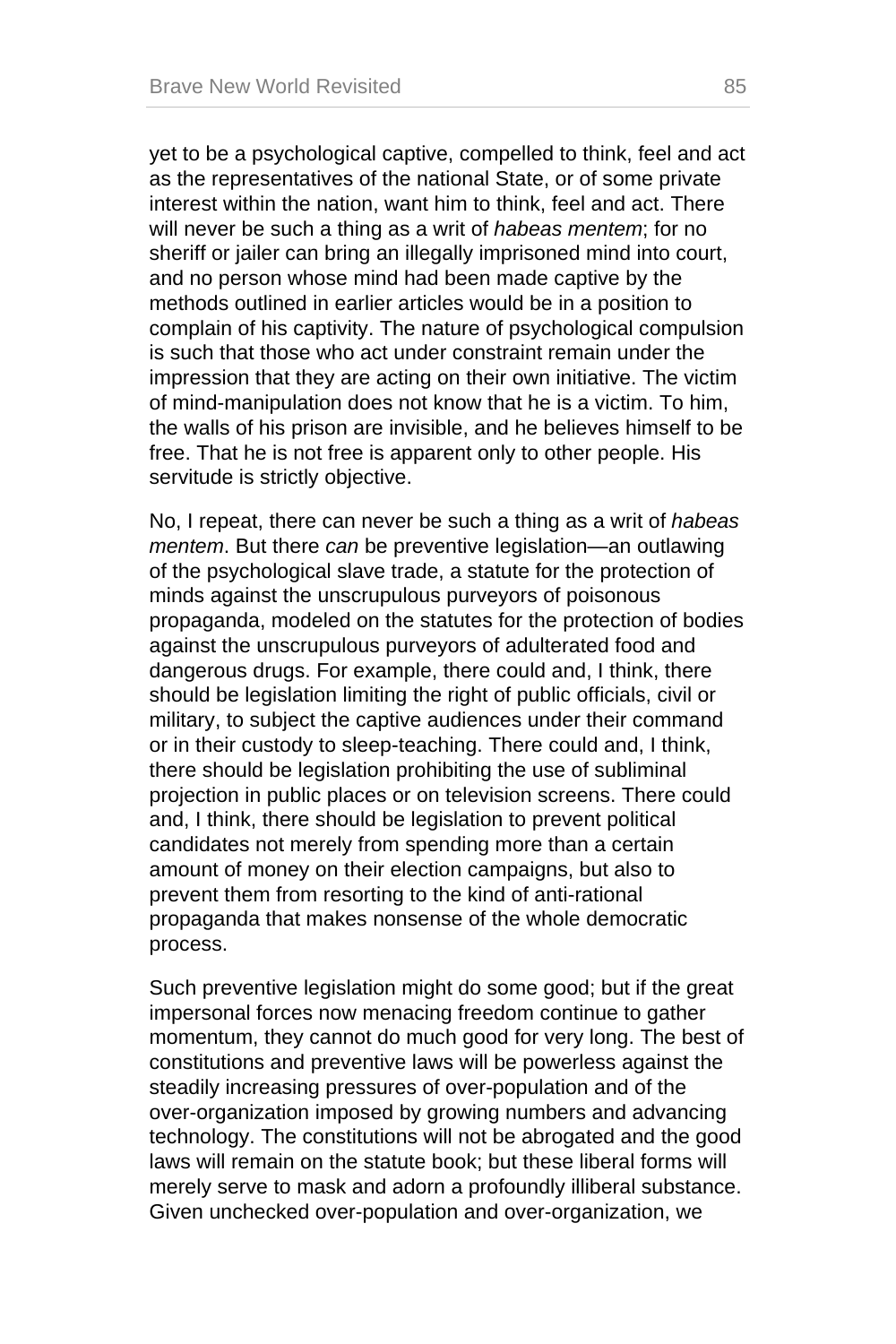may expect to see in the democratic countries a reversal of the process which transformed England into a democracy, while retaining all the outward forms of a monarchy. Under the relentless thrust of accelerating over-population and increasing over-organization, and by means of ever more effective methods of mind-manipulation, the democracies will change their nature; the quaint old forms—elections, parliaments, Supreme Courts and all the rest—will remain. The underlying substance will be a new kind of non-violent totalitarianism. All the traditional names, all the hallowed slogans will remain exactly what they were in the good old days. Democracy and freedom will be the theme of every broadcast and editorial—but democracy and freedom in a strictly Pickwickian sense. Meanwhile the ruling oligarchy and its highly trained elite of soldiers, policemen, thought-manufacturers and mind-manipulators will quietly run the show as they see fit.

How can we control the vast impersonal forces that now menace our hard-won freedoms? On the verbal level and in general terms, the question may be answered with the utmost ease. Consider the problem of over-population. Rapidly mounting human numbers are pressing ever more heavily on natural resources. What is to be done? Obviously we must, with all possible speed, reduce the birth rate to the point where it does not exceed the death rate. At the same time we must, with all possible speed, increase food production, we must institute and implement a world-wide policy for conserving our soils and our forests, we must develop practical substitutes, preferably less dangerous and less rapidly exhaustible than uranium, for our present fuels; and, while husbanding our dwindling resources of easily available minerals, we must work out new and not too costly methods for extracting these minerals from ever poorer and poorer ores—the poorest ore of all being sea water. But all this, needless to say, is almost infinitely easier said than done. The annual increase of numbers should be reduced. But how? We are given two choices—famine, pestilence and war on the one hand, birth control on the other. Most of us choose birth control—and immediately find ourselves confronted by a problem that is simultaneously a puzzle in physiology, pharmacology, sociology, psychology and even theology. "The Pill" has not yet been invented. When and if it is invented, how can it be distributed to the many hundreds of millions of potential mothers (or, if it is a pill that works upon the male, potential fathers) who will have to take it if the birth rate of the species is to be reduced? And, given existing social customs and the forces of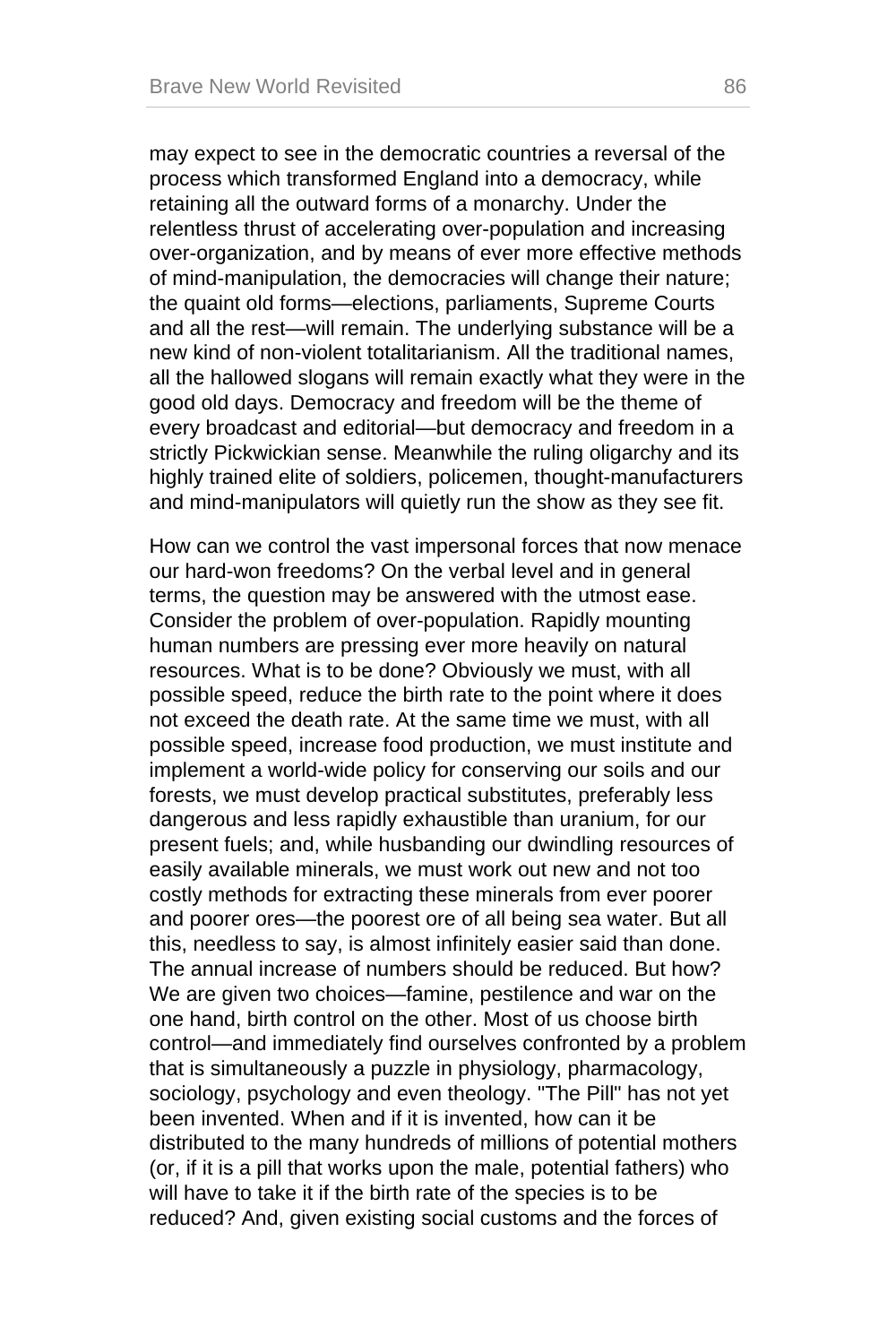cultural and psychological inertia, how can those who ought to take the pill, but don't want to, be persuaded to change their minds? And what about the objections on the part of the Roman Catholic Church, to any form of birth control except the so-called Rhythm Method—a method, incidentally, which has proved, hitherto, to be almost completely ineffective in reducing the birth rate of those industrially backward societies where such a reduction is most urgently necessary? And these questions about the future, hypothetical Pill must be asked, with as little prospect of eliciting satisfactory answers, about the chemical and mechanical methods of birth control already available.

When we pass from the problems of birth control to the problems of increasing the available food supply and conserving our natural resources, we find ourselves confronted by difficulties not perhaps quite so great, but still enormous. There is the problem, first of all, of education. How soon can the innumerable peasants and farmers, who are now responsible for raising most of the world's supply of food, be educated into improving their methods? And when and if they are educated, where will they find the capital to provide them with the machines, the fuel and lubricants, the electic power, the fertilizers and the improved strains of food plants and domestic animals, without which the best agricultural education is useless? Similarly, who is going to educate the human race in the principles and practice of conservation? And how are the hungry peasant-citizens of a country whose population and demands for food are rapidly rising to be prevented from "mining the soil"? And, if they can be prevented, who will pay for their support while the wounded and exhausted earth is being gradually nursed back, if that is still feasible, to health and restored fertility? Or consider the backward societies that are now trying to industrialize. If they succeed, who is to prevent them, in their desperate efforts to catch up and keep up, from squandering the planet's irreplaceable resources as stupidly and wantonly as was done, and is still being done, by their forerunners in the race? And when the day of reckoning comes, where, in the poorer countries, will anyone find the scientific manpower and the huge amounts of capital that will be required to extract the indispensable minerals from ores in which their concentration is too low, under existing circumstances, to make extraction technically feasible or economically justifiable? It may be that, in time, a practical answer to all these questions can be found. But in how much time? In any race between human numbers and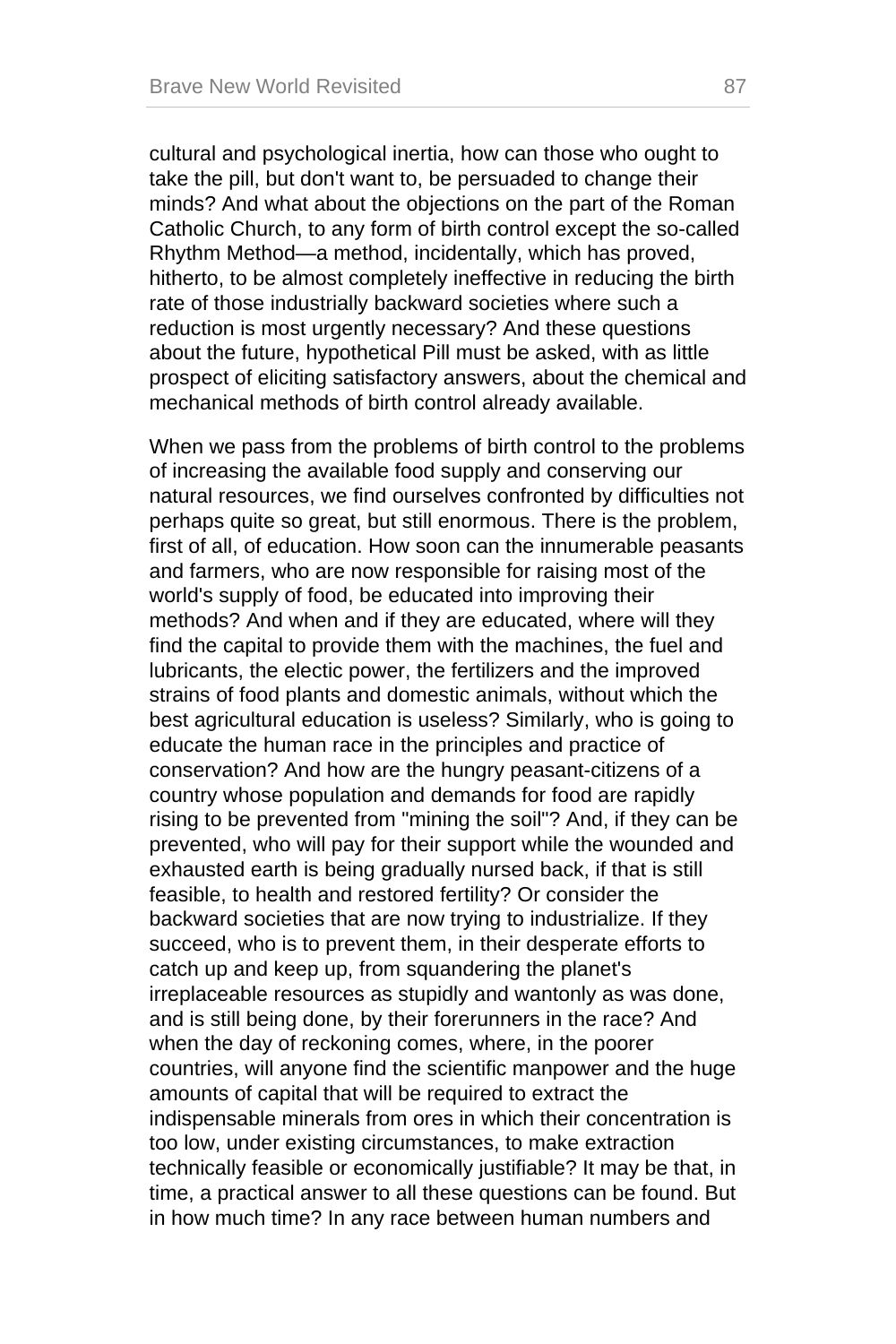natural resources, time is against us. By the end of the present century, there may, if we try very hard, be twice as much food on the world's markets as there is today. But there will also be about twice as many people, and several billions of these people will be living in partially industrialized countries and consuming ten times as much power, water, timber and irreplaceable minerals as they are consuming now. In a word, the food situation will be as bad as it is today, and the raw materials situation will be considerably worse.

To find a solution to the problem of over-organization is hardly less difficult than to find a solution to the problem of natural resources and increasing numbers. On the verbal level and in general terms the answer is perfectly simple. Thus, it is a political axiom that power follows property. But it is now a historical fact that the means of production are fast becoming the monopolistic property of Big Business and Big Government. Therefore, if you believe in democracy, make arrangements to distribute property as widely as possible.

Or take the right to vote. In principle, it is a great privilege. In practice, as recent history has repeatedly shown, the right to vote, by itself, is no guarantee of liberty. Therefore, if you wish to avoid dictatorship by referendum, break up modern society's merely functional collectives into self-governing, voluntarily co-operating groups, capable of functioning outside the bureaucratic systems of Big Business and Big Government.

Over-population and over-organization have produced the modern metropolis, in which a fully human life of multiple personal relationships has become almost impossible. Therefore, if you wish to avoid the spiritual impoverishment of individuals and whole societies, leave the metropolis and revive the small country community, or alternatively humanize the metropolis by creating within its network of mechanical organization the urban equivalents of small country communities, in which individuals can meet and co-operate as complete persons, not as the mere embodiments of specialized functions.

All this is obvious today and, indeed, was obvious fifty years ago. From Hilaire Belloc to Mr. Mortimer Adler, from the early apostles of co-operative credit unions to the land reformers of modern Italy and Japan, men of good will have for generations been advocating the decentralization of economic power and the widespread distribution of property. And how many ingenious schemes have been propounded for the dispersal of production,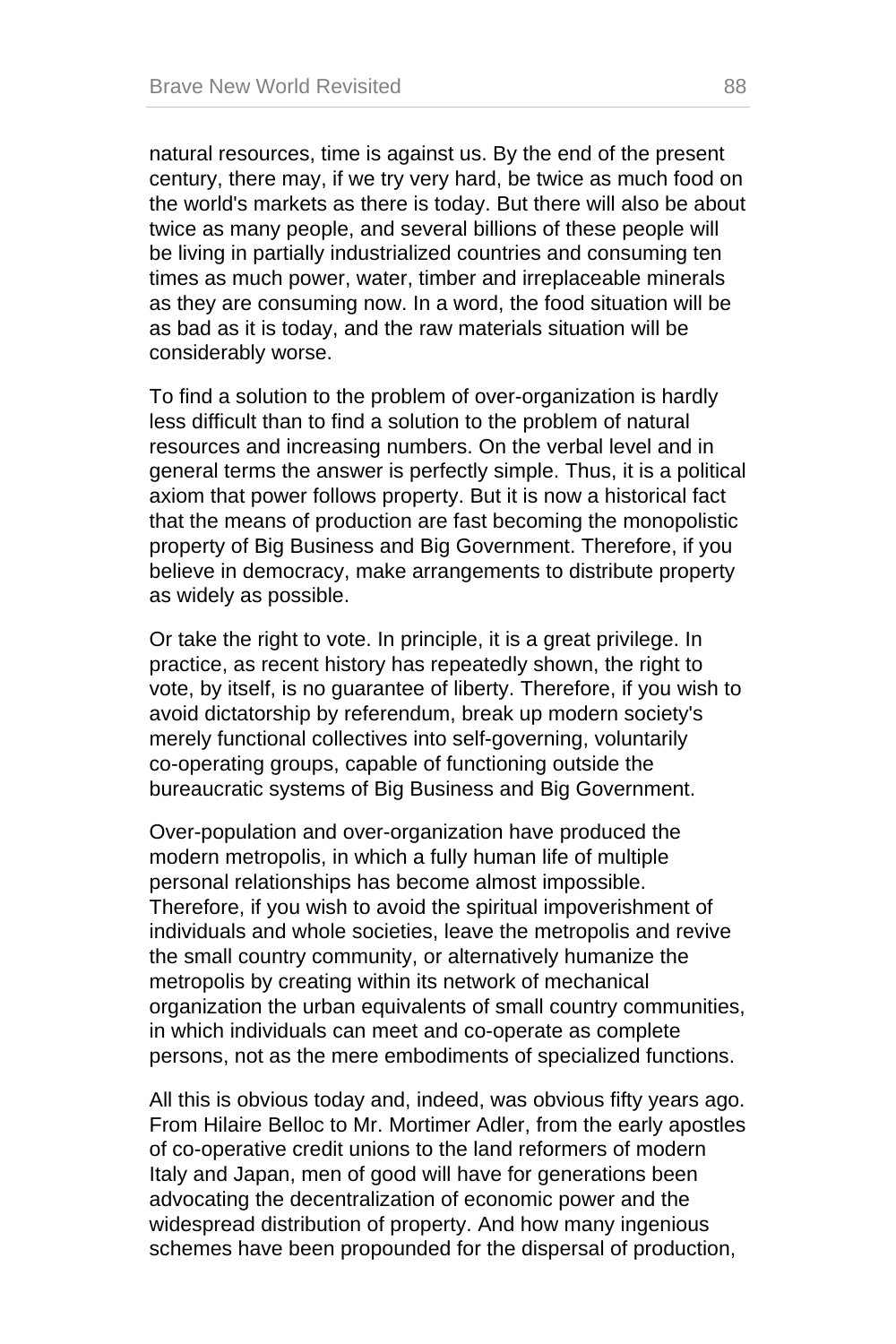for a return to small-scale "village industry." And then there were Dubreuil's elaborate plans for giving a measure of autonomy and initiative to the various departments of a single large industrial organization. There were the Syndicalists, with their blueprints for a stateless society organized as a federation of productive groups under the auspices of the trade unions. In America, Arthur Morgan and Baker Brownell have set forth the theory and described the practice of a new kind of community living on the village and small-town level.

Professor Skinner of Harvard has set forth a psychologist's view of the problem in his *Walden Two*, a Utopian novel about a self-sustaining and autonomous community, so scientifically organized that nobody is ever led into anti-social temptation and, without resort to coercion or undesirable propaganda, everyone does what he or she ought to do, and everyone is happy and creative. In France, during and after the Second World War, Marcel Barbu and his followers set up a number of self-governing, non-hierarchical communities of production, which were also communities for mutual aid and fully human living. And meanwhile, in London, the Peckham Experiment has demonstrated that it is possible, by co-ordinating health services with the wider interests of the group, to create a true community even in a metropolis.

We see, then, that the disease of over-organization has been clearly recognized, that various comprehensive remedies have been prescribed and that experimental treatments of symptoms have been attempted here and there, often with considerable success. And yet, in spite of all this preaching and this exemplary practice, the disease grows steadily worse. We know that it is unsafe to allow power to be concentrated in the hands of a ruling oligarchy; nevertheless power is in fact being concentrated in fewer and fewer hands. We know that, for most people, life in a huge modern city is anonymous, atomic, less than fully human; nevertheless the huge cities grow steadily huger and the pattern of urban-industrial living remains unchanged. We know that, in a very large and complex society, democracy is almost meaningless except in relation to autonomous groups of manageable size; nevertheless more and more of every nation's affairs are managed by the bureaucrats of Big Government and Big Business. It is only too evident that, in practice, the problem of over-organization is almost as hard to solve as the problem of over-population. In both cases we know what ought to be done; but in neither case have we been able, as yet, to act effectively upon our knowledge.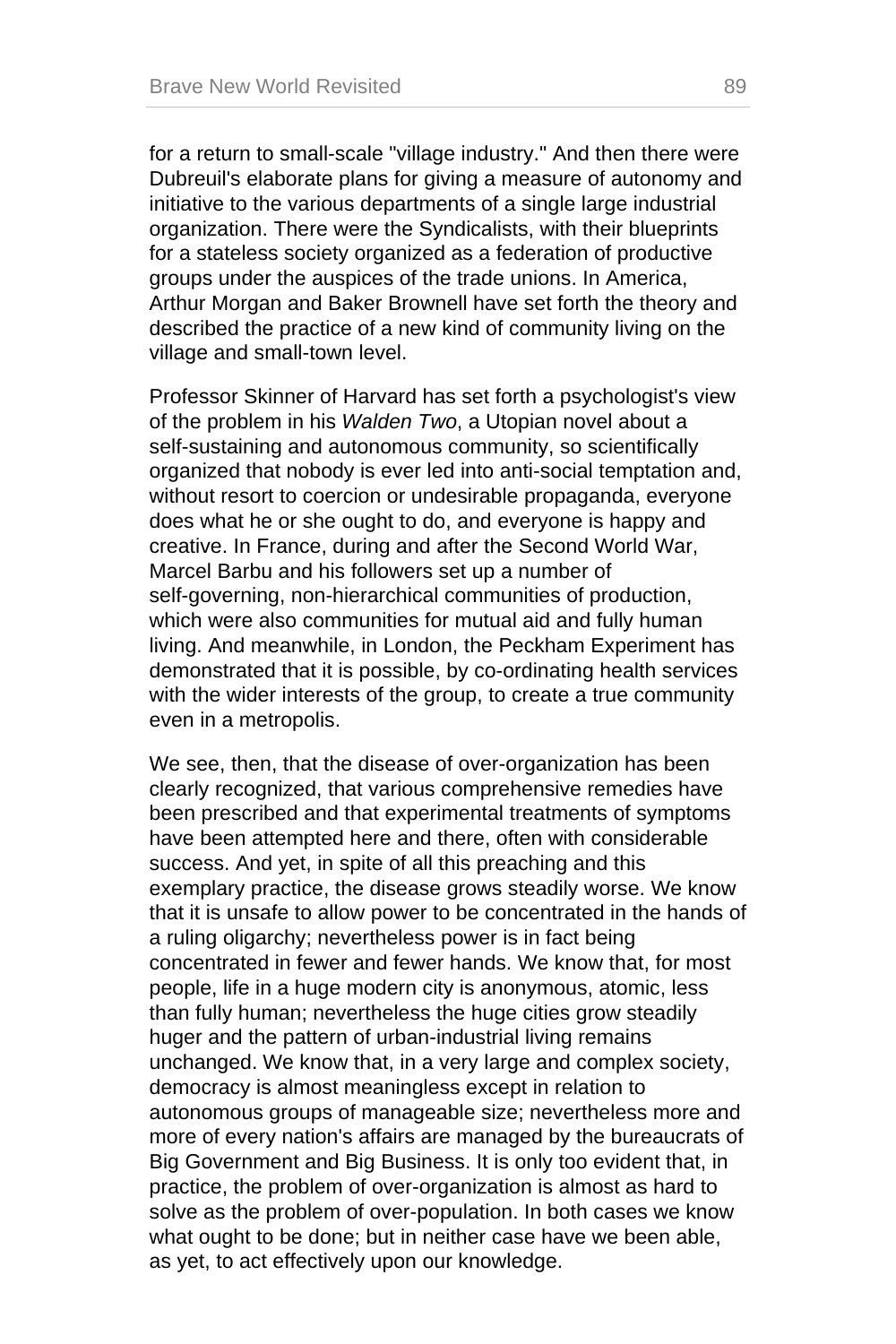At this point we find ourselves confronted by a very disquieting question: Do we really wish to act upon our knowledge? Does a majority of the population think it worth while to take a good deal of trouble, in order to halt and, if possible, reverse the current drift toward totalitarian control of everything? In the United States—and America is the prophetic image of the rest of the urban-industrial world as it will be a few years from now—recent public opinion polls have revealed that an actual majority of young people in their teens, the voters of tomorrow, have no faith in democratic institutions, see no objection to the censorship of unpopular ideas, do not believe that government of the people by the people is possible and would be perfectly content, if they can continue to live in the style to which the boom has accustomed them, to be ruled, from above, by an oligarchy of assorted experts. That so many of the well-fed young television-watchers in the world's most powerful democracy should be so completely indifferent to the idea of self-government, so blankly uninterested in freedom of thought and the right to dissent, is distressing, but not too surprising. "Free as a bird," we say, and envy the winged creatures for their power of unrestricted movement in all the three dimensions. But, alas, we forget the dodo. Any bird that has learned how to grub up a good living without being compelled to use its wings will soon renounce the privilege of flight and remain forever grounded. Something analogous is true of human beings. If the bread is supplied regularly and copiously three times a day, many of them will be perfectly content to live by bread alone—or at least by bread and circuses alone. "In the end," says the Grand Inquisitor in Dostoevsky's parable, "in the end they will lay their freedom at our feet and say to us, 'make us your slaves, but feed us.'" And when Alyosha Karamazov asks his brother, the teller of the story, if the Grand Inquisitor is speaking ironically, Ivan answers, "Not a bit of it! He claims it as a merit for himself and his Church that they have vanquished freedom and done so to make men happy." Yes, to make men happy; "for nothing," the Inquisitor insists, "has ever been more insupportable for a man or a human society than freedom." Nothing, except the absence of freedom; for when things go badly, and the rations are reduced, the grounded dodos will clamor again for their wings—only to renounce them, yet once more, when times grow better and the dodo-farmers become more lenient and generous. The young people who now think so poorly of democracy may grow up to become fighters for freedom. The cry of "Give me television and hamburgers, but don't bother me with the responsibilities of liberty," may give place, under altered circumstances, to the cry of "Give me liberty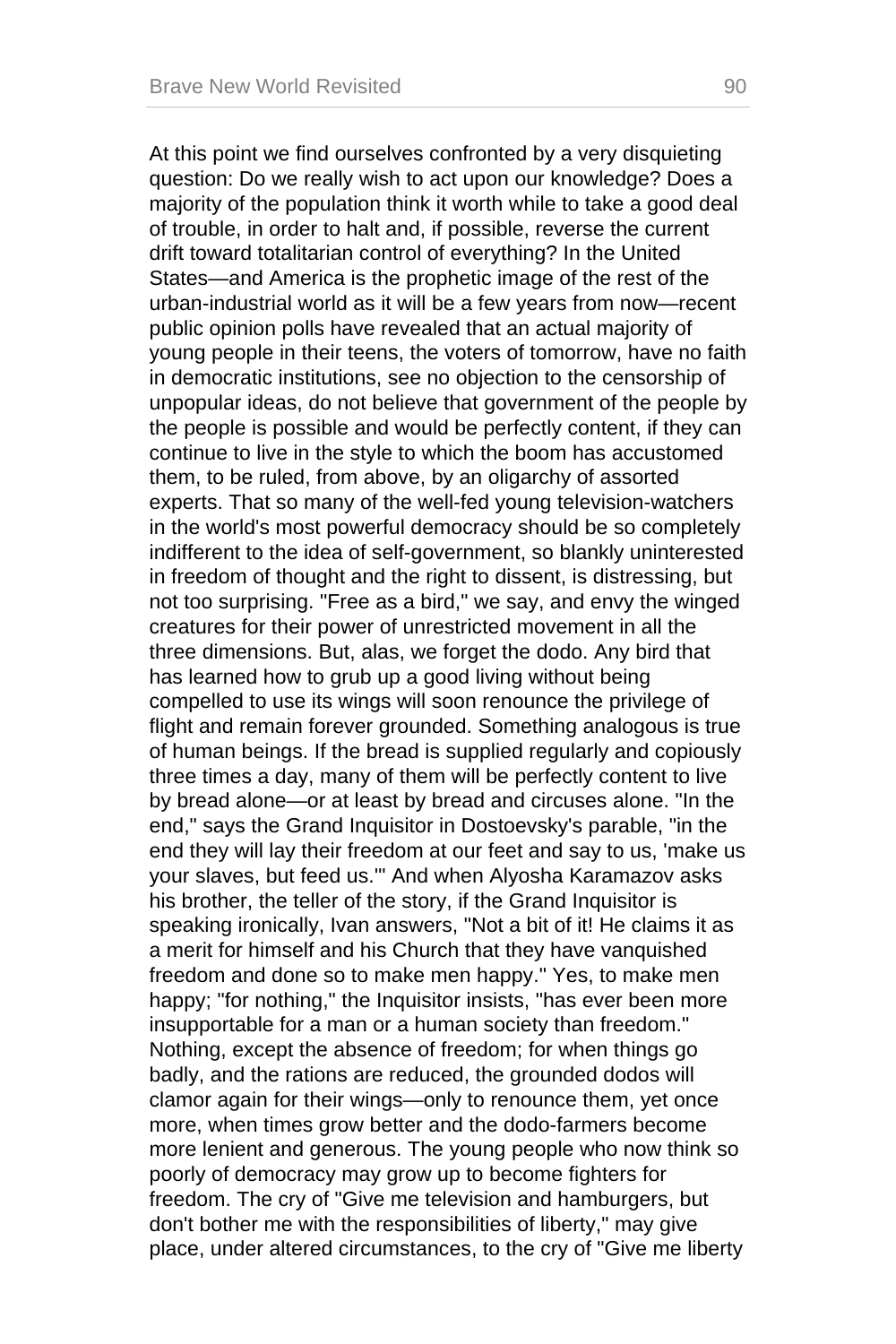or give me death." If such a revolution takes place, it will be due in part to the operation of forces over which even the most powerful rulers have very little control, in part to the incompetence of those rulers, their inability to make effective use of the mind-manipulating instruments with which science and technology have supplied, and will go on supplying, the would-be tyrant. Considering how little they knew and how poorly they were equipped, the Grand Inquisitors of earlier times did remarkably well. But their successors, the well-informed, thoroughly scientific dictators of the future will undoubtedly be able to do a great deal better. The Grand Inquisitor reproaches Christ with having called upon men to be free and tells Him that "we have corrected Thy work and founded it upon miracle, mystery and authority." But miracle, mystery and authority are not enough to guarantee the indefinite survival of a dictatorship. In my fable of *Brave New World*, the dictators had added science to the list and thus were able to enforce their authority by manipulating the bodies of embryos, the reflexes of infants and the minds of children and adults. And, instead of merely talking about miracles and hinting symbolically at mysteries, they were able, by means of drugs, to give their subjects the direct experience of mysteries and miracles—to transform mere faith into ecstatic knowledge. The older dictators fell because they could never supply their subjects with enough bread, enough circuses, enough miracles and mysteries. Nor did they possess a really effective system of mind-manipulation. In the past free-thinkers and revolutionaries were often the products of the most piously orthodox education. This is not surprising. The methods employed by orthodox educators were and still are extremely inefficient. Under a scientific dictator education will really work—with the result that most men and women will grow up to love their servitude and will never dream of revolution. There seems to be no good reason why a thoroughly scientific dictatorship should ever be overthrown.

Meanwhile there is still some freedom left in the world. Many young people, it is true, do not seem to value freedom. But some of us still believe that, without freedom, human beings cannot become fully human and that freedom is therefore supremely valuable. Perhaps the forces that now menace freedom are too strong to be resisted for very long. It is still our duty to do whatever we can to resist them.